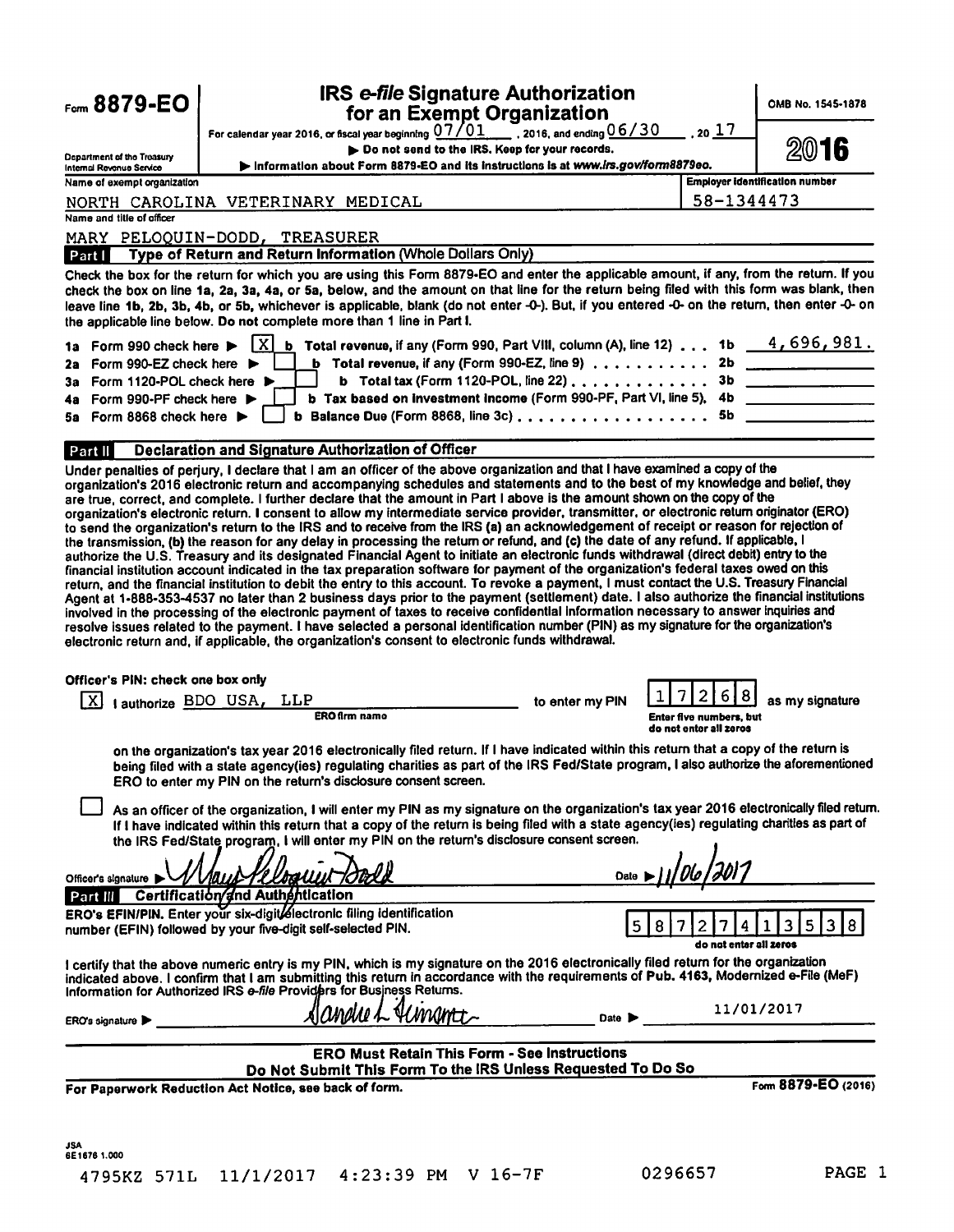## OMB No. 1545-0047 **Return of Organization Exempt From Income Tax**

|                                              | Form 990                                               |                                      |                                                                                                                                                                            |            |                      |                             | <b>Return of Organization Exempt From Income Tax</b>                        |                                                      |                                                                                   |        |                    | OMB No. 1545-0047   |                |
|----------------------------------------------|--------------------------------------------------------|--------------------------------------|----------------------------------------------------------------------------------------------------------------------------------------------------------------------------|------------|----------------------|-----------------------------|-----------------------------------------------------------------------------|------------------------------------------------------|-----------------------------------------------------------------------------------|--------|--------------------|---------------------|----------------|
|                                              |                                                        |                                      | Under section 501(c), 527, or 4947(a)(1) of the Internal Revenue Code (except private foundations)                                                                         |            |                      |                             |                                                                             |                                                      |                                                                                   |        |                    |                     |                |
|                                              |                                                        |                                      |                                                                                                                                                                            |            |                      |                             | Do not enter social security numbers on this form as it may be made public. |                                                      |                                                                                   |        |                    | Open to Public      |                |
|                                              | Department of the Treasury<br>Internal Revenue Service |                                      |                                                                                                                                                                            |            |                      |                             | Information about Form 990 and its instructions is at www.irs.gov/form990.  |                                                      |                                                                                   |        |                    | <b>Inspection</b>   |                |
|                                              |                                                        |                                      | A For the 2016 calendar year, or tax year beginning                                                                                                                        |            |                      |                             | 07/01, 2016, and ending                                                     |                                                      |                                                                                   |        | 06/30, 2017        |                     |                |
|                                              |                                                        |                                      | C Name of organization NORTH CAROLINA VETERINARY MEDICAL                                                                                                                   |            |                      |                             |                                                                             |                                                      | D Employer identification number                                                  |        |                    |                     |                |
|                                              | <b>B</b> Check if applicable:                          |                                      | FOUNDATION, INC.                                                                                                                                                           |            |                      |                             |                                                                             |                                                      | 58-1344473                                                                        |        |                    |                     |                |
|                                              | Address                                                |                                      | Doing business as                                                                                                                                                          |            |                      |                             |                                                                             |                                                      |                                                                                   |        |                    |                     |                |
| change                                       |                                                        |                                      | Number and street (or P.O. box if mail is not delivered to street address)                                                                                                 |            |                      |                             |                                                                             | Room/suite                                           | E Telephone number                                                                |        |                    |                     |                |
|                                              | Name change                                            |                                      | NCSU BOX 7207                                                                                                                                                              |            |                      |                             |                                                                             |                                                      | $(919) 513 - 7149$                                                                |        |                    |                     |                |
|                                              | Initial return<br>Final return/                        |                                      | City or town, state or province, country, and ZIP or foreign postal code                                                                                                   |            |                      |                             |                                                                             |                                                      |                                                                                   |        |                    |                     |                |
|                                              | terminated<br>Amended                                  |                                      | RALEIGH, NC 27695-7207                                                                                                                                                     |            |                      |                             |                                                                             |                                                      | G Gross receipts \$                                                               |        |                    |                     | 6,900,234.     |
| return                                       | Application                                            |                                      | F Name and address of principal officer:                                                                                                                                   |            |                      |                             | MARY PELOQUIN-DODD                                                          |                                                      | H(a) Is this a group return for                                                   |        |                    | Yes                 | $X \mid$<br>No |
|                                              | pending                                                |                                      | NCSU BOX 7207 RALEIGH, NC 27695-7207                                                                                                                                       |            |                      |                             |                                                                             |                                                      | subordinates?                                                                     |        |                    | <b>Yes</b>          | No             |
|                                              | Tax-exempt status:                                     |                                      | X<br>501(c)(3)                                                                                                                                                             | $501(c)$ ( | $\rightarrow$        |                             | 4947(a)(1) or                                                               | 527                                                  | H(b) Are all subordinates included?<br>If "No," attach a list. (see instructions) |        |                    |                     |                |
|                                              | Website: $\blacktriangleright$ SEE                     |                                      | SCHEDULE O                                                                                                                                                                 |            |                      | (insert no.)                |                                                                             |                                                      | $H(c)$ Group exemption number                                                     |        |                    |                     |                |
|                                              |                                                        | Form of organization:                | $\vert$ X $\vert$<br>Corporation<br>Trust                                                                                                                                  |            | Association          | Other $\blacktriangleright$ |                                                                             | L Year of formation: 1978 M State of legal domicile: |                                                                                   |        |                    |                     | NC             |
| Part I                                       |                                                        | <b>Summary</b>                       |                                                                                                                                                                            |            |                      |                             |                                                                             |                                                      |                                                                                   |        |                    |                     |                |
|                                              |                                                        |                                      | Briefly describe the organization's mission or most significant activities: SEE SCHEDULE O                                                                                 |            |                      |                             |                                                                             |                                                      |                                                                                   |        |                    |                     |                |
| 1                                            |                                                        |                                      |                                                                                                                                                                            |            |                      |                             |                                                                             |                                                      |                                                                                   |        |                    |                     |                |
| Activities & Governance                      |                                                        |                                      |                                                                                                                                                                            |            |                      |                             |                                                                             |                                                      |                                                                                   |        |                    |                     |                |
|                                              |                                                        |                                      |                                                                                                                                                                            |            |                      |                             |                                                                             |                                                      |                                                                                   |        |                    |                     |                |
| 2                                            |                                                        | Check this box $\blacktriangleright$ | if the organization discontinued its operations or disposed of more than 25% of its net assets.                                                                            |            |                      |                             |                                                                             |                                                      |                                                                                   |        |                    |                     | 38.            |
| 3<br>4                                       |                                                        |                                      | Number of voting members of the governing body (Part VI, line 1a)                                                                                                          |            |                      |                             |                                                                             |                                                      |                                                                                   | 3<br>4 |                    |                     | 37.            |
|                                              |                                                        |                                      |                                                                                                                                                                            |            |                      |                             |                                                                             |                                                      |                                                                                   | 5      |                    |                     | 0.             |
| 5                                            |                                                        |                                      |                                                                                                                                                                            |            |                      |                             |                                                                             |                                                      |                                                                                   | 6      |                    |                     | 34.            |
| 6                                            |                                                        |                                      | Total number of volunteers (estimate if necessary)                                                                                                                         |            |                      |                             |                                                                             |                                                      |                                                                                   |        |                    |                     | 0.             |
|                                              |                                                        |                                      |                                                                                                                                                                            |            |                      |                             |                                                                             |                                                      |                                                                                   | 7a     |                    |                     | 0.             |
|                                              |                                                        |                                      |                                                                                                                                                                            |            |                      |                             |                                                                             |                                                      | <b>Prior Year</b>                                                                 | 7b     |                    | <b>Current Year</b> |                |
| 8                                            |                                                        |                                      |                                                                                                                                                                            |            |                      |                             |                                                                             |                                                      | $\overline{2,975,705}$ .                                                          |        |                    |                     | 3,547,671.     |
| Revenue<br>9                                 |                                                        |                                      |                                                                                                                                                                            |            |                      |                             |                                                                             |                                                      |                                                                                   | 0.     |                    |                     | 0.             |
| 10                                           |                                                        |                                      | Program service revenue (Part VIII, line 2g)<br>1                                                                                                                          |            |                      |                             |                                                                             |                                                      | 562,637.                                                                          |        |                    |                     | 1,091,561.     |
| 11                                           |                                                        |                                      | Other revenue (Part VIII, column (A), lines 5, 6d, 8c, 9c, 10c, and 11e)                                                                                                   |            |                      |                             |                                                                             |                                                      | 42,496.                                                                           |        |                    |                     | 57, 749.       |
| 12                                           |                                                        |                                      | Total revenue - add lines 8 through 11 (must equal Part VIII, column (A), line 12)                                                                                         |            |                      |                             |                                                                             |                                                      | 3,580,838.                                                                        |        |                    |                     | 4,696,981.     |
| 13                                           |                                                        |                                      | Grants and similar amounts paid (Part IX, column (A), lines 1-3)                                                                                                           |            |                      |                             |                                                                             |                                                      | 615,556.                                                                          |        |                    |                     | 785,306.       |
| 14                                           |                                                        |                                      | Benefits paid to or for members (Part IX, column (A), line 4)                                                                                                              |            |                      |                             |                                                                             |                                                      |                                                                                   | 0.     |                    |                     | 0.             |
| 15<br>8g                                     |                                                        |                                      | Salaries, other compensation, employee benefits (Part IX, column (A), lines 5-10)                                                                                          |            |                      |                             |                                                                             |                                                      |                                                                                   | $0$ .  |                    |                     | 140,075.       |
|                                              |                                                        |                                      | 15 Salaries, other components, part IX, column (A), line 11e)<br>16a Professional fundraising fees (Part IX, column (A), line 11e)<br>240,949.                             |            |                      |                             |                                                                             |                                                      | 31,500.                                                                           |        |                    |                     | 50,067.        |
| Expense                                      |                                                        |                                      |                                                                                                                                                                            |            |                      |                             |                                                                             |                                                      |                                                                                   |        |                    |                     |                |
| 17                                           |                                                        |                                      |                                                                                                                                                                            |            |                      |                             |                                                                             |                                                      | 2, 153, 391.                                                                      |        |                    |                     | 3,748,874.     |
| 18                                           |                                                        |                                      | Total expenses. Add lines 13-17 (must equal Part IX, column (A), line 25)                                                                                                  |            |                      |                             |                                                                             |                                                      | 2,800,447.                                                                        |        |                    |                     | 4,724,322.     |
| 19                                           |                                                        |                                      |                                                                                                                                                                            |            |                      |                             |                                                                             |                                                      | 780,391.                                                                          |        |                    |                     | $-27,341.$     |
|                                              |                                                        |                                      |                                                                                                                                                                            |            |                      |                             |                                                                             |                                                      | <b>Beginning of Current Year</b>                                                  |        |                    | <b>End of Year</b>  |                |
| <b>Net Assets or<br/>Fund Balances</b><br>20 |                                                        |                                      |                                                                                                                                                                            |            |                      |                             |                                                                             |                                                      | 72,804,360.                                                                       |        |                    |                     | 76,930,126.    |
| 21                                           |                                                        |                                      |                                                                                                                                                                            |            |                      |                             |                                                                             |                                                      | 747,662.                                                                          |        |                    |                     | 947,922.       |
| 22                                           |                                                        |                                      | Net assets or fund balances. Subtract line 21 from line 20.                                                                                                                |            |                      |                             |                                                                             |                                                      | 72,056,698.                                                                       |        |                    |                     | 75,982,204.    |
| <b>Part II</b>                               |                                                        | <b>Signature Block</b>               |                                                                                                                                                                            |            |                      |                             |                                                                             |                                                      |                                                                                   |        |                    |                     |                |
|                                              |                                                        |                                      | Under penalties of perjury, I declare that I have examined this return, including accompanying schedules and statements, and to the best of my knowledge and belief, it is |            |                      |                             |                                                                             |                                                      |                                                                                   |        |                    |                     |                |
|                                              |                                                        |                                      | true, correct, and complete. Declaration of preparer (other than officer) is based on all information of which preparer has any knowledge.                                 |            |                      |                             |                                                                             |                                                      |                                                                                   |        |                    |                     |                |
|                                              |                                                        |                                      |                                                                                                                                                                            |            |                      |                             |                                                                             |                                                      |                                                                                   |        |                    |                     |                |
| Sign                                         |                                                        |                                      | Signature of officer                                                                                                                                                       |            |                      |                             |                                                                             |                                                      | Date                                                                              |        |                    |                     |                |
| <b>Here</b>                                  |                                                        |                                      | MARY PELOQUIN-DODD                                                                                                                                                         |            |                      |                             | TREASURER                                                                   |                                                      |                                                                                   |        |                    |                     |                |
|                                              |                                                        |                                      | Type or print name and title                                                                                                                                               |            |                      |                             |                                                                             |                                                      |                                                                                   |        |                    |                     |                |
|                                              |                                                        |                                      | Print/Type preparer's name                                                                                                                                                 |            | Preparer's signature |                             |                                                                             | Date                                                 |                                                                                   |        | <b>PTIN</b>        |                     |                |
| Paid                                         |                                                        |                                      | SANDRA L FEINSMITH                                                                                                                                                         |            |                      |                             | Jandue L'Unnem <del>e</del>                                                 | 11/03/2017                                           | Check<br>self-employed                                                            | if     |                    | P01064157           |                |
| Preparer                                     |                                                        |                                      | BDO USA, LLP                                                                                                                                                               |            |                      |                             |                                                                             |                                                      | Firm's EIN 13-5381590                                                             |        |                    |                     |                |
| <b>Use Only</b>                              |                                                        | Firm's name                          |                                                                                                                                                                            |            |                      |                             |                                                                             |                                                      |                                                                                   |        | $404 - 688 - 6841$ |                     |                |
|                                              |                                                        |                                      | Firm's address 1100 PEACHTREE STREET, SUITE 700 ATLANTA, GA 30309-4516                                                                                                     |            |                      |                             |                                                                             |                                                      | Phone no.                                                                         |        | $\frac{1}{2}$      |                     |                |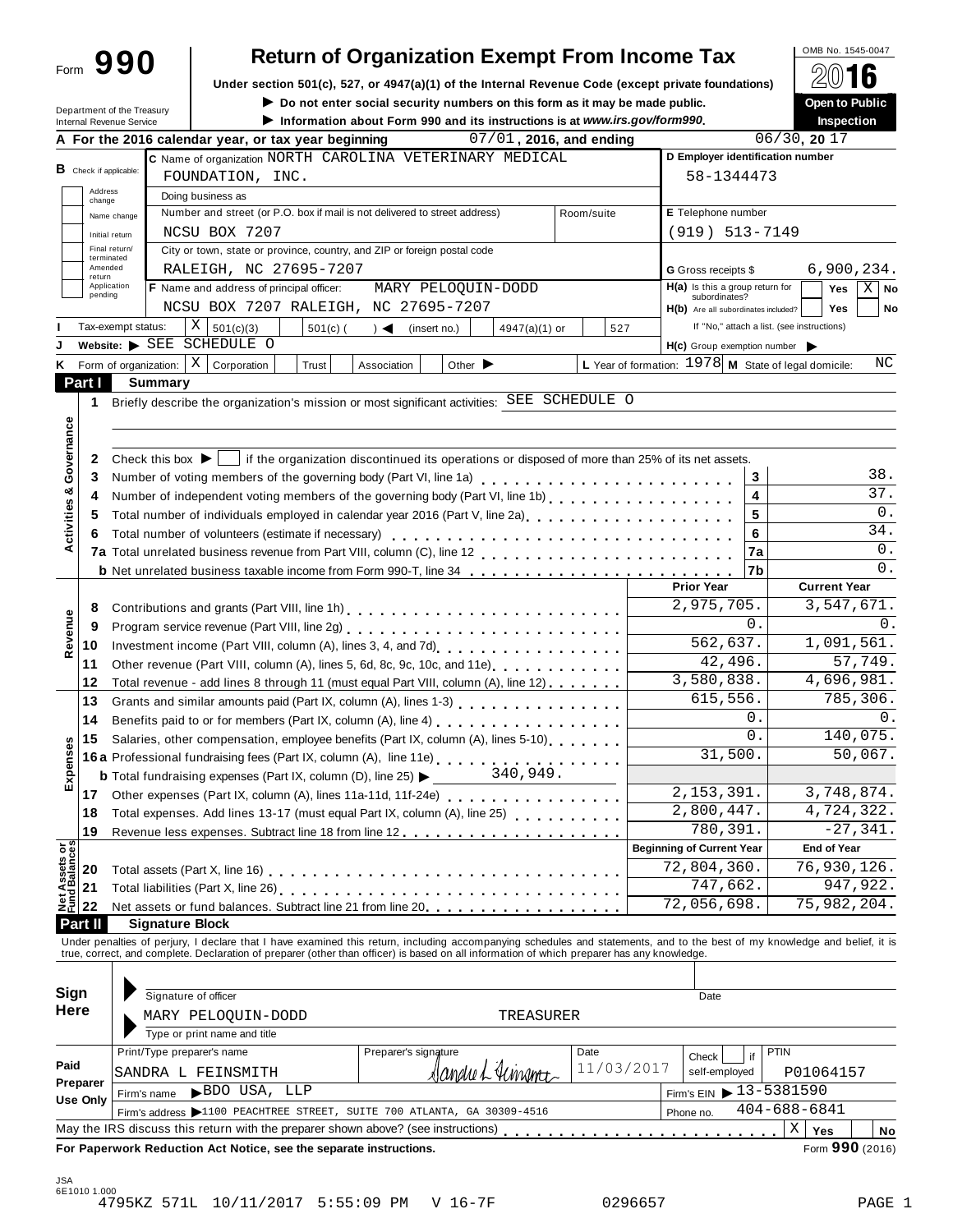|            | NORTH CAROLINA VETERINARY MEDICAL<br>Form 990 (2016)                                                                                                                                                                                                                                                                                            | 58-1344473 | Page 2                    |
|------------|-------------------------------------------------------------------------------------------------------------------------------------------------------------------------------------------------------------------------------------------------------------------------------------------------------------------------------------------------|------------|---------------------------|
|            | Part III<br><b>Statement of Program Service Accomplishments</b>                                                                                                                                                                                                                                                                                 |            |                           |
| 1          | Briefly describe the organization's mission:<br>TO PROVIDE FINANCIAL SUPPORT FOR ALL TYPES OF EDUCATION AND RESEARCH                                                                                                                                                                                                                            |            |                           |
|            | IN THE FIELD OF VETERINARY MEDICINE AT NORTH CAROLINA STATE<br>UNIVERSITY.                                                                                                                                                                                                                                                                      |            |                           |
|            | 2 Did the organization undertake any significant program services during the year which were not listed on the                                                                                                                                                                                                                                  |            | $\overline{X}$ No         |
|            | If "Yes," describe these new services on Schedule O.                                                                                                                                                                                                                                                                                            | Yes        |                           |
| 3          | Did the organization cease conducting, or make significant changes in how it conducts, any program<br>If "Yes," describe these changes on Schedule O.                                                                                                                                                                                           | Yes        | $X \mid N$ o              |
| 4          | Describe the organization's program service accomplishments for each of its three largest program services, as measured by<br>expenses. Section $501(c)(3)$ and $501(c)(4)$ organizations are required to report the amount of grants and allocations to others,<br>the total expenses, and revenue, if any, for each program service reported. |            |                           |
|            | $\overline{\phantom{a}}$ (Expenses \$<br>4a (Code:<br>4, 115, 448. including grants of \$ 785, 306. (Revenue \$<br>PROVIDES FINANCIAL SUPPORT FOR ALL TYPES OF EDUCATION AND RESEARCH<br>IN THE FIELD OF VETERINARY MEDICINE AT NORTH CAROLINA STATE<br>UNIVERSITY.                                                                             | 57,749.    |                           |
|            |                                                                                                                                                                                                                                                                                                                                                 |            |                           |
|            | including grants of \$<br>) (Expenses \$<br>) (Revenue \$<br>4b (Code:                                                                                                                                                                                                                                                                          |            |                           |
|            |                                                                                                                                                                                                                                                                                                                                                 |            |                           |
|            | including grants of \$<br>) (Expenses \$<br>) (Revenue \$<br>4c (Code:                                                                                                                                                                                                                                                                          |            |                           |
|            |                                                                                                                                                                                                                                                                                                                                                 |            |                           |
|            |                                                                                                                                                                                                                                                                                                                                                 |            |                           |
|            | 4d Other program services (Describe in Schedule O.)<br>(Expenses \$<br>) (Revenue \$<br>including grants of \$                                                                                                                                                                                                                                  |            |                           |
| <b>JSA</b> | 4, 115, 448.<br>4e Total program service expenses ><br>6E1020 1.000<br>4795KZ 571L 10/11/2017 5:55:09 PM<br>0296657<br>$V$ 16-7F                                                                                                                                                                                                                |            | Form 990 (2016)<br>PAGE 2 |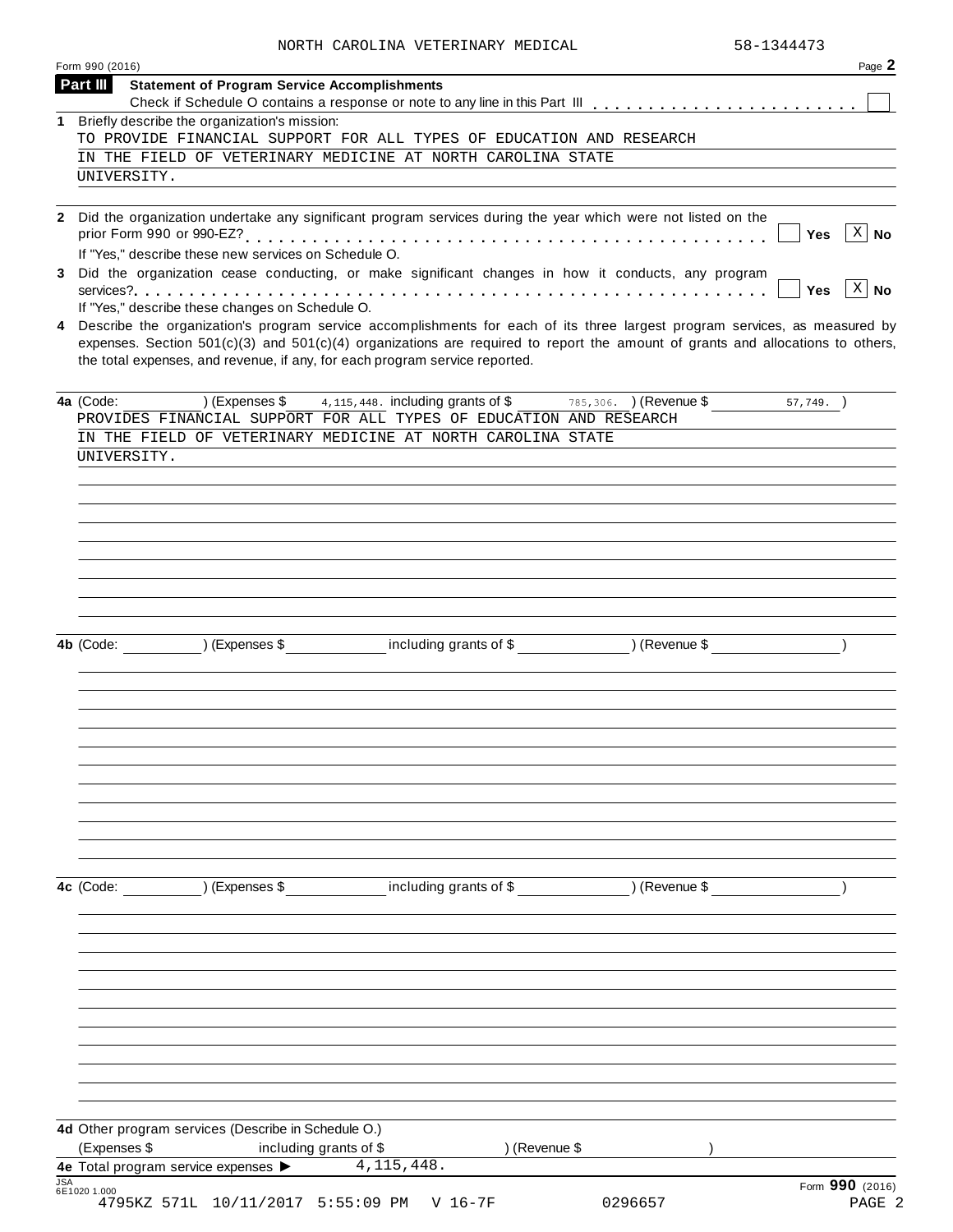|         | Form 990 (2016)                                                                                                                                                                                                                                                                                                                                                                               |                     |             | Page 3      |
|---------|-----------------------------------------------------------------------------------------------------------------------------------------------------------------------------------------------------------------------------------------------------------------------------------------------------------------------------------------------------------------------------------------------|---------------------|-------------|-------------|
| Part IV | <b>Checklist of Required Schedules</b>                                                                                                                                                                                                                                                                                                                                                        |                     |             |             |
|         |                                                                                                                                                                                                                                                                                                                                                                                               |                     | Yes         | No          |
| 1.      | Is the organization described in section $501(c)(3)$ or $4947(a)(1)$ (other than a private foundation)? If "Yes,"                                                                                                                                                                                                                                                                             |                     | Χ           |             |
|         | Is the organization required to complete Schedule B, Schedule of Contributors (see instructions)?.                                                                                                                                                                                                                                                                                            | 1<br>$\overline{2}$ | $\mathbf X$ |             |
| 2<br>3  | Did the organization engage in direct or indirect political campaign activities on behalf of or in opposition to                                                                                                                                                                                                                                                                              |                     |             |             |
|         | candidates for public office? If "Yes," complete Schedule C, Part I.                                                                                                                                                                                                                                                                                                                          | 3                   |             | Χ           |
| 4       | Section 501(c)(3) organizations. Did the organization engage in lobbying activities, or have a section 501(h)                                                                                                                                                                                                                                                                                 |                     |             |             |
|         |                                                                                                                                                                                                                                                                                                                                                                                               | $\overline{4}$      |             | Χ           |
| 5       | Is the organization a section $501(c)(4)$ , $501(c)(5)$ , or $501(c)(6)$ organization that receives membership dues,                                                                                                                                                                                                                                                                          |                     |             |             |
|         | assessments, or similar amounts as defined in Revenue Procedure 98-19? If "Yes," complete Schedule C,                                                                                                                                                                                                                                                                                         |                     |             |             |
|         |                                                                                                                                                                                                                                                                                                                                                                                               | 5                   |             | Χ           |
| 6       | Did the organization maintain any donor advised funds or any similar funds or accounts for which donors                                                                                                                                                                                                                                                                                       |                     |             |             |
|         | have the right to provide advice on the distribution or investment of amounts in such funds or accounts? If                                                                                                                                                                                                                                                                                   |                     |             |             |
|         | "Yes," complete Schedule D, Part $l_1, \ldots, l_k, \ldots, l_k, \ldots, l_k, \ldots, l_k, \ldots, l_k, \ldots, l_k, \ldots, l_k, \ldots, l_k, \ldots, l_k, \ldots, l_k, \ldots, l_k, \ldots, l_k, \ldots, l_k, \ldots, l_k, \ldots, l_k, \ldots, l_k, \ldots, l_k, \ldots, l_k, \ldots, l_k, \ldots, l_k, \ldots, l_k, \ldots, l_k, \ldots, l_k, \ldots, l_k, \ldots, l_k, \ldots, l_k, \ld$ | 6                   |             | Χ           |
| 7       | Did the organization receive or hold a conservation easement, including easements to preserve open space,                                                                                                                                                                                                                                                                                     |                     |             |             |
|         | the environment, historic land areas, or historic structures? If "Yes," complete Schedule D, Part II.                                                                                                                                                                                                                                                                                         | $\overline{7}$      |             | Χ           |
| 8       | Did the organization maintain collections of works of art, historical treasures, or other similar assets? If "Yes,"                                                                                                                                                                                                                                                                           |                     |             |             |
|         |                                                                                                                                                                                                                                                                                                                                                                                               | 8                   | Χ           |             |
| 9       | Did the organization report an amount in Part X, line 21, for escrow or custodial account liability, serve as a                                                                                                                                                                                                                                                                               |                     |             |             |
|         | custodian for amounts not listed in Part X; or provide credit counseling, debt management, credit repair, or                                                                                                                                                                                                                                                                                  |                     |             |             |
|         |                                                                                                                                                                                                                                                                                                                                                                                               | 9                   |             | Χ           |
| 10      | Did the organization, directly or through a related organization, hold assets in temporarily restricted                                                                                                                                                                                                                                                                                       |                     |             |             |
|         | endowments, permanent endowments, or quasi-endowments? If "Yes," complete Schedule D, Part V.                                                                                                                                                                                                                                                                                                 | 10                  | Χ           |             |
| 11      | If the organization's answer to any of the following questions is "Yes," then complete Schedule D, Parts VI,                                                                                                                                                                                                                                                                                  |                     |             |             |
|         | VII, VIII, IX, or X as applicable.                                                                                                                                                                                                                                                                                                                                                            |                     |             |             |
|         | a Did the organization report an amount for land, buildings, and equipment in Part X, line 10? If "Yes,"                                                                                                                                                                                                                                                                                      |                     |             |             |
|         |                                                                                                                                                                                                                                                                                                                                                                                               | 11a                 |             | Χ           |
|         | <b>b</b> Did the organization report an amount for investments-other securities in Part X, line 12 that is 5% or more                                                                                                                                                                                                                                                                         |                     |             |             |
|         |                                                                                                                                                                                                                                                                                                                                                                                               | 11 <sub>b</sub>     | Χ           |             |
|         | c Did the organization report an amount for investments-program related in Part X, line 13 that is 5% or more                                                                                                                                                                                                                                                                                 |                     |             |             |
|         |                                                                                                                                                                                                                                                                                                                                                                                               | 11c                 |             | Χ           |
|         | d Did the organization report an amount for other assets in Part X, line 15 that is 5% or more of its total assets                                                                                                                                                                                                                                                                            |                     |             |             |
|         | reported in Part X, line 16? If "Yes," complete Schedule D, Part IX.                                                                                                                                                                                                                                                                                                                          | 11d                 |             | Χ           |
|         | e Did the organization report an amount for other liabilities in Part X, line 25? If "Yes," complete Schedule D, Part X                                                                                                                                                                                                                                                                       | 11e                 | Χ           |             |
|         | f Did the organization's separate or consolidated financial statements for the tax year include a footnote that addresses                                                                                                                                                                                                                                                                     |                     |             |             |
|         | the organization's liability for uncertain tax positions under FIN 48 (ASC 740)? If "Yes," complete Schedule D, Part X                                                                                                                                                                                                                                                                        | 11f                 | Χ           |             |
|         | 12a Did the organization obtain separate, independent audited financial statements for the tax year? If "Yes," complete                                                                                                                                                                                                                                                                       |                     |             |             |
|         |                                                                                                                                                                                                                                                                                                                                                                                               | 12a                 | Χ           |             |
|         | <b>b</b> Was the organization included in consolidated, independent audited financial statements for the tax year? If                                                                                                                                                                                                                                                                         |                     |             |             |
|         | "Yes," and if the organization answered "No" to line 12a, then completing Schedule D, Parts XI and XII is optional .                                                                                                                                                                                                                                                                          | 12b                 |             | Χ           |
| 13      | Is the organization a school described in section 170(b)(1)(A)(ii)? If "Yes," complete Schedule E.                                                                                                                                                                                                                                                                                            | 13                  |             | $\mathbf X$ |
|         | 14a Did the organization maintain an office, employees, or agents outside of the United States?.                                                                                                                                                                                                                                                                                              | 14a                 |             | X           |
|         | <b>b</b> Did the organization have aggregate revenues or expenses of more than \$10,000 from grantmaking,                                                                                                                                                                                                                                                                                     |                     |             |             |
|         | fundraising, business, investment, and program service activities outside the United States, or aggregate                                                                                                                                                                                                                                                                                     |                     |             |             |
|         | foreign investments valued at \$100,000 or more? If "Yes," complete Schedule F, Parts I and IV                                                                                                                                                                                                                                                                                                | 14 <sub>b</sub>     |             | Χ           |
| 15      | Did the organization report on Part IX, column (A), line 3, more than \$5,000 of grants or other assistance to or                                                                                                                                                                                                                                                                             |                     |             |             |
|         |                                                                                                                                                                                                                                                                                                                                                                                               | 15                  |             | Χ           |
| 16      | Did the organization report on Part IX, column (A), line 3, more than \$5,000 of aggregate grants or other                                                                                                                                                                                                                                                                                    |                     |             |             |
|         | assistance to or for foreign individuals? If "Yes," complete Schedule F, Parts III and IV                                                                                                                                                                                                                                                                                                     | 16                  |             | Χ           |
| 17      | Did the organization report a total of more than \$15,000 of expenses for professional fundraising services on                                                                                                                                                                                                                                                                                |                     |             |             |
|         | Part IX, column (A), lines 6 and 11e? If "Yes," complete Schedule G, Part I (see instructions)                                                                                                                                                                                                                                                                                                | 17                  | Χ           |             |
| 18      | Did the organization report more than \$15,000 total of fundraising event gross income and contributions on                                                                                                                                                                                                                                                                                   |                     |             |             |
|         |                                                                                                                                                                                                                                                                                                                                                                                               | 18                  |             | Χ           |
| 19      | Did the organization report more than \$15,000 of gross income from gaming activities on Part VIII, line 9a?                                                                                                                                                                                                                                                                                  |                     |             |             |
|         |                                                                                                                                                                                                                                                                                                                                                                                               | 19                  |             | Χ           |

Form **990** (2016)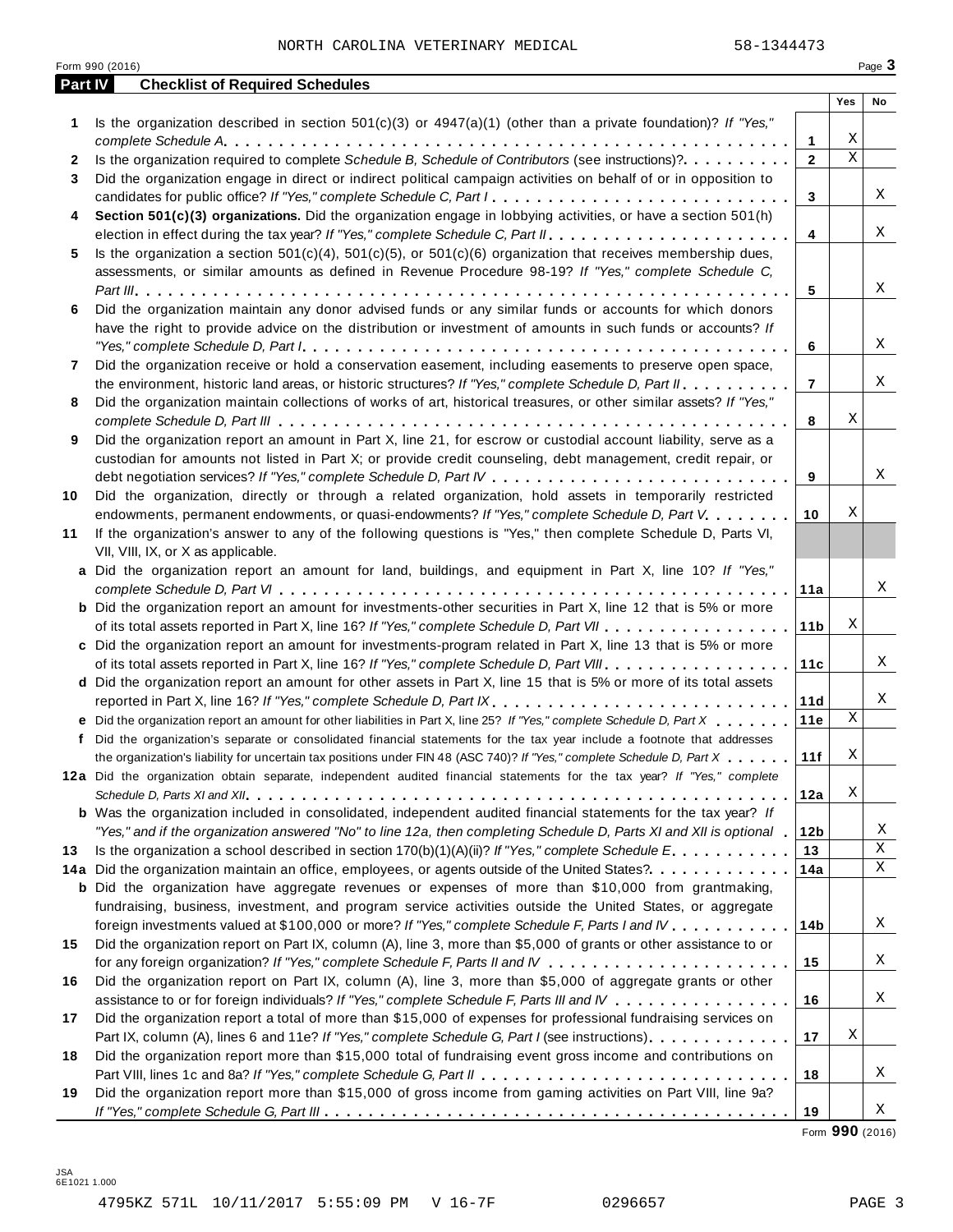Form <sup>990</sup> (2016) Page **4**

| <b>Part IV</b> | <b>Checklist of Required Schedules (continued)</b>                                                                                                                                                            |                 |     |             |
|----------------|---------------------------------------------------------------------------------------------------------------------------------------------------------------------------------------------------------------|-----------------|-----|-------------|
|                |                                                                                                                                                                                                               |                 | Yes | No          |
| 20a            | Did the organization operate one or more hospital facilities? If "Yes," complete Schedule H.                                                                                                                  | 20a             |     | $\mathbf X$ |
| b              | If "Yes" to line 20a, did the organization attach a copy of its audited financial statements to this return?                                                                                                  | 20 <sub>b</sub> |     |             |
| 21             | Did the organization report more than \$5,000 of grants or other assistance to any domestic organization or                                                                                                   |                 |     |             |
|                | domestic government on Part IX, column (A), line 1? If "Yes," complete Schedule I, Parts I and II.                                                                                                            | 21              | Χ   |             |
| 22             | Did the organization report more than \$5,000 of grants or other assistance to or for domestic individuals on                                                                                                 |                 |     |             |
|                |                                                                                                                                                                                                               | 22              |     | X           |
| 23             | Did the organization answer "Yes" to Part VII, Section A, line 3, 4, or 5 about compensation of the                                                                                                           |                 |     |             |
|                | organization's current and former officers, directors, trustees, key employees, and highest compensated                                                                                                       |                 |     |             |
|                |                                                                                                                                                                                                               | 23              | Χ   |             |
| 24 a           | Did the organization have a tax-exempt bond issue with an outstanding principal amount of more than                                                                                                           |                 |     |             |
|                | \$100,000 as of the last day of the year, that was issued after December 31, 2002? If "Yes," answer lines 24b                                                                                                 |                 |     | Χ           |
|                |                                                                                                                                                                                                               | 24a             |     |             |
| b              | Did the organization invest any proceeds of tax-exempt bonds beyond a temporary period exception?                                                                                                             | 24b             |     |             |
| c              | Did the organization maintain an escrow account other than a refunding escrow at any time during the year                                                                                                     |                 |     |             |
|                |                                                                                                                                                                                                               | 24c<br>24d      |     |             |
| d              | Did the organization act as an "on behalf of" issuer for bonds outstanding at any time during the year?                                                                                                       |                 |     |             |
| 25 a           | Section 501(c)(3), 501(c)(4), and 501(c)(29) organizations. Did the organization engage in an excess benefit<br>transaction with a disqualified person during the year? If "Yes," complete Schedule L, Part I | 25a             |     | X           |
|                | Is the organization aware that it engaged in an excess benefit transaction with a disqualified person in a prior                                                                                              |                 |     |             |
| b              | year, and that the transaction has not been reported on any of the organization's prior Forms 990 or 990-EZ?                                                                                                  |                 |     |             |
|                |                                                                                                                                                                                                               | 25 <sub>b</sub> |     | X           |
| 26             | Did the organization report any amount on Part X, line 5, 6, or 22 for receivables from or payables to any                                                                                                    |                 |     |             |
|                | current or former officers, directors, trustees, key employees, highest compensated employees, or                                                                                                             |                 |     |             |
|                |                                                                                                                                                                                                               | 26              |     | Χ           |
| 27             | Did the organization provide a grant or other assistance to an officer, director, trustee, key employee,                                                                                                      |                 |     |             |
|                | substantial contributor or employee thereof, a grant selection committee member, or to a 35% controlled                                                                                                       |                 |     |             |
|                | entity or family member of any of these persons? If "Yes," complete Schedule L, Part III.                                                                                                                     | 27              |     | Χ           |
| 28             | Was the organization a party to a business transaction with one of the following parties (see Schedule L,                                                                                                     |                 |     |             |
|                | Part IV instructions for applicable filing thresholds, conditions, and exceptions):                                                                                                                           |                 |     |             |
| a              | A current or former officer, director, trustee, or key employee? If "Yes," complete Schedule L, Part IV                                                                                                       | 28a             |     | Χ           |
| b              | A family member of a current or former officer, director, trustee, or key employee? If "Yes," complete                                                                                                        |                 |     |             |
|                |                                                                                                                                                                                                               | 28b             |     | Χ           |
| c              | An entity of which a current or former officer, director, trustee, or key employee (or a family member thereof)                                                                                               |                 |     |             |
|                | was an officer, director, trustee, or direct or indirect owner? If "Yes," complete Schedule L, Part IV.                                                                                                       | 28c             |     | Χ           |
| 29             | Did the organization receive more than \$25,000 in non-cash contributions? If "Yes," complete Schedule M.                                                                                                     | 29              | Χ   |             |
| 30             | Did the organization receive contributions of art, historical treasures, or other similar assets, or qualified                                                                                                |                 |     |             |
|                |                                                                                                                                                                                                               | 30              |     | Χ           |
| 31             | Did the organization liquidate, terminate, or dissolve and cease operations? If "Yes," complete Schedule N,                                                                                                   |                 |     |             |
|                |                                                                                                                                                                                                               | 31              |     | X           |
| 32             | Did the organization sell, exchange, dispose of, or transfer more than 25% of its net assets? If "Yes,"                                                                                                       |                 |     |             |
|                |                                                                                                                                                                                                               | 32              |     | Χ           |
| 33             | Did the organization own 100% of an entity disregarded as separate from the organization under Regulations                                                                                                    |                 |     |             |
|                | sections 301.7701-2 and 301.7701-3? If "Yes," complete Schedule R, Part $l_1, \ldots, l_l, \ldots, l_l, \ldots, l_l, \ldots, l_l$                                                                             | 33              |     | Χ           |
| 34             | Was the organization related to any tax-exempt or taxable entity? If "Yes," complete Schedule R, Part II, III,                                                                                                |                 |     |             |
|                |                                                                                                                                                                                                               | 34              | Χ   |             |
| 35a            | Did the organization have a controlled entity within the meaning of section $512(b)(13)? \ldots \ldots \ldots \ldots$                                                                                         | 35a             |     | $\mathbf X$ |
| b              | If "Yes" to line 35a, did the organization receive any payment from or engage in any transaction with a                                                                                                       |                 |     |             |
|                | controlled entity within the meaning of section 512(b)(13)? If "Yes," complete Schedule R, Part V, line 2                                                                                                     | 35 <sub>b</sub> |     |             |
| 36             | Section 501(c)(3) organizations. Did the organization make any transfers to an exempt non-charitable                                                                                                          |                 |     |             |
|                |                                                                                                                                                                                                               | 36              |     | X           |
| 37             | Did the organization conduct more than 5% of its activities through an entity that is not a related organization                                                                                              |                 |     |             |
|                | and that is treated as a partnership for federal income tax purposes? If "Yes," complete Schedule R,                                                                                                          |                 |     |             |
|                |                                                                                                                                                                                                               | 37              |     | Χ           |
| 38             | Did the organization complete Schedule O and provide explanations in Schedule O for Part VI, lines 11b and                                                                                                    |                 | X   |             |
|                | 19? Note. All Form 990 filers are required to complete Schedule O.                                                                                                                                            | 38              |     |             |

Form **990** (2016)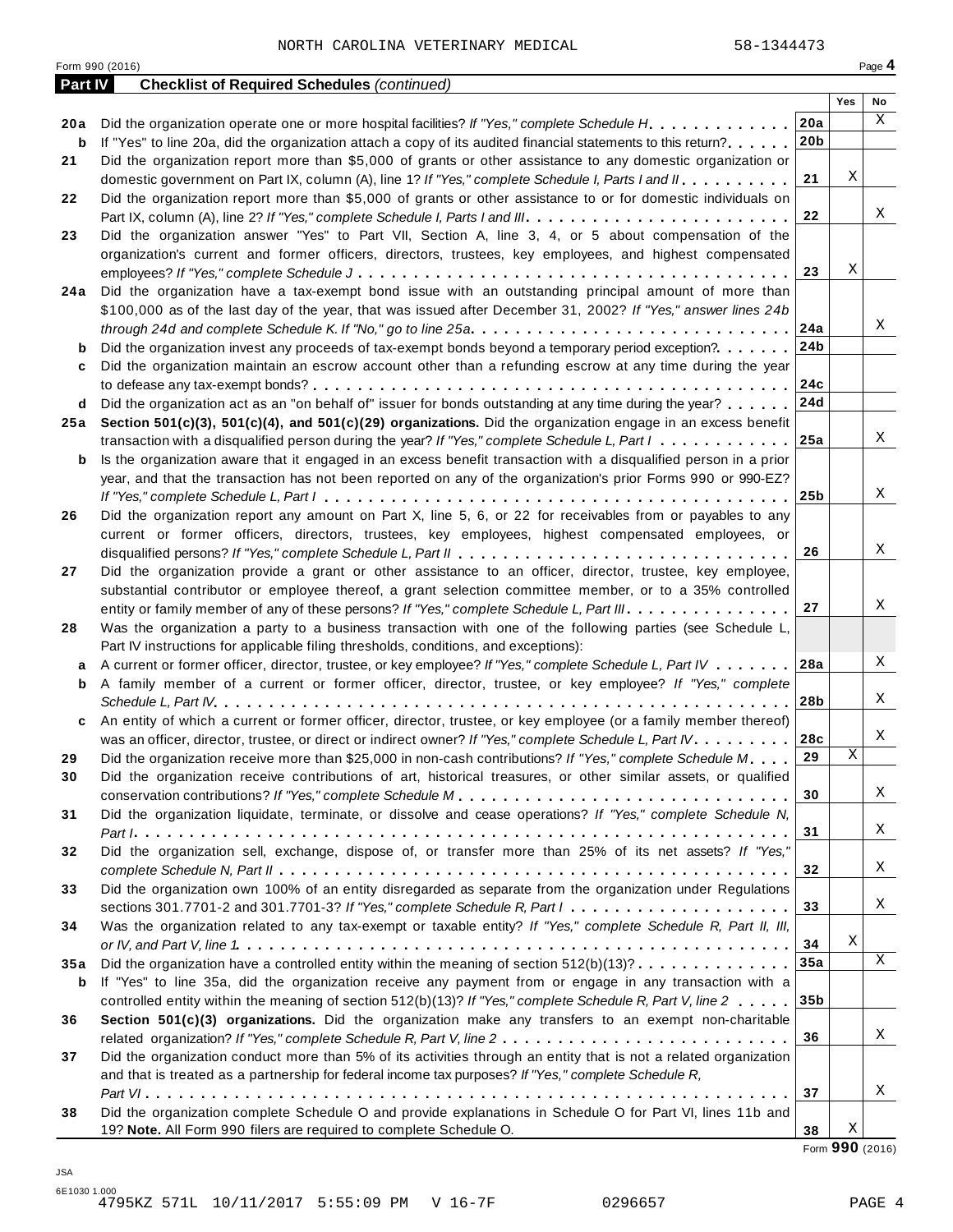Form <sup>990</sup> (2016) Page **5**

| <b>Part V</b> | <b>Statements Regarding Other IRS Filings and Tax Compliance</b>                                                                                                                          |                 |                 |    |
|---------------|-------------------------------------------------------------------------------------------------------------------------------------------------------------------------------------------|-----------------|-----------------|----|
|               | Check if Schedule O contains a response or note to any line in this Part V                                                                                                                |                 | Yes             | No |
|               | 0.<br>1a<br>1a Enter the number reported in Box 3 of Form 1096. Enter -0- if not applicable                                                                                               |                 |                 |    |
|               | 0.<br>1b<br><b>b</b> Enter the number of Forms W-2G included in line 1a. Enter -0- if not applicable                                                                                      |                 |                 |    |
|               | c Did the organization comply with backup withholding rules for reportable payments to vendors and                                                                                        |                 |                 |    |
|               |                                                                                                                                                                                           | 1c              |                 |    |
|               | 2a Enter the number of employees reported on Form W-3, Transmittal of Wage and Tax                                                                                                        |                 |                 |    |
|               | 0.<br>2a<br>Statements, filed for the calendar year ending with or within the year covered by this return                                                                                 |                 |                 |    |
|               | <b>b</b> If at least one is reported on line 2a, did the organization file all required federal employment tax returns?                                                                   | 2b              |                 |    |
|               | Note. If the sum of lines 1a and 2a is greater than 250, you may be required to e-file (see instructions)                                                                                 |                 |                 |    |
|               | 3a Did the organization have unrelated business gross income of \$1,000 or more during the year?                                                                                          | 3a              |                 | X  |
|               | <b>b</b> If "Yes," has it filed a Form 990-T for this year? If "No" to line 3b, provide an explanation in Schedule O.                                                                     | 3 <sub>b</sub>  |                 |    |
|               | 4a At any time during the calendar year, did the organization have an interest in, or a signature or other authority                                                                      |                 |                 |    |
|               | over, a financial account in a foreign country (such as a bank account, securities account, or other financial                                                                            |                 |                 |    |
|               |                                                                                                                                                                                           | 4a              |                 | X  |
|               | <b>b</b> If "Yes," enter the name of the foreign country: $\triangleright$ _____________________                                                                                          |                 |                 |    |
|               | See instructions for filing requirements for FinCEN Form 114, Report of Foreign Bank and Financial Accounts                                                                               |                 |                 |    |
|               | (FBAR).                                                                                                                                                                                   |                 |                 |    |
|               | 5a Was the organization a party to a prohibited tax shelter transaction at any time during the tax year?                                                                                  | 5a              |                 | Χ  |
|               | <b>b</b> Did any taxable party notify the organization that it was or is a party to a prohibited tax shelter transaction?                                                                 | 5b              |                 | Χ  |
|               |                                                                                                                                                                                           | 5c              |                 |    |
|               | 6a Does the organization have annual gross receipts that are normally greater than \$100,000, and did the                                                                                 |                 |                 |    |
|               | organization solicit any contributions that were not tax deductible as charitable contributions?                                                                                          | 6a              | Χ               |    |
|               | <b>b</b> If "Yes," did the organization include with every solicitation an express statement that such contributions or                                                                   |                 |                 |    |
|               |                                                                                                                                                                                           | 6b              | Χ               |    |
| 7             | Organizations that may receive deductible contributions under section 170(c).                                                                                                             |                 |                 |    |
|               | a Did the organization receive a payment in excess of \$75 made partly as a contribution and partly for goods                                                                             |                 |                 |    |
|               |                                                                                                                                                                                           | 7а              |                 | X  |
|               | <b>b</b> If "Yes," did the organization notify the donor of the value of the goods or services provided?                                                                                  | 7b              |                 |    |
|               | c Did the organization sell, exchange, or otherwise dispose of tangible personal property for which it was                                                                                |                 |                 |    |
|               |                                                                                                                                                                                           | 7c              |                 | X  |
|               | 7d<br>d If "Yes," indicate the number of Forms 8282 filed during the year                                                                                                                 |                 |                 |    |
|               | e Did the organization receive any funds, directly or indirectly, to pay premiums on a personal benefit contract?                                                                         | 7е              |                 | X  |
|               | f Did the organization, during the year, pay premiums, directly or indirectly, on a personal benefit contract?                                                                            | 7f              |                 | X  |
|               | g If the organization received a contribution of qualified intellectual property, did the organization file Form 8899 as required?                                                        | 7g              |                 |    |
|               | h If the organization received a contribution of cars, boats, airplanes, or other vehicles, did the organization file a Form 1098-C?                                                      | 7h              |                 |    |
|               | Sponsoring organizations maintaining donor advised funds. Did a donor advised fund maintained by the                                                                                      |                 |                 |    |
|               | sponsoring organization have excess business holdings at any time during the year?                                                                                                        | 8               |                 |    |
| 9             | Sponsoring organizations maintaining donor advised funds.                                                                                                                                 |                 |                 |    |
|               | a Did the sponsoring organization make any taxable distributions under section 4966?                                                                                                      | 9a              |                 |    |
|               | <b>b</b> Did the sponsoring organization make a distribution to a donor, donor advisor, or related person?                                                                                | 9b              |                 |    |
| 10            | Section 501(c)(7) organizations. Enter:                                                                                                                                                   |                 |                 |    |
|               | 10a                                                                                                                                                                                       |                 |                 |    |
|               | a Initiation fees and capital contributions included on Part VIII, line 12<br>10b<br><b>b</b> Gross receipts, included on Form 990, Part VIII, line 12, for public use of club facilities |                 |                 |    |
|               |                                                                                                                                                                                           |                 |                 |    |
| 11            | Section 501(c)(12) organizations. Enter:<br>11a                                                                                                                                           |                 |                 |    |
|               |                                                                                                                                                                                           |                 |                 |    |
|               | <b>b</b> Gross income from other sources (Do not net amounts due or paid to other sources<br>11 <sub>b</sub>                                                                              |                 |                 |    |
|               | 12a Section 4947(a)(1) non-exempt charitable trusts. Is the organization filing Form 990 in lieu of Form 1041?                                                                            | 12a             |                 |    |
|               | 12b                                                                                                                                                                                       |                 |                 |    |
|               | <b>b</b> If "Yes," enter the amount of tax-exempt interest received or accrued during the year                                                                                            |                 |                 |    |
| 13            | Section 501(c)(29) qualified nonprofit health insurance issuers.                                                                                                                          | 13a             |                 |    |
|               | a Is the organization licensed to issue qualified health plans in more than one state?                                                                                                    |                 |                 |    |
|               | Note. See the instructions for additional information the organization must report on Schedule O.                                                                                         |                 |                 |    |
|               | <b>b</b> Enter the amount of reserves the organization is required to maintain by the states in which                                                                                     |                 |                 |    |
|               | 13 <sub>b</sub>                                                                                                                                                                           |                 |                 |    |
|               | 13c                                                                                                                                                                                       |                 |                 |    |
|               | 14a Did the organization receive any payments for indoor tanning services during the tax year?                                                                                            | 14a             |                 | Χ  |
| <b>JSA</b>    | <b>b</b> If "Yes," has it filed a Form 720 to report these payments? If "No," provide an explanation in Schedule $0$                                                                      | 14 <sub>b</sub> |                 |    |
|               | 6E1040 1.000                                                                                                                                                                              |                 | Form 990 (2016) |    |

4795KZ 571L 10/11/2017 5:55:09 PM V 16-7F 0296657 PAGE 5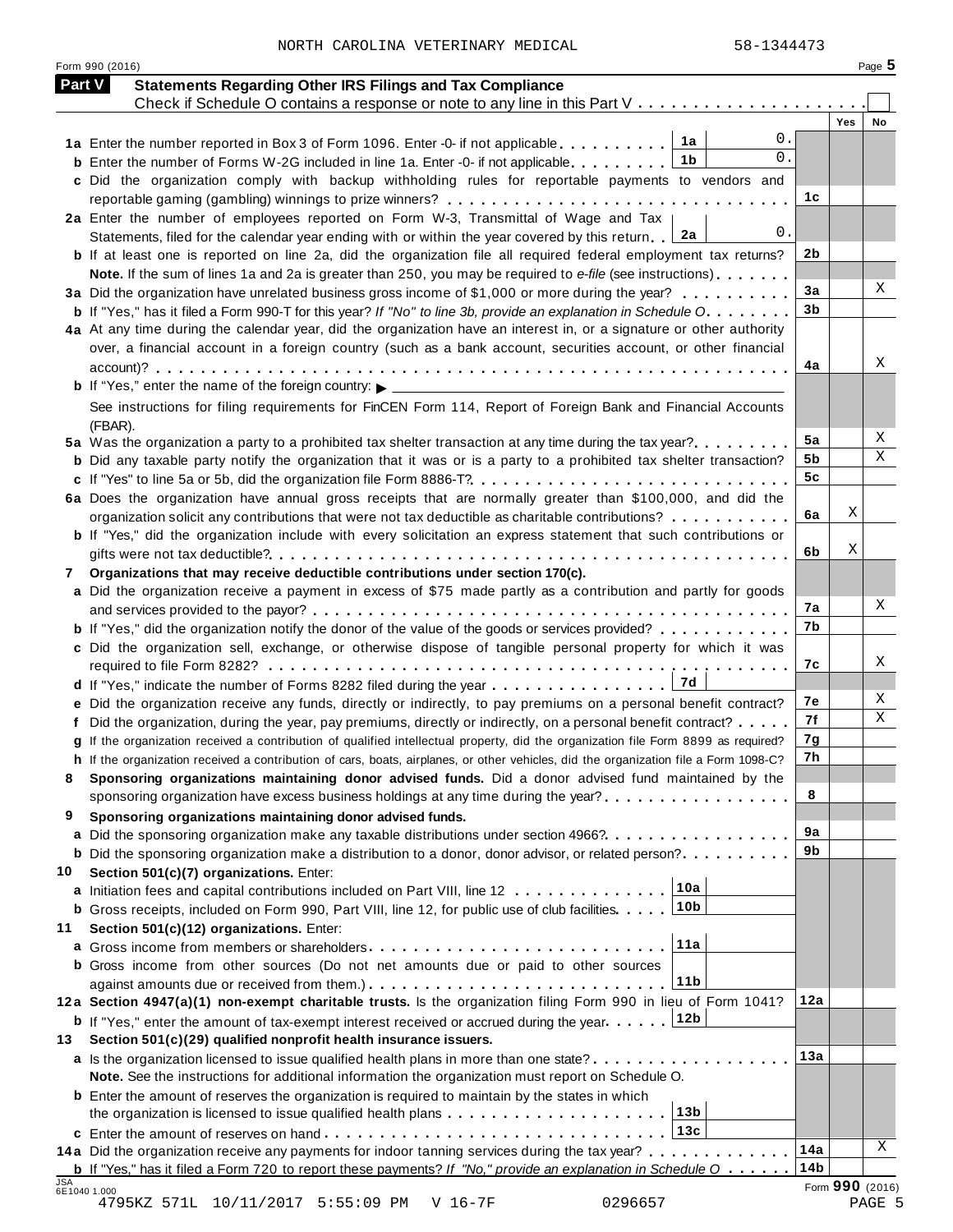|             | 58-1344473<br>NORTH CAROLINA VETERINARY MEDICAL<br>Form 990 (2016)                                                              |                 |     | Page $6$ |
|-------------|---------------------------------------------------------------------------------------------------------------------------------|-----------------|-----|----------|
|             | <b>Part VI</b><br>Governance, Management, and Disclosure For each "Yes" response to lines 2 through 7b below, and for a "No"    |                 |     |          |
|             | response to line 8a, 8b, or 10b below, describe the circumstances, processes, or changes in Schedule O. See instructions.       |                 |     | Χ        |
|             | <b>Section A. Governing Body and Management</b>                                                                                 |                 |     |          |
|             |                                                                                                                                 |                 | Yes | No       |
|             | 38<br>1a<br>1a Enter the number of voting members of the governing body at the end of the tax year                              |                 |     |          |
|             | If there are material differences in voting rights among members of the governing body, or if the governing                     |                 |     |          |
|             | body delegated broad authority to an executive committee or similar committee, explain in Schedule O.                           |                 |     |          |
| b           | 37<br>1b<br>Enter the number of voting members included in line 1a, above, who are independent                                  |                 |     |          |
| 2           | Did any officer, director, trustee, or key employee have a family relationship or a business relationship with                  |                 |     |          |
|             |                                                                                                                                 | 2               |     | X        |
| 3           | Did the organization delegate control over management duties customarily performed by or under the direct                       |                 |     |          |
|             | supervision of officers, directors, or trustees, or key employees to a management company or other person?                      | 3               |     | Χ        |
| 4           | Did the organization make any significant changes to its governing documents since the prior Form 990 was filed?                | 4               |     | X        |
| 5           | Did the organization become aware during the year of a significant diversion of the organization's assets?                      | 5               |     | X        |
| 6           |                                                                                                                                 | 6               |     | X        |
| 7a          | Did the organization have members, stockholders, or other persons who had the power to elect or appoint                         |                 |     |          |
|             |                                                                                                                                 | 7a              |     | X        |
| b           | Are any governance decisions of the organization reserved to (or subject to approval by) members,                               |                 |     |          |
|             |                                                                                                                                 | 7b              |     | Χ        |
| 8           | Did the organization contemporaneously document the meetings held or written actions undertaken during                          |                 |     |          |
|             | the year by the following:                                                                                                      |                 |     |          |
| a           |                                                                                                                                 | 8a              | Χ   |          |
| b           |                                                                                                                                 | 8b              | Χ   |          |
| 9           | Is there any officer, director, trustee, or key employee listed in Part VII, Section A, who cannot be reached at                |                 |     |          |
|             | the organization's mailing address? If "Yes," provide the names and addresses in Schedule O                                     | 9               |     | Χ        |
|             | Section B. Policies (This Section B requests information about policies not required by the Internal Revenue Code.)             |                 | Yes | No       |
|             |                                                                                                                                 |                 |     | Χ        |
|             | 10a Did the organization have local chapters, branches, or affiliates?                                                          | 10a             |     |          |
| b           | If "Yes," did the organization have written policies and procedures governing the activities of such chapters,                  |                 |     |          |
|             | affiliates, and branches to ensure their operations are consistent with the organization's exempt purposes?                     | 10 <sub>b</sub> | Χ   |          |
| 11 a        | Has the organization provided a complete copy of this Form 990 to all members of its governing body before filing the form?     | 11a             |     |          |
| b           | Describe in Schedule O the process, if any, used by the organization to review this Form 990.                                   | 12a             | Χ   |          |
| 12a         | Did the organization have a written conflict of interest policy? If "No," go to line 13                                         |                 |     |          |
| b           | Were officers, directors, or trustees, and key employees required to disclose annually interests that could give                | 12 <sub>b</sub> | X   |          |
|             | Did the organization regularly and consistently monitor and enforce compliance with the policy? If "Yes,"                       |                 |     |          |
|             |                                                                                                                                 | 12c             | X   |          |
| 13          | Did the organization have a written whistleblower policy?                                                                       | 13              | Χ   |          |
| 14          | Did the organization have a written document retention and destruction policy?                                                  | 14              | Χ   |          |
| 15          | Did the process for determining compensation of the following persons include a review and approval by                          |                 |     |          |
|             | independent persons, comparability data, and contemporaneous substantiation of the deliberation and decision?                   |                 |     |          |
| а           | The organization's CEO, Executive Director, or top management official                                                          | 15a             | Χ   |          |
| $\mathbf b$ |                                                                                                                                 | 15 <sub>b</sub> | Χ   |          |
|             | If "Yes" to line 15a or 15b, describe the process in Schedule O (see instructions).                                             |                 |     |          |
|             | 16a Did the organization invest in, contribute assets to, or participate in a joint venture or similar arrangement              |                 |     |          |
|             |                                                                                                                                 | 16a             |     | Χ        |
| b           | If "Yes," did the organization follow a written policy or procedure requiring the organization to evaluate its                  |                 |     |          |
|             | participation in joint venture arrangements under applicable federal tax law, and take steps to safeguard the                   |                 |     |          |
|             |                                                                                                                                 | 16b             |     |          |
|             | <b>Section C. Disclosure</b>                                                                                                    |                 |     |          |
| 17          | List the states with which a copy of this Form 990 is required to be filed $\blacktriangleright$ .                              |                 |     |          |
| 18          | Section 6104 requires an organization to make its Forms 1023 (or 1024 if applicable), 990, and 990-T (Section 501(c)(3)s only)  |                 |     |          |
|             | available for public inspection. Indicate how you made these available. Check all that apply.                                   |                 |     |          |
|             | $X$ Upon request<br>Own website<br>$X \mid$<br>Another's website<br>Other (explain in Schedule O)                               |                 |     |          |
| 19          | Describe in Schedule O whether (and if so, how) the organization made its governing documents, conflict of interest policy, and |                 |     |          |
|             | financial statements available to the public during the tax year.                                                               |                 |     |          |
|             |                                                                                                                                 |                 |     |          |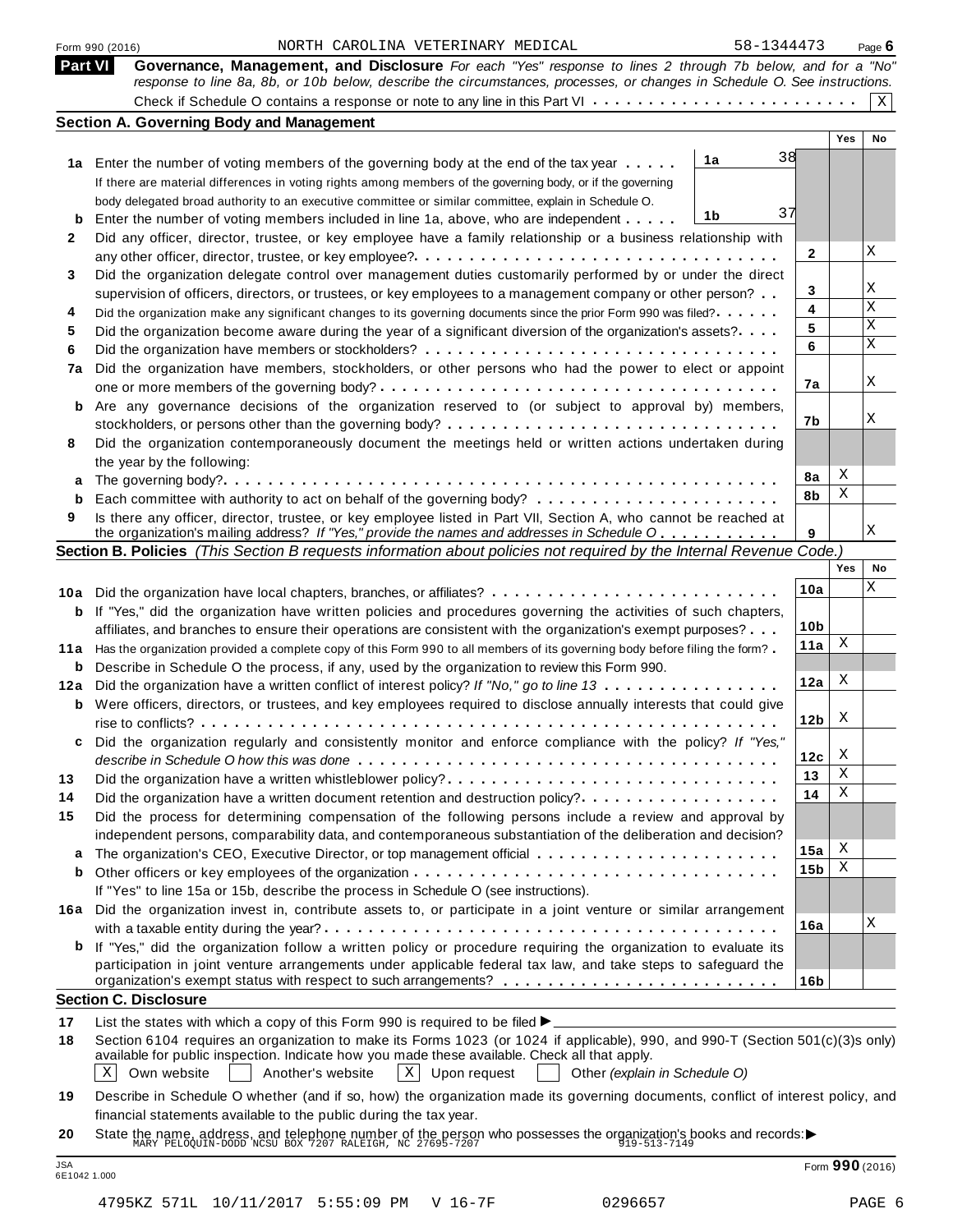| <b>Part VII</b> | Compensation of Officers, Directors, Trustees, Key Employees, Highest Compensated Employees, and<br><b>Independent Contractors</b> |
|-----------------|------------------------------------------------------------------------------------------------------------------------------------|
|                 |                                                                                                                                    |
| Section A.      | Officers, Directors, Trustees, Key Employees, and Highest Compensated Employees                                                    |

**1a** Complete this table for all persons required to be listed. Report compensation for the calendar year ending with or within the organization's tax year.

anization's lax year.<br>● List all of the organization's **current** officers, directors, trustees (whether individuals or organizations), regardless of amount of<br>nnensation Enter -0- in columns (D) (E) and (E) if no compensa compensation. Enter -0- in columns (D), (E), and (F) if no compensation was paid.

• List all of the organization's **current** key employees, if any. See instructions for definition of "key employee."<br>● List the experientials five expect highest expressed explores (other than an efficer director of

**Example in the organization's current** key employees, if any. See instructions for definition of key employee.<br>• List the organization's five **current** highest compensated employees (other than an officer, director, trust who received reportable compensation (Box 5 of Form W-2 and/or Box 7 of Form 1099-MISC) of more than \$100,000 from the

organization and any related organizations.<br>• List all of the organization's **former** officers, key employees, and highest compensated employees who received more than<br>\$1.00.000 of reportable componention from the erganiza \$100,000 of reportable compensation from the organization and any related organizations.

% List all of the organization's **former directors or trustees** that received, in the capacity as a former director or trustee of the organization, more than \$10,000 of reportable compensation from the organization and any related organizations.

List persons in the following order: individual trustees or directors; institutional trustees; officers; key employees; highest compensated employees; and former such persons.

Check this box if neither the organization nor any related organization compensated any current officer, director, or trustee.

| (A)<br>Name and Title        | (B)<br>Average<br>hours per<br>week (list any<br>hours for<br>related<br>organizations<br>below dotted<br>line) | Individual trustee<br>or director | Institutional trustee | (C)<br>Position<br>Officer | Key employee | (do not check more than one<br>box, unless person is both an<br>officer and a director/trustee)<br>Highest compensated<br>employee | Fomer | (D)<br>Reportable<br>compensation<br>from<br>the<br>organization<br>(W-2/1099-MISC) | (E)<br>Reportable<br>compensation from<br>related<br>organizations<br>(W-2/1099-MISC) | (F)<br>Estimated<br>amount of<br>other<br>compensation<br>from the<br>organization<br>and related<br>organizations |
|------------------------------|-----------------------------------------------------------------------------------------------------------------|-----------------------------------|-----------------------|----------------------------|--------------|------------------------------------------------------------------------------------------------------------------------------------|-------|-------------------------------------------------------------------------------------|---------------------------------------------------------------------------------------|--------------------------------------------------------------------------------------------------------------------|
| (1) SANDRA W. ALFORD         | 1.00                                                                                                            |                                   |                       |                            |              |                                                                                                                                    |       |                                                                                     |                                                                                       |                                                                                                                    |
| <b>DIRECTOR</b>              | 0.                                                                                                              | X                                 |                       |                            |              |                                                                                                                                    |       | 0.                                                                                  | $0$ .                                                                                 | 0.                                                                                                                 |
| (2) CYNTHIA CLARK            | 1.00                                                                                                            |                                   |                       |                            |              |                                                                                                                                    |       |                                                                                     |                                                                                       |                                                                                                                    |
| <b>DIRECTOR</b>              | 0.                                                                                                              | Χ                                 |                       |                            |              |                                                                                                                                    |       | $0$ .                                                                               | $0$ .                                                                                 | $\mathsf 0$ .                                                                                                      |
| (3) CHARLES D. COLLINS JR.   | 1.00                                                                                                            |                                   |                       |                            |              |                                                                                                                                    |       |                                                                                     |                                                                                       |                                                                                                                    |
| <b>DIRECTOR</b>              | 0.                                                                                                              | X                                 |                       |                            |              |                                                                                                                                    |       | 0.                                                                                  | $0$ .                                                                                 | $0$ .                                                                                                              |
| (4) PAULA D. DICKERSON       | 1.00                                                                                                            |                                   |                       |                            |              |                                                                                                                                    |       |                                                                                     |                                                                                       |                                                                                                                    |
| <b>DIRECTOR</b>              | 0.                                                                                                              | Χ                                 |                       |                            |              |                                                                                                                                    |       | 0.                                                                                  | $0$ .                                                                                 | $\mathsf 0$ .                                                                                                      |
| (5) BRYAN R. DOWNEY          | 1.00                                                                                                            |                                   |                       |                            |              |                                                                                                                                    |       |                                                                                     |                                                                                       |                                                                                                                    |
| <b>DIRECTOR</b>              | 0.                                                                                                              | X                                 |                       |                            |              |                                                                                                                                    |       | $0$ .                                                                               | $0$ .                                                                                 | $\mathsf 0$ .                                                                                                      |
| (6) CAROLE GAILOR            | 1.00                                                                                                            |                                   |                       |                            |              |                                                                                                                                    |       |                                                                                     |                                                                                       |                                                                                                                    |
| <b>DIRECTOR</b>              | 0.                                                                                                              | Χ                                 |                       |                            |              |                                                                                                                                    |       | 0.                                                                                  | $0$ .                                                                                 | 0.                                                                                                                 |
| (7) KATHE S. GARRISON        | 1.00                                                                                                            |                                   |                       |                            |              |                                                                                                                                    |       |                                                                                     |                                                                                       |                                                                                                                    |
| <b>DIRECTOR</b>              | 0.                                                                                                              | Χ                                 |                       |                            |              |                                                                                                                                    |       | 0.                                                                                  | 0.                                                                                    | $0$ .                                                                                                              |
| (8) JIMMY GENTRY             | 1.00                                                                                                            |                                   |                       |                            |              |                                                                                                                                    |       |                                                                                     |                                                                                       |                                                                                                                    |
| EX-OFFICIO                   | 0.                                                                                                              | X                                 |                       |                            |              |                                                                                                                                    |       | 0.                                                                                  | $0$ .                                                                                 | $0$ .                                                                                                              |
| (9) KADY M. GJESSING         | 1.00                                                                                                            |                                   |                       |                            |              |                                                                                                                                    |       |                                                                                     |                                                                                       |                                                                                                                    |
| <b>DIRECTOR</b>              | 0.                                                                                                              | X                                 |                       |                            |              |                                                                                                                                    |       | 0.                                                                                  | $0$ .                                                                                 | $0$ .                                                                                                              |
| (10) MARCIA GORRELL-KORNEGAY | 1.00                                                                                                            |                                   |                       |                            |              |                                                                                                                                    |       |                                                                                     |                                                                                       |                                                                                                                    |
| DIRECTOR                     | 0.                                                                                                              | X                                 |                       |                            |              |                                                                                                                                    |       | 0.                                                                                  | 0.                                                                                    | $0$ .                                                                                                              |
| (11) JUDITH K. GRAINGER      | 1.00                                                                                                            |                                   |                       |                            |              |                                                                                                                                    |       |                                                                                     |                                                                                       |                                                                                                                    |
| DIRECTOR                     | 0.                                                                                                              | Χ                                 |                       |                            |              |                                                                                                                                    |       | 0.                                                                                  | 0.                                                                                    | $0$ .                                                                                                              |
| (12) CHESSIE GREEN           | 1.00                                                                                                            |                                   |                       |                            |              |                                                                                                                                    |       |                                                                                     |                                                                                       |                                                                                                                    |
| <b>DIRECTOR</b>              | 0.                                                                                                              | X                                 |                       |                            |              |                                                                                                                                    |       | 0.                                                                                  | 0.                                                                                    | 0.                                                                                                                 |
| (13) THEO HIGHSMITH          | 1.00                                                                                                            |                                   |                       |                            |              |                                                                                                                                    |       |                                                                                     |                                                                                       |                                                                                                                    |
| <b>DIRECTOR</b>              | 0.                                                                                                              | X                                 |                       |                            |              |                                                                                                                                    |       | $0$ .                                                                               | $0$ .                                                                                 | $\mathsf 0$ .                                                                                                      |
| (14) NATHANIEL M. HYDE       | 1.00                                                                                                            |                                   |                       |                            |              |                                                                                                                                    |       |                                                                                     |                                                                                       |                                                                                                                    |
| <b>DIRECTOR</b>              | $0$ .                                                                                                           | Χ                                 |                       |                            |              |                                                                                                                                    |       | $0$ .                                                                               | $0$ .                                                                                 | $0$ .                                                                                                              |

Form **990** (2016) JSA 6E1041 1.000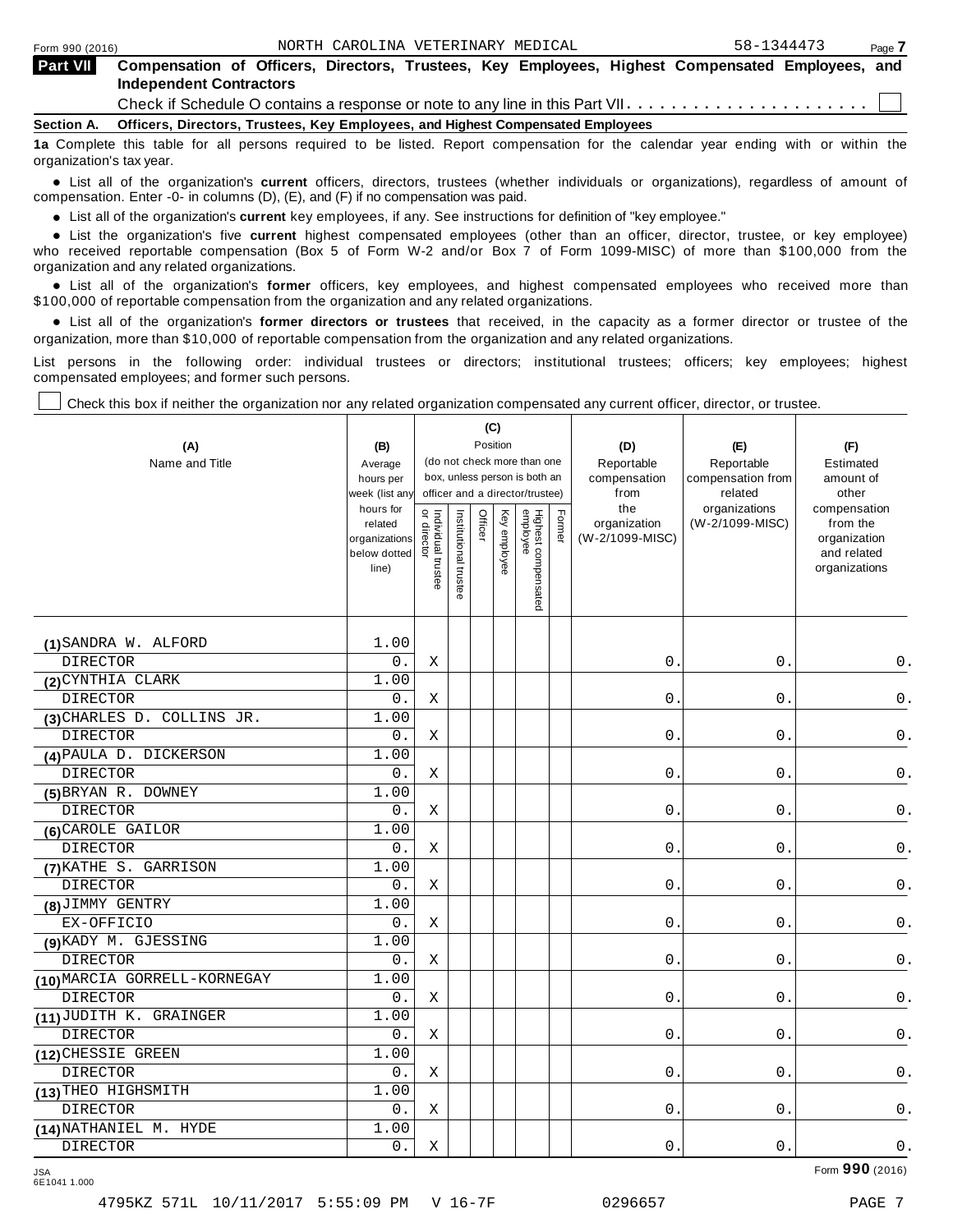|    | Section A. Officers, Directors, Trustees, Key Employees, and Highest Compensated Employees (continued)<br>(A)                                                                                                                                    | (B)                                                            |                                     |                       | (C)                                                                                                            |          |                                                                                                 | (D)                                | (E)                                                                      |     | (F)                             |     |
|----|--------------------------------------------------------------------------------------------------------------------------------------------------------------------------------------------------------------------------------------------------|----------------------------------------------------------------|-------------------------------------|-----------------------|----------------------------------------------------------------------------------------------------------------|----------|-------------------------------------------------------------------------------------------------|------------------------------------|--------------------------------------------------------------------------|-----|---------------------------------|-----|
|    | Name and title                                                                                                                                                                                                                                   | Average<br>hours per<br>week (list any                         |                                     |                       |                                                                                                                | Position | (do not check more than one<br>box, unless person is both an<br>officer and a director/trustee) | Reportable<br>compensation<br>from | Reportable<br>compensation from<br>related                               |     | Estimated<br>amount of<br>other |     |
|    |                                                                                                                                                                                                                                                  | hours for<br>related<br>organizations<br>below dotted<br>line) | Individual trustee<br>  or director | Institutional trustee | the<br>Highest compensated<br>employee<br>Officer<br>Key employee<br>Former<br>organization<br>(W-2/1099-MISC) |          | organizations<br>(W-2/1099-MISC)                                                                |                                    | compensation<br>from the<br>organization<br>and related<br>organizations |     |                                 |     |
|    | 15) DAVID KNIGHT<br><b>DIRECTOR</b>                                                                                                                                                                                                              | 1.00<br>0.                                                     | Χ                                   |                       |                                                                                                                |          |                                                                                                 | 0.                                 | 0                                                                        |     |                                 | 0.  |
|    | (16) CLIFFORD T. LEATH                                                                                                                                                                                                                           | 1.00                                                           |                                     |                       |                                                                                                                |          |                                                                                                 |                                    |                                                                          |     |                                 |     |
|    | VICE PRESIDENT                                                                                                                                                                                                                                   | 0.                                                             | Χ                                   |                       | Χ                                                                                                              |          |                                                                                                 | 0.                                 | 0                                                                        |     |                                 | 0.  |
|    | 17) LAURA L. LEWIS                                                                                                                                                                                                                               | 1.00                                                           |                                     |                       |                                                                                                                |          |                                                                                                 |                                    |                                                                          |     |                                 |     |
|    | DIRECTOR                                                                                                                                                                                                                                         | 0.                                                             | Χ                                   |                       |                                                                                                                |          |                                                                                                 | 0.                                 | 0                                                                        |     |                                 | 0.  |
|    | 18) CATHY MAREADY                                                                                                                                                                                                                                | 1.00                                                           |                                     |                       |                                                                                                                |          |                                                                                                 |                                    |                                                                          |     |                                 |     |
|    | DIRECTOR                                                                                                                                                                                                                                         | 0.                                                             | Χ                                   |                       |                                                                                                                |          |                                                                                                 | 0.                                 | 0                                                                        |     |                                 | 0.  |
|    | (19) CRAIG W. MITCHELL                                                                                                                                                                                                                           | 1.00                                                           |                                     |                       |                                                                                                                |          |                                                                                                 |                                    |                                                                          |     |                                 |     |
|    | DIRECTOR                                                                                                                                                                                                                                         | 0.                                                             | Χ                                   |                       |                                                                                                                |          |                                                                                                 | 0.                                 | 0                                                                        |     |                                 | 0.  |
|    | 20) LOU MITCHELL                                                                                                                                                                                                                                 | 1.00                                                           |                                     |                       |                                                                                                                |          |                                                                                                 |                                    |                                                                          |     |                                 |     |
|    |                                                                                                                                                                                                                                                  |                                                                |                                     |                       |                                                                                                                |          |                                                                                                 |                                    |                                                                          |     |                                 |     |
|    | <b>DIRECTOR</b>                                                                                                                                                                                                                                  | 0.                                                             | Χ                                   |                       |                                                                                                                |          |                                                                                                 | 0.                                 | 0                                                                        |     |                                 | 0.  |
|    | 21) WENDELL H. MURPHY, III                                                                                                                                                                                                                       | 1.00                                                           |                                     |                       |                                                                                                                |          |                                                                                                 |                                    |                                                                          |     |                                 |     |
|    | <b>DIRECTOR</b>                                                                                                                                                                                                                                  | 0.                                                             | Χ                                   |                       |                                                                                                                |          |                                                                                                 | 0.                                 | 0                                                                        |     |                                 | 0.  |
|    | 22) CINDY NORD                                                                                                                                                                                                                                   | 1.00                                                           |                                     |                       |                                                                                                                |          |                                                                                                 |                                    |                                                                          |     |                                 |     |
|    | <b>DIRECTOR</b>                                                                                                                                                                                                                                  | 0.                                                             | Χ                                   |                       |                                                                                                                |          |                                                                                                 | 0.                                 | 0                                                                        |     |                                 | 0.  |
|    | 23) SARAH H. O'HANLON                                                                                                                                                                                                                            | 1.00                                                           |                                     |                       |                                                                                                                |          |                                                                                                 |                                    |                                                                          |     |                                 |     |
|    | DIRECTOR                                                                                                                                                                                                                                         | 0.                                                             | Χ                                   |                       |                                                                                                                |          |                                                                                                 | 0.                                 | 0                                                                        |     |                                 | 0.  |
|    | (24) MARY PELOQUIN-DODD                                                                                                                                                                                                                          | 1.00                                                           |                                     |                       |                                                                                                                |          |                                                                                                 |                                    |                                                                          |     |                                 |     |
|    | TREASURER                                                                                                                                                                                                                                        | 40.00                                                          | Χ                                   |                       | Χ                                                                                                              |          |                                                                                                 | 0.                                 | 252,036.                                                                 |     | 37,433.                         |     |
|    | 25) MARY JO PRINGLE                                                                                                                                                                                                                              | 1.00                                                           |                                     |                       |                                                                                                                |          |                                                                                                 |                                    |                                                                          |     |                                 |     |
|    | <b>DIRECTOR</b>                                                                                                                                                                                                                                  | 0.                                                             | Χ                                   |                       |                                                                                                                |          |                                                                                                 | 0.                                 | 0                                                                        |     |                                 | 0.  |
|    | 1b Sub-total<br>.                                                                                                                                                                                                                                |                                                                |                                     |                       |                                                                                                                |          |                                                                                                 | 0.                                 | 0                                                                        |     |                                 | 0.  |
|    | c Total from continuation sheets to Part VII, Section A                                                                                                                                                                                          |                                                                |                                     |                       |                                                                                                                |          |                                                                                                 | 0.                                 | 563,319.                                                                 |     | 92,312.                         |     |
|    |                                                                                                                                                                                                                                                  |                                                                |                                     |                       |                                                                                                                |          |                                                                                                 | 0.                                 | 563,319.                                                                 |     | 92,312.                         |     |
|    | 2 Total number of individuals (including but not limited to those listed above) who received more than \$100,000 of<br>reportable compensation from the organization $\blacktriangleright$                                                       |                                                                | 0.                                  |                       |                                                                                                                |          |                                                                                                 |                                    |                                                                          |     |                                 |     |
|    |                                                                                                                                                                                                                                                  |                                                                |                                     |                       |                                                                                                                |          |                                                                                                 |                                    |                                                                          |     | <b>Yes</b>                      | No. |
| 3  | Did the organization list any former officer, director, or trustee, key employee, or highest compensated                                                                                                                                         |                                                                |                                     |                       |                                                                                                                |          |                                                                                                 |                                    |                                                                          |     |                                 |     |
|    | employee on line 1a? If "Yes," complete Schedule J for such individual                                                                                                                                                                           |                                                                |                                     |                       |                                                                                                                |          |                                                                                                 |                                    |                                                                          | 3   |                                 | X   |
|    |                                                                                                                                                                                                                                                  |                                                                |                                     |                       |                                                                                                                |          |                                                                                                 |                                    |                                                                          |     |                                 |     |
| 4  | For any individual listed on line 1a, is the sum of reportable compensation and other compensation from the<br>organization and related organizations greater than \$150,000? If "Yes," complete Schedule J for such                             |                                                                |                                     |                       |                                                                                                                |          |                                                                                                 |                                    |                                                                          |     | х                               |     |
|    |                                                                                                                                                                                                                                                  |                                                                |                                     |                       |                                                                                                                |          |                                                                                                 |                                    |                                                                          | 4   |                                 |     |
| 5. | Did any person listed on line 1a receive or accrue compensation from any unrelated organization or individual<br>for services rendered to the organization? If "Yes," complete Schedule J for such person                                        |                                                                |                                     |                       |                                                                                                                |          |                                                                                                 |                                    |                                                                          | 5   |                                 | Χ   |
|    | <b>Section B. Independent Contractors</b>                                                                                                                                                                                                        |                                                                |                                     |                       |                                                                                                                |          |                                                                                                 |                                    |                                                                          |     |                                 |     |
|    | Complete this table for your five highest compensated independent contractors that received more than \$100,000 of<br>compensation from the organization. Report compensation for the calendar year ending with or within the organization's tax |                                                                |                                     |                       |                                                                                                                |          |                                                                                                 |                                    |                                                                          |     |                                 |     |
|    | year.                                                                                                                                                                                                                                            |                                                                |                                     |                       |                                                                                                                |          |                                                                                                 |                                    |                                                                          |     |                                 |     |
| 1  | (A)                                                                                                                                                                                                                                              |                                                                |                                     |                       |                                                                                                                |          |                                                                                                 | (B)                                |                                                                          | (C) |                                 |     |

**2** Total number of independent contractors (including but not limited to those listed above) who received more than \$100,000 in compensation from the organization  $\triangleright$  0.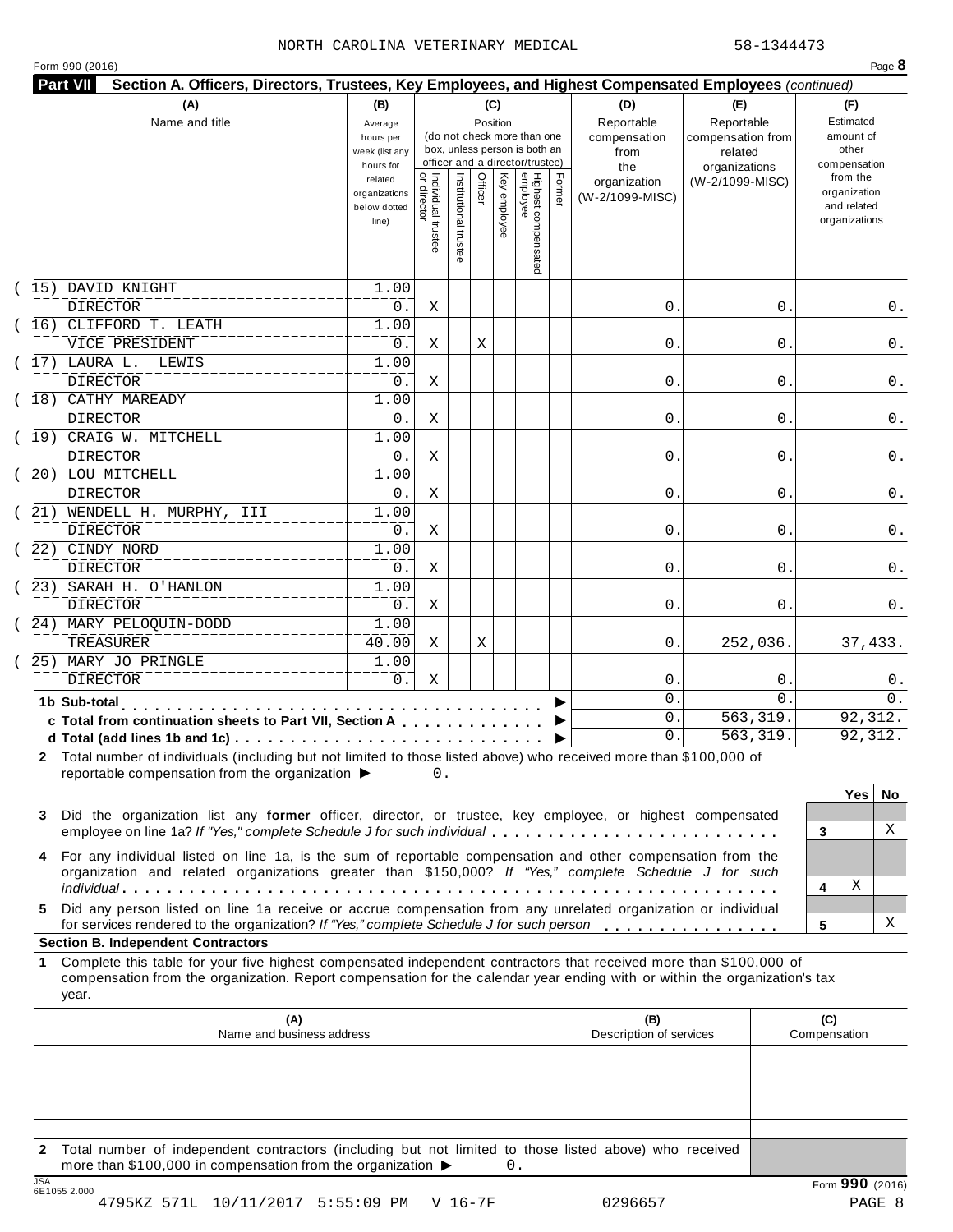| Form 990 (2016) |  |  |  |
|-----------------|--|--|--|
|-----------------|--|--|--|

| (A)<br>Name and title                                                                                                                                                                                                                                                                                        | (B)<br>(C)<br>Position<br>Average<br>(do not check more than one<br>hours per<br>box, unless person is both an<br>week (list any<br>officer and a director/trustee)<br>hours for |                                     |                       |         |              |                                 |        | (D)<br>Reportable<br>compensation<br>from<br>the | (E)<br>Reportable<br>compensation from<br>related<br>organizations | (F)<br>Estimated<br>amount of<br>other<br>compensation   |                   |
|--------------------------------------------------------------------------------------------------------------------------------------------------------------------------------------------------------------------------------------------------------------------------------------------------------------|----------------------------------------------------------------------------------------------------------------------------------------------------------------------------------|-------------------------------------|-----------------------|---------|--------------|---------------------------------|--------|--------------------------------------------------|--------------------------------------------------------------------|----------------------------------------------------------|-------------------|
|                                                                                                                                                                                                                                                                                                              | related<br>organizations<br>below dotted<br>line)                                                                                                                                | Individual trustee<br>  or director | Institutional trustee | Officer | Key employee | Highest compensated<br>employee | Former | organization<br>(W-2/1099-MISC)                  | (W-2/1099-MISC)                                                    | from the<br>organization<br>and related<br>organizations |                   |
| TIFFANY G. RAMSEY<br>26)<br>DIRECTOR                                                                                                                                                                                                                                                                         | 1.00<br>0.                                                                                                                                                                       | Χ                                   |                       |         |              |                                 |        | 0.                                               | 0                                                                  |                                                          | 0.                |
| 27) RANDOLPH REID<br>IMMEDIATE PAST PRESIDENT                                                                                                                                                                                                                                                                | 1.00<br>0.                                                                                                                                                                       | Χ                                   |                       |         |              |                                 |        | 0.                                               | 0                                                                  |                                                          | 0.                |
| 28) THOMAS H. SMITH<br><b>DIRECTOR</b>                                                                                                                                                                                                                                                                       | 1.00<br>0.                                                                                                                                                                       | Χ                                   |                       |         |              |                                 |        | 0.                                               | 0                                                                  |                                                          | 0.                |
| 29) MELANIE STEELE<br>DIRECTOR                                                                                                                                                                                                                                                                               | 1.00<br>0.                                                                                                                                                                       | Χ                                   |                       |         |              |                                 |        | 0.                                               | 0                                                                  |                                                          | 0.                |
| 30) RANDALL D. STOECKER<br>DIRECTOR                                                                                                                                                                                                                                                                          | 1.00<br>0.                                                                                                                                                                       | Χ                                   |                       |         |              |                                 |        | 0.                                               | 0                                                                  |                                                          | 0.                |
| 31) GAY STURGEON<br><b>DIRECTOR</b>                                                                                                                                                                                                                                                                          | 1.00<br>0.                                                                                                                                                                       | Χ                                   |                       |         |              |                                 |        | 0.                                               | 0                                                                  |                                                          | 0.                |
| 32) BARBARA W. THOMPSON<br>PRESIDENT                                                                                                                                                                                                                                                                         | 1.00<br>0.                                                                                                                                                                       | Χ                                   |                       | Χ       |              |                                 |        | 0.                                               | 0                                                                  |                                                          | 0.                |
| 33) WILLIAM B. THOMPSON, JR.<br>DIRECTOR                                                                                                                                                                                                                                                                     | 1.00<br>0.                                                                                                                                                                       | Χ                                   |                       |         |              |                                 |        | 0.                                               | 0                                                                  |                                                          | 0.                |
| 34) STEVE TROXLER<br>EX-OFFICIO                                                                                                                                                                                                                                                                              | 1.00<br>0.                                                                                                                                                                       | Χ                                   |                       |         |              |                                 |        | 0.                                               | 0                                                                  |                                                          | 0.                |
| 35) RUNYON TYLER<br><b>DIRECTOR</b>                                                                                                                                                                                                                                                                          | 1.00<br>0.                                                                                                                                                                       | Χ                                   |                       |         |              |                                 |        | 0.                                               | 0                                                                  |                                                          | 0.                |
| 36) SUSAN P.<br>WARD<br><b>DIRECTOR</b>                                                                                                                                                                                                                                                                      | 1.00<br>0.                                                                                                                                                                       | Χ                                   |                       |         |              |                                 |        | 0.                                               | 0                                                                  |                                                          | 0.                |
| 1b Sub-total<br>c Total from continuation sheets to Part VII, Section A<br>2 Total number of individuals (including but not limited to those listed above) who received more than \$100,000 of<br>reportable compensation from the organization ▶                                                            |                                                                                                                                                                                  | 0.                                  |                       |         |              |                                 |        |                                                  |                                                                    |                                                          | <b>Yes</b><br>No. |
| Did the organization list any former officer, director, or trustee, key employee, or highest compensated<br>3<br>employee on line 1a? If "Yes," complete Schedule J for such individual<br>For any individual listed on line 1a, is the sum of reportable compensation and other compensation from the<br>4  |                                                                                                                                                                                  |                                     |                       |         |              |                                 |        |                                                  |                                                                    | 3                                                        | X                 |
| organization and related organizations greater than \$150,000? If "Yes," complete Schedule J for such                                                                                                                                                                                                        |                                                                                                                                                                                  |                                     |                       |         |              |                                 |        |                                                  |                                                                    | Χ<br>4                                                   |                   |
| Did any person listed on line 1a receive or accrue compensation from any unrelated organization or individual<br>5.<br>for services rendered to the organization? If "Yes," complete Schedule J for such person                                                                                              |                                                                                                                                                                                  |                                     |                       |         |              |                                 |        |                                                  |                                                                    | 5                                                        | х                 |
| <b>Section B. Independent Contractors</b><br>Complete this table for your five highest compensated independent contractors that received more than \$100,000 of<br>1.<br>compensation from the organization. Report compensation for the calendar year ending with or within the organization's tax<br>year. |                                                                                                                                                                                  |                                     |                       |         |              |                                 |        |                                                  |                                                                    |                                                          |                   |
| (A)<br>Name and business address                                                                                                                                                                                                                                                                             |                                                                                                                                                                                  |                                     |                       |         |              |                                 |        | (B)<br>Description of services                   |                                                                    | (C)<br>Compensation                                      |                   |
| Total number of independent contractors (including but not limited to those listed above) who received<br>$\mathbf{2}$                                                                                                                                                                                       |                                                                                                                                                                                  |                                     |                       |         |              |                                 |        |                                                  |                                                                    |                                                          |                   |

JSA Form **990** (2016) 6E1055 2.000 4795KZ 571L 10/11/2017 5:55:09 PM V 16-7F 0296657 PAGE 9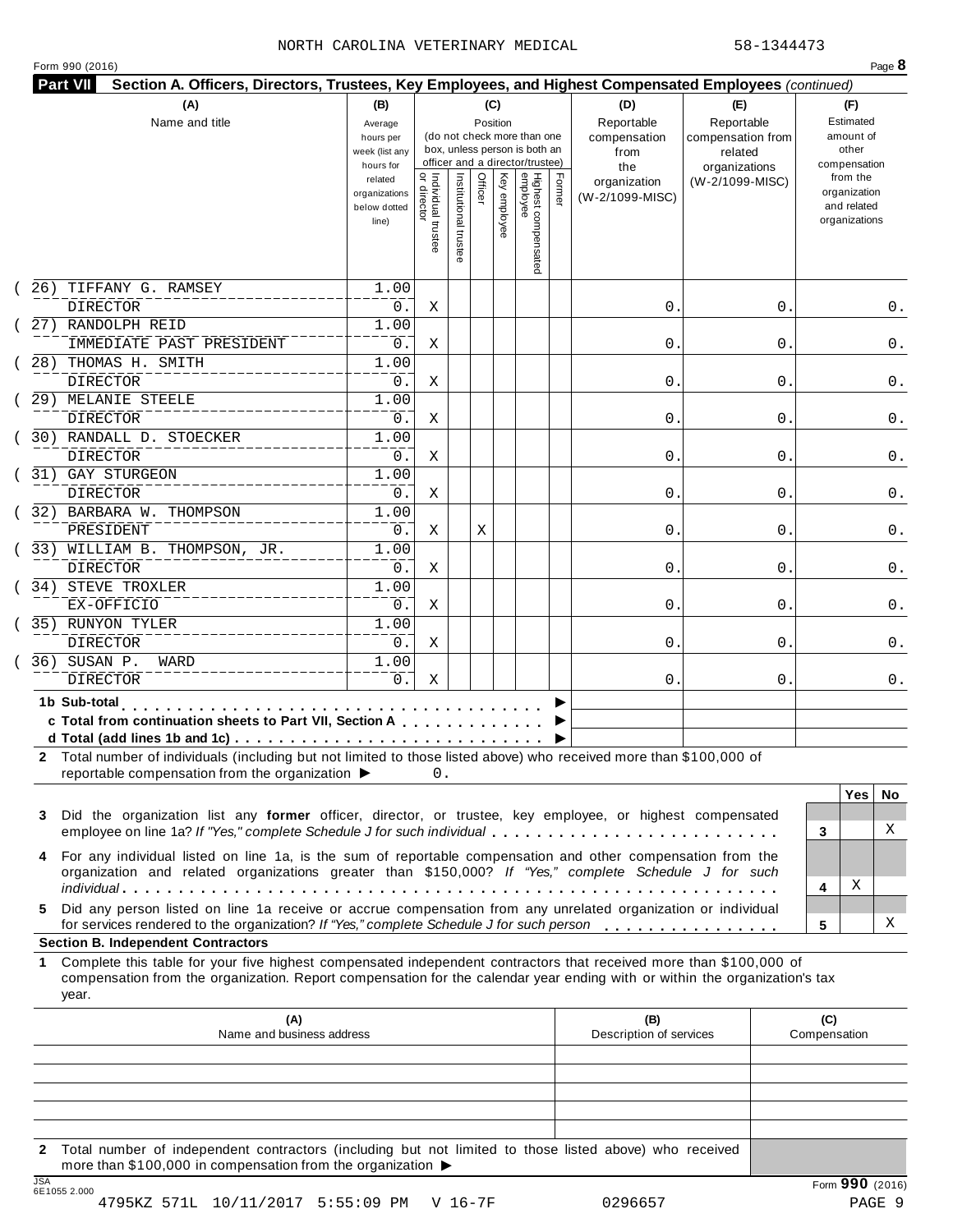| Form 990 (2016) | Page $\delta$ |
|-----------------|---------------|
|-----------------|---------------|

| (A)<br>Name and title                                                                                                                                                                                                                                                    | (B)<br>Average<br>hours per<br>week (list any                  |                                |                     | (C)<br>Position         | (do not check more than one<br>box, unless person is both an       |        | (D)<br>Reportable<br>compensation<br>from | (E)<br>Reportable<br>compensation from<br>related |                     | (F)<br>Estimated<br>amount of<br>other                                   |         |
|--------------------------------------------------------------------------------------------------------------------------------------------------------------------------------------------------------------------------------------------------------------------------|----------------------------------------------------------------|--------------------------------|---------------------|-------------------------|--------------------------------------------------------------------|--------|-------------------------------------------|---------------------------------------------------|---------------------|--------------------------------------------------------------------------|---------|
|                                                                                                                                                                                                                                                                          | hours for<br>related<br>organizations<br>below dotted<br>line) | Individual trustee<br>director | Institutional trust | Officer<br>Key employee | officer and a director/trustee)<br>Highest compensated<br>employee | Former | the<br>organization<br>(W-2/1099-MISC)    | organizations<br>(W-2/1099-MISC)                  |                     | compensation<br>from the<br>organization<br>and related<br>organizations |         |
| 37) LARRY WOOTEN<br>EX-OFFICIO                                                                                                                                                                                                                                           | 1.00<br>0.                                                     | Χ                              |                     |                         |                                                                    |        | 0                                         | 0.                                                |                     |                                                                          | 0.      |
| 38) LESLIE A. YATES<br><b>DIRECTOR</b>                                                                                                                                                                                                                                   | 1.00<br>0.                                                     | Χ                              |                     |                         |                                                                    |        | $\mathsf{O}$ .                            | 0.                                                |                     |                                                                          | 0.      |
| 39) DIANNE DUNNING<br>SECRETARY                                                                                                                                                                                                                                          | 1.00<br>40.00                                                  |                                |                     | Χ                       |                                                                    |        | Ο.                                        | 153,761.                                          |                     | 24,967.                                                                  |         |
| 40) JILL TASAICO<br><b>ASST TREASURER</b>                                                                                                                                                                                                                                | 1.00<br>40.00                                                  |                                |                     | Χ                       |                                                                    |        | 0.                                        | 157,522.                                          |                     | 29,912.                                                                  |         |
|                                                                                                                                                                                                                                                                          |                                                                |                                |                     |                         |                                                                    |        |                                           |                                                   |                     |                                                                          |         |
|                                                                                                                                                                                                                                                                          |                                                                |                                |                     |                         |                                                                    |        |                                           |                                                   |                     |                                                                          |         |
|                                                                                                                                                                                                                                                                          |                                                                |                                |                     |                         |                                                                    |        |                                           |                                                   |                     |                                                                          |         |
|                                                                                                                                                                                                                                                                          |                                                                |                                |                     |                         |                                                                    |        |                                           |                                                   |                     |                                                                          |         |
|                                                                                                                                                                                                                                                                          |                                                                |                                |                     |                         |                                                                    |        |                                           |                                                   |                     |                                                                          |         |
| 1b Sub-total<br>c Total from continuation sheets to Part VII, Section A<br>2 Total number of individuals (including but not limited to those listed above) who received more than \$100,000 of<br>reportable compensation from the organization $\blacktriangleright$ 0. |                                                                |                                |                     |                         |                                                                    |        |                                           |                                                   |                     |                                                                          |         |
| Did the organization list any former officer, director, or trustee, key employee, or highest compensated<br>3<br>employee on line 1a? If "Yes," complete Schedule J for such individual                                                                                  |                                                                |                                |                     |                         |                                                                    |        |                                           |                                                   | 3                   | Yes                                                                      | No<br>Χ |
| For any individual listed on line 1a, is the sum of reportable compensation and other compensation from the<br>organization and related organizations greater than \$150,000? If "Yes," complete Schedule J for such                                                     |                                                                |                                |                     |                         |                                                                    |        |                                           |                                                   | 4                   | Χ                                                                        |         |
| Did any person listed on line 1a receive or accrue compensation from any unrelated organization or individual<br>5.<br>for services rendered to the organization? If "Yes," complete Schedule J for such person<br><b>Section B. Independent Contractors</b>             |                                                                |                                |                     |                         |                                                                    |        |                                           |                                                   | 5                   |                                                                          | Χ       |
| Complete this table for your five highest compensated independent contractors that received more than \$100,000 of<br>1<br>compensation from the organization. Report compensation for the calendar year ending with or within the organization's tax<br>year.           |                                                                |                                |                     |                         |                                                                    |        |                                           |                                                   |                     |                                                                          |         |
| (A)<br>Name and business address                                                                                                                                                                                                                                         |                                                                |                                |                     |                         |                                                                    |        | (B)<br>Description of services            |                                                   | (C)<br>Compensation |                                                                          |         |
|                                                                                                                                                                                                                                                                          |                                                                |                                |                     |                         |                                                                    |        |                                           |                                                   |                     |                                                                          |         |
| 2 Total number of independent contractors (including but not limited to those listed above) who received<br>more than \$100,000 in compensation from the organization ▶                                                                                                  |                                                                |                                |                     |                         |                                                                    |        |                                           |                                                   |                     |                                                                          |         |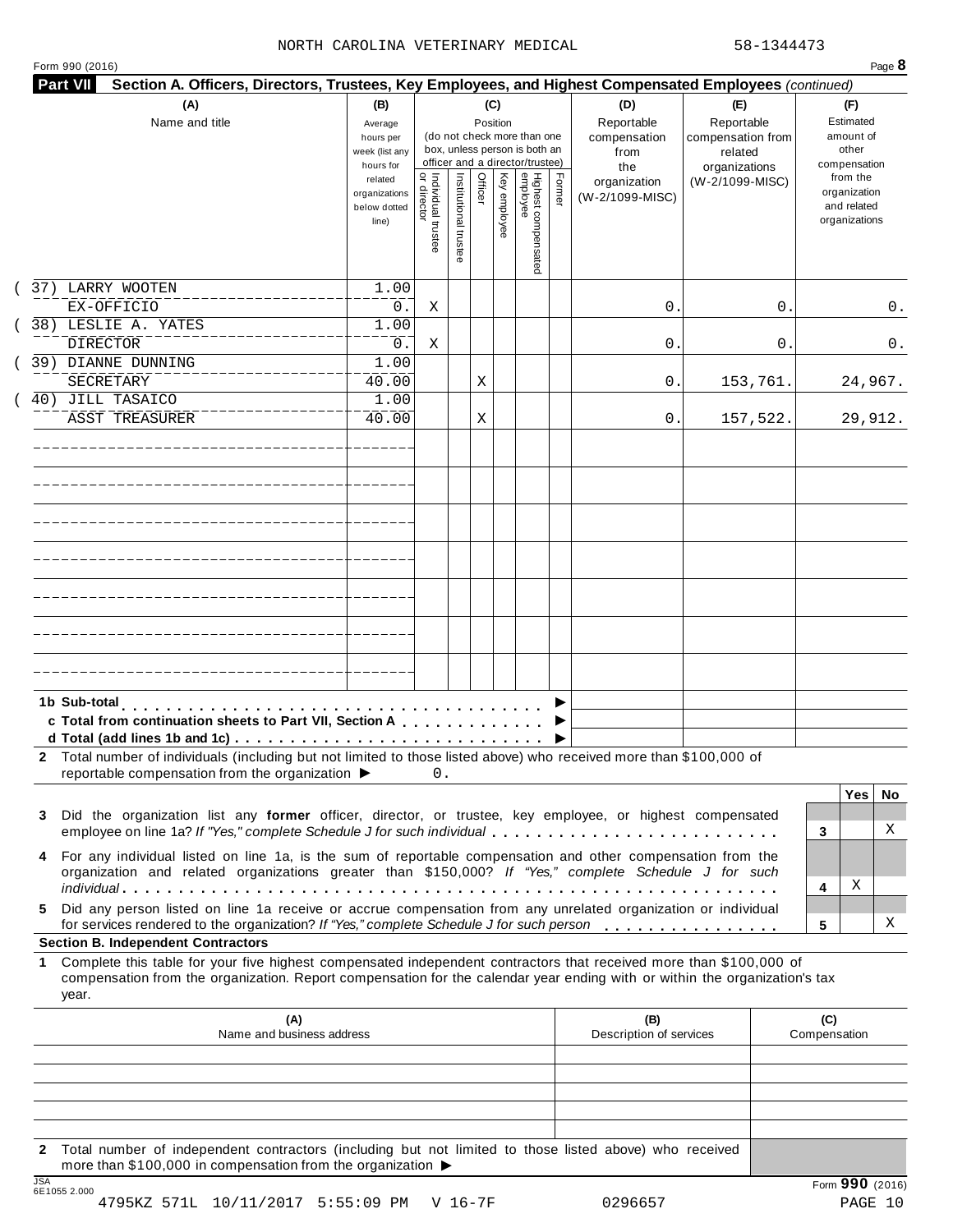| Form 990 (2016 |  |  |
|----------------|--|--|

|                                                                  | <b>Part VIII</b>                      | <b>Statement of Revenue</b>                                                                                                                                                                                                                                                                                                                                                                                                                                                                                                      |                                   |                        |                                              |                                                    |                                         |                                                                  |
|------------------------------------------------------------------|---------------------------------------|----------------------------------------------------------------------------------------------------------------------------------------------------------------------------------------------------------------------------------------------------------------------------------------------------------------------------------------------------------------------------------------------------------------------------------------------------------------------------------------------------------------------------------|-----------------------------------|------------------------|----------------------------------------------|----------------------------------------------------|-----------------------------------------|------------------------------------------------------------------|
|                                                                  |                                       |                                                                                                                                                                                                                                                                                                                                                                                                                                                                                                                                  |                                   |                        | (A)<br>Total revenue                         | (B)<br>Related or<br>exempt<br>function<br>revenue | (C)<br>Unrelated<br>business<br>revenue | (D)<br>Revenue<br>excluded from tax<br>under sections<br>512-514 |
| <b>Contributions, Gifts, Grants</b><br>and Other Similar Amounts | 1а<br>b<br>c<br>d<br>е<br>f<br>g<br>h | Federated campaigns <b>Federated</b><br>Membership dues<br>Fundraising events <b>Fundraising</b><br>Related organizations <b>contains</b> and <b>Related</b> organizations <b>and</b> a set of the set of the set of the set of the set of the set of the set of the set of the set of the set of the set of the set of the set of the set of the<br>Government grants (contributions)<br>All other contributions, gifts, grants,<br>and similar amounts not included above<br>Noncash contributions included in lines 1a-1f: \$ | 1a<br>1 b<br>1c<br>1d<br>1е<br>1f | 3,547,671.<br>595,664. | 3,547,671                                    |                                                    |                                         |                                                                  |
| Program Service Revenue                                          | 2a<br>b<br>c<br>d<br>е                | the control of the control of the control of the control of the control of the control of                                                                                                                                                                                                                                                                                                                                                                                                                                        |                                   | <b>Business Code</b>   |                                              |                                                    |                                         |                                                                  |
|                                                                  | f<br>g                                | All other program service revenue<br>Total. Add lines 2a-2f ▶                                                                                                                                                                                                                                                                                                                                                                                                                                                                    |                                   |                        | $\mathsf{0}$ .                               |                                                    |                                         |                                                                  |
|                                                                  | 3<br>4<br>5                           | Investment<br>income<br>and other similar amounts). ATTACHMENT 1<br>Income from investment of tax-exempt bond proceeds $\blacksquare$                                                                                                                                                                                                                                                                                                                                                                                            | (including<br>dividends,          | interest,              | 156,512.<br>$\mathsf{0}$ .<br>$\mathbf{0}$ . |                                                    |                                         | 156,512.                                                         |
|                                                                  | 6a<br>b<br>c                          | Gross rents <b>contains a state of the state of the state of the state of the state of the state of the state of the state of the state of the state of the state of the state of the state of the state of the state of the sta</b><br>Less: rental expenses<br>Rental income or (loss)                                                                                                                                                                                                                                         | (i) Real                          | (ii) Personal          |                                              |                                                    |                                         |                                                                  |
|                                                                  | d<br>7a                               | Net rental income or (loss) $\ldots$ , $\ldots$ , $\ldots$ , $\blacktriangleright$<br>Gross amount from sales of<br>assets other than inventory                                                                                                                                                                                                                                                                                                                                                                                  | (i) Securities<br>3,138,302.      | (ii) Other             | 0.                                           |                                                    |                                         |                                                                  |
|                                                                  | b<br>c<br>d                           | Less: cost or other basis<br>and sales expenses<br>Gain or (loss)                                                                                                                                                                                                                                                                                                                                                                                                                                                                | 2, 203, 253.<br>935,049.          |                        | 935,049.                                     |                                                    |                                         | 935,049.                                                         |
| Revenue<br>Other                                                 | 8а                                    | Gross income from fundraising<br>events (not including \$<br>of contributions reported on line 1c).<br>See Part IV, line 18 and the state of the state of the state of the state of the state of the state of the state of the state of the state of the state of the state of the state of the state of the state of the state of th                                                                                                                                                                                            |                                   | 0.                     |                                              |                                                    |                                         |                                                                  |
|                                                                  | b<br>c                                | Less: direct expenses<br>Net income or (loss) from fundraising events.                                                                                                                                                                                                                                                                                                                                                                                                                                                           | b                                 | 0.<br>▶                | 0.                                           |                                                    |                                         |                                                                  |
|                                                                  | 9а                                    | Gross income from gaming activities.<br>See Part IV, line 19 a                                                                                                                                                                                                                                                                                                                                                                                                                                                                   |                                   | 0.                     |                                              |                                                    |                                         |                                                                  |
|                                                                  | b<br>c                                | Less: direct expenses<br>Net income or (loss) from gaming activities ________                                                                                                                                                                                                                                                                                                                                                                                                                                                    | b                                 | 0.                     | 0.                                           |                                                    |                                         |                                                                  |
|                                                                  | 10a                                   | Gross sales of inventory,<br>returns and allowances and allowances                                                                                                                                                                                                                                                                                                                                                                                                                                                               | less                              | 0.                     |                                              |                                                    |                                         |                                                                  |
|                                                                  | b<br>c                                | Less: cost of goods sold<br>Net income or (loss) from sales of inventory                                                                                                                                                                                                                                                                                                                                                                                                                                                         | b                                 | 0.<br>▶                | $\mathsf{0}$ .                               |                                                    |                                         |                                                                  |
|                                                                  |                                       | Miscellaneous Revenue                                                                                                                                                                                                                                                                                                                                                                                                                                                                                                            |                                   | <b>Business Code</b>   |                                              |                                                    |                                         |                                                                  |
|                                                                  | 11a<br>b                              | OTHER REVENUE<br>the control of the control of the control of the control of the control of the control of                                                                                                                                                                                                                                                                                                                                                                                                                       |                                   | 611710                 | 57,749.                                      | 57,749.                                            |                                         |                                                                  |
|                                                                  | c                                     | the contract of the contract of the contract of the contract of the                                                                                                                                                                                                                                                                                                                                                                                                                                                              |                                   |                        |                                              |                                                    |                                         |                                                                  |
|                                                                  | d<br>е                                | All other revenue entitled to the state of the state of the state of the state of the state of the state of the                                                                                                                                                                                                                                                                                                                                                                                                                  |                                   |                        | 57,749.                                      |                                                    |                                         |                                                                  |
| ISA                                                              | 12                                    |                                                                                                                                                                                                                                                                                                                                                                                                                                                                                                                                  |                                   |                        | 4,696,981.                                   | 57,749.                                            |                                         | 1,091,561.                                                       |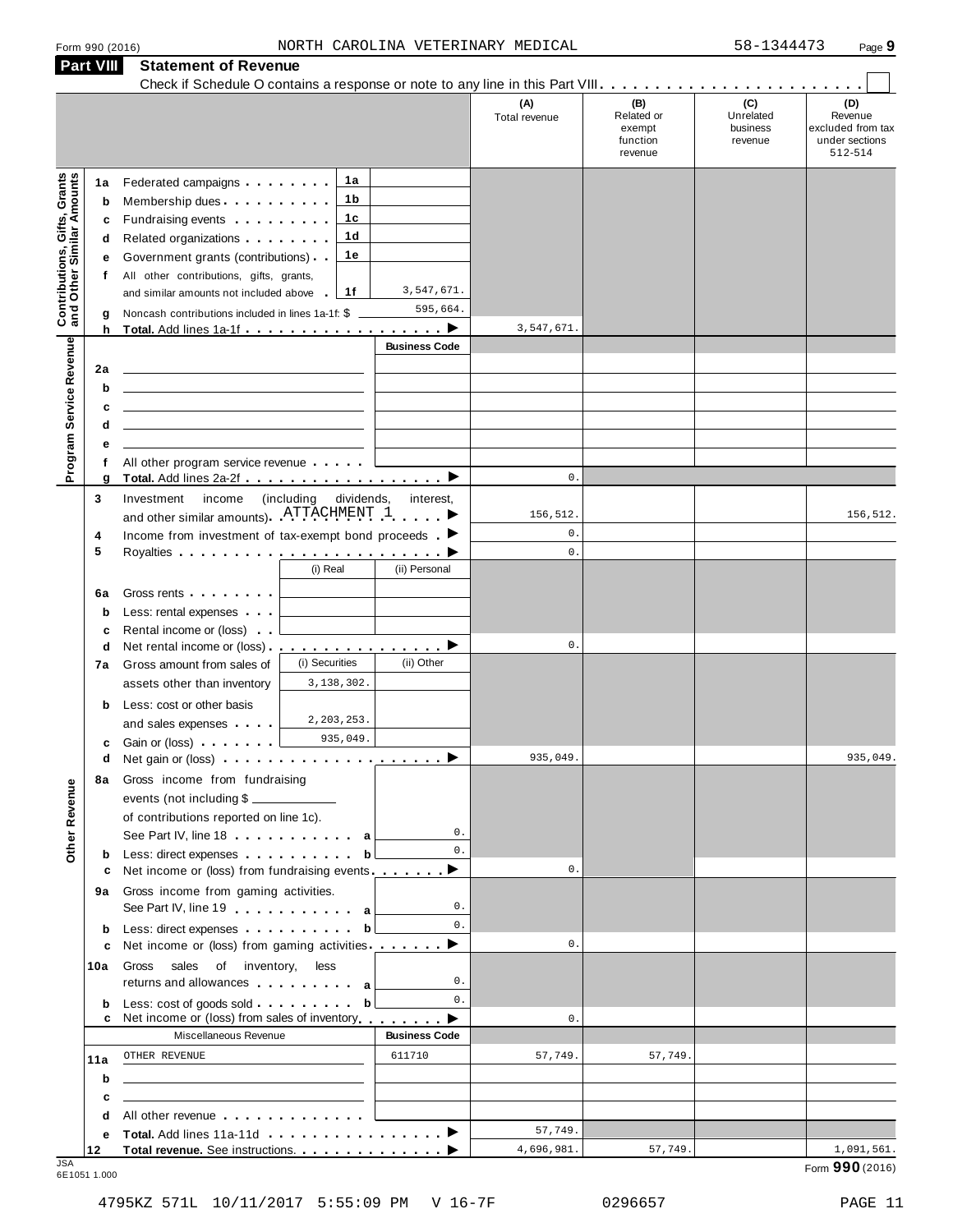|            | <b>Part IX</b> Statement of Functional Expenses                                                                                                                                                                                                                                                       |                       |                                    |                                    |                                |
|------------|-------------------------------------------------------------------------------------------------------------------------------------------------------------------------------------------------------------------------------------------------------------------------------------------------------|-----------------------|------------------------------------|------------------------------------|--------------------------------|
|            | Section 501(c)(3) and 501(c)(4) organizations must complete all columns. All other organizations must complete column (A).                                                                                                                                                                            |                       |                                    |                                    |                                |
|            |                                                                                                                                                                                                                                                                                                       |                       |                                    |                                    |                                |
|            | Do not include amounts reported on lines 6b, 7b,<br>8b, 9b, and 10b of Part VIII.                                                                                                                                                                                                                     | (A)<br>Total expenses | (B)<br>Program service<br>expenses | Management and<br>general expenses | (D)<br>Fundraising<br>expenses |
|            | 1 Grants and other assistance to domestic organizations                                                                                                                                                                                                                                               |                       |                                    |                                    |                                |
|            | and domestic governments. See Part IV, line 21                                                                                                                                                                                                                                                        | 785,306.              | 785,306.                           |                                    |                                |
|            | 2 Grants and other assistance to domestic                                                                                                                                                                                                                                                             | 0                     |                                    |                                    |                                |
|            | individuals. See Part IV, line 22                                                                                                                                                                                                                                                                     |                       |                                    |                                    |                                |
|            | 3 Grants and other assistance to foreign<br>organizations, foreign governments, and foreign                                                                                                                                                                                                           |                       |                                    |                                    |                                |
|            | individuals. See Part IV, lines 15 and 16                                                                                                                                                                                                                                                             | $0$ .                 |                                    |                                    |                                |
|            | 4 Benefits paid to or for members                                                                                                                                                                                                                                                                     | $\Omega$              |                                    |                                    |                                |
|            | 5 Compensation of current officers, directors,                                                                                                                                                                                                                                                        |                       |                                    |                                    |                                |
|            | trustees, and key employees                                                                                                                                                                                                                                                                           | 0                     |                                    |                                    |                                |
|            | 6 Compensation not included above, to disqualified                                                                                                                                                                                                                                                    |                       |                                    |                                    |                                |
|            | persons (as defined under section 4958(f)(1)) and                                                                                                                                                                                                                                                     |                       |                                    |                                    |                                |
|            | persons described in section 4958(c)(3)(B)                                                                                                                                                                                                                                                            | $\mathbf 0$           |                                    |                                    |                                |
|            | 7 Other salaries and wages                                                                                                                                                                                                                                                                            | 140,075.              |                                    |                                    | 140,075.                       |
|            | 8 Pension plan accruals and contributions (include                                                                                                                                                                                                                                                    |                       |                                    |                                    |                                |
|            | section 401(k) and 403(b) employer contributions)                                                                                                                                                                                                                                                     | $0$ .<br>$\mathbf 0$  |                                    |                                    |                                |
|            | Other employee benefits                                                                                                                                                                                                                                                                               | $\Omega$              |                                    |                                    |                                |
| 10         |                                                                                                                                                                                                                                                                                                       |                       |                                    |                                    |                                |
|            | 11 Fees for services (non-employees):                                                                                                                                                                                                                                                                 | 0.                    |                                    |                                    |                                |
|            | a Management                                                                                                                                                                                                                                                                                          | 5,692.                |                                    | 5,692.                             |                                |
|            | b Legal entering the service of the service of the service of the service of the service of the service of the<br>c Accounting experience and a material contract of the set of the set of the set of the set of the set of the s                                                                     | 36,500.               |                                    | 36,500.                            |                                |
|            |                                                                                                                                                                                                                                                                                                       | 0.                    |                                    |                                    |                                |
|            | <b>e</b> Professional fundraising services. See Part IV, line 17                                                                                                                                                                                                                                      | 50,067.               |                                    |                                    | 50,067.                        |
|            | f Investment management fees                                                                                                                                                                                                                                                                          | 225,733.              |                                    | 225,733.                           |                                |
|            | <b>g</b> Other. (If line 11g amount exceeds 10% of line 25, column                                                                                                                                                                                                                                    |                       |                                    |                                    |                                |
|            | (A) amount, list line 11g expenses on Schedule O.) expenses                                                                                                                                                                                                                                           | 0                     |                                    |                                    |                                |
|            | 12 Advertising and promotion                                                                                                                                                                                                                                                                          | 5,421.                | 3,006.                             |                                    | 2,415.                         |
| 13         | Office expenses                                                                                                                                                                                                                                                                                       | 16,752.               | 11, 119.                           |                                    | 5,633.                         |
| 14         | Information technology                                                                                                                                                                                                                                                                                | $0$ .                 |                                    |                                    |                                |
| 15         |                                                                                                                                                                                                                                                                                                       | $\mathbf 0$ .         |                                    |                                    |                                |
|            | 16 Occupancy                                                                                                                                                                                                                                                                                          | 870.                  | 660.                               |                                    | 210.                           |
|            | 17 Travel                                                                                                                                                                                                                                                                                             | 53,945.               | 47,490.                            |                                    | 6,455.                         |
|            | 18 Payments of travel or entertainment expenses                                                                                                                                                                                                                                                       | $0$ .                 |                                    |                                    |                                |
|            | for any federal, state, or local public officials                                                                                                                                                                                                                                                     | 10,969.               | 5,165.                             |                                    | 5,804.                         |
|            | 19 Conferences, conventions, and meetings                                                                                                                                                                                                                                                             | 0                     |                                    |                                    |                                |
| 20<br>21.  | Interest $\ldots$ , $\ldots$ , $\ldots$ , $\ldots$ , $\ldots$<br>Payments to affiliates <b>container and the set of the set of the set of the set of the set of the set of the set of the set of the set of the set of the set of the set of the set of the set of the set of the set of the set </b> | 0                     |                                    |                                    |                                |
| 22         | Depreciation, depletion, and amortization                                                                                                                                                                                                                                                             | 0                     |                                    |                                    |                                |
| 23         | Insurance                                                                                                                                                                                                                                                                                             | 53.                   | 53.                                |                                    |                                |
| 24         | Other expenses. Itemize expenses not covered                                                                                                                                                                                                                                                          |                       |                                    |                                    |                                |
|            | above (List miscellaneous expenses in line 24e. If                                                                                                                                                                                                                                                    |                       |                                    |                                    |                                |
|            | line 24e amount exceeds 10% of line 25, column                                                                                                                                                                                                                                                        |                       |                                    |                                    |                                |
|            | (A) amount, list line 24e expenses on Schedule O.)                                                                                                                                                                                                                                                    |                       |                                    |                                    |                                |
|            | a DEPARTMENTAL EQUIPMENT                                                                                                                                                                                                                                                                              | 103,849.              | 103,164.                           |                                    | 685.                           |
|            | <b>b</b> EQUIPMENT RENTAL / MAINTENAN                                                                                                                                                                                                                                                                 | 1,447,185.            | 1,447,160.                         |                                    | 25.                            |
|            | <b>cCONTRACTED SERVICES</b>                                                                                                                                                                                                                                                                           | 18,250.               | 17,803.                            |                                    | 447.                           |
|            | dMISC. SERVICE & FEES                                                                                                                                                                                                                                                                                 | 355,221.              | 297,225                            |                                    | 57,996.                        |
|            | e All other expenses _ATCH 2                                                                                                                                                                                                                                                                          | 1,468,434.            | 1,397,297.                         |                                    | 71,137.                        |
|            | 25 Total functional expenses. Add lines 1 through 24e<br>26 Joint costs. Complete this line only if the                                                                                                                                                                                               | 4,724,322.            | 4, 115, 448.                       | 267,925.                           | 340,949.                       |
|            | organization reported in column (B) joint costs                                                                                                                                                                                                                                                       |                       |                                    |                                    |                                |
|            | from a combined educational campaign and                                                                                                                                                                                                                                                              |                       |                                    |                                    |                                |
|            | fundraising solicitation. Check here $\blacktriangleright$<br>if.<br>following SOP 98-2 (ASC 958-720)                                                                                                                                                                                                 | 0                     |                                    |                                    |                                |
| <b>JSA</b> |                                                                                                                                                                                                                                                                                                       |                       |                                    |                                    | Form 990 (2016)                |
|            | 6E1052 1.000                                                                                                                                                                                                                                                                                          |                       |                                    |                                    |                                |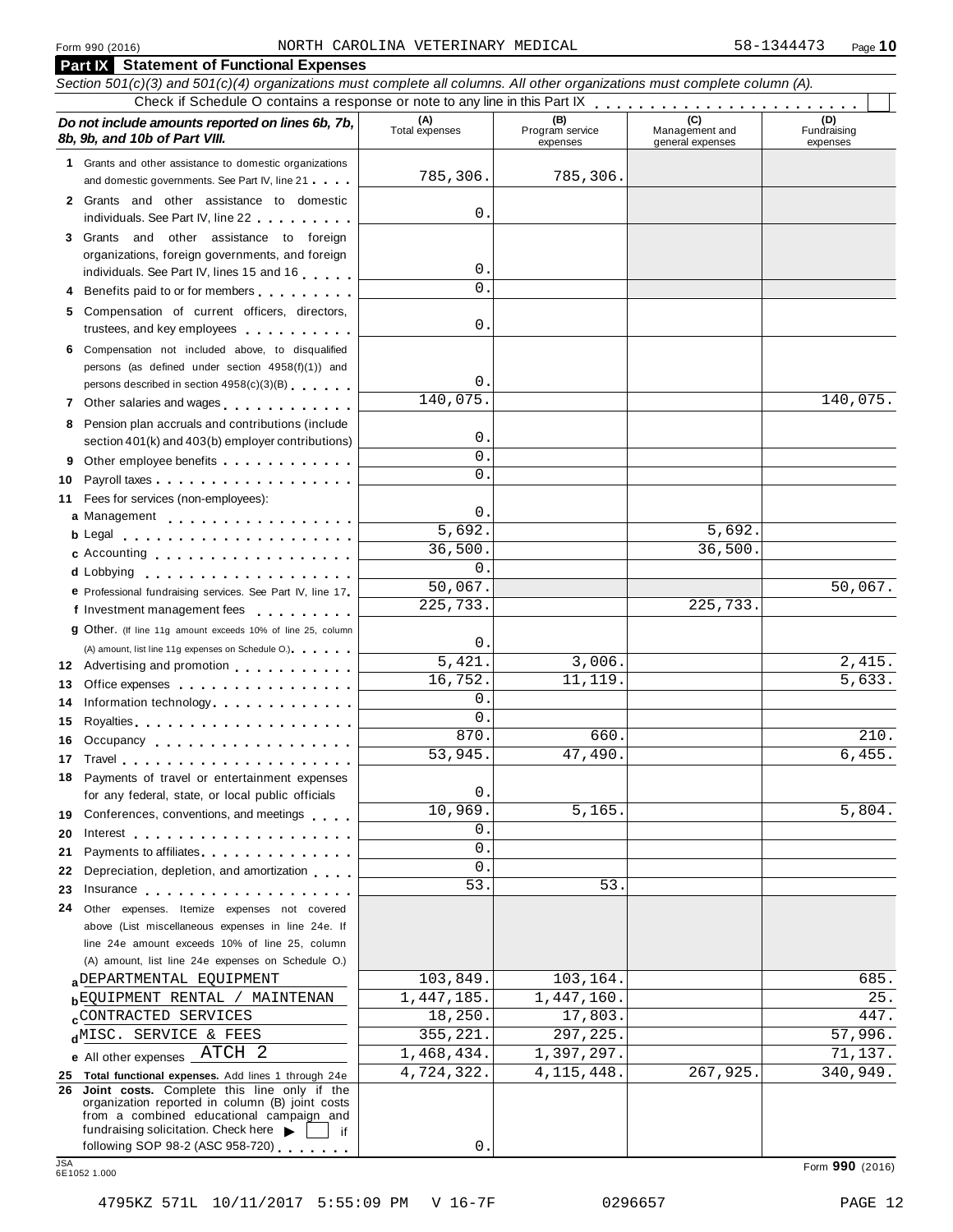| Part X                  | <b>Balance Sheet</b>                                                                                                                                                                                                             |                             |                |                    |
|-------------------------|----------------------------------------------------------------------------------------------------------------------------------------------------------------------------------------------------------------------------------|-----------------------------|----------------|--------------------|
|                         |                                                                                                                                                                                                                                  |                             |                |                    |
|                         |                                                                                                                                                                                                                                  | (A)<br>Beginning of year    |                | (B)<br>End of year |
| 1                       |                                                                                                                                                                                                                                  | 113,918.                    | $\mathbf{1}$   | $0$ .              |
| 2                       |                                                                                                                                                                                                                                  | 8,057,936.                  | $\overline{2}$ | 8,206,227.         |
| 3                       |                                                                                                                                                                                                                                  | 12, 111, 939.               | $\overline{3}$ | 8,485,939.         |
| 4                       |                                                                                                                                                                                                                                  | 3,805.                      | 4              | 4,793.             |
| 5                       | Loans and other receivables from current and former officers, directors,                                                                                                                                                         |                             |                |                    |
|                         | trustees, key employees, and highest compensated employees.                                                                                                                                                                      |                             |                |                    |
|                         | Complete Part II of Schedule L<br>Loans and other receivables from other disqualified persons (as defined under section                                                                                                          | 0.                          | $5\phantom{1}$ | 0.                 |
| 6                       |                                                                                                                                                                                                                                  |                             |                |                    |
|                         | 4958(f)(1)), persons described in section 4958(c)(3)(B), and contributing employers<br>and sponsoring organizations of section 501(c)(9) voluntary employees' beneficiary                                                        |                             |                |                    |
|                         | organizations (see instructions). Complete Part II of Schedule L                                                                                                                                                                 | 0.                          | 6              | 0.                 |
| ssets<br>7              |                                                                                                                                                                                                                                  | 0.                          | $\overline{7}$ | 0.                 |
| 8                       | Inventories for sale or use enterpreteration of the contract of the contract of the contract of the contract of                                                                                                                  | 0.                          | 8              | 0.                 |
| 9                       | Prepaid expenses and deferred charges                                                                                                                                                                                            | $\Omega$ .                  | 9              | 0.                 |
|                         | 10a Land, buildings, and equipment: cost or                                                                                                                                                                                      |                             |                |                    |
|                         | other basis. Complete Part VI of Schedule D<br>∣10a                                                                                                                                                                              |                             |                |                    |
|                         |                                                                                                                                                                                                                                  |                             | 0.10c          | 0.                 |
| 11                      |                                                                                                                                                                                                                                  | 0.                          | 11             | 0.                 |
| 12                      | Investments - other securities. See Part IV, line 11.                                                                                                                                                                            | $\overline{52,409}$ , 251.  | 12             | 60, 116, 869.      |
| 13                      | Investments - program-related. See Part IV, line 11                                                                                                                                                                              | 0.                          | 13             | 0.                 |
| 14                      | Intangible assets experience in the contract of the contract of the contract of the contract of the contract of the contract of the contract of the contract of the contract of the contract of the contract of the contract o   | $\mathbf 0$ .               | 14             | 0.                 |
| 15                      |                                                                                                                                                                                                                                  | 107,511.                    | 15             | 116,298.           |
| 16                      | Total assets. Add lines 1 through 15 (must equal line 34)                                                                                                                                                                        | 72,804,360.                 | 16             | 76,930,126.        |
| 17                      |                                                                                                                                                                                                                                  | 33,922.                     | 17             | 10,323.            |
| 18                      |                                                                                                                                                                                                                                  | 0.                          | 18             | 0.                 |
| 19                      |                                                                                                                                                                                                                                  | 0.                          | 19             | $0$ .              |
| 20                      |                                                                                                                                                                                                                                  | 0.                          | 20             | $0$ .              |
| 21                      | Escrow or custodial account liability. Complete Part IV of Schedule D                                                                                                                                                            | 0.                          | 21             | 0.                 |
| 22                      | Loans and other payables to current and former officers, directors,                                                                                                                                                              |                             |                |                    |
|                         | trustees, key employees, highest compensated employees, and                                                                                                                                                                      |                             |                |                    |
| Liabilities             | disqualified persons. Complete Part II of Schedule L.                                                                                                                                                                            | 0.1                         | 22             | 0.                 |
| 23                      | Secured mortgages and notes payable to unrelated third parties                                                                                                                                                                   | $\mathbf 0$ .               | 23             | 0.                 |
| 24                      | Unsecured notes and loans payable to unrelated third parties                                                                                                                                                                     | 0.                          | 24             | 0.                 |
| 25                      | Other liabilities (including federal income tax, payables to related third                                                                                                                                                       |                             |                |                    |
|                         | parties, and other liabilities not included on lines 17-24). Complete Part X                                                                                                                                                     |                             |                |                    |
|                         |                                                                                                                                                                                                                                  | 713,740.                    | 25             | 937,599.           |
| 26                      |                                                                                                                                                                                                                                  | 747,662.                    | 26             | 947,922.           |
|                         | $\mathbf X$<br>Organizations that follow SFAS 117 (ASC 958), check here ▶<br>and<br>complete lines 27 through 29, and lines 33 and 34.                                                                                           |                             |                |                    |
| 27                      |                                                                                                                                                                                                                                  | 31,873,890.                 | 27             | 33,627,163.        |
| 28                      |                                                                                                                                                                                                                                  | 8,635,592.                  | 28             | 11,581,704.        |
| 29                      | Permanently restricted net assets<br>included in the case of the contract of the contract of the sets in the case of the case of the contract of the contract of the contract of the contract of the contract of the contract of | 31,547,216.                 | 29             | 30, 773, 337.      |
| Assets or Fund Balances | Organizations that do not follow SFAS 117 (ASC 958), check here ▶<br>and<br>complete lines 30 through 34.                                                                                                                        |                             |                |                    |
| 30                      |                                                                                                                                                                                                                                  |                             | 30             |                    |
| 31                      | Paid-in or capital surplus, or land, building, or equipment fund<br>                                                                                                                                                             |                             | 31             |                    |
| 32                      | Retained earnings, endowment, accumulated income, or other funds                                                                                                                                                                 |                             | 32             |                    |
| Net<br>33               |                                                                                                                                                                                                                                  | 72,056,698.                 | 33             | 75,982,204.        |
| 34                      | Total liabilities and net assets/fund balances [1] [1] [1] Total liabilities and net assets/fund balances                                                                                                                        | $\overline{72}$ , 804, 360. | 34             | 76,930,126.        |

Form **990** (2016)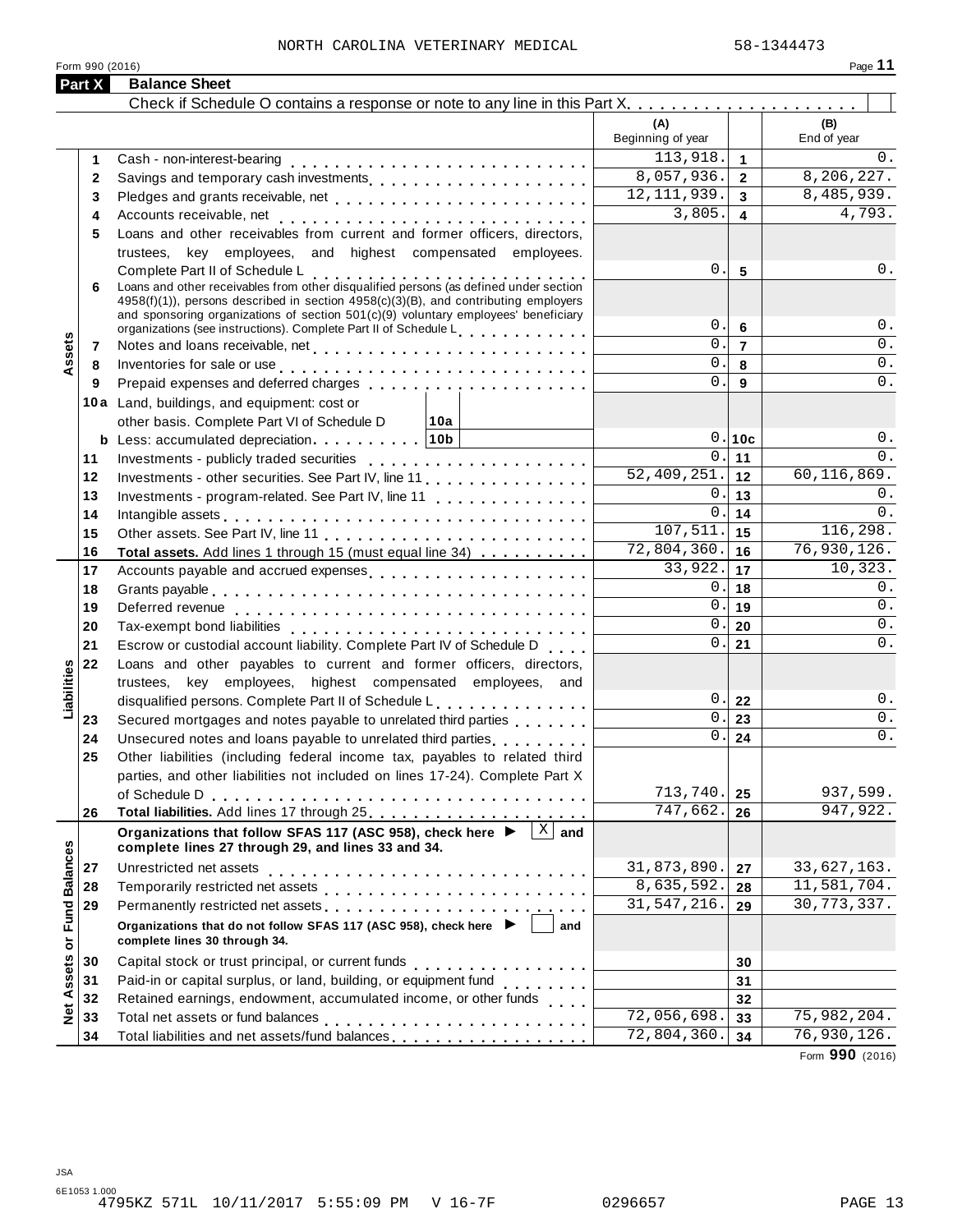|              | Form 990 (2016)                                                                                                                                                                                                                                                                                                                                                                                                                                                  |                |    |                      |                          | Page 12     |  |  |
|--------------|------------------------------------------------------------------------------------------------------------------------------------------------------------------------------------------------------------------------------------------------------------------------------------------------------------------------------------------------------------------------------------------------------------------------------------------------------------------|----------------|----|----------------------|--------------------------|-------------|--|--|
| Part XI      | <b>Reconciliation of Net Assets</b>                                                                                                                                                                                                                                                                                                                                                                                                                              |                |    |                      |                          |             |  |  |
|              |                                                                                                                                                                                                                                                                                                                                                                                                                                                                  |                |    |                      |                          | $\mathbf X$ |  |  |
| 1.           |                                                                                                                                                                                                                                                                                                                                                                                                                                                                  | $\mathbf{1}$   |    |                      | $\overline{4,696,981}$ . |             |  |  |
| $\mathbf{2}$ |                                                                                                                                                                                                                                                                                                                                                                                                                                                                  | $\overline{2}$ |    |                      | 4,724,322.               |             |  |  |
| 3            | Revenue less expenses. Subtract line 2 from line 1                                                                                                                                                                                                                                                                                                                                                                                                               | 3              |    |                      | $-27,341.$               |             |  |  |
| 4            | Net assets or fund balances at beginning of year (must equal Part X, line 33, column (A))                                                                                                                                                                                                                                                                                                                                                                        | 4              |    | 72,056,698.          |                          |             |  |  |
| 5            | Net unrealized gains (losses) on investments                                                                                                                                                                                                                                                                                                                                                                                                                     | 5              |    |                      | 5,579,492.               |             |  |  |
| 6            |                                                                                                                                                                                                                                                                                                                                                                                                                                                                  | 6              | 0. |                      |                          |             |  |  |
| 7            |                                                                                                                                                                                                                                                                                                                                                                                                                                                                  | $\overline{7}$ | 0. |                      |                          |             |  |  |
| 8            |                                                                                                                                                                                                                                                                                                                                                                                                                                                                  | 8              |    |                      |                          | 0.          |  |  |
| 9            | Other changes in net assets or fund balances (explain in Schedule O)                                                                                                                                                                                                                                                                                                                                                                                             | 9              |    | $-1,626,645.$        |                          |             |  |  |
| 10           | Net assets or fund balances at end of year. Combine lines 3 through 9 (must equal Part X, line                                                                                                                                                                                                                                                                                                                                                                   |                |    |                      |                          |             |  |  |
|              |                                                                                                                                                                                                                                                                                                                                                                                                                                                                  | 10             |    | 75,982,204.          |                          |             |  |  |
| Part XII     | <b>Financial Statements and Reporting</b>                                                                                                                                                                                                                                                                                                                                                                                                                        |                |    |                      |                          |             |  |  |
|              |                                                                                                                                                                                                                                                                                                                                                                                                                                                                  |                |    |                      |                          |             |  |  |
| 1            | $\overline{X}$ Accrual<br>Accounting method used to prepare the Form 990:<br>Cash<br>Other<br>If the organization changed its method of accounting from a prior year or checked "Other," explain in<br>Schedule O.                                                                                                                                                                                                                                               |                |    |                      | Yes                      | No          |  |  |
|              | 2a Were the organization's financial statements compiled or reviewed by an independent accountant?<br>If "Yes," check a box below to indicate whether the financial statements for the year were compiled or<br>reviewed on a separate basis, consolidated basis, or both:<br>Separate basis<br><b>Consolidated basis</b><br>Both consolidated and separate basis<br><b>b</b> Were the organization's financial statements audited by an independent accountant? |                |    | 2a<br>2 <sub>b</sub> | X                        | Χ           |  |  |
|              | If "Yes," check a box below to indicate whether the financial statements for the year were audited on a<br>separate basis, consolidated basis, or both:<br>$X$ Separate basis<br>Consolidated basis<br>Both consolidated and separate basis                                                                                                                                                                                                                      |                |    |                      |                          |             |  |  |
|              | c If "Yes" to line 2a or 2b, does the organization have a committee that assumes responsibility for oversight<br>of the audit, review, or compilation of its financial statements and selection of an independent accountant?<br>If the organization changed either its oversight process or selection process during the tax year, explain in<br>Schedule O.                                                                                                    |                |    | 2 <sub>c</sub>       | Χ                        |             |  |  |
|              | 3a As a result of a federal award, was the organization required to undergo an audit or audits as set forth in                                                                                                                                                                                                                                                                                                                                                   |                |    | 3a                   |                          | X           |  |  |
|              | <b>b</b> If "Yes," did the organization undergo the required audit or audits? If the organization did not undergo the<br>required audit or audits, explain why in Schedule O and describe any steps taken to undergo such audits.                                                                                                                                                                                                                                |                |    | 3b                   |                          |             |  |  |

Form **990** (2016)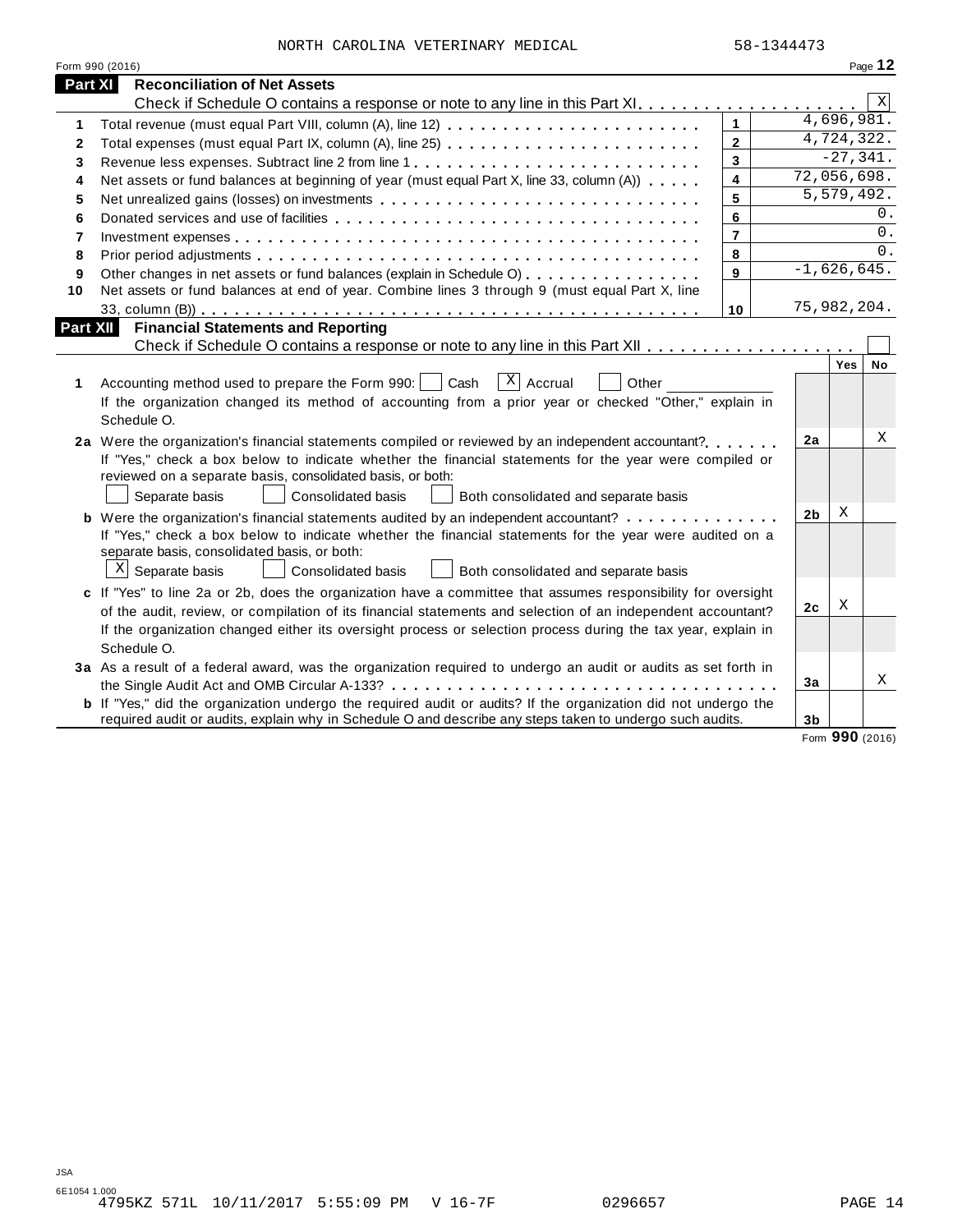# **SCHEDULE A Public Charity Status and Public Support**<br>(Form 990 or 990-EZ) complete if the organization is a section 501(c)(3) organization or a section 4947(a)(1) popexempt charitable trust **20016**

(Form 990 or 990-EZ) complete if the organization is a section 501(c)(3) organization or a section 4947(a)(1) nonexempt charitable trust. 2016 <sup>D</sup> I **Attach to Form <sup>990</sup> or Form 990-EZ.** epartment of the Treasury **Open to Public**

| Department of the Treasury<br><b>Internal Revenue Service</b> |                                                                                                                                                                                                                                                                                                                                                                                                                                                                                                 |                                                                                                                                                                                                                                                                 | ▶ Attach to Form 990 or Form 990-EZ.                                                                      |     |                                                      | Information about Schedule A (Form 990 or 990-EZ) and its instructions is at www.irs.gov/form990.                                | <b>Open to Public</b><br><b>Inspection</b>                                                                                   |  |  |  |  |  |
|---------------------------------------------------------------|-------------------------------------------------------------------------------------------------------------------------------------------------------------------------------------------------------------------------------------------------------------------------------------------------------------------------------------------------------------------------------------------------------------------------------------------------------------------------------------------------|-----------------------------------------------------------------------------------------------------------------------------------------------------------------------------------------------------------------------------------------------------------------|-----------------------------------------------------------------------------------------------------------|-----|------------------------------------------------------|----------------------------------------------------------------------------------------------------------------------------------|------------------------------------------------------------------------------------------------------------------------------|--|--|--|--|--|
| Name of the organization                                      |                                                                                                                                                                                                                                                                                                                                                                                                                                                                                                 | NORTH CAROLINA VETERINARY MEDICAL                                                                                                                                                                                                                               |                                                                                                           |     |                                                      | <b>Employer identification number</b>                                                                                            |                                                                                                                              |  |  |  |  |  |
| FOUNDATION, INC.                                              |                                                                                                                                                                                                                                                                                                                                                                                                                                                                                                 |                                                                                                                                                                                                                                                                 |                                                                                                           |     |                                                      | 58-1344473                                                                                                                       |                                                                                                                              |  |  |  |  |  |
| Part I                                                        |                                                                                                                                                                                                                                                                                                                                                                                                                                                                                                 |                                                                                                                                                                                                                                                                 |                                                                                                           |     |                                                      | Reason for Public Charity Status (All organizations must complete this part.) See instructions.                                  |                                                                                                                              |  |  |  |  |  |
|                                                               |                                                                                                                                                                                                                                                                                                                                                                                                                                                                                                 |                                                                                                                                                                                                                                                                 | The organization is not a private foundation because it is: (For lines 1 through 12, check only one box.) |     |                                                      |                                                                                                                                  |                                                                                                                              |  |  |  |  |  |
| 1                                                             |                                                                                                                                                                                                                                                                                                                                                                                                                                                                                                 |                                                                                                                                                                                                                                                                 | A church, convention of churches, or association of churches described in section 170(b)(1)(A)(i).        |     |                                                      |                                                                                                                                  |                                                                                                                              |  |  |  |  |  |
| 2                                                             |                                                                                                                                                                                                                                                                                                                                                                                                                                                                                                 |                                                                                                                                                                                                                                                                 | A school described in section 170(b)(1)(A)(ii). (Attach Schedule E (Form 990 or 990-EZ).)                 |     |                                                      |                                                                                                                                  |                                                                                                                              |  |  |  |  |  |
| 3                                                             |                                                                                                                                                                                                                                                                                                                                                                                                                                                                                                 |                                                                                                                                                                                                                                                                 | A hospital or a cooperative hospital service organization described in section 170(b)(1)(A)(iii).         |     |                                                      |                                                                                                                                  |                                                                                                                              |  |  |  |  |  |
| 4                                                             |                                                                                                                                                                                                                                                                                                                                                                                                                                                                                                 |                                                                                                                                                                                                                                                                 |                                                                                                           |     |                                                      | A medical research organization operated in conjunction with a hospital described in section 170(b)(1)(A)(iii). Enter the        |                                                                                                                              |  |  |  |  |  |
|                                                               | hospital's name, city, and state:                                                                                                                                                                                                                                                                                                                                                                                                                                                               |                                                                                                                                                                                                                                                                 |                                                                                                           |     |                                                      |                                                                                                                                  |                                                                                                                              |  |  |  |  |  |
| Χ<br>5                                                        |                                                                                                                                                                                                                                                                                                                                                                                                                                                                                                 |                                                                                                                                                                                                                                                                 |                                                                                                           |     |                                                      |                                                                                                                                  | An organization operated for the benefit of a college or university owned or operated by a governmental unit described in    |  |  |  |  |  |
|                                                               | section 170(b)(1)(A)(iv). (Complete Part II.)                                                                                                                                                                                                                                                                                                                                                                                                                                                   |                                                                                                                                                                                                                                                                 |                                                                                                           |     |                                                      |                                                                                                                                  |                                                                                                                              |  |  |  |  |  |
| 6<br>$\overline{7}$                                           |                                                                                                                                                                                                                                                                                                                                                                                                                                                                                                 |                                                                                                                                                                                                                                                                 | A federal, state, or local government or governmental unit described in section 170(b)(1)(A)(v).          |     |                                                      |                                                                                                                                  |                                                                                                                              |  |  |  |  |  |
|                                                               |                                                                                                                                                                                                                                                                                                                                                                                                                                                                                                 |                                                                                                                                                                                                                                                                 |                                                                                                           |     |                                                      |                                                                                                                                  | An organization that normally receives a substantial part of its support from a governmental unit or from the general public |  |  |  |  |  |
|                                                               | described in section 170(b)(1)(A)(vi). (Complete Part II.)                                                                                                                                                                                                                                                                                                                                                                                                                                      |                                                                                                                                                                                                                                                                 |                                                                                                           |     |                                                      |                                                                                                                                  |                                                                                                                              |  |  |  |  |  |
| 8<br>9                                                        |                                                                                                                                                                                                                                                                                                                                                                                                                                                                                                 |                                                                                                                                                                                                                                                                 | A community trust described in section 170(b)(1)(A)(vi). (Complete Part II.)                              |     |                                                      |                                                                                                                                  |                                                                                                                              |  |  |  |  |  |
|                                                               |                                                                                                                                                                                                                                                                                                                                                                                                                                                                                                 | An agricultural research organization described in section 170(b)(1)(A)(ix) operated in conjunction with a land-grant college<br>or university or a non-land-grant college of agriculture (see instructions). Enter the name, city, and state of the college or |                                                                                                           |     |                                                      |                                                                                                                                  |                                                                                                                              |  |  |  |  |  |
|                                                               |                                                                                                                                                                                                                                                                                                                                                                                                                                                                                                 |                                                                                                                                                                                                                                                                 |                                                                                                           |     |                                                      |                                                                                                                                  |                                                                                                                              |  |  |  |  |  |
| 10                                                            | university:<br>An organization that normally receives: (1) more than 331/3% of its support from contributions, membership fees, and gross<br>receipts from activities related to its exempt functions - subject to certain exceptions, and (2) no more than 331/3% of its<br>support from gross investment income and unrelated business taxable income (less section 511 tax) from businesses<br>acquired by the organization after June 30, 1975. See section 509(a)(2). (Complete Part III.) |                                                                                                                                                                                                                                                                 |                                                                                                           |     |                                                      |                                                                                                                                  |                                                                                                                              |  |  |  |  |  |
| 11                                                            |                                                                                                                                                                                                                                                                                                                                                                                                                                                                                                 |                                                                                                                                                                                                                                                                 | An organization organized and operated exclusively to test for public safety. See section 509(a)(4).      |     |                                                      |                                                                                                                                  |                                                                                                                              |  |  |  |  |  |
| 12                                                            |                                                                                                                                                                                                                                                                                                                                                                                                                                                                                                 |                                                                                                                                                                                                                                                                 |                                                                                                           |     |                                                      | An organization organized and operated exclusively for the benefit of, to perform the functions of, or to carry out the purposes |                                                                                                                              |  |  |  |  |  |
|                                                               |                                                                                                                                                                                                                                                                                                                                                                                                                                                                                                 |                                                                                                                                                                                                                                                                 |                                                                                                           |     |                                                      | of one or more publicly supported organizations described in section 509(a)(1) or section 509(a)(2). See section 509(a)(3).      |                                                                                                                              |  |  |  |  |  |
|                                                               |                                                                                                                                                                                                                                                                                                                                                                                                                                                                                                 |                                                                                                                                                                                                                                                                 |                                                                                                           |     |                                                      | Check the box in lines 12a through 12d that describes the type of supporting organization and complete lines 12e, 12f, and 12g.  |                                                                                                                              |  |  |  |  |  |
| a                                                             |                                                                                                                                                                                                                                                                                                                                                                                                                                                                                                 |                                                                                                                                                                                                                                                                 |                                                                                                           |     |                                                      | Type I. A supporting organization operated, supervised, or controlled by its supported organization(s), typically by giving      |                                                                                                                              |  |  |  |  |  |
|                                                               |                                                                                                                                                                                                                                                                                                                                                                                                                                                                                                 |                                                                                                                                                                                                                                                                 |                                                                                                           |     |                                                      | the supported organization(s) the power to regularly appoint or elect a majority of the directors or trustees of the             |                                                                                                                              |  |  |  |  |  |
|                                                               |                                                                                                                                                                                                                                                                                                                                                                                                                                                                                                 |                                                                                                                                                                                                                                                                 | supporting organization. You must complete Part IV, Sections A and B.                                     |     |                                                      |                                                                                                                                  |                                                                                                                              |  |  |  |  |  |
| b                                                             |                                                                                                                                                                                                                                                                                                                                                                                                                                                                                                 |                                                                                                                                                                                                                                                                 |                                                                                                           |     |                                                      | Type II. A supporting organization supervised or controlled in connection with its supported organization(s), by having          |                                                                                                                              |  |  |  |  |  |
|                                                               |                                                                                                                                                                                                                                                                                                                                                                                                                                                                                                 |                                                                                                                                                                                                                                                                 |                                                                                                           |     |                                                      | control or management of the supporting organization vested in the same persons that control or manage the supported             |                                                                                                                              |  |  |  |  |  |
|                                                               | organization(s). You must complete Part IV, Sections A and C.                                                                                                                                                                                                                                                                                                                                                                                                                                   |                                                                                                                                                                                                                                                                 |                                                                                                           |     |                                                      |                                                                                                                                  |                                                                                                                              |  |  |  |  |  |
| c                                                             |                                                                                                                                                                                                                                                                                                                                                                                                                                                                                                 |                                                                                                                                                                                                                                                                 |                                                                                                           |     |                                                      | Type III functionally integrated. A supporting organization operated in connection with, and functionally integrated with,       |                                                                                                                              |  |  |  |  |  |
|                                                               |                                                                                                                                                                                                                                                                                                                                                                                                                                                                                                 |                                                                                                                                                                                                                                                                 | its supported organization(s) (see instructions). You must complete Part IV, Sections A, D, and E.        |     |                                                      |                                                                                                                                  |                                                                                                                              |  |  |  |  |  |
| d                                                             |                                                                                                                                                                                                                                                                                                                                                                                                                                                                                                 |                                                                                                                                                                                                                                                                 |                                                                                                           |     |                                                      | Type III non-functionally integrated. A supporting organization operated in connection with its supported organization(s)        |                                                                                                                              |  |  |  |  |  |
|                                                               |                                                                                                                                                                                                                                                                                                                                                                                                                                                                                                 |                                                                                                                                                                                                                                                                 |                                                                                                           |     |                                                      | that is not functionally integrated. The organization generally must satisfy a distribution requirement and an attentiveness     |                                                                                                                              |  |  |  |  |  |
|                                                               |                                                                                                                                                                                                                                                                                                                                                                                                                                                                                                 |                                                                                                                                                                                                                                                                 | requirement (see instructions). You must complete Part IV, Sections A and D, and Part V.                  |     |                                                      |                                                                                                                                  |                                                                                                                              |  |  |  |  |  |
| е                                                             |                                                                                                                                                                                                                                                                                                                                                                                                                                                                                                 |                                                                                                                                                                                                                                                                 |                                                                                                           |     |                                                      | Check this box if the organization received a written determination from the IRS that it is a Type I, Type II, Type III          |                                                                                                                              |  |  |  |  |  |
|                                                               |                                                                                                                                                                                                                                                                                                                                                                                                                                                                                                 |                                                                                                                                                                                                                                                                 | functionally integrated, or Type III non-functionally integrated supporting organization.                 |     |                                                      |                                                                                                                                  |                                                                                                                              |  |  |  |  |  |
| t.                                                            |                                                                                                                                                                                                                                                                                                                                                                                                                                                                                                 |                                                                                                                                                                                                                                                                 | Enter the number of supported organizations.                                                              |     |                                                      |                                                                                                                                  |                                                                                                                              |  |  |  |  |  |
| g                                                             | Provide the following information about the supported organization(s).                                                                                                                                                                                                                                                                                                                                                                                                                          |                                                                                                                                                                                                                                                                 |                                                                                                           |     |                                                      |                                                                                                                                  |                                                                                                                              |  |  |  |  |  |
|                                                               | (i) Name of supported organization                                                                                                                                                                                                                                                                                                                                                                                                                                                              | (ii) EIN                                                                                                                                                                                                                                                        | (iii) Type of organization<br>(described on lines 1-10                                                    |     | (iv) Is the organization<br>listed in your governing | (v) Amount of monetary<br>support (see                                                                                           | (vi) Amount of<br>other support (see                                                                                         |  |  |  |  |  |
|                                                               |                                                                                                                                                                                                                                                                                                                                                                                                                                                                                                 |                                                                                                                                                                                                                                                                 | above (see instructions))                                                                                 |     | document?                                            | instructions)                                                                                                                    | instructions)                                                                                                                |  |  |  |  |  |
|                                                               |                                                                                                                                                                                                                                                                                                                                                                                                                                                                                                 |                                                                                                                                                                                                                                                                 |                                                                                                           | Yes | No                                                   |                                                                                                                                  |                                                                                                                              |  |  |  |  |  |
| (A)                                                           |                                                                                                                                                                                                                                                                                                                                                                                                                                                                                                 |                                                                                                                                                                                                                                                                 |                                                                                                           |     |                                                      |                                                                                                                                  |                                                                                                                              |  |  |  |  |  |
|                                                               |                                                                                                                                                                                                                                                                                                                                                                                                                                                                                                 |                                                                                                                                                                                                                                                                 |                                                                                                           |     |                                                      |                                                                                                                                  |                                                                                                                              |  |  |  |  |  |
| (B)                                                           |                                                                                                                                                                                                                                                                                                                                                                                                                                                                                                 |                                                                                                                                                                                                                                                                 |                                                                                                           |     |                                                      |                                                                                                                                  |                                                                                                                              |  |  |  |  |  |
| (C)                                                           |                                                                                                                                                                                                                                                                                                                                                                                                                                                                                                 |                                                                                                                                                                                                                                                                 |                                                                                                           |     |                                                      |                                                                                                                                  |                                                                                                                              |  |  |  |  |  |
| (D)                                                           |                                                                                                                                                                                                                                                                                                                                                                                                                                                                                                 |                                                                                                                                                                                                                                                                 |                                                                                                           |     |                                                      |                                                                                                                                  |                                                                                                                              |  |  |  |  |  |
|                                                               |                                                                                                                                                                                                                                                                                                                                                                                                                                                                                                 |                                                                                                                                                                                                                                                                 |                                                                                                           |     |                                                      |                                                                                                                                  |                                                                                                                              |  |  |  |  |  |
| (E)                                                           |                                                                                                                                                                                                                                                                                                                                                                                                                                                                                                 |                                                                                                                                                                                                                                                                 |                                                                                                           |     |                                                      |                                                                                                                                  |                                                                                                                              |  |  |  |  |  |
| Total                                                         |                                                                                                                                                                                                                                                                                                                                                                                                                                                                                                 |                                                                                                                                                                                                                                                                 |                                                                                                           |     |                                                      |                                                                                                                                  |                                                                                                                              |  |  |  |  |  |
|                                                               | For Paperwork Reduction Act Notice, see the Instructions for Form 990 or 990-EZ.                                                                                                                                                                                                                                                                                                                                                                                                                |                                                                                                                                                                                                                                                                 |                                                                                                           |     |                                                      |                                                                                                                                  | Schedule A (Form 990 or 990-EZ) 2016                                                                                         |  |  |  |  |  |

JSA 6E1210 1.000 4795KZ 571L 10/12/2017 9:50:28 AM V 16-7F 0296657 PAGE 1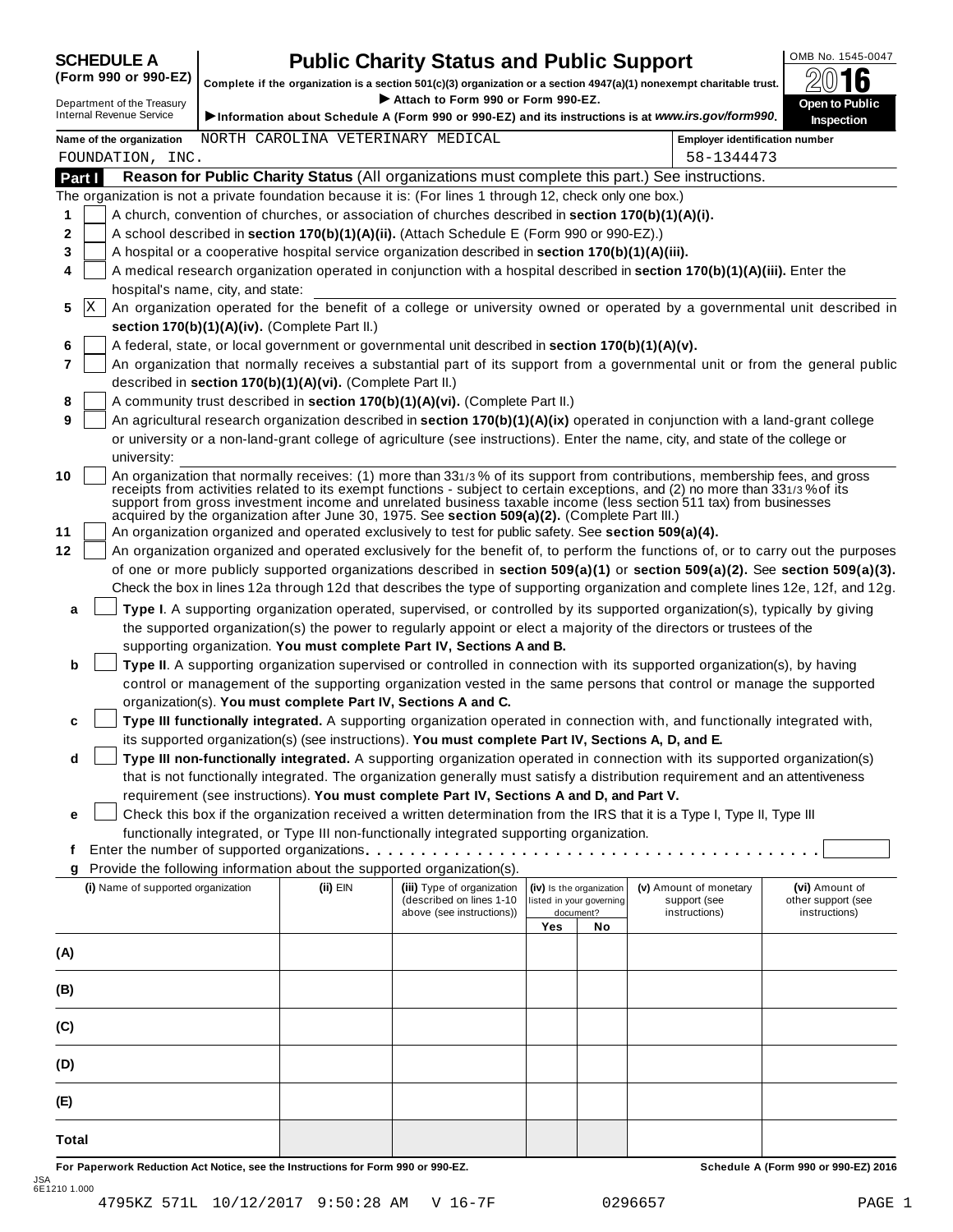Schedule A (Form 990 or 990-EZ) 2016 **Page 2** 

**Support Schedule for Organizations Described in Sections 170(b)(1)(A)(iv) and 170(b)(1)(A)(vi)** (Complete only if you checked the box on line 5, 7, or 8 of Part I or if the organization failed to qualify under Part III. If the organization fails to qualify under the tests listed below, please complete Part III.) **Part II**

|              | <b>Section A. Public Support</b>                                                                                                                                                                                                                                                                                                                                     |            |            |             |            |            |               |
|--------------|----------------------------------------------------------------------------------------------------------------------------------------------------------------------------------------------------------------------------------------------------------------------------------------------------------------------------------------------------------------------|------------|------------|-------------|------------|------------|---------------|
|              | Calendar year (or fiscal year beginning in) ▶                                                                                                                                                                                                                                                                                                                        | (a) 2012   | (b) 2013   | $(c)$ 2014  | (d) $2015$ | (e) $2016$ | (f) Total     |
| 1            | Gifts,<br>contributions,<br>grants,<br>and<br>membership fees received. (Do not<br>include any "unusual grants.")                                                                                                                                                                                                                                                    | 3,068,507. | 4,128,691. | 21,962,013. | 2,975,705. | 3,547,671. | 35,682,587.   |
| $\mathbf{2}$ | Tax<br>levied<br>revenues<br>for<br>the<br>organization's benefit and either paid<br>to or expended on its behalf                                                                                                                                                                                                                                                    |            |            |             |            |            | 0.            |
| 3            | The value of services or facilities<br>furnished by a governmental unit to the<br>organization without charge                                                                                                                                                                                                                                                        |            |            |             |            |            | 0.            |
| 4            | Total. Add lines 1 through 3                                                                                                                                                                                                                                                                                                                                         | 3,068,507. | 4,128,691. | 21,962,013. | 2,975,705. | 3,547,671. | 35,682,587.   |
| 5            | The portion of total contributions by<br>each<br>person<br>(other<br>than<br>a<br>unit<br>publicly<br>governmental<br>or<br>supported organization) included on<br>line 1 that exceeds 2% of the amount<br>shown on line 11, column (f)                                                                                                                              |            |            |             |            |            | 25, 431, 418. |
| 6            | Public support. Subtract line 5 from line 4.                                                                                                                                                                                                                                                                                                                         |            |            |             |            |            | 10, 251, 169. |
|              | <b>Section B. Total Support</b>                                                                                                                                                                                                                                                                                                                                      |            |            |             |            |            |               |
|              | Calendar year (or fiscal year beginning in) ▶                                                                                                                                                                                                                                                                                                                        | (a) $2012$ | (b) $2013$ | (c) 2014    | $(d)$ 2015 | (e) 2016   | (f) Total     |
| 7            | Amounts from line 4                                                                                                                                                                                                                                                                                                                                                  | 3,068,507. | 4,128,691. | 21,962,013. | 2,975,705. | 3,547,671  | 35,682,587.   |
| 8            | Gross income from interest, dividends,<br>payments received on securities loans,<br>rents, royalties and income from similar<br>sources and the sources and the set of the sources                                                                                                                                                                                   | 92,539.    | 84,032.    | 107,748.    | 110,419.   | 156,512.   | 551.250.      |
| 9            | Net income from unrelated business<br>activities, whether or not the business<br>is regularly carried on <b>the contract of the contract of the contract of the contract of the contract of the contract of the contract of the contract of the contract of the contract of the contract of the contract of the c</b>                                                |            |            |             |            |            | 0.            |
| 10           | Other income. Do not include gain or<br>loss from the sale of capital assets<br>(Explain in Part VI.) explained a set of the set of the set of the set of the set of the set of the set of the set of the set of the set of the set of the set of the set of the set of the set of the set of the set of the s                                                       | 49,985.    | 52,900.    | 19,417.     | 42,496.    | 57,749.    | 222,547.      |
| 11           | Total support. Add lines 7 through 10                                                                                                                                                                                                                                                                                                                                |            |            |             |            |            | 36, 456, 384. |
| 12           |                                                                                                                                                                                                                                                                                                                                                                      |            |            |             |            | 12         |               |
| 13           | First five years. If the Form 990 is for the organization's first, second, third, fourth, or fifth tax year as a section 501(c)(3)<br>organization, check this box and stop here entitled by the state of the state of the state of the state of the state of the state of the state of the state of the state of the state of the state of the state of the state o |            |            |             |            |            |               |
|              | <b>Section C. Computation of Public Support Percentage</b>                                                                                                                                                                                                                                                                                                           |            |            |             |            |            |               |
| 14           | Public support percentage for 2016 (line 6, column (f) divided by line 11, column (f) $\ldots$ ,,,,,                                                                                                                                                                                                                                                                 |            |            |             |            | 14         | 28.12%        |
| 15           |                                                                                                                                                                                                                                                                                                                                                                      |            |            |             |            | 15         | 27.25%        |
|              | 16a 331/3% support test - 2016. If the organization did not check the box on line 13, and line 14 is 331/3% or more, check                                                                                                                                                                                                                                           |            |            |             |            |            |               |
|              | this box and stop here. The organization qualifies as a publicly supported organization                                                                                                                                                                                                                                                                              |            |            |             |            |            |               |
|              | b 331/3% support test - 2015. If the organization did not check a box on line 13 or 16a, and line 15 is 331/3% or more,                                                                                                                                                                                                                                              |            |            |             |            |            |               |
|              | check this box and stop here. The organization qualifies as a publicly supported organization $\ldots$ ,                                                                                                                                                                                                                                                             |            |            |             |            |            |               |
|              | 17a 10%-facts-and-circumstances test - 2016. If the organization did not check a box on line 13, 16a, or 16b, and line 14 is                                                                                                                                                                                                                                         |            |            |             |            |            |               |
|              | 10% or more, and if the organization meets the "facts-and-circumstances" test, check this box and stop here. Explain in                                                                                                                                                                                                                                              |            |            |             |            |            |               |
|              | Part VI how the organization meets the "facts-and-circumstances" test. The organization qualifies as a publicly supported                                                                                                                                                                                                                                            |            |            |             |            |            |               |
|              | b 10%-facts-and-circumstances test - 2015. If the organization did not check a box on line 13, 16a, 16b, or 17a, and line<br>15 is 10% or more, and if the organization meets the "facts-and-circumstances" test, check this box and stop here.                                                                                                                      |            |            |             |            |            | X             |
| 18           | Explain in Part VI how the organization meets the "facts-and-circumstances" test. The organization qualifies as a publicly<br>Private foundation. If the organization did not check a box on line 13, 16a, 16b, 17a, or 17b, check this box and see                                                                                                                  |            |            |             |            |            |               |
|              |                                                                                                                                                                                                                                                                                                                                                                      |            |            |             |            |            |               |
|              |                                                                                                                                                                                                                                                                                                                                                                      |            |            |             |            |            |               |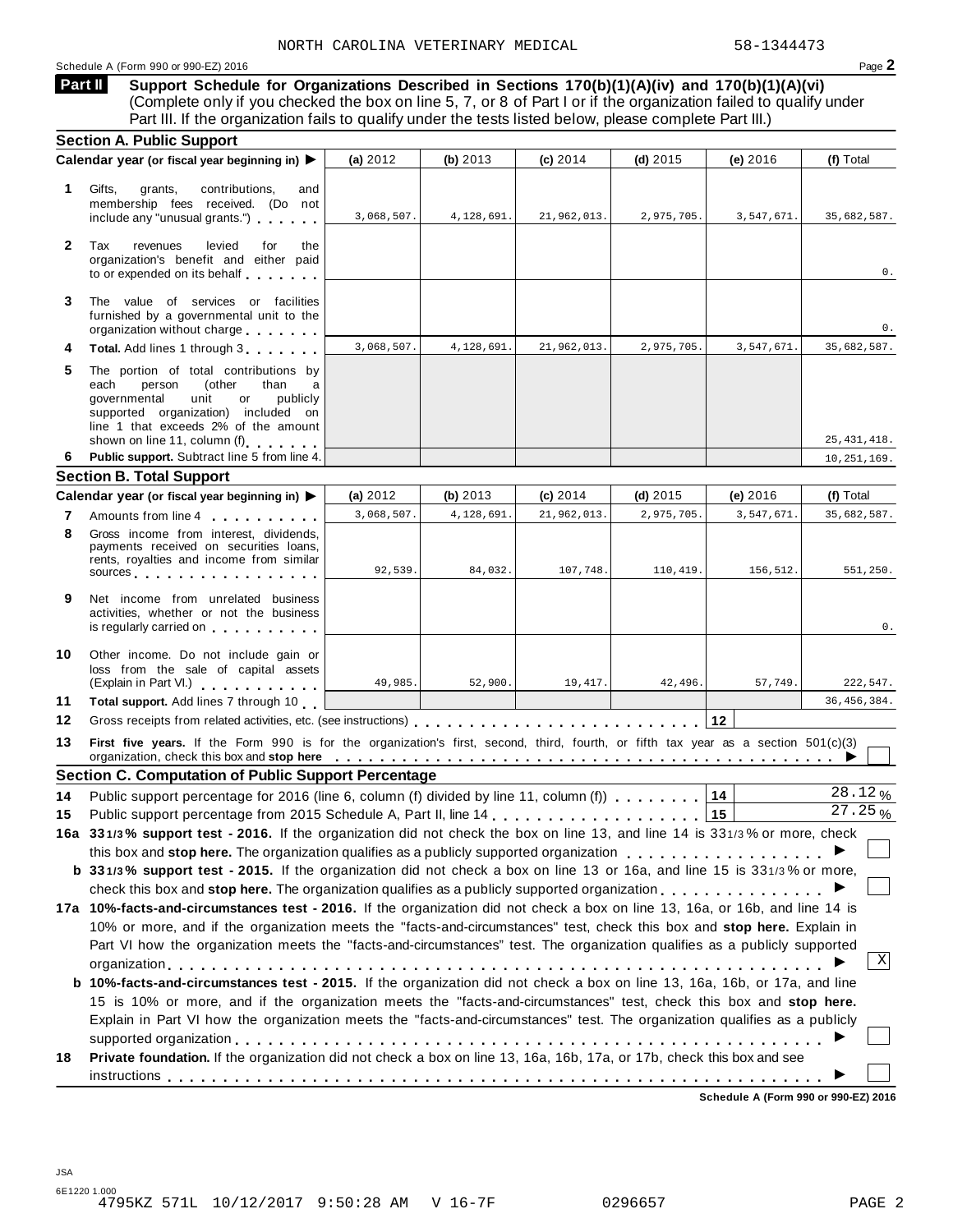### Schedule A (Form 990 or 990-EZ) 2016 Page 3

### **Support Schedule for Organizations Described in Section 509(a)(2) Part III**

(Complete only if you checked the box on line 10 of Part I or if the organization failed to qualify under Part II. If the organization fails to qualify under the tests listed below, please complete Part II.)

|                            | <b>Section A. Public Support</b>                                                                                                                                                                                               |            |          |            |            |                                      |             |
|----------------------------|--------------------------------------------------------------------------------------------------------------------------------------------------------------------------------------------------------------------------------|------------|----------|------------|------------|--------------------------------------|-------------|
|                            | Calendar year (or fiscal year beginning in) $\blacktriangleright$                                                                                                                                                              | (a) $2012$ | (b) 2013 | $(c)$ 2014 | $(d)$ 2015 | (e) 2016                             | (f) Total   |
| 1.                         | Gifts, grants, contributions, and membership fees                                                                                                                                                                              |            |          |            |            |                                      |             |
|                            | received. (Do not include any "unusual grants.")                                                                                                                                                                               |            |          |            |            |                                      |             |
| 2                          | Gross receipts from admissions, merchandise                                                                                                                                                                                    |            |          |            |            |                                      |             |
|                            | sold or services performed, or facilities                                                                                                                                                                                      |            |          |            |            |                                      |             |
|                            | furnished in any activity that is related to the                                                                                                                                                                               |            |          |            |            |                                      |             |
|                            | organization's tax-exempt purpose                                                                                                                                                                                              |            |          |            |            |                                      |             |
| 3                          | Gross receipts from activities that are not an                                                                                                                                                                                 |            |          |            |            |                                      |             |
|                            | unrelated trade or business under section 513                                                                                                                                                                                  |            |          |            |            |                                      |             |
| 4                          | Tax<br>revenues<br>levied<br>for<br>the                                                                                                                                                                                        |            |          |            |            |                                      |             |
|                            | organization's benefit and either paid                                                                                                                                                                                         |            |          |            |            |                                      |             |
|                            | to or expended on its behalf                                                                                                                                                                                                   |            |          |            |            |                                      |             |
| 5                          | The value of services or facilities                                                                                                                                                                                            |            |          |            |            |                                      |             |
|                            | furnished by a governmental unit to the                                                                                                                                                                                        |            |          |            |            |                                      |             |
|                            | organization without charge                                                                                                                                                                                                    |            |          |            |            |                                      |             |
| 6                          | <b>Total.</b> Add lines 1 through 5                                                                                                                                                                                            |            |          |            |            |                                      |             |
|                            | <b>7a</b> Amounts included on lines 1, 2, and 3                                                                                                                                                                                |            |          |            |            |                                      |             |
|                            | received from disqualified persons                                                                                                                                                                                             |            |          |            |            |                                      |             |
|                            | Amounts included on lines 2 and 3                                                                                                                                                                                              |            |          |            |            |                                      |             |
|                            | from other than disqualified<br>received                                                                                                                                                                                       |            |          |            |            |                                      |             |
|                            | persons that exceed the greater of \$5,000                                                                                                                                                                                     |            |          |            |            |                                      |             |
|                            | or 1% of the amount on line 13 for the year                                                                                                                                                                                    |            |          |            |            |                                      |             |
|                            | c Add lines 7a and 7b                                                                                                                                                                                                          |            |          |            |            |                                      |             |
| 8                          | <b>Public support.</b> (Subtract line 7c from                                                                                                                                                                                  |            |          |            |            |                                      |             |
|                            | $line 6.)$                                                                                                                                                                                                                     |            |          |            |            |                                      |             |
|                            | <b>Section B. Total Support</b>                                                                                                                                                                                                |            |          |            |            |                                      |             |
|                            | Calendar year (or fiscal year beginning in) ▶                                                                                                                                                                                  | (a) $2012$ | (b) 2013 | $(c)$ 2014 | (d) $2015$ | (e) 2016                             | (f) Total   |
| 9                          | Amounts from line 6. The state of the state of the state of the state of the state of the state of the state of the state of the state of the state of the state of the state of the state of the state of the state of the st |            |          |            |            |                                      |             |
|                            | 10 a Gross income from interest, dividends,<br>payments received on securities loans,                                                                                                                                          |            |          |            |            |                                      |             |
|                            | rents, royalties and income from similar                                                                                                                                                                                       |            |          |            |            |                                      |             |
|                            | sources and the set of the set of the set of the set of the set of the set of the set of the set of the set of the set of the set of the set of the set of the set of the set of the set of the set of the set of the set of t |            |          |            |            |                                      |             |
|                            | <b>b</b> Unrelated business taxable income (less                                                                                                                                                                               |            |          |            |            |                                      |             |
|                            | section 511 taxes) from businesses                                                                                                                                                                                             |            |          |            |            |                                      |             |
|                            | acquired after June 30, 1975                                                                                                                                                                                                   |            |          |            |            |                                      |             |
|                            | c Add lines 10a and 10b                                                                                                                                                                                                        |            |          |            |            |                                      |             |
| 11                         | Net income from unrelated business                                                                                                                                                                                             |            |          |            |            |                                      |             |
|                            | activities not included in line 10b,                                                                                                                                                                                           |            |          |            |            |                                      |             |
|                            | whether or not the business is regularly<br>carried on experience and the carried on                                                                                                                                           |            |          |            |            |                                      |             |
| 12                         | Other income. Do not include gain or                                                                                                                                                                                           |            |          |            |            |                                      |             |
|                            | loss from the sale of capital assets                                                                                                                                                                                           |            |          |            |            |                                      |             |
|                            | (Explain in Part VI.) <b>All Accords</b>                                                                                                                                                                                       |            |          |            |            |                                      |             |
| 13                         | Total support. (Add lines 9, 10c, 11,                                                                                                                                                                                          |            |          |            |            |                                      |             |
|                            | and $12.$ $\ldots$ $\ldots$ $\ldots$ $\ldots$                                                                                                                                                                                  |            |          |            |            |                                      |             |
|                            | First five years. If the Form 990 is for the organization's first, second, third, fourth, or fifth tax year as a section 501(c)(3)                                                                                             |            |          |            |            |                                      |             |
|                            |                                                                                                                                                                                                                                |            |          |            |            |                                      |             |
|                            |                                                                                                                                                                                                                                |            |          |            |            |                                      |             |
|                            |                                                                                                                                                                                                                                |            |          |            |            |                                      |             |
|                            | Section C. Computation of Public Support Percentage                                                                                                                                                                            |            |          |            |            |                                      |             |
|                            | Public support percentage for 2016 (line 8, column (f) divided by line 13, column (f)                                                                                                                                          |            |          |            |            | 15                                   | %           |
|                            | Public support percentage from 2015 Schedule A, Part III, line 15.                                                                                                                                                             |            |          |            |            | 16                                   |             |
|                            | Section D. Computation of Investment Income Percentage                                                                                                                                                                         |            |          |            |            |                                      |             |
|                            | Investment income percentage for 2016 (line 10c, column (f) divided by line 13, column (f) $\ldots$ ,,,,,,,,                                                                                                                   |            |          |            |            | 17                                   |             |
|                            |                                                                                                                                                                                                                                |            |          |            |            | 18                                   |             |
|                            | 19a 331/3% support tests - 2016. If the organization did not check the box on line 14, and line 15 is more than 331/3%, and line                                                                                               |            |          |            |            |                                      |             |
|                            | 17 is not more than 331/3%, check this box and stop here. The organization qualifies as a publicly supported organization                                                                                                      |            |          |            |            |                                      |             |
| 14<br>15<br>16<br>17<br>18 | <b>b</b> 331/3% support tests - 2015. If the organization did not check a box on line 14 or line 19a, and line 16 is more than 331/3%, and                                                                                     |            |          |            |            |                                      |             |
|                            | line 18 is not more than 331/3%, check this box and stop here. The organization qualifies as a publicly supported organization                                                                                                 |            |          |            |            |                                      |             |
| 20<br><b>JSA</b>           | Private foundation. If the organization did not check a box on line 14, 19a, or 19b, check this box and see instructions                                                                                                       |            |          |            |            | Schedule A (Form 990 or 990-EZ) 2016 | %<br>%<br>% |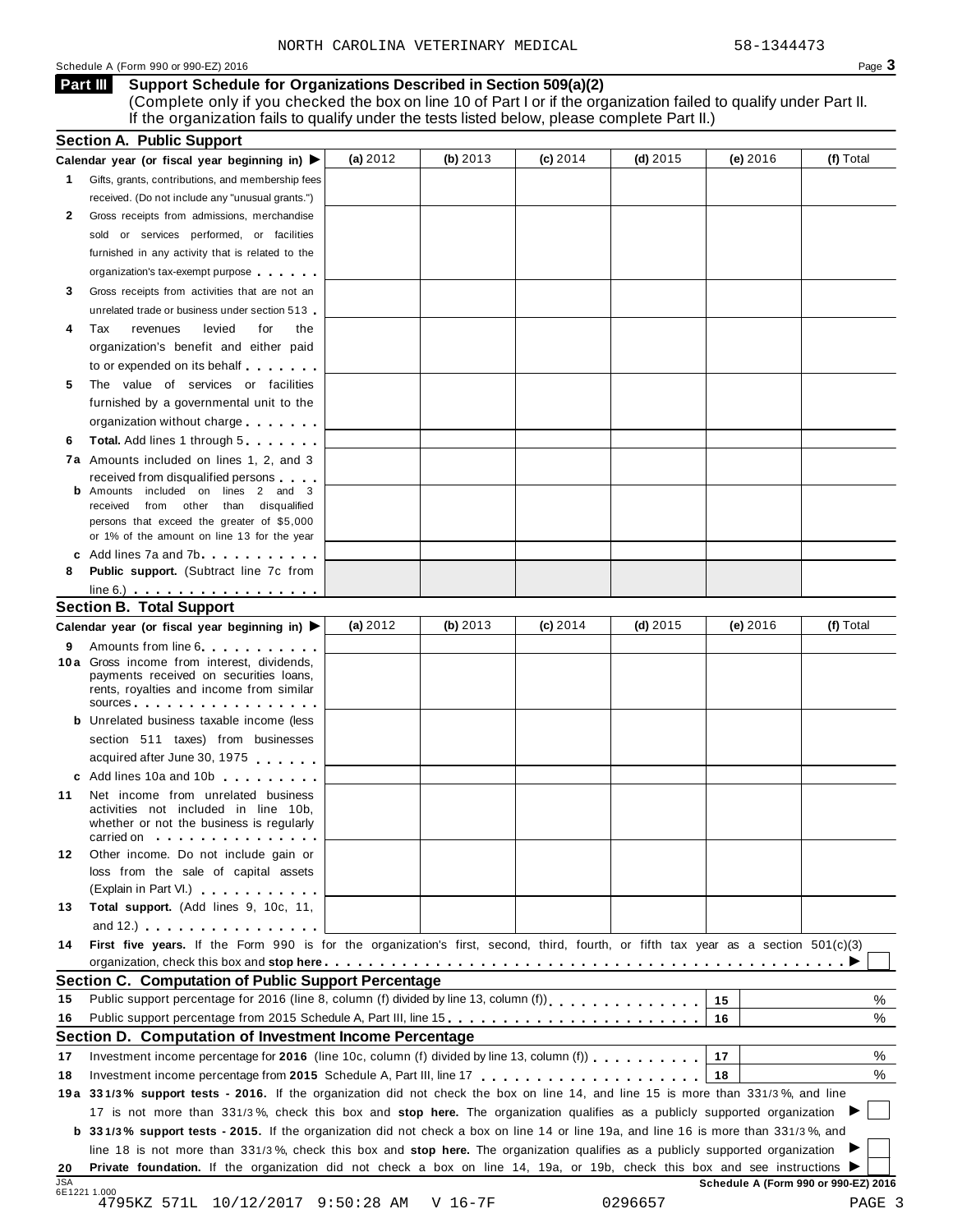### **Part IV Supporting Organizations**

(Complete only if you checked a box in line 12 on Part I. If you checked 12a of Part I, complete Sections A and B. If you checked 12b of Part I, complete Sections A and C. If you checked 12c of Part I, complete Sections A, D, and E. If you checked 12d of Part I, complete Sections A and D, and complete Part V.)

### **Section A. All Supporting Organizations**

- **1** Are all of the organization's supported organizations listed by name in the organization's governing documents? *If* "*No,*" *describe in Part VI how the supported organizations are designated. If designated by class or purpose, describe the designation. If historic and continuing relationship, explain.* **1**
- **2** Did the organization have any supported organization that does not have an IRS determination of status under section 509(a)(1) or (2)? *If*"*Yes,*" *explain in Part VI how the organization determined that the supported organization was described in section 509(a)(1) or (2).*
- **3 a** Did the organization have a supported organization described in section 501(c)(4), (5), or (6)? *If* "*Yes,*" *answer (b) and (c) below.*
- **b** Did the organization confirm that each supported organization qualified under section 501(c)(4), (5), or (6) and | satisfied the public support tests under section 509(a)(2)? *If* "*Yes,*" *describe in Part VI when and how the organization made the determination.*
- **c** Did the organization ensure that all support to such organizations was used exclusively for section 170(c)(2)(B) purposes? *If*"*Yes,*" *explain in Part VI what controls the organization put in place to ensure such use.*
- **4 a** Was any supported organization not organized in the United States ("foreign supported organization")? *If* "*Yes,*" *and if you checked 12a or 12b in Part I, answer (b) and (c) below.*
- **b** Did the organization have ultimate control and discretion in deciding whether to make grants to the foreign | supported organization? *If* "*Yes,*" *describe in Part VI how the organization had such control and discretion despite being controlled or supervised by or in connection with its supported organizations.*
- **c** Did the organization support any foreign supported organization that does not have an IRS determination | under sections 501(c)(3) and 509(a)(1) or (2)? *If* "*Yes,*" *explain in Part VI what controls the organization used to ensure that all support to the foreign supported organization was used exclusively for section 170(c)(2)(B) purposes.*
- **5 a** Did the organization add, substitute, or remove any supported organizations during the tax year? *If* "*Yes,*" answer (b) and (c) below (if applicable). Also, provide detail in Part VI, including (i) the names and EIN *numbers of the supported organizations added, substituted, or removed; (ii) the reasons for each such action;* (iii) the authority under the organization's organizing document authorizing such action; and (iv) how the action *was accomplished (such as by amendment to the organizing document).*
- **b** Type I or Type II only. Was any added or substituted supported organization part of a class already | designated in the organization's organizing document?
- **c Substitutions only.** Was the substitution the result of an event beyond the organization's control?
- **6** Did the organization provide support (whether in the form of grants or the provision of services or facilities) to anyone other than (i) its supported organizations, (ii) individuals that are part of the charitable class benefited by one or more of its supported organizations, or (iii) other supporting organizations that also support or benefit one or more of the filing organization's supported organizations? *If*"*Yes,*" *provide detail in Part VI.*
- **7** Did the organization provide a grant, loan, compensation, or other similar payment to a substantial contributor (defined in section 4958(c)(3)(C)), a family member of a substantial contributor, or a 35% controlled entity with regard to a substantial contributor? *If*"*Yes,*" *complete Part I of Schedule L (Form 990 or 990-EZ).*
- **8** Did the organization make a loan to a disqualified person (as defined in section 4958) not described in line 7? *If* "*Yes,*" *complete Part I of Schedule L (Form 990 or 990-EZ).*
- **a** Was the organization controlled directly or indirectly at any time during the tax year by one or more | **9** disqualified persons as defined in section 4946 (other than foundation managers and organizations described in section 509(a)(1) or (2))? *If*"*Yes,*" *provide detail in Part VI.*
- **b** Did one or more disqualified persons (as defined in line 9a) hold a controlling interest in any entity in which | the supporting organization had an interest? *If*"*Yes,*" *provide detail in Part VI.*
- **c** Did a disqualified person (as defined in line 9a) have an ownership interest in, or derive any personal benefit from, assets in which the supporting organization also had an interest? *If*"*Yes,*" *provide detail in Part VI.*
- **10a** Was the organization subject to the excess business holdings rules of section 4943 because of section | 4943(f) (regarding certain Type II supporting organizations, and all Type III non-functionally integrated supporting organizations)? *If*"*Yes,*" *answer 10b below.*
	- **b** Did the organization have any excess business holdings in the tax year? *(Use Schedule C, Form 4720, to determine whether the organization had excess business holdings.)*

**Yes No**

**2**

**3a**

**3b**

**3c**

**4a**

**4b**

**4c**

**5a**

**5b 5c**

**6**

**7**

**8**

**9a**

**9b**

**9c**

**10a**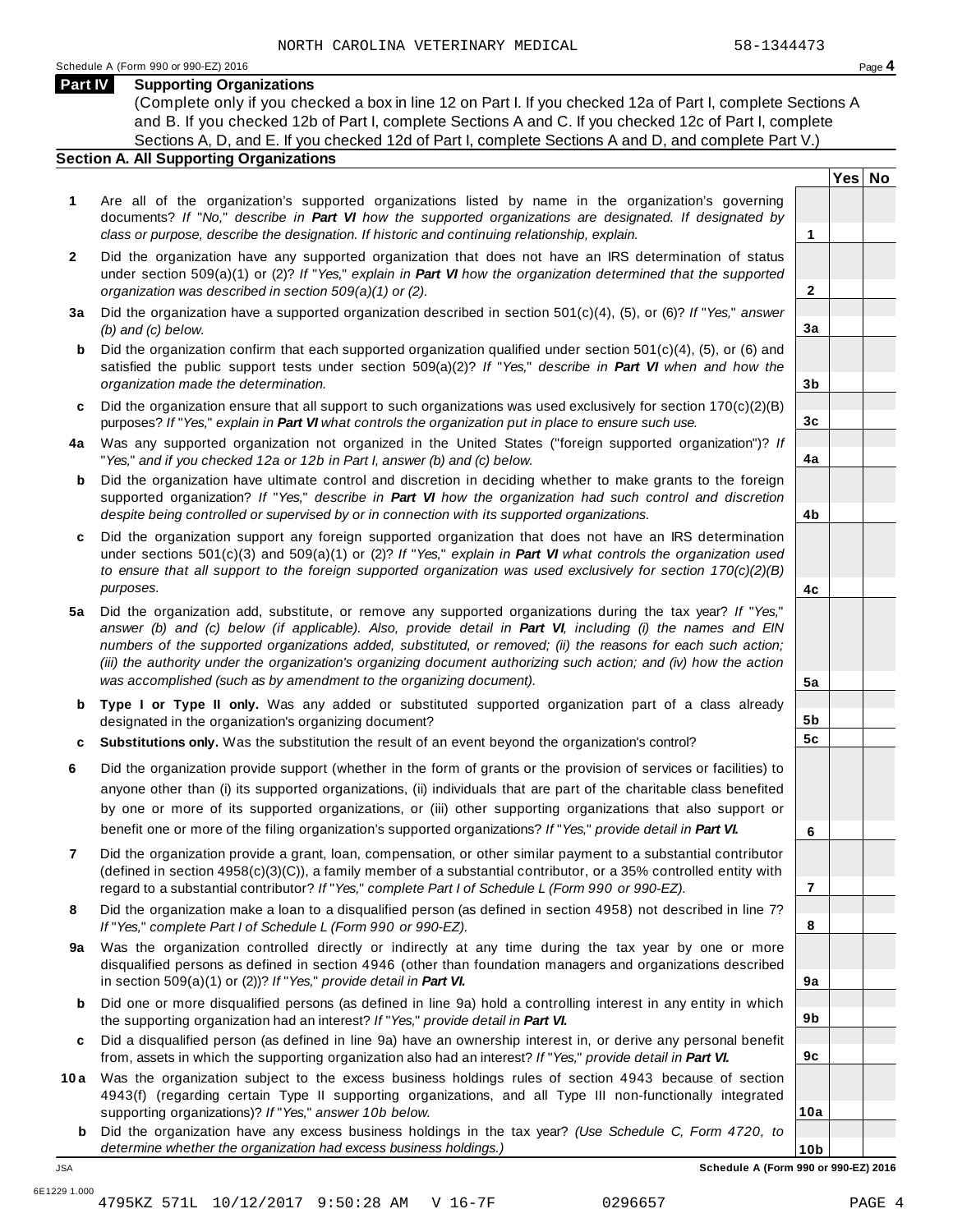|                | 58-1344473<br>NORTH CAROLINA VETERINARY MEDICAL                                                                                                                                                                                                                                                                                                                                                                                                                                                                                     |                 |        |        |
|----------------|-------------------------------------------------------------------------------------------------------------------------------------------------------------------------------------------------------------------------------------------------------------------------------------------------------------------------------------------------------------------------------------------------------------------------------------------------------------------------------------------------------------------------------------|-----------------|--------|--------|
|                | Schedule A (Form 990 or 990-EZ) 2016                                                                                                                                                                                                                                                                                                                                                                                                                                                                                                |                 |        | Page 5 |
| <b>Part IV</b> | <b>Supporting Organizations (continued)</b>                                                                                                                                                                                                                                                                                                                                                                                                                                                                                         |                 |        |        |
|                |                                                                                                                                                                                                                                                                                                                                                                                                                                                                                                                                     |                 | Yes No |        |
| 11<br>a        | Has the organization accepted a gift or contribution from any of the following persons?<br>A person who directly or indirectly controls, either alone or together with persons described in (b) and (c)                                                                                                                                                                                                                                                                                                                             |                 |        |        |
|                | below, the governing body of a supported organization?                                                                                                                                                                                                                                                                                                                                                                                                                                                                              | 11a             |        |        |
| b              | A family member of a person described in (a) above?                                                                                                                                                                                                                                                                                                                                                                                                                                                                                 | 11 <sub>b</sub> |        |        |
|                | c A 35% controlled entity of a person described in (a) or (b) above? If "Yes" to a, b, or c, provide detail in Part VI.                                                                                                                                                                                                                                                                                                                                                                                                             | 11c             |        |        |
|                | <b>Section B. Type I Supporting Organizations</b>                                                                                                                                                                                                                                                                                                                                                                                                                                                                                   |                 |        |        |
|                |                                                                                                                                                                                                                                                                                                                                                                                                                                                                                                                                     |                 | Yes No |        |
| 1              | Did the directors, trustees, or membership of one or more supported organizations have the power to<br>regularly appoint or elect at least a majority of the organization's directors or trustees at all times during the<br>tax year? If "No," describe in Part VI how the supported organization(s) effectively operated, supervised, or<br>controlled the organization's activities. If the organization had more than one supported organization,                                                                               |                 |        |        |
|                | describe how the powers to appoint and/or remove directors or trustees were allocated among the supported<br>organizations and what conditions or restrictions, if any, applied to such powers during the tax year.                                                                                                                                                                                                                                                                                                                 | 1               |        |        |
| 2              | Did the organization operate for the benefit of any supported organization other than the supported<br>organization(s) that operated, supervised, or controlled the supporting organization? If "Yes," explain in Part<br>VI how providing such benefit carried out the purposes of the supported organization(s) that operated,<br>supervised, or controlled the supporting organization.                                                                                                                                          | $\mathbf{2}$    |        |        |
|                | <b>Section C. Type II Supporting Organizations</b>                                                                                                                                                                                                                                                                                                                                                                                                                                                                                  |                 |        |        |
|                |                                                                                                                                                                                                                                                                                                                                                                                                                                                                                                                                     |                 | Yes No |        |
| 1              | Were a majority of the organization's directors or trustees during the tax year also a majority of the directors<br>or trustees of each of the organization's supported organization(s)? If "No," describe in Part VI how control<br>or management of the supporting organization was vested in the same persons that controlled or managed                                                                                                                                                                                         |                 |        |        |
|                | the supported organization(s).                                                                                                                                                                                                                                                                                                                                                                                                                                                                                                      | 1               |        |        |
|                | Section D. All Type III Supporting Organizations                                                                                                                                                                                                                                                                                                                                                                                                                                                                                    |                 |        |        |
| 1              | Did the organization provide to each of its supported organizations, by the last day of the fifth month of the<br>organization's tax year, (i) a written notice describing the type and amount of support provided during the prior<br>tax year, (ii) a copy of the Form 990 that was most recently filed as of the date of notification, and (iii) copies of<br>the organization's governing documents in effect on the date of notification, to the extent not previously<br>provided?                                            | 1               | Yes No |        |
| 2              | Were any of the organization's officers, directors, or trustees either (i) appointed or elected by the supported<br>organization(s) or (ii) serving on the governing body of a supported organization? If "No," explain in Part VI how<br>the organization maintained a close and continuous working relationship with the supported organization(s).                                                                                                                                                                               | $\mathbf{2}$    |        |        |
| 3              | By reason of the relationship described in (2), did the organization's supported organizations have a<br>significant voice in the organization's investment policies and in directing the use of the organization's<br>income or assets at all times during the tax year? If "Yes," describe in Part VI the role the organization's<br>supported organizations played in this regard.                                                                                                                                               |                 |        |        |
|                |                                                                                                                                                                                                                                                                                                                                                                                                                                                                                                                                     | 3               |        |        |
| 1              | Section E. Type III Functionally Integrated Supporting Organizations<br>Check the box next to the method that the organization used to satisfy the Integral Part Test during the year (see instructions).                                                                                                                                                                                                                                                                                                                           |                 |        |        |
| a              | The organization satisfied the Activities Test. Complete line 2 below.                                                                                                                                                                                                                                                                                                                                                                                                                                                              |                 |        |        |
| b              | The organization is the parent of each of its supported organizations. Complete line 3 below.                                                                                                                                                                                                                                                                                                                                                                                                                                       |                 |        |        |
| C              | The organization supported a governmental entity. Describe in Part VI how you supported a government entity (see instructions).                                                                                                                                                                                                                                                                                                                                                                                                     |                 |        |        |
|                | Activities Test. Answer (a) and (b) below.                                                                                                                                                                                                                                                                                                                                                                                                                                                                                          |                 | Yes No |        |
| 2<br>a         | Did substantially all of the organization's activities during the tax year directly further the exempt purposes of<br>the supported organization(s) to which the organization was responsive? If "Yes," then in Part VI identify<br>those supported organizations and explain how these activities directly furthered their exempt purposes,<br>how the organization was responsive to those supported organizations, and how the organization determined<br>that these activities constituted substantially all of its activities. | 2a              |        |        |
| b              | Did the activities described in (a) constitute activities that, but for the organization's involvement, one or more<br>of the organization's supported organization(s) would have been engaged in? If "Yes," explain in Part VI the<br>reasons for the organization's position that its supported organization(s) would have engaged in these<br>activities but for the organization's involvement.                                                                                                                                 | 2 <sub>b</sub>  |        |        |
| 3<br>а         | Parent of Supported Organizations. Answer (a) and (b) below.<br>Did the organization have the power to regularly appoint or elect a majority of the officers, directors, or<br>trustees of each of the supported organizations? Provide details in Part VI.                                                                                                                                                                                                                                                                         | 3a              |        |        |
| b              | Did the organization exercise a substantial degree of direction over the policies, programs, and activities of each                                                                                                                                                                                                                                                                                                                                                                                                                 |                 |        |        |
|                | of its supported organizations? If "Yes," describe in Part VI the role played by the organization in this regard.                                                                                                                                                                                                                                                                                                                                                                                                                   | 3 <sub>b</sub>  |        |        |

**Schedule A (Form 990 or 990-EZ) 2016**

JSA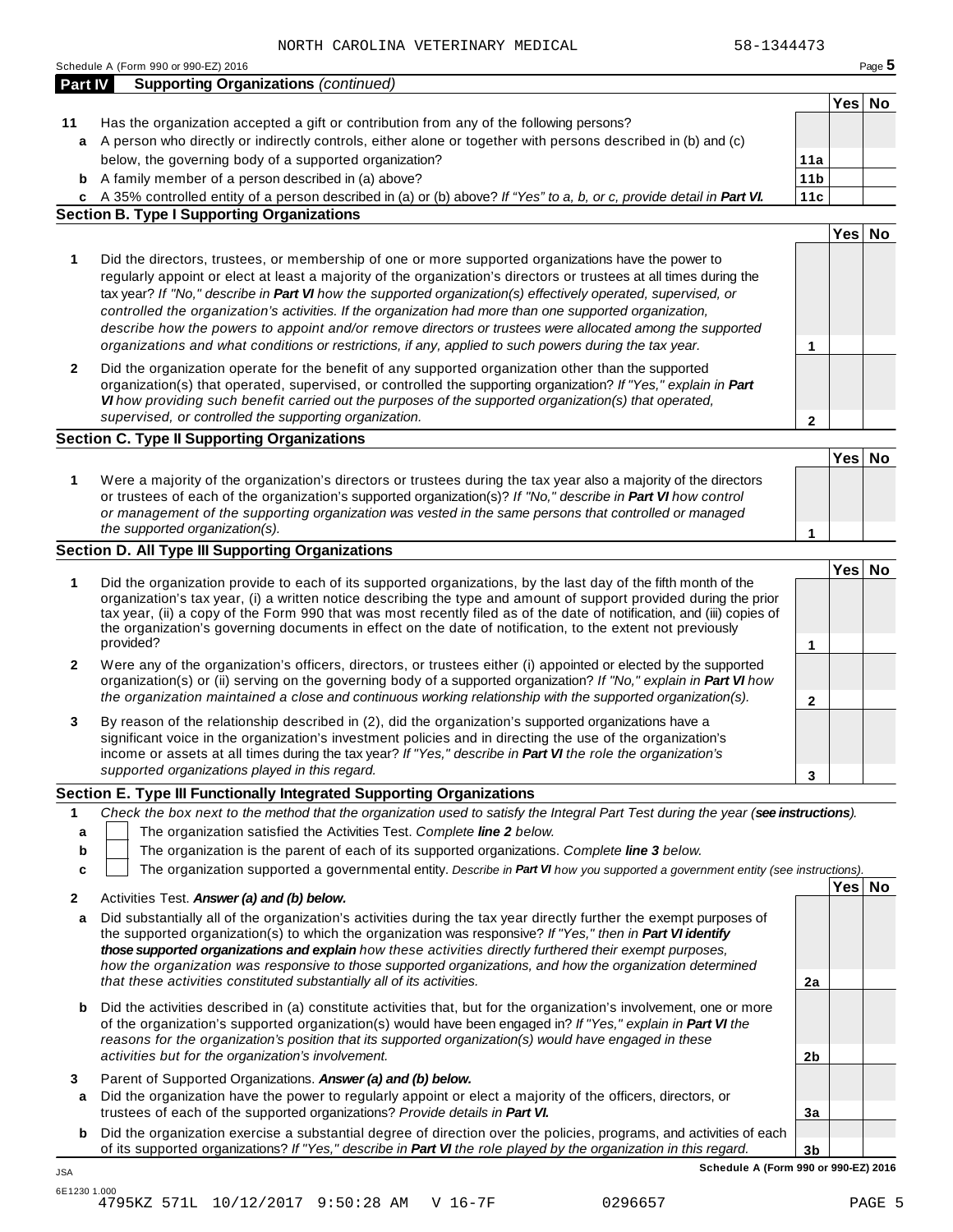| Schedule A (Form 990 or 990-EZ) 2016                                                                                                            |                |                | Page $6$                       |
|-------------------------------------------------------------------------------------------------------------------------------------------------|----------------|----------------|--------------------------------|
| Type III Non-Functionally Integrated 509(a)(3) Supporting Organizations<br>Part V                                                               |                |                |                                |
| $\mathbf 1$<br>Check here if the organization satisfied the Integral Part Test as a qualifying trust on Nov. 20, 1970 (explain in Part VI). See |                |                |                                |
| instructions. All other Type III non-functionally integrated supporting organizations must complete Sections A through E.                       |                |                |                                |
| <b>Section A - Adjusted Net Income</b>                                                                                                          |                | (A) Prior Year | (B) Current Year               |
|                                                                                                                                                 |                |                | (optional)                     |
| 1 Net short-term capital gain                                                                                                                   | 1              |                |                                |
| 2 Recoveries of prior-year distributions                                                                                                        | $\mathbf{2}$   |                |                                |
| 3 Other gross income (see instructions)                                                                                                         | 3              |                |                                |
| 4 Add lines 1 through 3.                                                                                                                        | 4              |                |                                |
| <b>5</b> Depreciation and depletion                                                                                                             | 5              |                |                                |
| 6 Portion of operating expenses paid or incurred for production or                                                                              |                |                |                                |
| collection of gross income or for management, conservation, or                                                                                  |                |                |                                |
| maintenance of property held for production of income (see instructions)                                                                        | 6              |                |                                |
| 7 Other expenses (see instructions)                                                                                                             | $\overline{7}$ |                |                                |
| 8 Adjusted Net Income (subtract lines 5, 6, and 7 from line 4).                                                                                 | 8              |                |                                |
| <b>Section B - Minimum Asset Amount</b>                                                                                                         |                | (A) Prior Year | (B) Current Year<br>(optional) |
| 1 Aggregate fair market value of all non-exempt-use assets (see                                                                                 |                |                |                                |
| instructions for short tax year or assets held for part of year):                                                                               |                |                |                                |
| a Average monthly value of securities                                                                                                           | 1a             |                |                                |
| <b>b</b> Average monthly cash balances                                                                                                          | 1 <sub>b</sub> |                |                                |
| c Fair market value of other non-exempt-use assets                                                                                              | 1c             |                |                                |
| d Total (add lines 1a, 1b, and 1c)                                                                                                              | 1 <sub>d</sub> |                |                                |
| e Discount claimed for blockage or other                                                                                                        |                |                |                                |
| factors (explain in detail in Part VI):                                                                                                         |                |                |                                |
| <b>2</b> Acquisition indebtedness applicable to non-exempt-use assets                                                                           | $\mathbf{2}$   |                |                                |
| 3 Subtract line 2 from line 1d.                                                                                                                 | 3              |                |                                |
| 4 Cash deemed held for exempt use. Enter 1-1/2% of line 3 (for greater amount,<br>see instructions).                                            | 4              |                |                                |
| 5 Net value of non-exempt-use assets (subtract line 4 from line 3)                                                                              | 5              |                |                                |
| 6 Multiply line 5 by .035.                                                                                                                      | 6              |                |                                |
| 7 Recoveries of prior-year distributions                                                                                                        | $\overline{7}$ |                |                                |
| 8 Minimum Asset Amount (add line 7 to line 6)                                                                                                   | 8              |                |                                |
| <b>Section C - Distributable Amount</b>                                                                                                         |                |                | <b>Current Year</b>            |
| 1 Adjusted net income for prior year (from Section A, line 8, Column A)                                                                         | 1              |                |                                |
| 2 Enter 85% of line 1.                                                                                                                          | $\mathbf{2}$   |                |                                |
| 3 Minimum asset amount for prior year (from Section B, line 8, Column A)                                                                        | 3              |                |                                |
| 4 Enter greater of line 2 or line 3.                                                                                                            | 4              |                |                                |
| 5 Income tax imposed in prior year                                                                                                              | 5              |                |                                |
| 6 Distributable Amount. Subtract line 5 from line 4, unless subject to                                                                          |                |                |                                |
| emergency temporary reduction (see instructions).                                                                                               | 6              |                |                                |

**7** Check here if the current year is the organization's first as a non-functionally integrated Type III supporting organization (see instructions).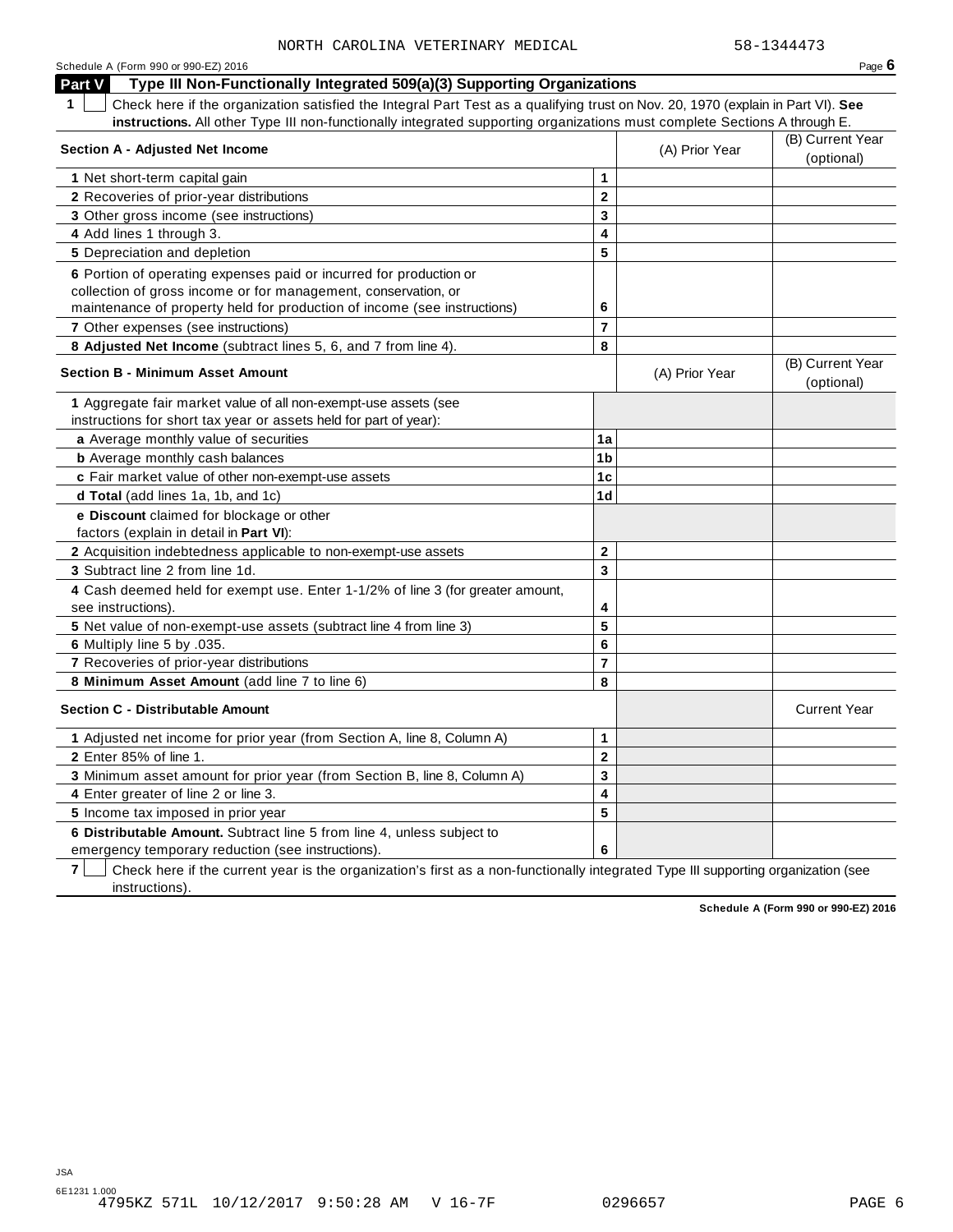|              | Schedule A (Form 990 or 990-EZ) 2016                                                       |                                    |                                               | Page 7                                           |
|--------------|--------------------------------------------------------------------------------------------|------------------------------------|-----------------------------------------------|--------------------------------------------------|
| Part V       | Type III Non-Functionally Integrated 509(a)(3) Supporting Organizations (continued)        |                                    |                                               |                                                  |
|              | <b>Section D - Distributions</b>                                                           |                                    |                                               | <b>Current Year</b>                              |
| 1            | Amounts paid to supported organizations to accomplish exempt purposes                      |                                    |                                               |                                                  |
| $\mathbf{2}$ | Amounts paid to perform activity that directly furthers exempt purposes of supported       |                                    |                                               |                                                  |
|              | organizations, in excess of income from activity                                           |                                    |                                               |                                                  |
| 3            | Administrative expenses paid to accomplish exempt purposes of supported organizations      |                                    |                                               |                                                  |
| 4            | Amounts paid to acquire exempt-use assets                                                  |                                    |                                               |                                                  |
| 5            | Qualified set-aside amounts (prior IRS approval required)                                  |                                    |                                               |                                                  |
| 6            | Other distributions (describe in Part VI). See instructions.                               |                                    |                                               |                                                  |
| 7            | Total annual distributions. Add lines 1 through 6.                                         |                                    |                                               |                                                  |
| 8            | Distributions to attentive supported organizations to which the organization is responsive |                                    |                                               |                                                  |
|              | (provide details in Part VI). See instructions.                                            |                                    |                                               |                                                  |
| 9            | Distributable amount for 2016 from Section C, line 6                                       |                                    |                                               |                                                  |
| 10           | Line 8 amount divided by Line 9 amount                                                     |                                    |                                               |                                                  |
|              | Section E - Distribution Allocations (see instructions)                                    | (i)<br><b>Excess Distributions</b> | (ii)<br><b>Underdistributions</b><br>Pre-2016 | (iii)<br><b>Distributable</b><br>Amount for 2016 |
| 1            | Distributable amount for 2016 from Section C, line 6                                       |                                    |                                               |                                                  |
|              | Underdistributions, if any, for years prior to 2016                                        |                                    |                                               |                                                  |
| 2            | (reasonable cause required-explain in Part VI). See                                        |                                    |                                               |                                                  |
|              | instructions.                                                                              |                                    |                                               |                                                  |
| 3            | Excess distributions carryover, if any, to 2016:                                           |                                    |                                               |                                                  |
| а            |                                                                                            |                                    |                                               |                                                  |
| b            |                                                                                            |                                    |                                               |                                                  |
| c            | From 2013.                                                                                 |                                    |                                               |                                                  |
| d            | From 2014 <b>Fig. 1.1.1.1.</b>                                                             |                                    |                                               |                                                  |
| е            | From 2015.                                                                                 |                                    |                                               |                                                  |
| f            | Total of lines 3a through e                                                                |                                    |                                               |                                                  |
| g            | Applied to underdistributions of prior years                                               |                                    |                                               |                                                  |
| h            | Applied to 2016 distributable amount                                                       |                                    |                                               |                                                  |
| j.           | Carryover from 2011 not applied (see instructions)                                         |                                    |                                               |                                                  |
|              | Remainder. Subtract lines 3g, 3h, and 3i from 3f.                                          |                                    |                                               |                                                  |
| 4            | Distributions for 2016 from                                                                |                                    |                                               |                                                  |
|              | Section D, line 7:<br>\$                                                                   |                                    |                                               |                                                  |
| a            | Applied to underdistributions of prior years                                               |                                    |                                               |                                                  |
| b            | Applied to 2016 distributable amount                                                       |                                    |                                               |                                                  |
| c            | Remainder. Subtract lines 4a and 4b from 4.                                                |                                    |                                               |                                                  |
| 5            | Remaining underdistributions for years prior to 2016, if                                   |                                    |                                               |                                                  |
|              | any. Subtract lines 3g and 4a from line 2. For result                                      |                                    |                                               |                                                  |
|              | greater than zero, explain in Part VI. See instructions.                                   |                                    |                                               |                                                  |
| 6            | Remaining underdistributions for 2016. Subtract lines 3h                                   |                                    |                                               |                                                  |
|              | and 4b from line 1. For result greater than zero, explain in                               |                                    |                                               |                                                  |
|              | Part VI. See instructions.                                                                 |                                    |                                               |                                                  |
| 7            | Excess distributions carryover to 2017. Add lines 3j                                       |                                    |                                               |                                                  |
|              | and 4c.                                                                                    |                                    |                                               |                                                  |
| 8            | Breakdown of line 7:                                                                       |                                    |                                               |                                                  |
| a            |                                                                                            |                                    |                                               |                                                  |
| b            | Excess from 2013                                                                           |                                    |                                               |                                                  |
| c            | Excess from 2014                                                                           |                                    |                                               |                                                  |
| d            | Excess from 2015                                                                           |                                    |                                               |                                                  |
| е            | Excess from 2016                                                                           |                                    |                                               |                                                  |
|              |                                                                                            |                                    |                                               |                                                  |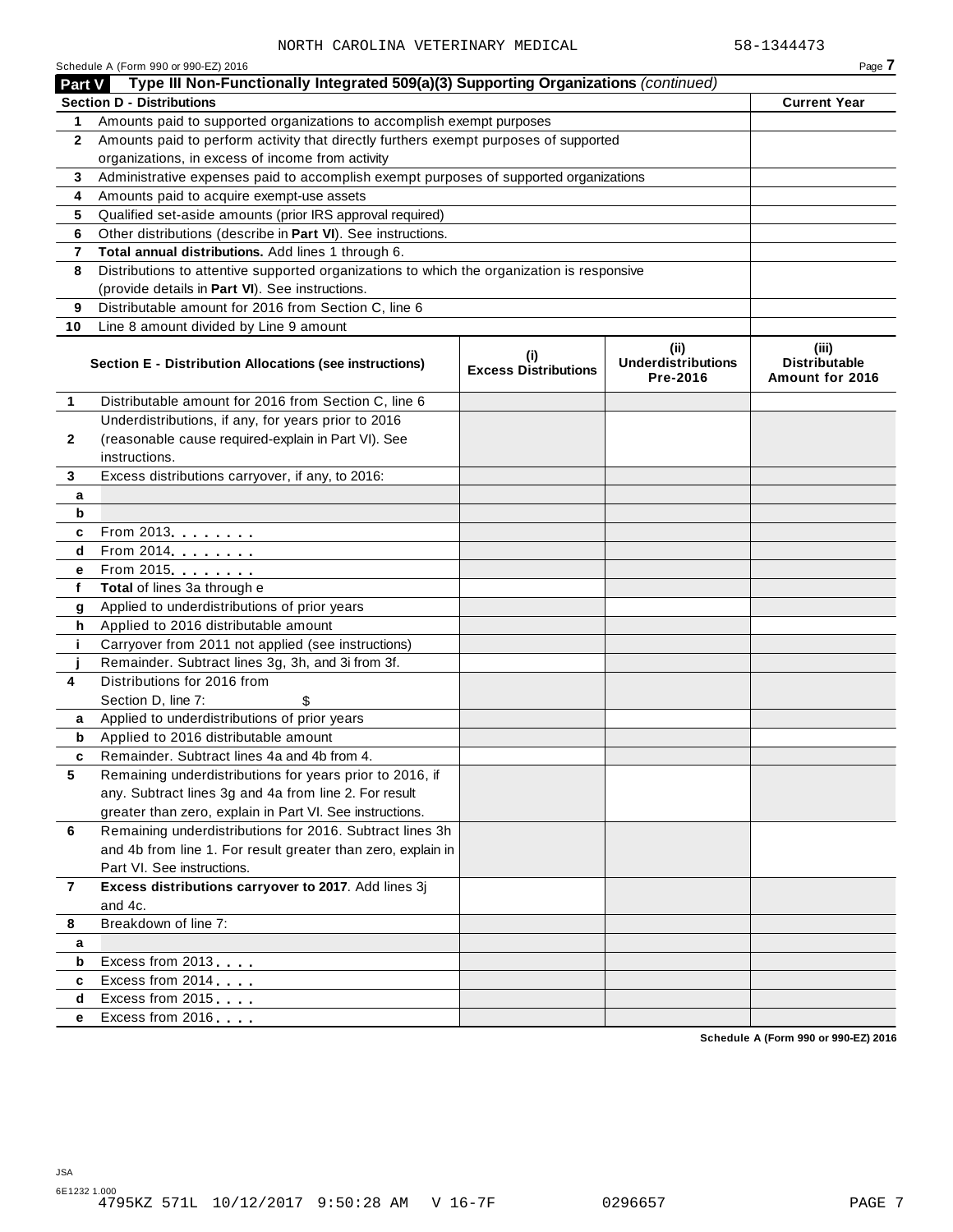### Schedule <sup>A</sup> (Form <sup>990</sup> or 990-EZ) <sup>2016</sup> Page **8**

**Supplemental Information.** Provide the explanations required by Part II, line 10; Part II, line 17a or 17b; Part **Part VI** III, line 12; Part IV, Section A, lines 1, 2, 3b, 3c, 4b, 4c, 5a, 6, 9a, 9b, 9c, 11a, 11b, and 11c; Part IV, Section B, lines 1 and 2; Part IV, Section C, line 1; Part IV, Section D, lines 2 and 3; Part IV, Section E, lines 1c, 2a, 2b, 3a and 3b; Part V, line 1; Part V, Section B, line 1e; Part V, Section D, lines 5, 6, and 8; and Part V, Section E, lines 2, 5, and 6. Also complete this part for any additional information. (See instructions.)

PART II, SECTION C, LINE 17A, FACTS AND CIRCUMSTANCES TEST:

THE NORTH CAROLINA VETERINARY FOUNDATION, INC. PROVIDES FINANCIAL SUPPORT FOR ALL TYPES OF EDUCATION AND RESEARCH IN THE FIELD OF VETERINARY MEDICINE AT NORTH CAROLINA STATE UNIVERSITY. NORTH CAROLINA STATE UNIVERSITY IS A RESEARCH-EXTENSIVE UNIVERSITY DEDICATED TO THE CREATION AND APPLICATION OF KNOWLEDGE TO BENEFIT ITS STUDENTS AS WELL AS THE GENERAL PUBLIC. THE FOUNDATION MAINTAINS A CONTINUOUS PROGRAM FOR SOLICITATION OF FUNDS FROM THE GENERAL PUBLIC. THE FOUNDATION SOLICITS FUNDS IN ALL 50 STATES AND HOLDS SOLICITATION LICENSES IN THESE STATES WHERE APPLICABLE. DURING THE FISCAL YEAR ENDED JUNE 30, 2017, THE FOUNDATION RECEIVED CONTRIBUTIONS FROM APPROXIMATELY 2,379 SEPARATE DONORS. IN ADDITION, THE FOUNDATION HAS A GOVERNING BODY WHICH REPRESENTS THE BROAD INTERESTS OF THE PUBLIC. THE FOUNDATION IS GOVERNED BY 38 VOTING DIRECTORS THAT SERVE A FOUR YEAR TERM. THEIR SUCCESSORS ARE ELECTED BY A MAJORITY VOTE OF THE VOTING DIRECTORS AT THE ANNUAL MEETING. A SLATE OF DIRECTOR CANDIDATES IS CHOSEN FROM A LARGE POOL OF CANDIDATES WHICH IS CREATED AND MANAGED IN AN ONGOING MANNER BY THE NOMINATIONS COMMITTEE.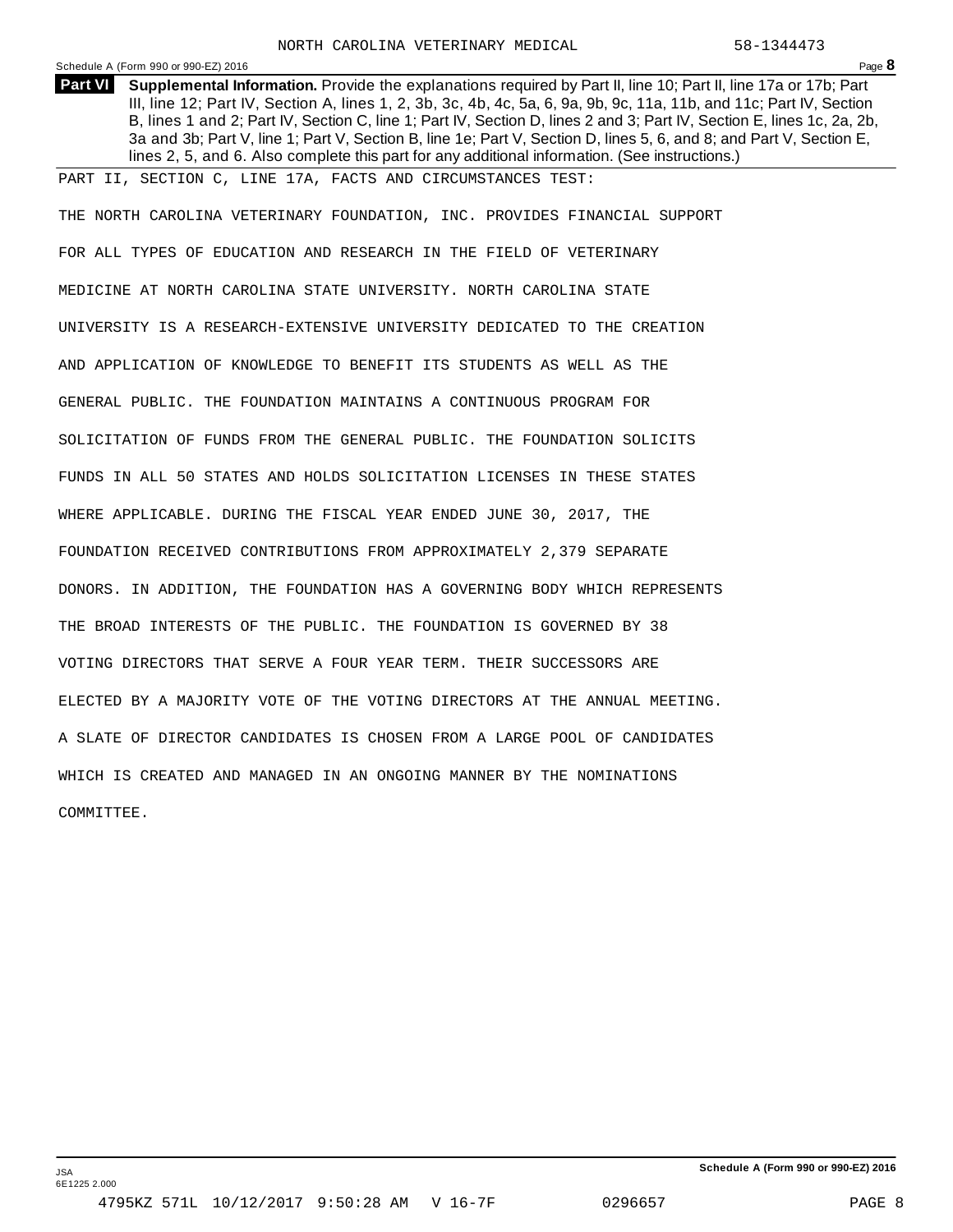| <b>Schedule B</b>                                                    | <b>Schedule of Contributors</b>                                                                                                                                                      | OMB No. 1545-0047                     |  |
|----------------------------------------------------------------------|--------------------------------------------------------------------------------------------------------------------------------------------------------------------------------------|---------------------------------------|--|
| or 990-PF)<br>Department of the Treasury<br>Internal Revenue Service | (Form 990, 990-EZ,<br>Attach to Form 990, Form 990-EZ, or Form 990-PF.<br>Information about Schedule B (Form 990, 990-EZ, or 990-PF) and its instructions is at www.irs.gov/form990. |                                       |  |
| Name of the organization                                             |                                                                                                                                                                                      | <b>Employer identification number</b> |  |
| FOUNDATION, INC.                                                     | NORTH CAROLINA VETERINARY MEDICAL                                                                                                                                                    | 58-1344473                            |  |
| Organization type (check one):                                       |                                                                                                                                                                                      |                                       |  |
| Filers of:                                                           | Section:                                                                                                                                                                             |                                       |  |
| Form 990 or 990-EZ                                                   | $\mathbf x$<br>501(c)(3)<br>) (enter number) organization                                                                                                                            |                                       |  |
|                                                                      | $4947(a)(1)$ nonexempt charitable trust not treated as a private foundation                                                                                                          |                                       |  |
|                                                                      | 527 political organization                                                                                                                                                           |                                       |  |
| Form 990-PF                                                          | $501(c)(3)$ exempt private foundation                                                                                                                                                |                                       |  |
|                                                                      | $4947(a)(1)$ nonexempt charitable trust treated as a private foundation                                                                                                              |                                       |  |
|                                                                      | $501(c)(3)$ taxable private foundation                                                                                                                                               |                                       |  |

Check if your organization is covered by the **General Rule** or a **Special Rule. Note:** Only a section 501(c)(7), (8), or (10) organization can check boxes for both the General Rule and a Special Rule. See instructions.

### **General Rule**

 $\overline{X}$  For an organization filing Form 990, 990-EZ, or 990-PF that received, during the year, contributions totaling \$5,000 or more (in money or property) from any one contributor. Complete Parts I and II. See instructions for determining a contributor's total contributions.

### **Special Rules**

For an organization described in section 501(c)(3) filing Form 990 or 990-EZ that met the 33 1/3 % support test of the regulations under sections 509(a)(1) and 170(b)(1)(A)(vi), that checked Schedule A (Form 990 or 990-EZ), Part II, line 13, 16a, or 16b, and that received from any one contributor, during the year, total contributions of the greater of **(1)** \$5,000 or **(2)** 2% of the amount on (i) Form 990, Part VIII, line 1h, or (ii) Form 990-EZ, line 1. Complete Parts I and II.

For an organization described in section 501(c)(7), (8), or (10) filing Form 990 or 990-EZ that received from any one contributor, during the year, total contributions of more than \$1,000 *exclusively* for religious, charitable, scientific, literary, or educational purposes, or for the prevention of cruelty to children or animals. Complete Parts I, II, and III.

For an organization described in section 501(c)(7), (8), or (10) filing Form 990 or 990-EZ that received from any one contributor, during the year, contributions *exclusively* for religious, charitable, etc., purposes, but no such contributions totaled more than \$1,000. If this box is checked, enter here the total contributions that were received during the year for an *exclusively* religious, charitable, etc., purpose. Don't complete any of the parts unless the **General Rule** applies to this organization because it received *nonexclusively* religious, charitable, etc., contributions totaling \$5,000 or more during the year m m m m m m m m m m m m m m m m m m m m m m m m m m m m m m m I \$

**Caution:** An organization that isn't covered by the General Rule and/or the Special Rules doesn't file Schedule B (Form 990, 990-EZ, or 990-PF), but it **must** answer "No" on Part IV, line 2, of its Form 990; or check the box on line H of its Form 990-EZ or on its Form 990-PF, Part I, line 2, to certify that it doesn't meet the filing requirements of Schedule B (Form 990, 990-EZ, or 990-PF).

For Paperwork Reduction Act Notice, see the Instructions for Form 990, 990-EZ, or 990-PF. Schedule B (Form 990, 990-EZ, or 990-PF) (2016)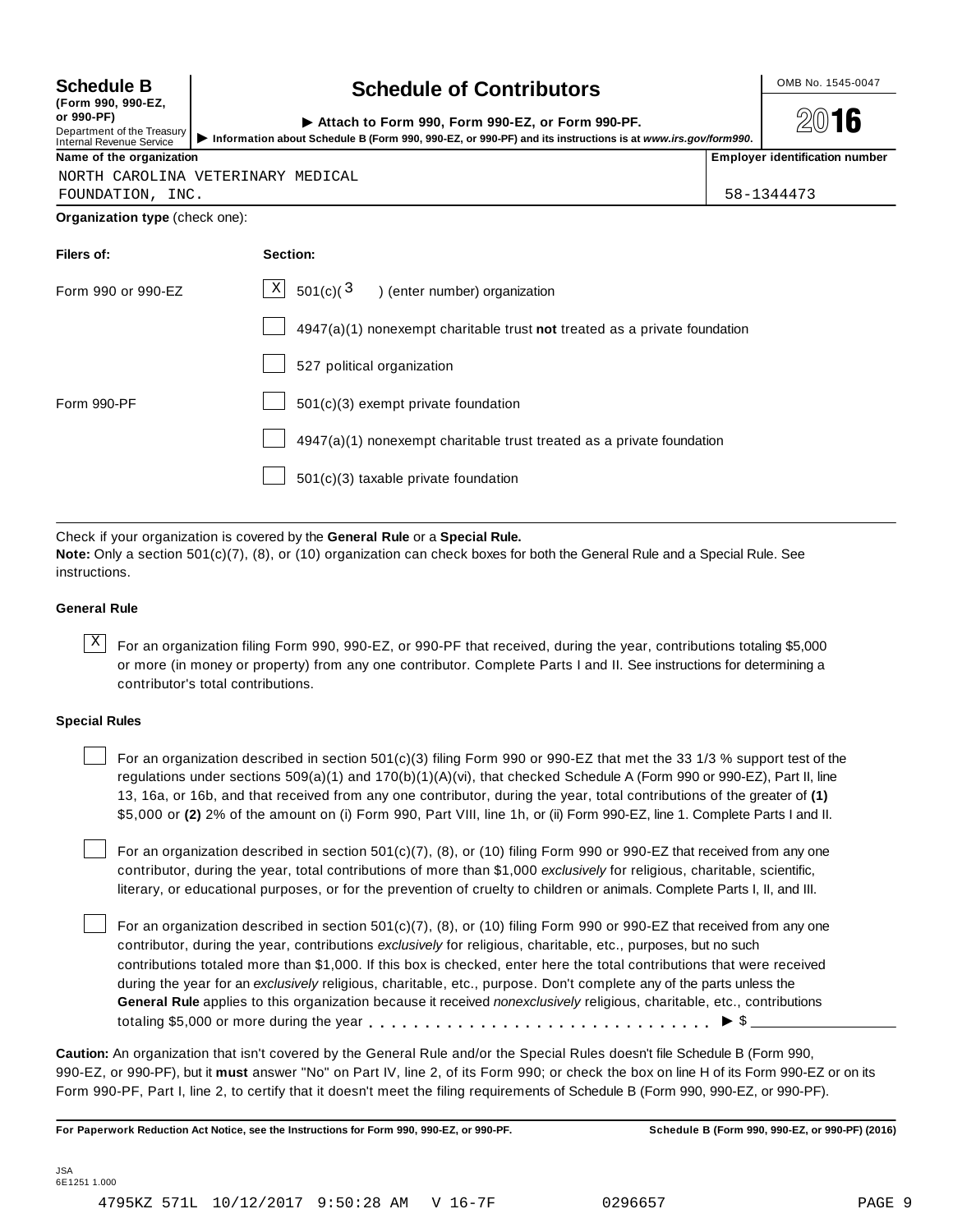| Part I     | Contributors (See instructions). Use duplicate copies of Part I if additional space is needed. |                                   |                                                                                                 |  |  |
|------------|------------------------------------------------------------------------------------------------|-----------------------------------|-------------------------------------------------------------------------------------------------|--|--|
| (a)<br>No. | (b)<br>Name, address, and ZIP + 4                                                              | (c)<br><b>Total contributions</b> | (d)<br>Type of contribution                                                                     |  |  |
| 1          |                                                                                                | 800,000.<br>\$                    | Χ<br>Person<br>Payroll<br>Noncash<br>(Complete Part II for<br>noncash contributions.)           |  |  |
| (a)<br>No. | (b)<br>Name, address, and ZIP + 4                                                              | (c)<br><b>Total contributions</b> | (d)<br>Type of contribution                                                                     |  |  |
| 2          |                                                                                                | 500,000.<br>\$                    | Χ<br>Person<br>Payroll<br>Noncash<br>(Complete Part II for<br>noncash contributions.)           |  |  |
| (a)<br>No. | (b)<br>Name, address, and ZIP + 4                                                              | (c)<br><b>Total contributions</b> | (d)<br>Type of contribution                                                                     |  |  |
| 3          |                                                                                                | 370,000.<br>\$                    | X<br>Person<br>Payroll<br>Noncash<br>(Complete Part II for<br>noncash contributions.)           |  |  |
| (a)<br>No. | (b)<br>Name, address, and ZIP + 4                                                              | (c)<br><b>Total contributions</b> | (d)<br>Type of contribution                                                                     |  |  |
| 4          |                                                                                                | 248,187.<br>\$                    | Person<br>Payroll<br>$\mathbf X$<br>Noncash<br>(Complete Part II for<br>noncash contributions.) |  |  |
| (a)<br>No. | (b)<br>Name, address, and ZIP + 4                                                              | (c)<br><b>Total contributions</b> | (d)<br>Type of contribution                                                                     |  |  |
| 5          |                                                                                                | 170,096.<br>\$                    | Χ<br>Person<br>Payroll<br>Noncash<br>(Complete Part II for<br>noncash contributions.)           |  |  |
| (a)<br>No. | (b)<br>Name, address, and ZIP + 4                                                              | (c)<br><b>Total contributions</b> | (d)<br>Type of contribution                                                                     |  |  |
| 6          |                                                                                                | 150,000.<br>\$                    | Χ<br>Person<br>Payroll<br>Noncash<br>(Complete Part II for<br>noncash contributions.)           |  |  |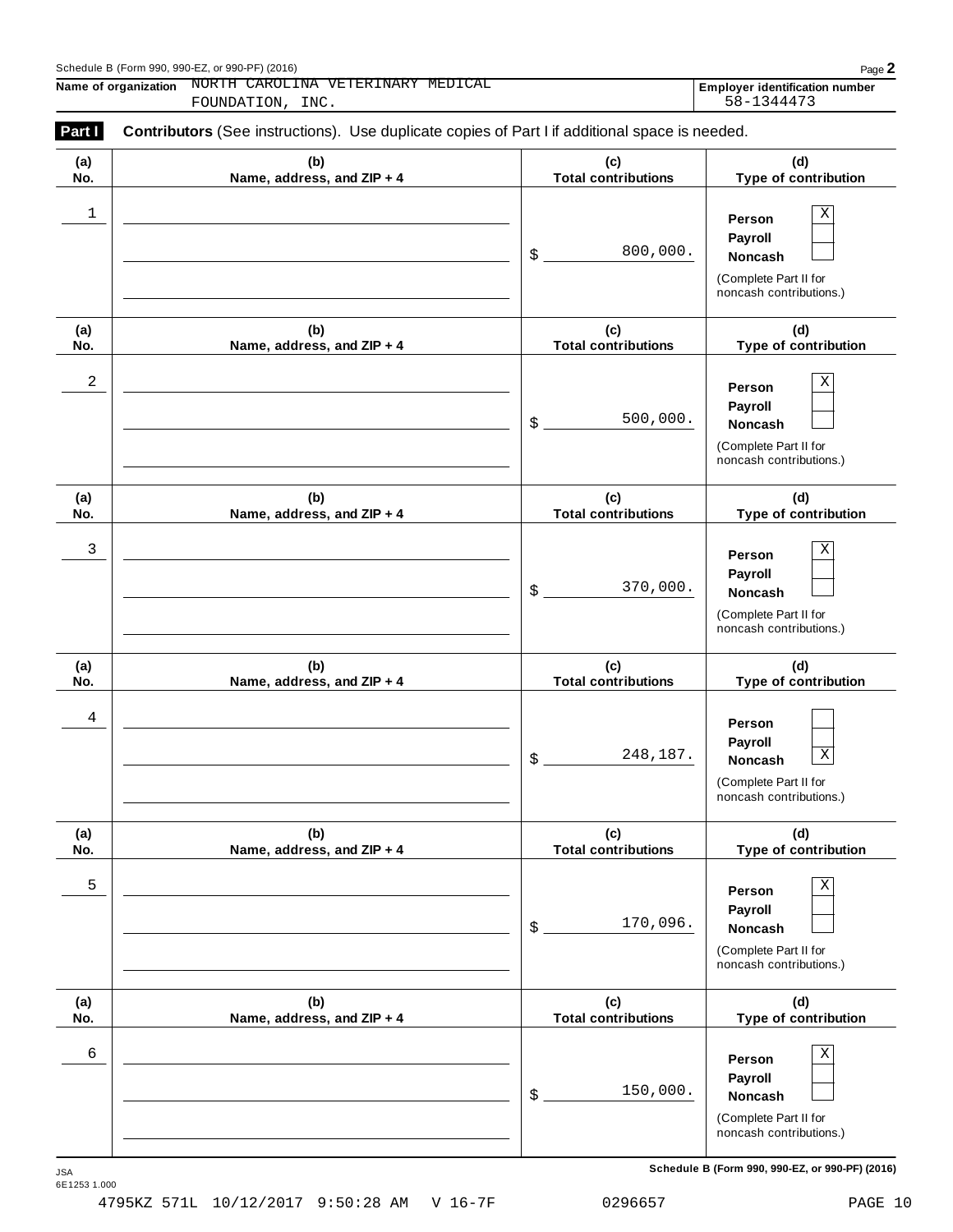| Part I     | <b>Contributors</b> (See instructions). Use duplicate copies of Part I if additional space is needed. |                                   |                                                                                                 |
|------------|-------------------------------------------------------------------------------------------------------|-----------------------------------|-------------------------------------------------------------------------------------------------|
| (a)<br>No. | (b)<br>Name, address, and ZIP + 4                                                                     | (c)<br><b>Total contributions</b> | (d)<br>Type of contribution                                                                     |
| 7          |                                                                                                       | 124,386.<br>\$                    | Person<br>Payroll<br>$\mathbf X$<br>Noncash<br>(Complete Part II for<br>noncash contributions.) |
| (a)<br>No. | (b)<br>Name, address, and ZIP + 4                                                                     | (c)<br><b>Total contributions</b> | (d)<br>Type of contribution                                                                     |
| 8          |                                                                                                       | 80,000.<br>\$                     | $\mathbf X$<br>Person<br>Payroll<br>Noncash<br>(Complete Part II for<br>noncash contributions.) |
| (a)<br>No. | (b)<br>Name, address, and ZIP + 4                                                                     | (c)<br><b>Total contributions</b> | (d)<br>Type of contribution                                                                     |
| 9          |                                                                                                       | 73,855.<br>\$                     | $\mathbf X$<br>Person<br>Payroll<br>Noncash<br>(Complete Part II for<br>noncash contributions.) |
| (a)<br>No. | (b)<br>Name, address, and ZIP + 4                                                                     | (c)<br><b>Total contributions</b> | (d)<br>Type of contribution                                                                     |
| 10         |                                                                                                       | 61,000.<br>\$                     | $\mathbf X$<br>Person<br>Payroll<br>Noncash<br>(Complete Part II for<br>noncash contributions.) |
| (a)<br>No. | (b)<br>Name, address, and ZIP + 4                                                                     | (c)<br><b>Total contributions</b> | (d)<br>Type of contribution                                                                     |
| 11         |                                                                                                       | 58,000.<br>\$                     | Χ<br>Person<br>Payroll<br>Noncash<br>(Complete Part II for<br>noncash contributions.)           |
| (a)<br>No. | (b)<br>Name, address, and ZIP + 4                                                                     | (c)<br><b>Total contributions</b> | (d)<br>Type of contribution                                                                     |
| $1\,2$     |                                                                                                       | 50,000.<br>\$                     | $\mathbf X$<br>Person<br>Payroll<br>Noncash<br>(Complete Part II for<br>noncash contributions.) |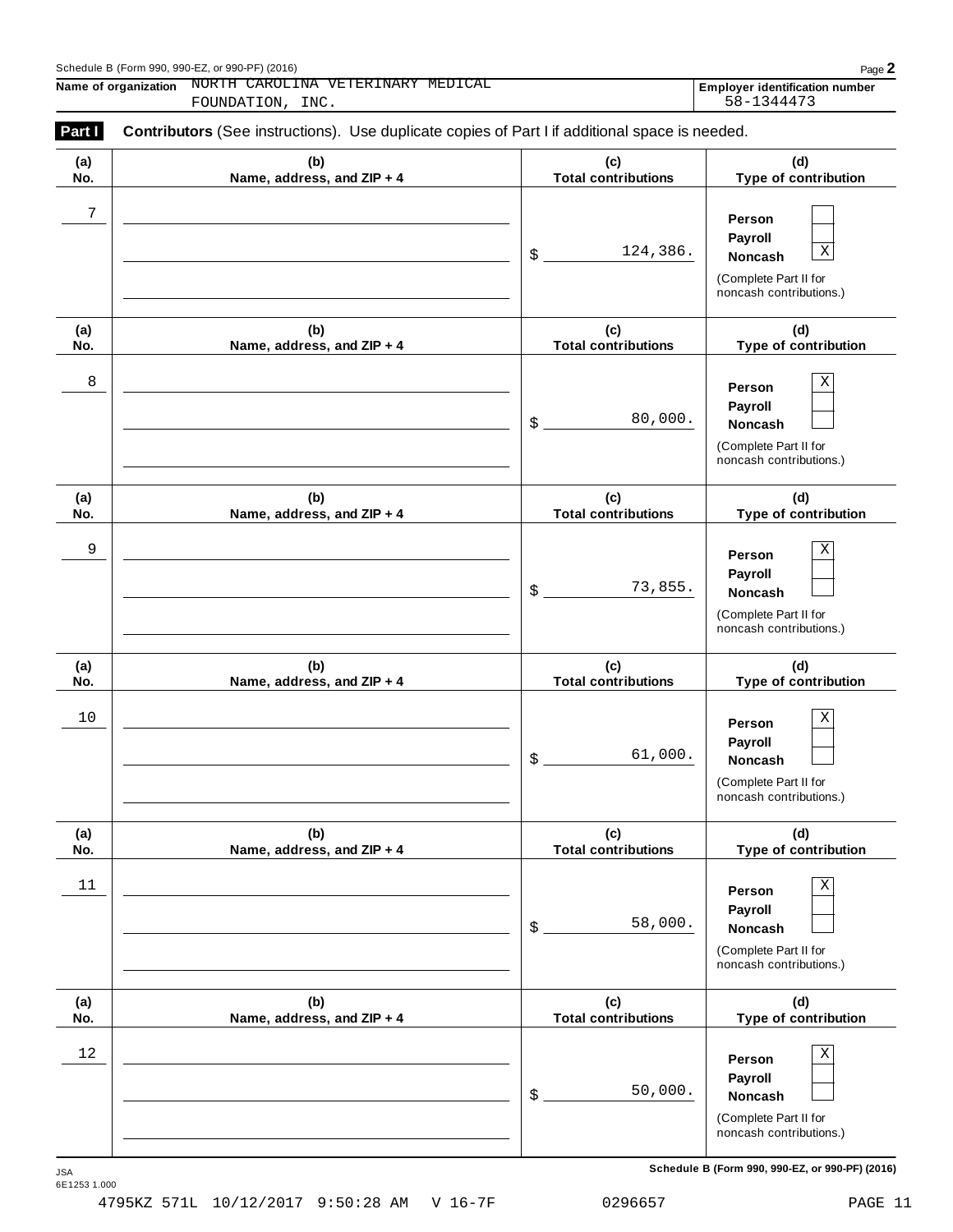| Part I     | Contributors (See instructions). Use duplicate copies of Part I if additional space is needed. |                                   |                                                                                                        |
|------------|------------------------------------------------------------------------------------------------|-----------------------------------|--------------------------------------------------------------------------------------------------------|
| (a)<br>No. | (b)<br>Name, address, and ZIP + 4                                                              | (c)<br><b>Total contributions</b> | (d)<br>Type of contribution                                                                            |
| 13         |                                                                                                | 42,001.<br>\$                     | Person<br>Payroll<br>$\mathbf X$<br>Noncash<br>(Complete Part II for<br>noncash contributions.)        |
| (a)<br>No. | (b)<br>Name, address, and ZIP + 4                                                              | (c)<br><b>Total contributions</b> | (d)<br>Type of contribution                                                                            |
| 14         |                                                                                                | 40,000.<br>\$                     | Χ<br>Person<br>Payroll<br>Noncash<br>(Complete Part II for<br>noncash contributions.)                  |
| (a)<br>No. | (b)<br>Name, address, and ZIP + 4                                                              | (c)<br><b>Total contributions</b> | (d)<br>Type of contribution                                                                            |
| 15         |                                                                                                | 35,000.<br>\$                     | X<br>Person<br>Payroll<br>Noncash<br>(Complete Part II for<br>noncash contributions.)                  |
| (a)<br>No. | (b)<br>Name, address, and ZIP + 4                                                              | (c)<br><b>Total contributions</b> | (d)<br>Type of contribution                                                                            |
| 16         |                                                                                                | 27, 411.<br>\$                    | Person<br>Payroll<br>$\mathbf X$<br><b>Noncash</b><br>(Complete Part II for<br>noncash contributions.) |
| (a)<br>No. | (b)<br>Name, address, and ZIP + 4                                                              | (c)<br><b>Total contributions</b> | (d)<br>Type of contribution                                                                            |
| 17         |                                                                                                | 26,830.<br>\$                     | Person<br>Payroll<br>$\mathbf X$<br>Noncash<br>(Complete Part II for<br>noncash contributions.)        |
| (a)<br>No. | (b)<br>Name, address, and ZIP + 4                                                              | (c)<br><b>Total contributions</b> | (d)<br>Type of contribution                                                                            |
| 18         |                                                                                                | 26,145.<br>\$                     | Person<br>Payroll<br>$\mathbf X$<br>Noncash<br>(Complete Part II for<br>noncash contributions.)        |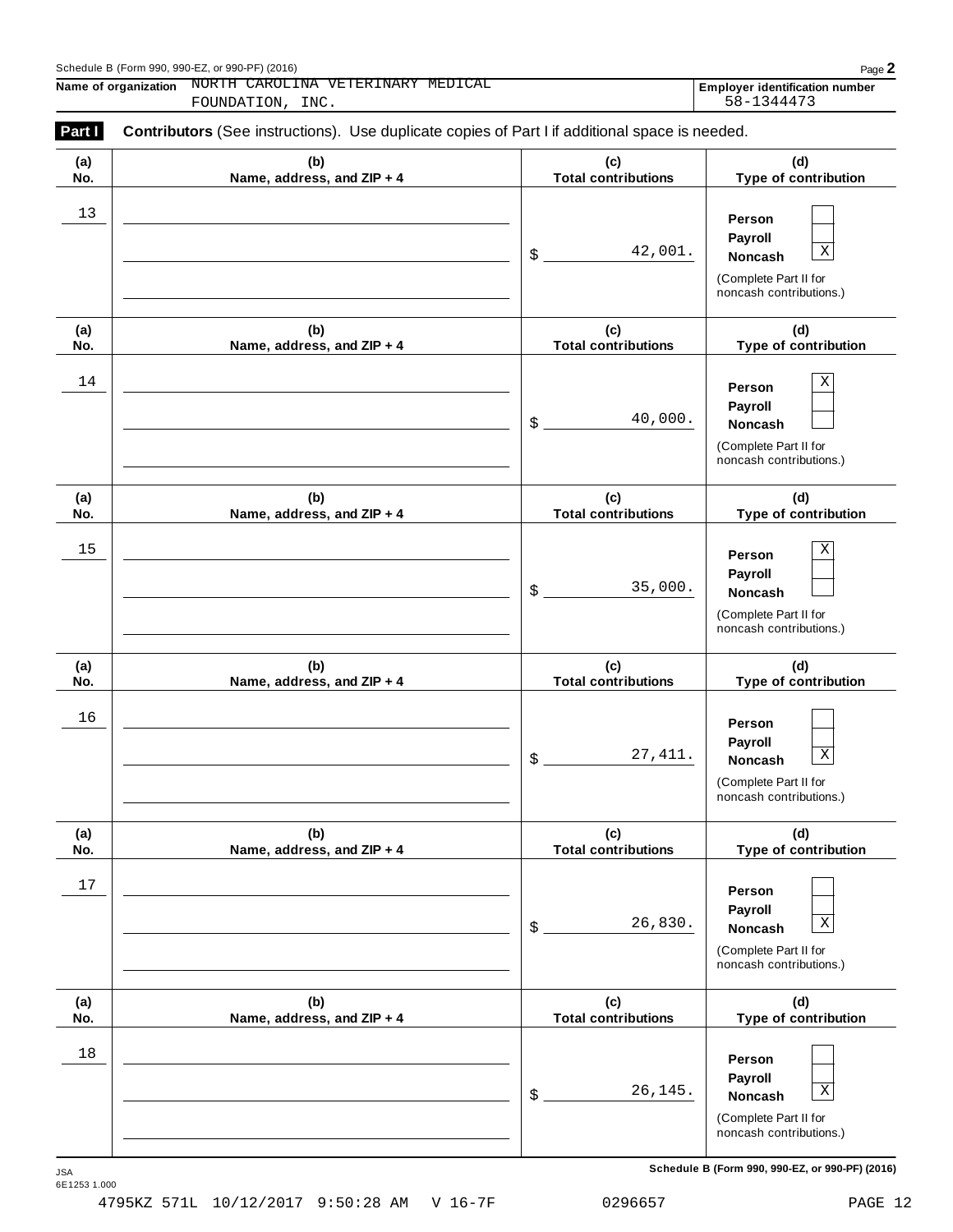| Part I     | Contributors (See instructions). Use duplicate copies of Part I if additional space is needed. |                                   |                                                                                                 |  |  |
|------------|------------------------------------------------------------------------------------------------|-----------------------------------|-------------------------------------------------------------------------------------------------|--|--|
| (a)<br>No. | (b)<br>Name, address, and ZIP + 4                                                              | (c)<br><b>Total contributions</b> | (d)<br>Type of contribution                                                                     |  |  |
| 19         |                                                                                                | 26,000.<br>\$                     | $\mathbf X$<br>Person<br>Payroll<br>Noncash<br>(Complete Part II for<br>noncash contributions.) |  |  |
| (a)<br>No. | (b)<br>Name, address, and ZIP + 4                                                              | (c)<br><b>Total contributions</b> | (d)<br>Type of contribution                                                                     |  |  |
| 20         |                                                                                                | 25,407.<br>\$                     | Person<br>Payroll<br>$\mathbf X$<br>Noncash<br>(Complete Part II for<br>noncash contributions.) |  |  |
| (a)<br>No. | (b)<br>Name, address, and ZIP + 4                                                              | (c)<br><b>Total contributions</b> | (d)<br>Type of contribution                                                                     |  |  |
| 21         |                                                                                                | 25,000.<br>\$                     | $\mathbf X$<br>Person<br>Payroll<br>Noncash<br>(Complete Part II for<br>noncash contributions.) |  |  |
| (a)<br>No. | (b)<br>Name, address, and ZIP + 4                                                              | (c)<br><b>Total contributions</b> | (d)<br>Type of contribution                                                                     |  |  |
| 22         |                                                                                                | 25,000.<br>\$                     | $\mathbf X$<br>Person<br>Payroll<br>Noncash<br>(Complete Part II for<br>noncash contributions.) |  |  |
| (a)<br>No. | (b)<br>Name, address, and ZIP + 4                                                              | (c)<br><b>Total contributions</b> | (d)<br>Type of contribution                                                                     |  |  |
| 23         |                                                                                                | 25,000.<br>\$                     | Χ<br>Person<br>Payroll<br>Noncash<br>(Complete Part II for<br>noncash contributions.)           |  |  |
| (a)<br>No. | (b)<br>Name, address, and ZIP + 4                                                              | (c)<br><b>Total contributions</b> | (d)<br>Type of contribution                                                                     |  |  |
| 24         |                                                                                                | 24,835.<br>\$                     | Person<br>Payroll<br>$\mathbf X$<br>Noncash<br>(Complete Part II for<br>noncash contributions.) |  |  |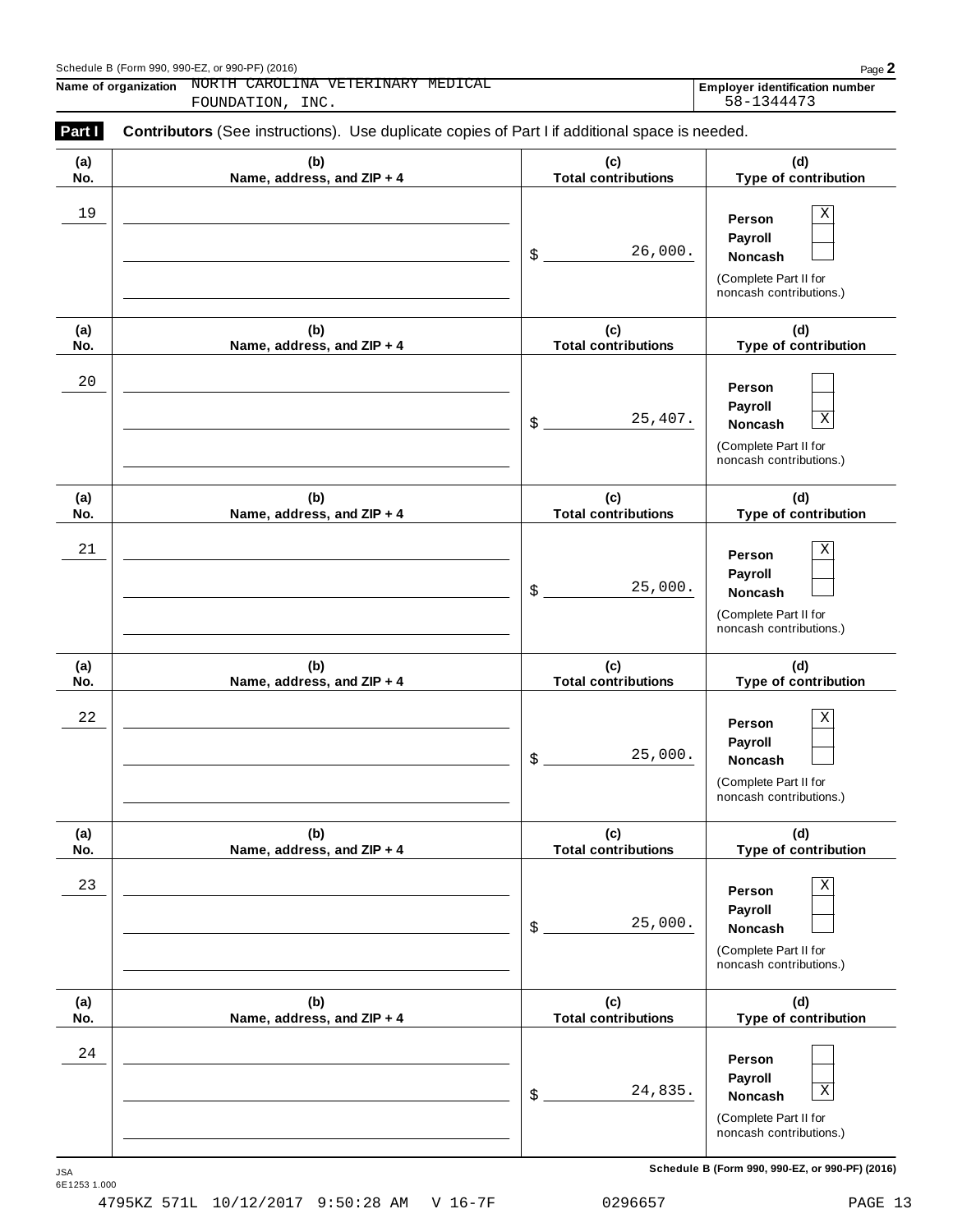| (a) | (b)                        | (c)                        | (d)                                                                                             |
|-----|----------------------------|----------------------------|-------------------------------------------------------------------------------------------------|
| No. | Name, address, and ZIP + 4 | <b>Total contributions</b> | Type of contribution                                                                            |
| 25  |                            | 24,000.<br>\$              | Χ<br>Person<br>Payroll<br>Noncash<br>(Complete Part II for<br>noncash contributions.)           |
| (a) | (b)                        | (c)                        | (d)                                                                                             |
| No. | Name, address, and ZIP + 4 | <b>Total contributions</b> | Type of contribution                                                                            |
| 26  |                            | 23,875.<br>\$              | Χ<br>Person<br>Payroll<br>Noncash<br>(Complete Part II for<br>noncash contributions.)           |
| (a) | (b)                        | (c)                        | (d)                                                                                             |
| No. | Name, address, and ZIP + 4 | <b>Total contributions</b> | Type of contribution                                                                            |
| 27  |                            | 21,000.<br>\$              | Χ<br>Person<br>Payroll<br>Noncash<br>(Complete Part II for<br>noncash contributions.)           |
| (a) | (b)                        | (c)                        | (d)                                                                                             |
| No. | Name, address, and ZIP + 4 | <b>Total contributions</b> | Type of contribution                                                                            |
| 28  |                            | 20,150.<br>\$              | Χ<br>Person<br>Payroll<br>Noncash<br>(Complete Part II for<br>noncash contributions.)           |
| (a) | (b)                        | (c)                        | (d)                                                                                             |
| No. | Name, address, and ZIP + 4 | <b>Total contributions</b> | Type of contribution                                                                            |
| 29  |                            | 20,000.<br>\$              | Χ<br>Person<br>Payroll<br>Noncash<br>(Complete Part II for<br>noncash contributions.)           |
| (a) | (b)                        | (c)                        | (d)                                                                                             |
| No. | Name, address, and ZIP + 4 | <b>Total contributions</b> | Type of contribution                                                                            |
| 30  |                            | 20,000.<br>\$              | $\mathbf X$<br>Person<br>Payroll<br>Noncash<br>(Complete Part II for<br>noncash contributions.) |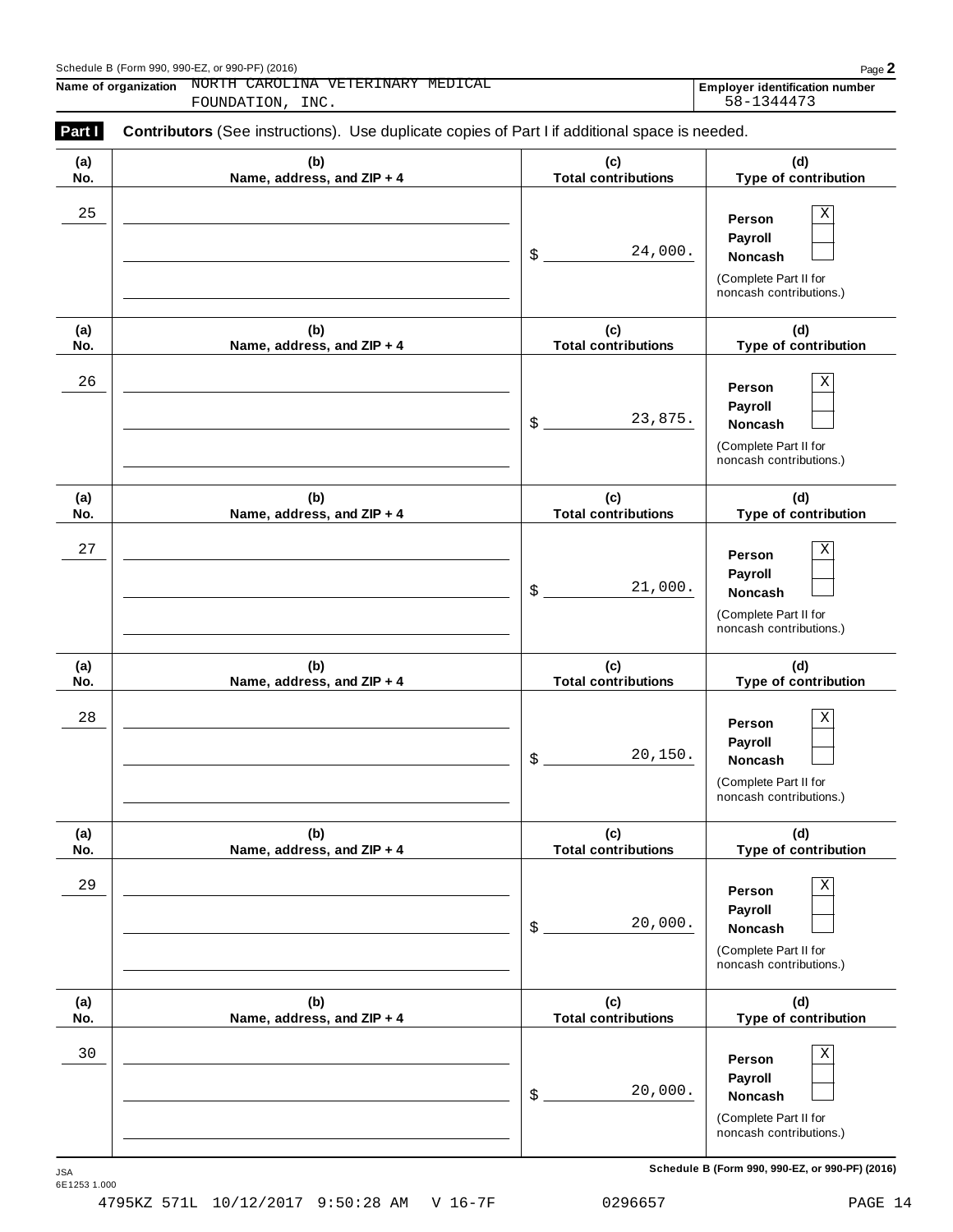| Part I     | Contributors (See instructions). Use duplicate copies of Part I if additional space is needed. |                                   |                                                                                                 |
|------------|------------------------------------------------------------------------------------------------|-----------------------------------|-------------------------------------------------------------------------------------------------|
| (a)<br>No. | (b)<br>Name, address, and ZIP + 4                                                              | (c)<br><b>Total contributions</b> | (d)<br>Type of contribution                                                                     |
| 31         |                                                                                                | 18,479.<br>\$                     | Person<br>Payroll<br>$\mathbf X$<br>Noncash<br>(Complete Part II for<br>noncash contributions.) |
| (a)<br>No. | (b)<br>Name, address, and ZIP + 4                                                              | (c)<br><b>Total contributions</b> | (d)<br>Type of contribution                                                                     |
| 32         |                                                                                                | 16,000.<br>\$                     | Χ<br>Person<br>Payroll<br>Noncash<br>(Complete Part II for<br>noncash contributions.)           |
| (a)<br>No. | (b)<br>Name, address, and ZIP + 4                                                              | (c)<br><b>Total contributions</b> | (d)<br>Type of contribution                                                                     |
| 33         |                                                                                                | 15,000.<br>\$                     | Χ<br>Person<br>Payroll<br>Noncash<br>(Complete Part II for<br>noncash contributions.)           |
| (a)<br>No. | (b)<br>Name, address, and ZIP + 4                                                              | (c)<br><b>Total contributions</b> | (d)<br>Type of contribution                                                                     |
| 34         |                                                                                                | 15,000.<br>\$                     | Χ<br>Person<br>Payroll<br>Noncash<br>(Complete Part II for<br>noncash contributions.)           |
| (a)<br>No. | (b)<br>Name, address, and ZIP + 4                                                              | (c)<br><b>Total contributions</b> | (d)<br>Type of contribution                                                                     |
| 35         |                                                                                                | 15,000.<br>\$                     | $\mathbf X$<br>Person<br>Payroll<br>Noncash<br>(Complete Part II for<br>noncash contributions.) |
| (a)<br>No. | (b)<br>Name, address, and ZIP + 4                                                              | (c)<br><b>Total contributions</b> | (d)<br>Type of contribution                                                                     |
| 36         |                                                                                                | 11,737.<br>\$                     | Person<br>Payroll<br>$\mathbf X$<br>Noncash<br>(Complete Part II for<br>noncash contributions.) |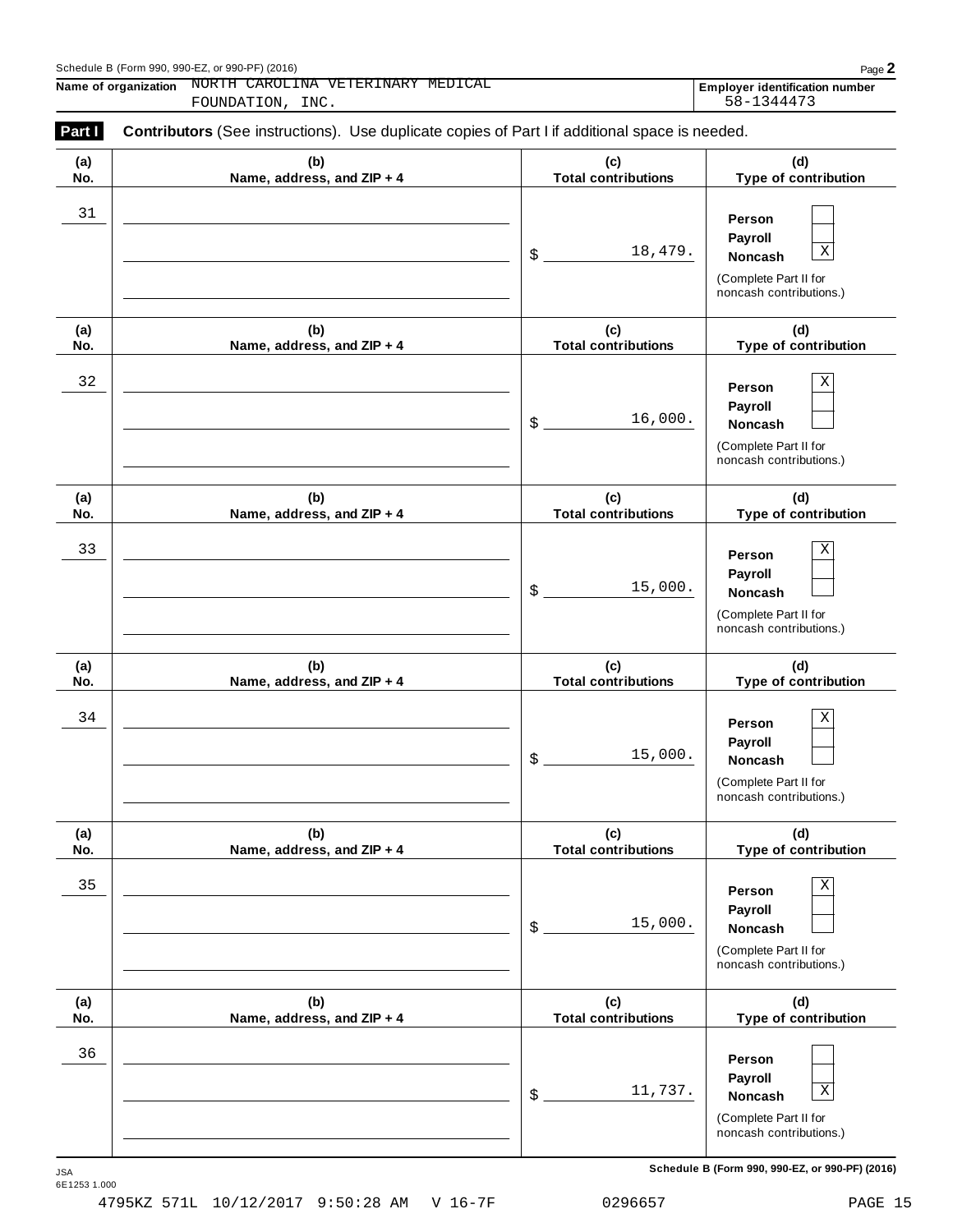| Part I     | Contributors (See instructions). Use duplicate copies of Part I if additional space is needed. |                                   |                                                                                                    |
|------------|------------------------------------------------------------------------------------------------|-----------------------------------|----------------------------------------------------------------------------------------------------|
| (a)<br>No. | (b)<br>Name, address, and ZIP + 4                                                              | (c)<br><b>Total contributions</b> | (d)<br>Type of contribution                                                                        |
| 37         |                                                                                                | 11,563.<br>$\mathsf{\$}$ .        | $\mathbf X$<br>Person<br>Payroll<br>Noncash<br>(Complete Part II for<br>noncash contributions.)    |
| (a)<br>No. | (b)<br>Name, address, and ZIP + 4                                                              | (c)<br><b>Total contributions</b> | (d)<br>Type of contribution                                                                        |
| 38         |                                                                                                | 11,000.<br>\$                     | $\rm X$<br>Person<br>Payroll<br>Noncash<br>(Complete Part II for<br>noncash contributions.)        |
| (a)<br>No. | (b)<br>Name, address, and ZIP + 4                                                              | (c)<br><b>Total contributions</b> | (d)<br>Type of contribution                                                                        |
| 39         |                                                                                                | 11,000.<br>\$                     | Χ<br>Person<br>Payroll<br>Noncash<br>(Complete Part II for<br>noncash contributions.)              |
| (a)<br>No. | (b)<br>Name, address, and ZIP + 4                                                              | (c)<br><b>Total contributions</b> | (d)<br>Type of contribution                                                                        |
| $40$       |                                                                                                | 10,869.<br>\$                     | Person<br>Payroll<br>$\mathbf X$<br>Noncash<br>(Complete Part II for<br>noncash contributions.)    |
| (a)<br>No. | (b)<br>Name, address, and ZIP + 4                                                              | (c)<br><b>Total contributions</b> | (d)<br>Type of contribution                                                                        |
| 41         |                                                                                                | 10,000.<br>\$                     | $\rm X$<br>Person<br>Payroll<br><b>Noncash</b><br>(Complete Part II for<br>noncash contributions.) |
| (a)<br>No. | (b)<br>Name, address, and ZIP + 4                                                              | (c)<br><b>Total contributions</b> | (d)<br>Type of contribution                                                                        |
| 42         |                                                                                                | 10,000.<br>\$                     | $\rm X$<br>Person<br>Payroll<br>Noncash<br>(Complete Part II for<br>noncash contributions.)        |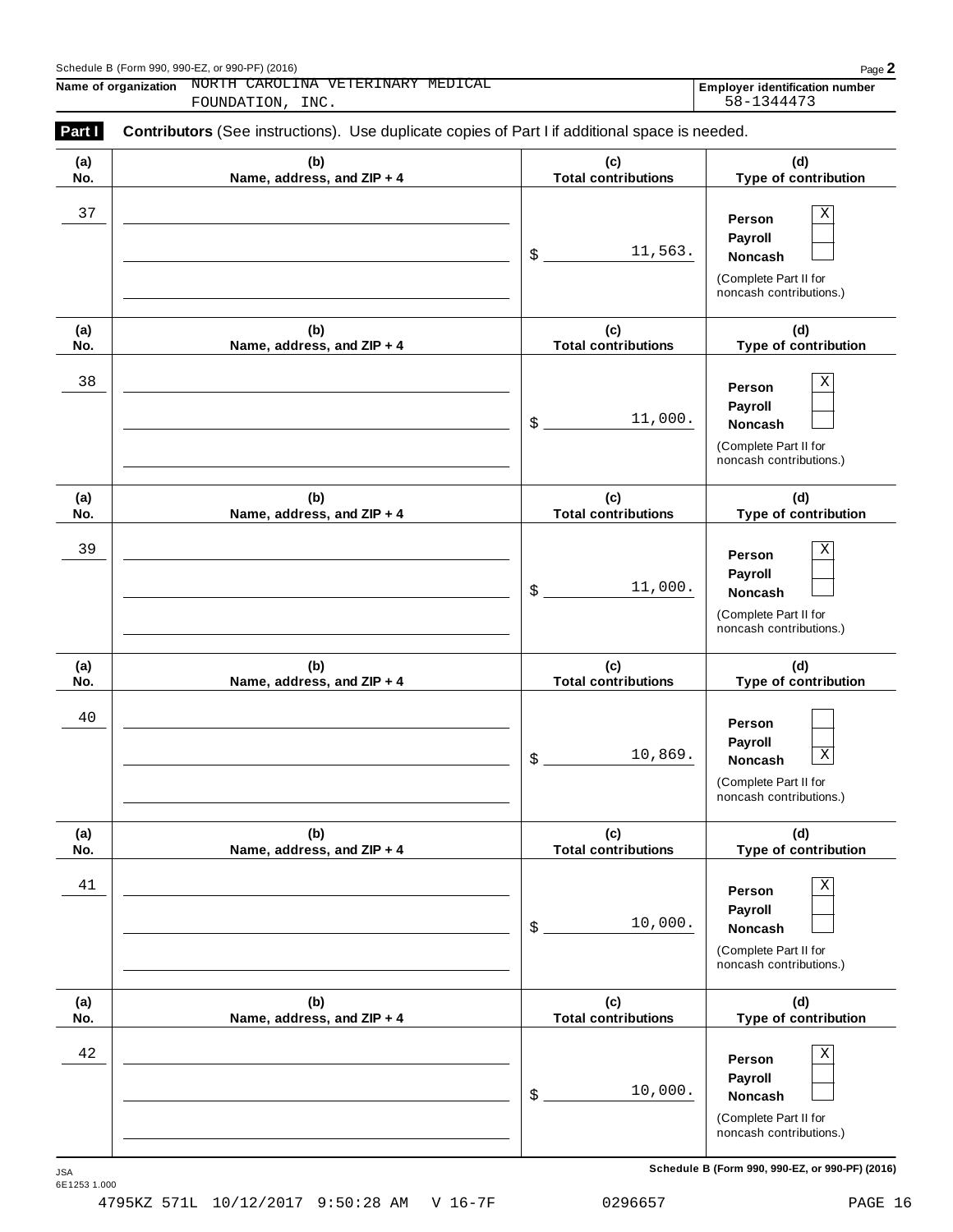| Part I     | Contributors (See instructions). Use duplicate copies of Part I if additional space is needed. |                                   |                                                                                                        |  |  |
|------------|------------------------------------------------------------------------------------------------|-----------------------------------|--------------------------------------------------------------------------------------------------------|--|--|
| (a)<br>No. | (b)<br>Name, address, and ZIP + 4                                                              | (c)<br><b>Total contributions</b> | (d)<br>Type of contribution                                                                            |  |  |
| 43         |                                                                                                | 10,000.<br>\$                     | $\mathbf X$<br>Person<br>Payroll<br><b>Noncash</b><br>(Complete Part II for<br>noncash contributions.) |  |  |
| (a)<br>No. | (b)<br>Name, address, and ZIP + 4                                                              | (c)<br><b>Total contributions</b> | (d)<br>Type of contribution                                                                            |  |  |
| 44         |                                                                                                | 10,000.<br>\$                     | $\mathbf X$<br>Person<br>Payroll<br><b>Noncash</b><br>(Complete Part II for<br>noncash contributions.) |  |  |
| (a)<br>No. | (b)<br>Name, address, and ZIP + 4                                                              | (c)<br><b>Total contributions</b> | (d)<br>Type of contribution                                                                            |  |  |
| 45         |                                                                                                | 10,000.<br>\$                     | Χ<br>Person<br>Payroll<br><b>Noncash</b><br>(Complete Part II for<br>noncash contributions.)           |  |  |
| (a)<br>No. | (b)<br>Name, address, and ZIP + 4                                                              | (c)<br><b>Total contributions</b> | (d)<br>Type of contribution                                                                            |  |  |
| 46         |                                                                                                | 10,000.<br>\$                     | $\mathbf X$<br>Person<br>Payroll<br><b>Noncash</b><br>(Complete Part II for<br>noncash contributions.) |  |  |
| (a)<br>No. | (b)<br>Name, address, and ZIP + 4                                                              | (c)<br><b>Total contributions</b> | (d)<br>Type of contribution                                                                            |  |  |
| 47         |                                                                                                | 10,000.<br>\$                     | $\mathbf X$<br>Person<br>Payroll<br>Noncash<br>(Complete Part II for<br>noncash contributions.)        |  |  |
| (a)<br>No. | (b)<br>Name, address, and ZIP + 4                                                              | (c)<br><b>Total contributions</b> | (d)<br>Type of contribution                                                                            |  |  |
| 48         |                                                                                                | 10,000.<br>\$                     | $\mathbf X$<br>Person<br>Payroll<br>Noncash<br>(Complete Part II for<br>noncash contributions.)        |  |  |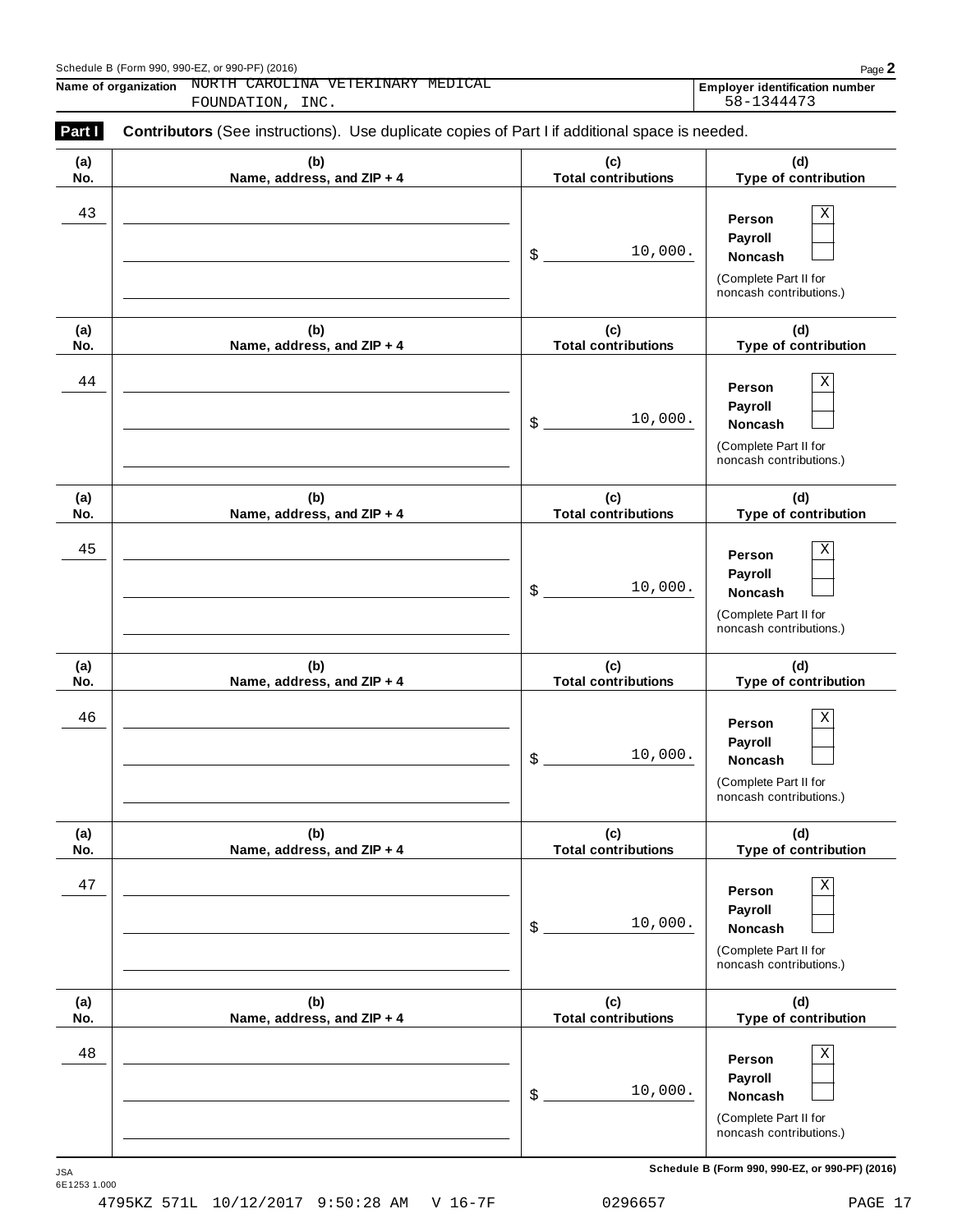| (a) | (b)                        | (c)                        | (d)                                                                                   |
|-----|----------------------------|----------------------------|---------------------------------------------------------------------------------------|
| No. | Name, address, and ZIP + 4 | <b>Total contributions</b> | Type of contribution                                                                  |
| 49  |                            | 10,000.<br>\$              | Χ<br>Person<br>Payroll<br>Noncash<br>(Complete Part II for<br>noncash contributions.) |
| (a) | (b)                        | (c)                        | (d)                                                                                   |
| No. | Name, address, and ZIP + 4 | <b>Total contributions</b> | Type of contribution                                                                  |
| 50  |                            | 10,000.<br>\$              | Χ<br>Person<br>Payroll<br>Noncash<br>(Complete Part II for<br>noncash contributions.) |
| (a) | (b)                        | (c)                        | (d)                                                                                   |
| No. | Name, address, and ZIP + 4 | <b>Total contributions</b> | Type of contribution                                                                  |
| 51  |                            | 10,000.<br>\$              | Χ<br>Person<br>Payroll<br>Noncash<br>(Complete Part II for<br>noncash contributions.) |
| (a) | (b)                        | (c)                        | (d)                                                                                   |
| No. | Name, address, and ZIP + 4 | <b>Total contributions</b> | Type of contribution                                                                  |
| 52  |                            | 10,000.<br>\$              | Χ<br>Person<br>Payroll<br>Noncash<br>(Complete Part II for<br>noncash contributions.) |
| (a) | (b)                        | (c)                        | (d)                                                                                   |
| No. | Name, address, and ZIP + 4 | <b>Total contributions</b> | Type of contribution                                                                  |
| 53  |                            | 10,000.<br>\$              | Χ<br>Person<br>Payroll<br>Noncash<br>(Complete Part II for<br>noncash contributions.) |
| (a) | (b)                        | (c)                        | (d)                                                                                   |
| No. | Name, address, and ZIP + 4 | <b>Total contributions</b> | Type of contribution                                                                  |
| 54  |                            |                            | Χ<br>Person<br>Payroll                                                                |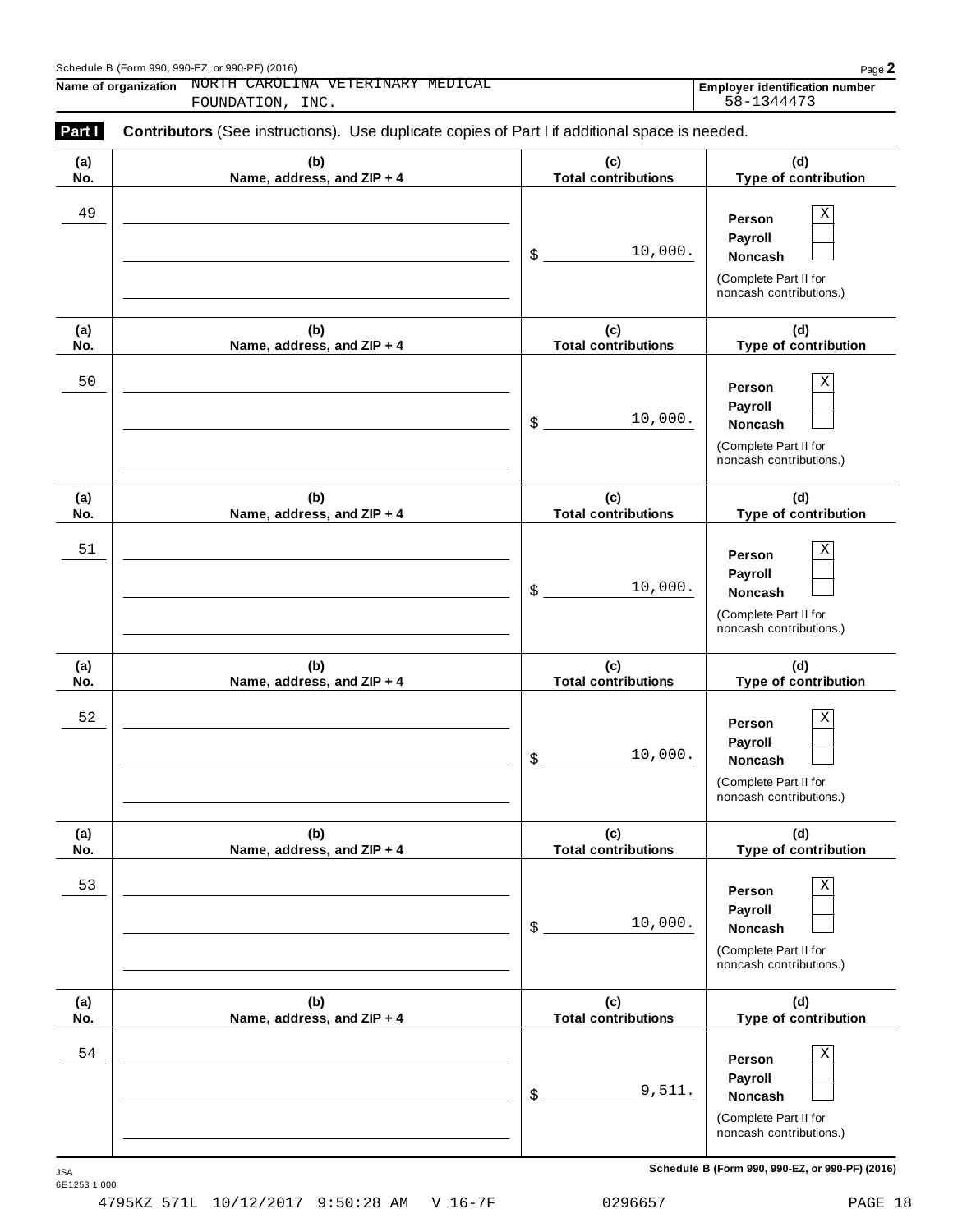| (a) | (b)                        | (c)                        | (d)                                                                                                |
|-----|----------------------------|----------------------------|----------------------------------------------------------------------------------------------------|
| No. | Name, address, and ZIP + 4 | <b>Total contributions</b> | Type of contribution                                                                               |
| 55  |                            | 9,380.<br>\$               | Person<br>Payroll<br>$\mathbf X$<br>Noncash<br>(Complete Part II for<br>noncash contributions.)    |
| (a) | (b)                        | (c)                        | (d)                                                                                                |
| No. | Name, address, and ZIP + 4 | <b>Total contributions</b> | Type of contribution                                                                               |
| 56  |                            | 8,950.<br>\$               | Χ<br>Person<br>Payroll<br>Noncash<br>(Complete Part II for<br>noncash contributions.)              |
| (a) | (b)                        | (c)                        | (d)                                                                                                |
| No. | Name, address, and ZIP + 4 | <b>Total contributions</b> | Type of contribution                                                                               |
| 57  |                            | 8,343.<br>\$               | X<br>Person<br>Payroll<br>Noncash<br>(Complete Part II for<br>noncash contributions.)              |
| (a) | (b)                        | (c)                        | (d)                                                                                                |
| No. | Name, address, and ZIP + 4 | <b>Total contributions</b> | Type of contribution                                                                               |
| 58  |                            | 7,550.<br>\$               | X<br>Person<br>Payroll<br>Noncash<br>(Complete Part II for<br>noncash contributions.)              |
| (a) | (b)                        | (c)                        | (d)                                                                                                |
| No. | Name, address, and ZIP + 4 | <b>Total contributions</b> | Type of contribution                                                                               |
| 59  |                            | 7,100.<br>\$               | $\rm X$<br>Person<br>Payroll<br><b>Noncash</b><br>(Complete Part II for<br>noncash contributions.) |
| (a) | (b)                        | (c)                        | (d)                                                                                                |
| No. | Name, address, and ZIP + 4 | <b>Total contributions</b> | Type of contribution                                                                               |
| 60  |                            | 7,000.<br>\$               | $\rm X$<br>Person<br>Payroll<br>Noncash<br>(Complete Part II for<br>noncash contributions.)        |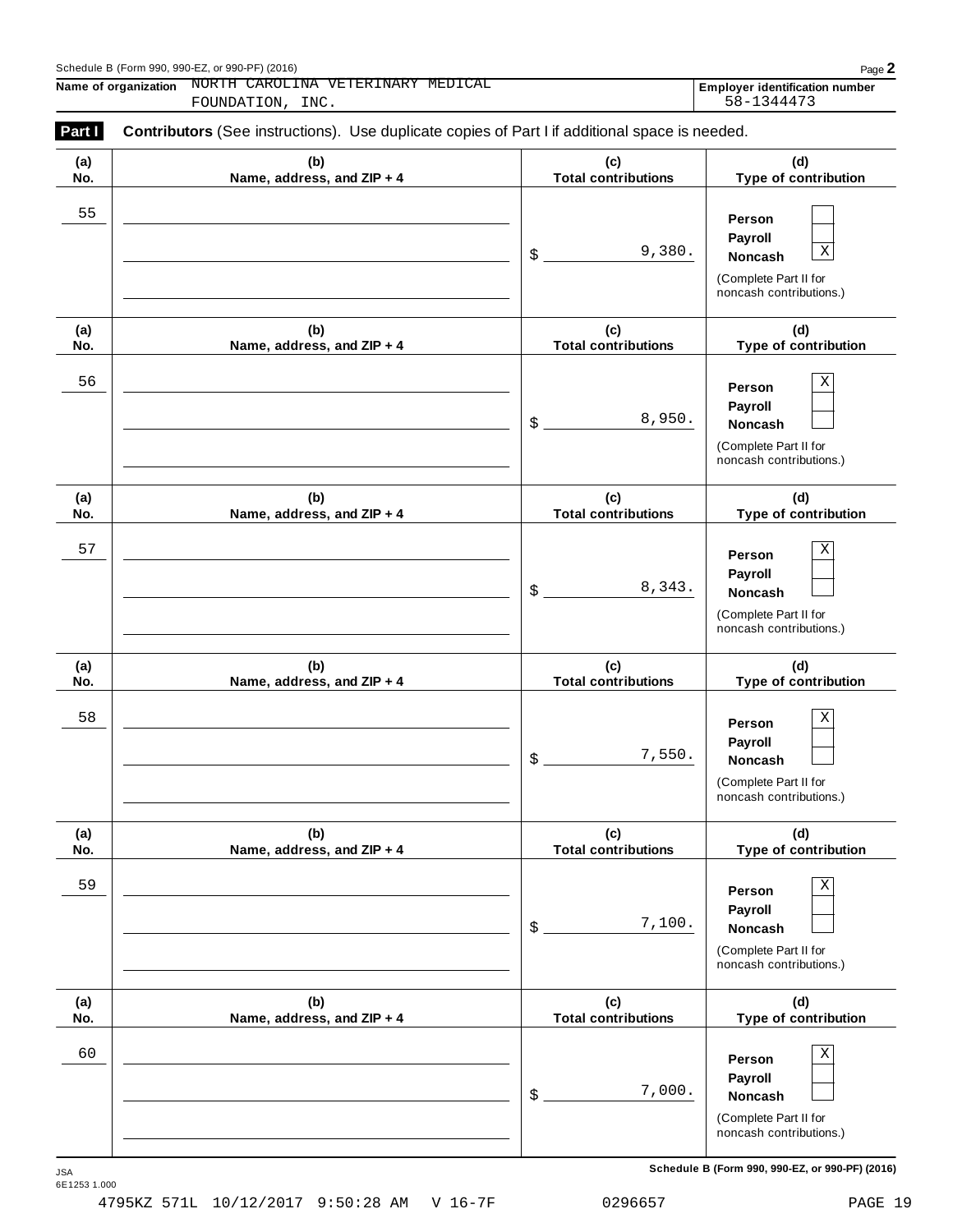| Part I     | Contributors (See instructions). Use duplicate copies of Part I if additional space is needed. |                                   |                                                                                                        |  |  |  |  |
|------------|------------------------------------------------------------------------------------------------|-----------------------------------|--------------------------------------------------------------------------------------------------------|--|--|--|--|
| (a)<br>No. | (b)<br>Name, address, and ZIP + 4                                                              | (c)<br><b>Total contributions</b> | (d)<br>Type of contribution                                                                            |  |  |  |  |
| 61         |                                                                                                | 6,340.<br>\$                      | $\mathbf X$<br>Person<br>Payroll<br>Noncash<br>(Complete Part II for<br>noncash contributions.)        |  |  |  |  |
| (a)<br>No. | (b)<br>Name, address, and ZIP + 4                                                              | (c)<br><b>Total contributions</b> | (d)<br>Type of contribution                                                                            |  |  |  |  |
| 62         |                                                                                                | 6, 250.<br>\$                     | $\mathbf X$<br>Person<br>Payroll<br>Noncash<br>(Complete Part II for<br>noncash contributions.)        |  |  |  |  |
| (a)<br>No. | (b)<br>Name, address, and ZIP + 4                                                              | (c)<br><b>Total contributions</b> | (d)<br>Type of contribution                                                                            |  |  |  |  |
| 63         |                                                                                                | 6,040.<br>\$                      | $\mathbf X$<br>Person<br>Payroll<br>Noncash<br>(Complete Part II for<br>noncash contributions.)        |  |  |  |  |
| (a)<br>No. | (b)<br>Name, address, and ZIP + 4                                                              | (c)<br><b>Total contributions</b> | (d)<br>Type of contribution                                                                            |  |  |  |  |
| 64         |                                                                                                | 6,000.<br>\$                      | $\mathbf X$<br>Person<br>Payroll<br><b>Noncash</b><br>(Complete Part II for<br>noncash contributions.) |  |  |  |  |
| (a)<br>No. | (b)<br>Name, address, and ZIP + 4                                                              | (c)<br><b>Total contributions</b> | (d)<br>Type of contribution                                                                            |  |  |  |  |
| 65         |                                                                                                | 6,000.<br>\$                      | Χ<br>Person<br>Payroll<br>Noncash<br>(Complete Part II for<br>noncash contributions.)                  |  |  |  |  |
| (a)<br>No. | (b)<br>Name, address, and ZIP + 4                                                              | (c)<br><b>Total contributions</b> | (d)<br>Type of contribution                                                                            |  |  |  |  |
| 66         |                                                                                                | 5,963.<br>\$                      | Χ<br>Person<br>Payroll<br>Noncash<br>(Complete Part II for<br>noncash contributions.)                  |  |  |  |  |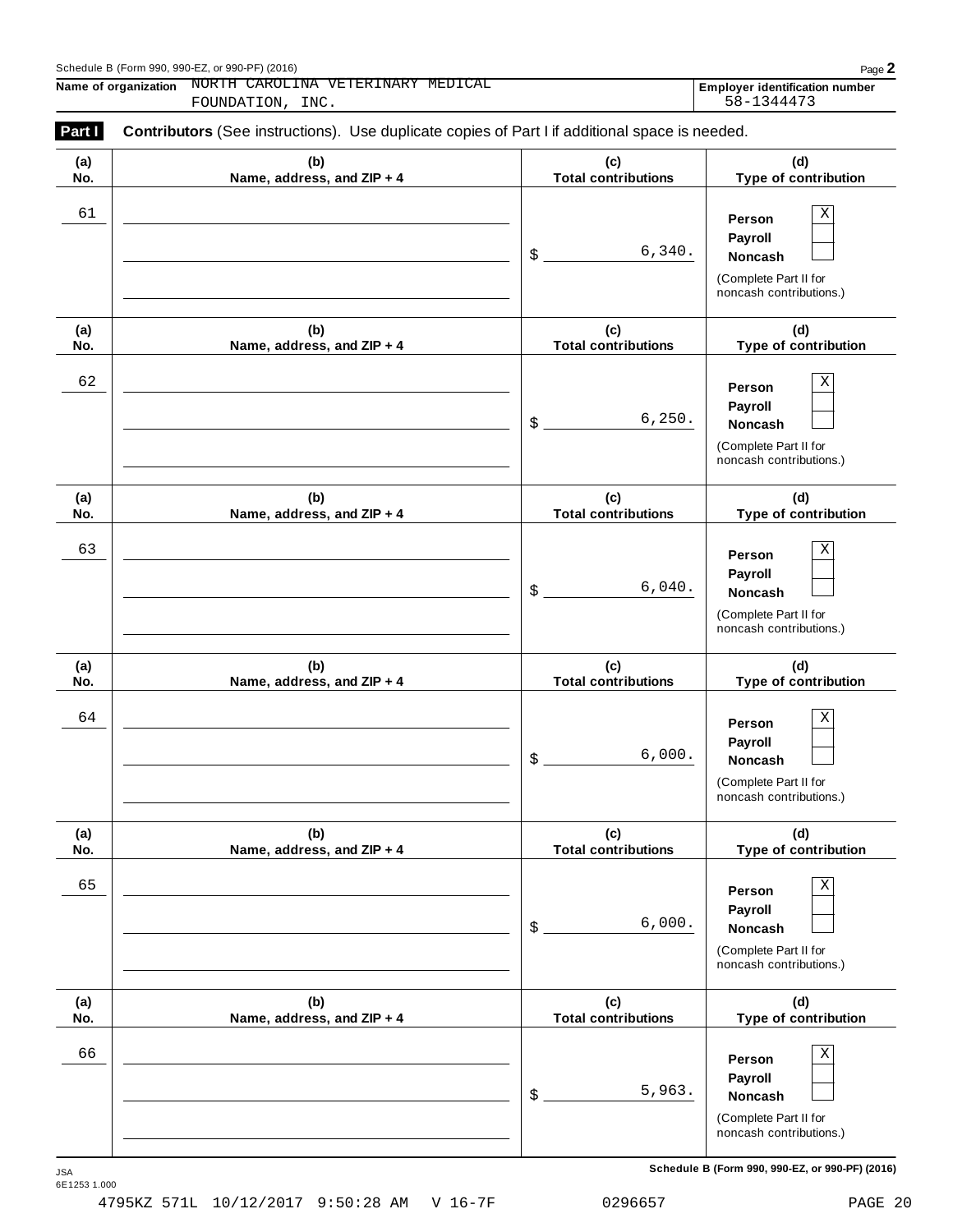| Part I<br>Contributors (See instructions). Use duplicate copies of Part I if additional space is needed. |                                   |                                                                  |                                                                                                        |  |  |  |
|----------------------------------------------------------------------------------------------------------|-----------------------------------|------------------------------------------------------------------|--------------------------------------------------------------------------------------------------------|--|--|--|
| (a)<br>No.                                                                                               | (b)<br>Name, address, and ZIP + 4 | (c)<br>(d)<br><b>Total contributions</b><br>Type of contribution |                                                                                                        |  |  |  |
| 67                                                                                                       |                                   | 5,500.<br>\$                                                     | $\rm X$<br>Person<br>Payroll<br>Noncash<br>(Complete Part II for<br>noncash contributions.)            |  |  |  |
| (a)<br>No.                                                                                               | (b)<br>Name, address, and ZIP + 4 | (c)<br><b>Total contributions</b>                                | (d)<br>Type of contribution                                                                            |  |  |  |
| 68                                                                                                       |                                   | 5,100.<br>\$                                                     | $\mathbf X$<br>Person<br>Payroll<br>Noncash<br>(Complete Part II for<br>noncash contributions.)        |  |  |  |
| (a)<br>No.                                                                                               | (b)<br>Name, address, and ZIP + 4 | (c)<br><b>Total contributions</b>                                | (d)<br>Type of contribution                                                                            |  |  |  |
| 69                                                                                                       |                                   | 5,000.<br>\$                                                     | $\mathbf X$<br>Person<br>Payroll<br>Noncash<br>(Complete Part II for<br>noncash contributions.)        |  |  |  |
| (a)<br>No.                                                                                               | (b)<br>Name, address, and ZIP + 4 | (c)<br><b>Total contributions</b>                                | (d)<br>Type of contribution                                                                            |  |  |  |
| 70                                                                                                       |                                   | 5,000.<br>\$                                                     | $\mathbf X$<br>Person<br>Payroll<br><b>Noncash</b><br>(Complete Part II for<br>noncash contributions.) |  |  |  |
| (a)<br>No.                                                                                               | (b)<br>Name, address, and ZIP + 4 | (c)<br><b>Total contributions</b>                                | (d)<br>Type of contribution                                                                            |  |  |  |
| 71                                                                                                       |                                   | 5,000.<br>\$                                                     | Χ<br>Person<br>Payroll<br><b>Noncash</b><br>(Complete Part II for<br>noncash contributions.)           |  |  |  |
| (a)<br>No.                                                                                               | (b)<br>Name, address, and ZIP + 4 | (c)<br><b>Total contributions</b>                                | (d)<br>Type of contribution                                                                            |  |  |  |
| 72                                                                                                       |                                   | 5,000.<br>\$                                                     | Χ<br>Person<br>Payroll<br>Noncash<br>(Complete Part II for<br>noncash contributions.)                  |  |  |  |

 $S$ chedule B (Form 990, 990-EZ, or 990-PF) (2016)

JSA<br>6E1253 1.000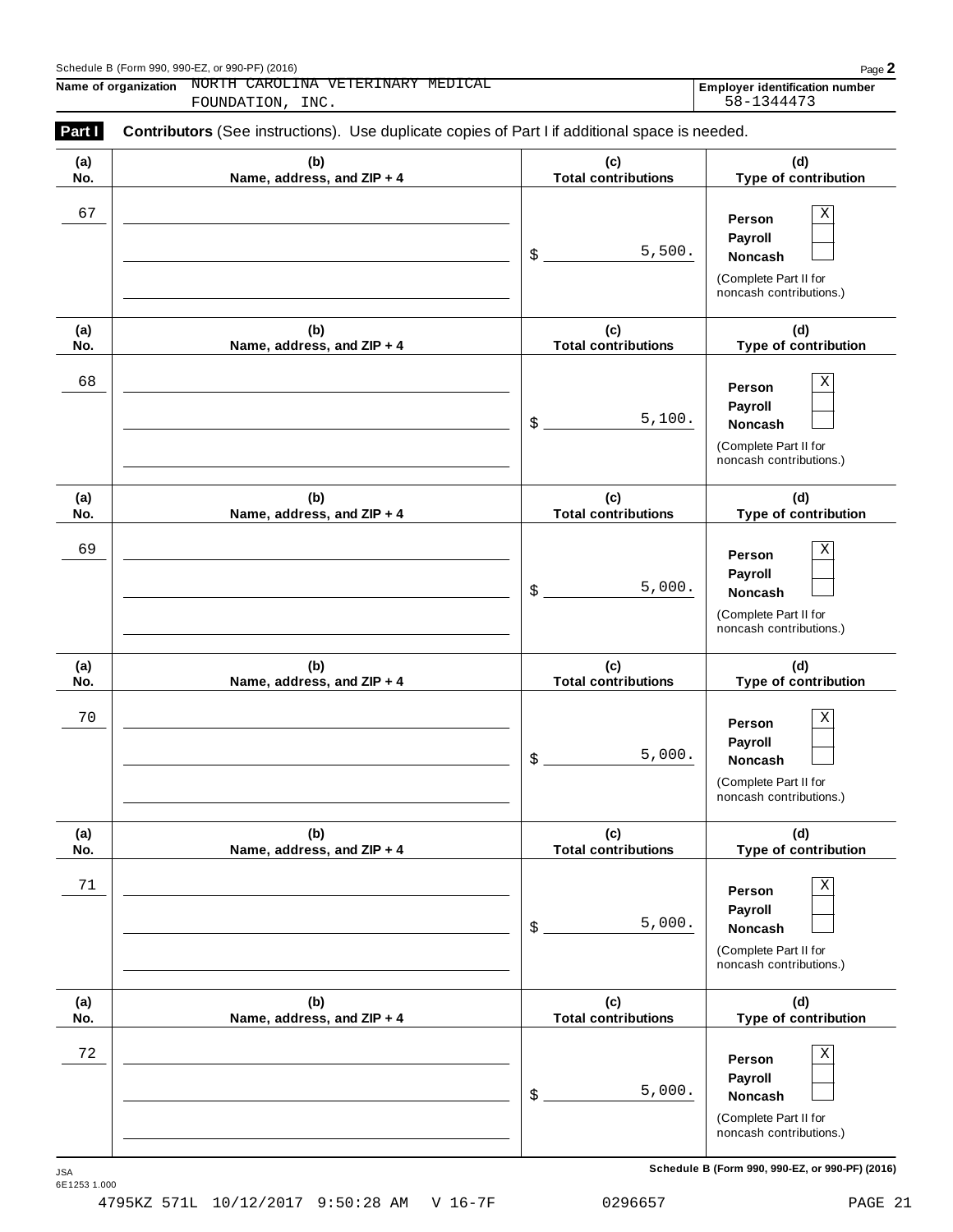| Part I<br>Contributors (See instructions). Use duplicate copies of Part I if additional space is needed. |                                   |                                   |                                                                                                        |  |  |  |
|----------------------------------------------------------------------------------------------------------|-----------------------------------|-----------------------------------|--------------------------------------------------------------------------------------------------------|--|--|--|
| (a)<br>No.                                                                                               | (b)<br>Name, address, and ZIP + 4 | (c)<br><b>Total contributions</b> | (d)<br>Type of contribution                                                                            |  |  |  |
| 73                                                                                                       |                                   | 5,000.<br>\$                      | $\mathbf X$<br>Person<br>Payroll<br><b>Noncash</b><br>(Complete Part II for<br>noncash contributions.) |  |  |  |
| (a)<br>No.                                                                                               | (b)<br>Name, address, and ZIP + 4 | (c)<br><b>Total contributions</b> | (d)<br>Type of contribution                                                                            |  |  |  |
| 74                                                                                                       |                                   | 5,000.<br>\$                      | $\mathbf X$<br>Person<br>Payroll<br><b>Noncash</b><br>(Complete Part II for<br>noncash contributions.) |  |  |  |
| (a)<br>No.                                                                                               | (b)<br>Name, address, and ZIP + 4 | (c)<br><b>Total contributions</b> | (d)<br>Type of contribution                                                                            |  |  |  |
| 75                                                                                                       |                                   | 5,000.<br>\$                      | $\mathbf X$<br>Person<br>Payroll<br><b>Noncash</b><br>(Complete Part II for<br>noncash contributions.) |  |  |  |
| (a)<br>No.                                                                                               | (b)<br>Name, address, and ZIP + 4 | (c)<br><b>Total contributions</b> | (d)<br>Type of contribution                                                                            |  |  |  |
| 76                                                                                                       |                                   | 5,000.<br>\$                      | $\mathbf X$<br>Person<br>Payroll<br><b>Noncash</b><br>(Complete Part II for<br>noncash contributions.) |  |  |  |
| (a)<br>No.                                                                                               | (b)<br>Name, address, and ZIP + 4 | (c)<br><b>Total contributions</b> | (d)<br>Type of contribution                                                                            |  |  |  |
| 77                                                                                                       |                                   | 5,000.<br>\$                      | $\mathbf X$<br>Person<br>Payroll<br>Noncash<br>(Complete Part II for<br>noncash contributions.)        |  |  |  |
| (a)<br>No.                                                                                               | (b)<br>Name, address, and ZIP + 4 | (c)<br><b>Total contributions</b> | (d)<br>Type of contribution                                                                            |  |  |  |
| 78                                                                                                       |                                   | 5,000.<br>\$                      | $\mathbf X$<br>Person<br>Payroll<br>Noncash<br>(Complete Part II for<br>noncash contributions.)        |  |  |  |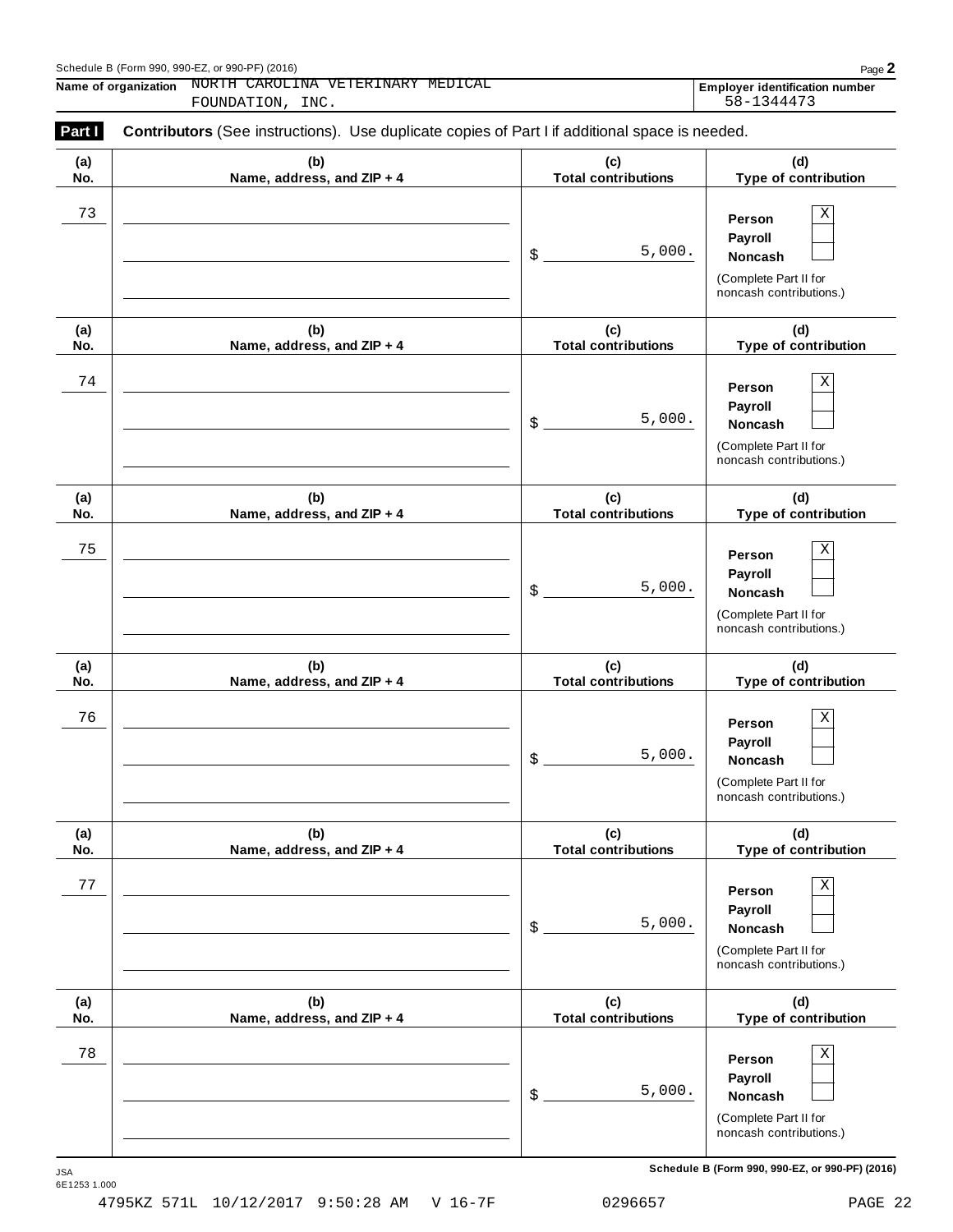| (a) | (b)                        | (c)                        | (d)                                                                                   |
|-----|----------------------------|----------------------------|---------------------------------------------------------------------------------------|
| No. | Name, address, and ZIP + 4 | <b>Total contributions</b> | Type of contribution                                                                  |
| 79  |                            | 3,099.<br>\$               | Χ<br>Person<br>Payroll<br>Noncash<br>(Complete Part II for<br>noncash contributions.) |
| (a) | (b)                        | (c)                        | (d)                                                                                   |
| No. | Name, address, and ZIP + 4 | <b>Total contributions</b> | Type of contribution                                                                  |
| 80  |                            | 500.<br>\$                 | Χ<br>Person<br>Payroll<br>Noncash<br>(Complete Part II for<br>noncash contributions.) |
| (a) | (b)                        | (c)                        | (d)                                                                                   |
| No. | Name, address, and ZIP + 4 | <b>Total contributions</b> | Type of contribution                                                                  |
|     |                            | \$                         | Person<br>Payroll<br>Noncash<br>(Complete Part II for<br>noncash contributions.)      |
| (a) | (b)                        | (c)                        | (d)                                                                                   |
| No. | Name, address, and ZIP + 4 | <b>Total contributions</b> | Type of contribution                                                                  |
|     |                            | \$                         | Person<br>Payroll<br>Noncash<br>(Complete Part II for<br>noncash contributions.)      |
| (a) | (b)                        | (c)                        | (d)                                                                                   |
| No. | Name, address, and ZIP + 4 | <b>Total contributions</b> | Type of contribution                                                                  |
|     |                            | \$                         | Person<br>Payroll<br>Noncash<br>(Complete Part II for<br>noncash contributions.)      |
| (a) | (b)                        | (c)                        | (d)                                                                                   |
| No. | Name, address, and ZIP + 4 | <b>Total contributions</b> | Type of contribution                                                                  |
|     |                            | \$                         | Person<br>Payroll<br>Noncash<br>(Complete Part II for<br>noncash contributions.)      |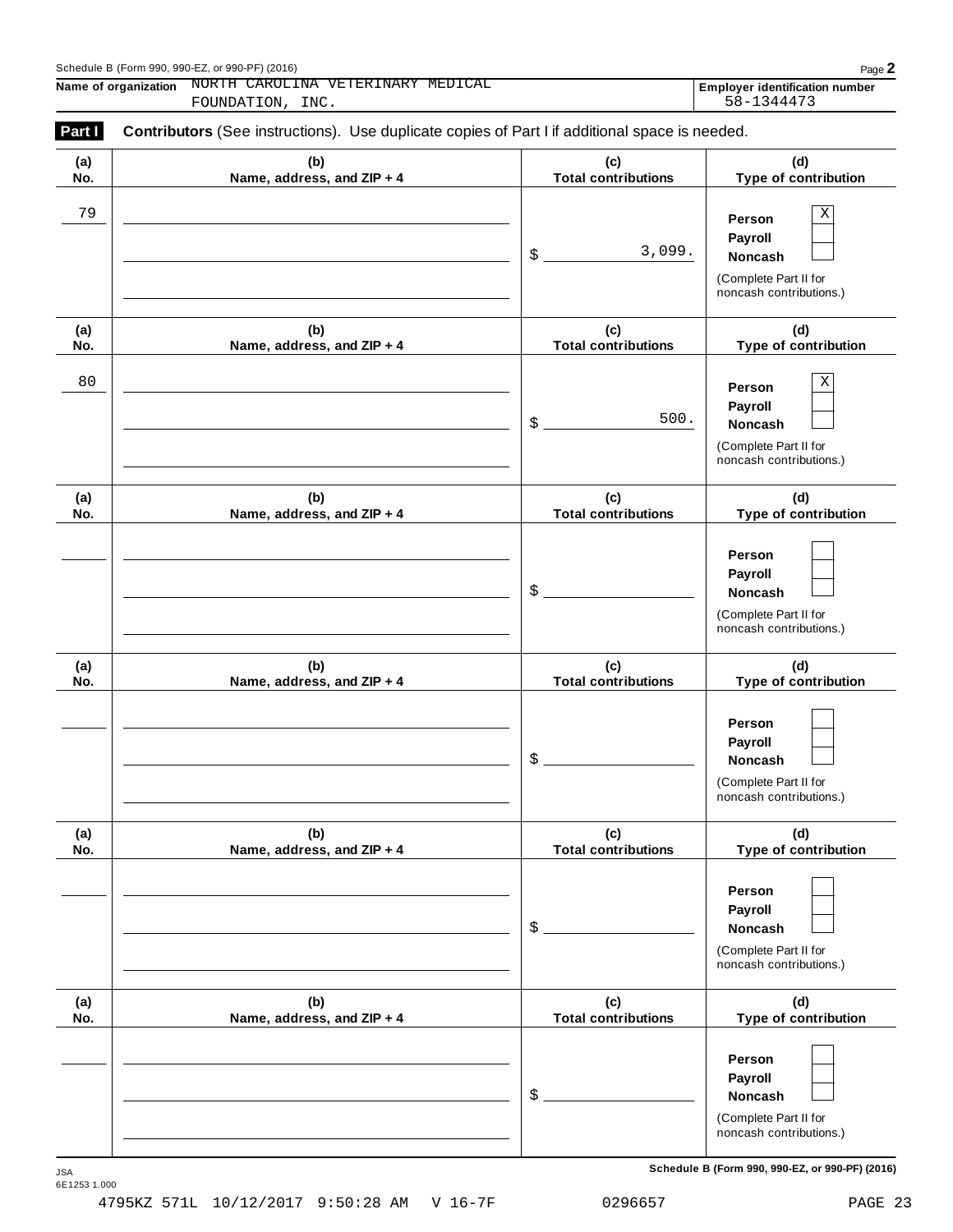|                           | Schedule B (Form 990, 990-EZ, or 990-PF) (2016)                                                                         |       |                                                | Page $3$                              |
|---------------------------|-------------------------------------------------------------------------------------------------------------------------|-------|------------------------------------------------|---------------------------------------|
|                           | Name of organization NORTH CAROLINA VETERINARY MEDICAL                                                                  |       | 58-1344473                                     | <b>Employer identification number</b> |
| Part II                   | FOUNDATION, INC.<br>Noncash Property (See instructions). Use duplicate copies of Part II if additional space is needed. |       |                                                |                                       |
| (a) No.<br>from<br>Part I | (b)<br>Description of noncash property given                                                                            |       | (c)<br>FMV (or estimate)<br>(See instructions) | (d)<br>Date received                  |
| $\overline{4}$            | SECURITIES                                                                                                              | $$$ . | 248,187.                                       | 06/19/2017                            |
| (a) No.<br>from<br>Part I | (b)<br>Description of noncash property given                                                                            |       | (c)<br>FMV (or estimate)<br>(See instructions) | (d)<br>Date received                  |
| 7                         | SECURITIES                                                                                                              |       | 124,386.                                       | 06/20/2017                            |
|                           |                                                                                                                         | \$.   |                                                |                                       |
| (a) No.<br>from<br>Part I | (b)<br>Description of noncash property given                                                                            |       | (c)<br>FMV (or estimate)<br>(See instructions) | (d)<br>Date received                  |
| 13                        | SECURITIES                                                                                                              |       |                                                |                                       |
|                           |                                                                                                                         | \$    | 42,001.                                        | 11/09/2016                            |
| (a) No.<br>from<br>Part I | (b)<br>Description of noncash property given                                                                            |       | (c)<br>FMV (or estimate)<br>(See instructions) | (d)<br>Date received                  |
|                           | SECURITIES                                                                                                              |       |                                                |                                       |
| 16                        |                                                                                                                         | \$    | 27, 411.                                       | 07/26/2016                            |
| (a) No.<br>from<br>Part I | (b)<br>Description of noncash property given                                                                            |       | (c)<br>FMV (or estimate)<br>(See instructions) | (d)<br>Date received                  |
|                           | SECURITIES                                                                                                              |       |                                                |                                       |
| 17                        |                                                                                                                         | \$    | 26,830.                                        | 07/14/2016                            |
| (a) No.<br>from<br>Part I | (b)<br>Description of noncash property given                                                                            |       | (c)<br>FMV (or estimate)<br>(See instructions) | (d)<br>Date received                  |
| 18                        | SECURITIES                                                                                                              |       |                                                |                                       |
|                           |                                                                                                                         |       | 26,145.                                        | 04/10/2017                            |
|                           |                                                                                                                         | \$    |                                                |                                       |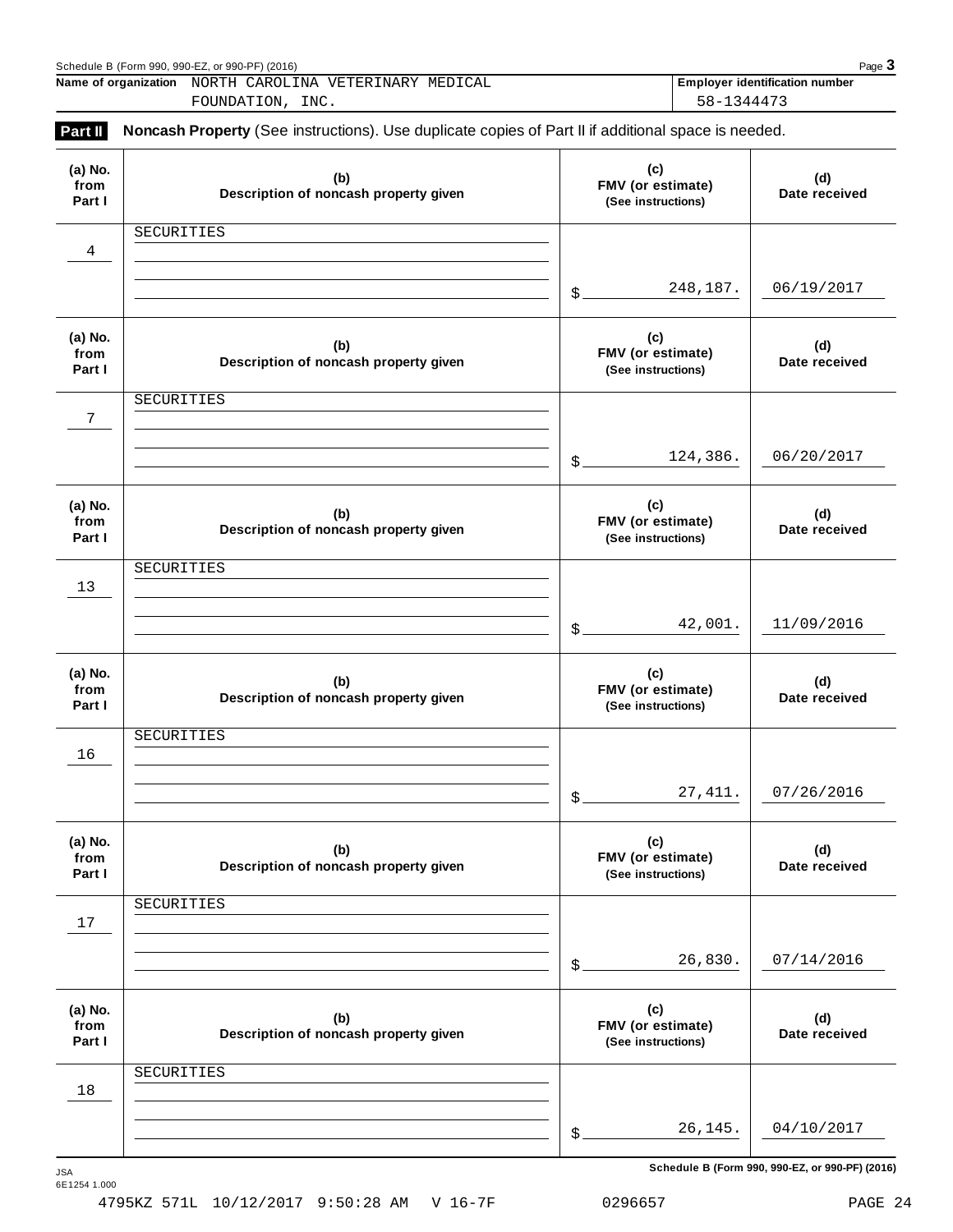|                           | Schedule B (Form 990, 990-EZ, or 990-PF) (2016)                                                     |                   |                                                | Page 3                                |
|---------------------------|-----------------------------------------------------------------------------------------------------|-------------------|------------------------------------------------|---------------------------------------|
|                           | Name of organization NORTH CAROLINA VETERINARY MEDICAL<br>FOUNDATION, INC.                          |                   | 58-1344473                                     | <b>Employer identification number</b> |
| Part II                   | Noncash Property (See instructions). Use duplicate copies of Part II if additional space is needed. |                   |                                                |                                       |
| (a) No.<br>from<br>Part I | (b)<br>Description of noncash property given                                                        |                   | (c)<br>FMV (or estimate)<br>(See instructions) | (d)<br>Date received                  |
| 20                        | SECURITIES                                                                                          |                   |                                                |                                       |
|                           |                                                                                                     | $\mathcal{L}_{-}$ | 25,407.                                        | 09/02/2016                            |
| (a) No.<br>from<br>Part I | (b)<br>Description of noncash property given                                                        |                   | (c)<br>FMV (or estimate)<br>(See instructions) | (d)<br>Date received                  |
| 24                        | SECURITIES                                                                                          |                   |                                                |                                       |
|                           |                                                                                                     | $\mathcal{L}$     | 24,835.                                        | 12/29/2016                            |
| (a) No.<br>from<br>Part I | (b)<br>Description of noncash property given                                                        |                   | (c)<br>FMV (or estimate)<br>(See instructions) | (d)<br>Date received                  |
| 31                        | SECURITIES                                                                                          |                   |                                                |                                       |
|                           |                                                                                                     | $$$ .             | 18,479.                                        | 03/06/2017                            |
| (a) No.<br>from<br>Part I | (b)<br>Description of noncash property given                                                        |                   | (c)<br>FMV (or estimate)<br>(See instructions) | (d)<br>Date received                  |
| 36                        | SECURITIES                                                                                          |                   |                                                |                                       |
|                           |                                                                                                     | \$                | 11,737.                                        | 10/26/2016                            |
| (a) No.<br>from<br>Part I | (b)<br>Description of noncash property given                                                        |                   | (c)<br>FMV (or estimate)<br>(See instructions) | (d)<br>Date received                  |
| 40                        | IRA ROLLOVER                                                                                        |                   |                                                |                                       |
|                           |                                                                                                     | \$                | 10,869.                                        | 12/30/2016                            |
| (a) No.<br>from<br>Part I | (b)<br>Description of noncash property given                                                        |                   | (c)<br>FMV (or estimate)<br>(See instructions) | (d)<br>Date received                  |
| 55                        | SECURITIES                                                                                          |                   |                                                |                                       |
|                           |                                                                                                     | \$                | 9,380.                                         | 12/21/2016                            |
|                           |                                                                                                     |                   |                                                |                                       |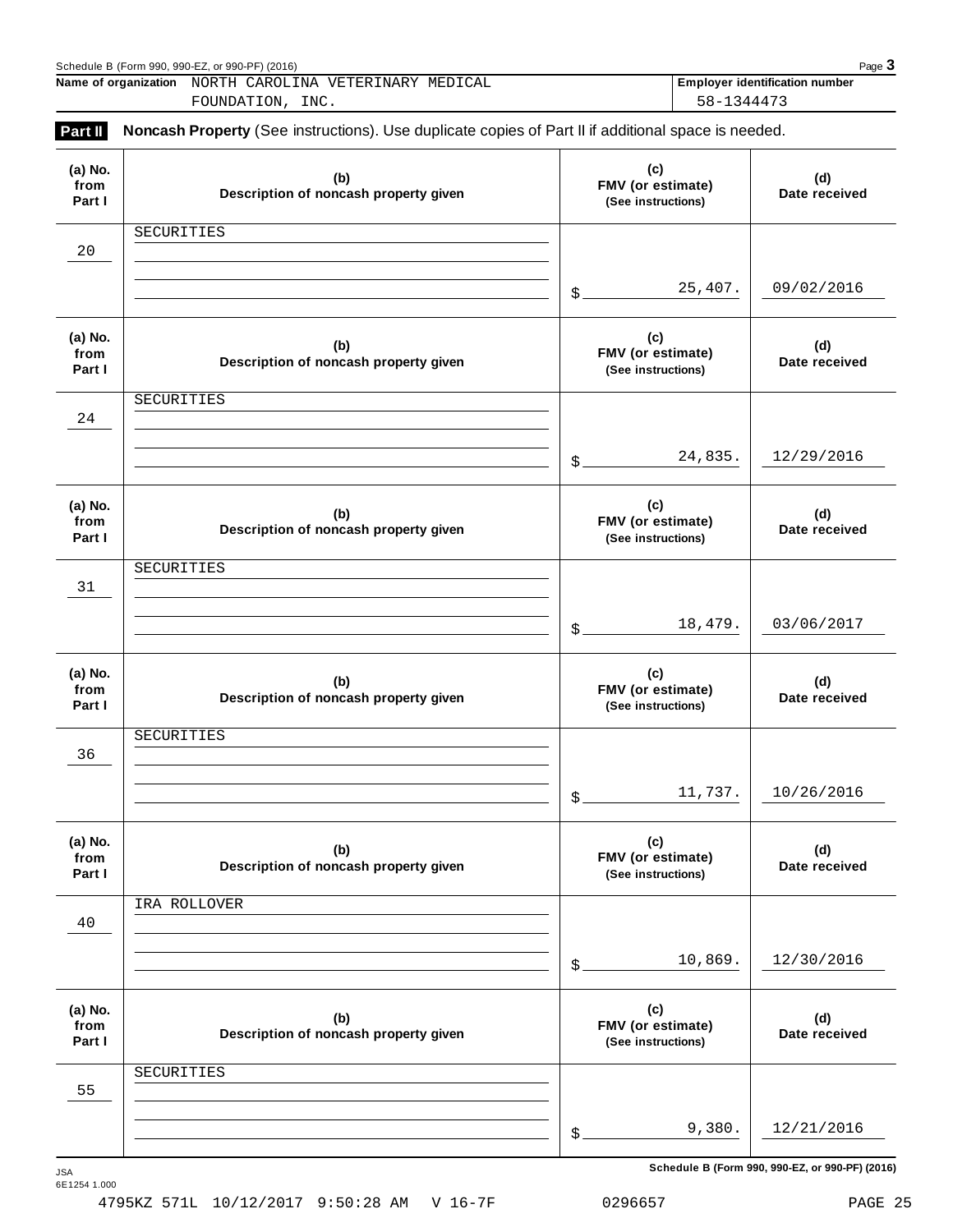|                             | Name of organization NORTH CAROLINA VETERINARY MEDICAL<br>FOUNDATION, INC.                                                                                                                  |                      | <b>Employer identification number</b><br>58-1344473                                                                                                                                                                                                                                                                                                              |  |  |  |
|-----------------------------|---------------------------------------------------------------------------------------------------------------------------------------------------------------------------------------------|----------------------|------------------------------------------------------------------------------------------------------------------------------------------------------------------------------------------------------------------------------------------------------------------------------------------------------------------------------------------------------------------|--|--|--|
| Part III                    | contributions of \$1,000 or less for the year. (Enter this information once. See instructions.) $\blacktriangleright$ \$<br>Use duplicate copies of Part III if additional space is needed. |                      | Exclusively religious, charitable, etc., contributions to organizations described in section 501(c)(7), (8), or<br>(10) that total more than \$1,000 for the year from any one contributor. Complete columns (a) through (e) and<br>the following line entry. For organizations completing Part III, enter the total of exclusively religious, charitable, etc., |  |  |  |
| $(a)$ No.<br>from<br>Part I | (b) Purpose of gift                                                                                                                                                                         | (c) Use of gift      | (d) Description of how gift is held                                                                                                                                                                                                                                                                                                                              |  |  |  |
|                             |                                                                                                                                                                                             |                      |                                                                                                                                                                                                                                                                                                                                                                  |  |  |  |
|                             |                                                                                                                                                                                             | (e) Transfer of gift |                                                                                                                                                                                                                                                                                                                                                                  |  |  |  |
|                             | Transferee's name, address, and ZIP + 4                                                                                                                                                     |                      | Relationship of transferor to transferee                                                                                                                                                                                                                                                                                                                         |  |  |  |
| (a) No.<br>from<br>Part I   | (b) Purpose of gift                                                                                                                                                                         | (c) Use of gift      | (d) Description of how gift is held                                                                                                                                                                                                                                                                                                                              |  |  |  |
|                             |                                                                                                                                                                                             |                      |                                                                                                                                                                                                                                                                                                                                                                  |  |  |  |
|                             | (e) Transfer of gift                                                                                                                                                                        |                      |                                                                                                                                                                                                                                                                                                                                                                  |  |  |  |
|                             | Transferee's name, address, and ZIP + 4                                                                                                                                                     |                      | Relationship of transferor to transferee                                                                                                                                                                                                                                                                                                                         |  |  |  |
| (a) No.<br>from<br>Part I   | (b) Purpose of gift                                                                                                                                                                         | (c) Use of gift      | (d) Description of how gift is held                                                                                                                                                                                                                                                                                                                              |  |  |  |
|                             |                                                                                                                                                                                             |                      |                                                                                                                                                                                                                                                                                                                                                                  |  |  |  |
|                             | Transferee's name, address, and ZIP + 4                                                                                                                                                     | (e) Transfer of gift | Relationship of transferor to transferee                                                                                                                                                                                                                                                                                                                         |  |  |  |
|                             |                                                                                                                                                                                             |                      |                                                                                                                                                                                                                                                                                                                                                                  |  |  |  |
| (a) No.<br>from<br>Part I   | (b) Purpose of gift                                                                                                                                                                         | (c) Use of gift      | (d) Description of how gift is held                                                                                                                                                                                                                                                                                                                              |  |  |  |
|                             |                                                                                                                                                                                             |                      |                                                                                                                                                                                                                                                                                                                                                                  |  |  |  |
|                             |                                                                                                                                                                                             | (e) Transfer of gift |                                                                                                                                                                                                                                                                                                                                                                  |  |  |  |
|                             |                                                                                                                                                                                             |                      |                                                                                                                                                                                                                                                                                                                                                                  |  |  |  |
|                             | Transferee's name, address, and ZIP + 4                                                                                                                                                     |                      | Relationship of transferor to transferee                                                                                                                                                                                                                                                                                                                         |  |  |  |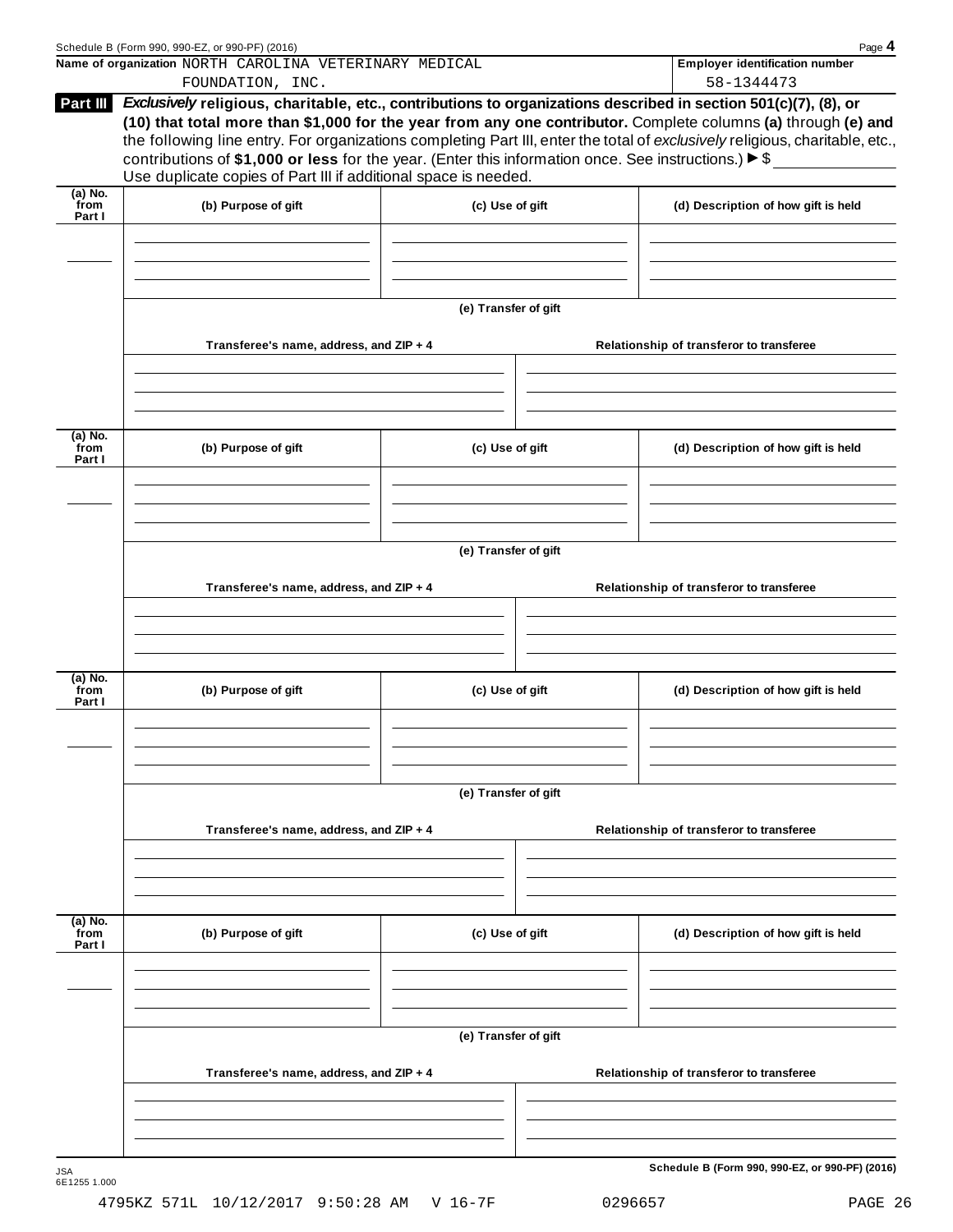# SCHEDULE D<br>
Supplemental Financial Statements<br>
Form 990)<br>
Part IV, line 6, 7, 8, 9, 10, 11a, 11b, 11c, 11d, 11e, 11f, 12a, or 12b.

Department of the Treasury<br>Department of the Treasury Information about School is a section of the Information about School in Commence of the School and the instructions is at unusuing courier model in the Instruction of **INSERVICE III.** Internal Revenue Service III. Information about Schedule D (Form 990) and its instructions is at *www.irs.gov/form990*. Inspection<br>Note of the aggregation at a property of positions and its instructions i **Name of the organization** MORTH CAROLINA VETERINARY MEDICAL **Employer** identification number **Organizations Maintaining Donor Advised Funds or Other Similar Funds or Accounts. Part I Complete if the organizations Maintaining Donor Advised Funds or Other Similar Funds<br>Complete if the organization answered "Yes" on Form 990, Part IV, line 6. (a)** Donor advised funds **(b)** Funds and other accounts **1 2 3 4 5 6** Total number at end of year  $\dots\dots\dots\dots$ Aggregate value of contributions to (during year) Aggregate value of contributions to (during year)<br>Aggregate value of grants from (during year) Aggregate value of grants from (during year)<br>Aggregate value at end of year Did the organization inform all donors and donor advisors in writing that the assets held in donor advised funds are the organization's property, subject to the organization's exclusive legal control? **mature m** m m m m m **Yes**  $\Box$  **No** Did the organization inform all grantees, donors, and donor advisors in writing that grant funds can be used only for charitable purposes and not for the benefit of the donor or donor advisor, or for any other purpose conferring impermissible private benefit? m m m m m m m m m m m m m m m m m m m m m m m m m m m m m m m m m m m m m m **Yes No Conservation Easements. Part II** Conservation Easements.<br>Complete if the organization answered "Yes" on Form 990, Part IV, line 7. **1** Purpose(s) of conservation easements held by the organization (check all that apply). Preservation of land for public use (e.g., recreation or education) Protection of natural habitat Preservation of open space Preservation of a historically important land area Preservation of a certified historic structure **2** Complete lines 2a through 2d if the organization held a qualified conservation contribution in the form of a conservation easement on the last day of the tax year. **Held at the End** of the Tax Year **2a 2b 2c 2d a** Total number of conservation easements m m m m m m m m m m m m m m m m m m m m m m m m m m m **a** Total number of conservation easements ............................<br>**b** Total acreage restricted by conservation easements ..................... **b** Total acreage restricted by conservation easements<br>**c** Number of conservation easements on a certified historic structure included in (a) . . . . . . **d** Number of conservation easements included in (c) acquired after 8/17/06, and not on a  $\mid$ historic structure listed in the National Register m m m m m m m m m m m m m m m m m m m m m m m m **3 4 5 6 7 8 9** Number of conservation easements modified, transferred, released, extinguished, or terminated by the organization during the tax vear  $\blacktriangleright$ Number of states where property subject to conservation easement is located  $\blacktriangleright$ . Does the organization have a written policy regarding the periodic monitoring, inspection, handling of violations, and enforcement of the conservation easements it holds? musical manager mann m m m m **y** es  $\Box$  No Staff and volunteer hours devoted to monitoring, inspecting, handling of violations, and enforcing conservation easements during the year <br>
> Amount of expenses incurred in monitoring, inspecting, handling of violations, and enforcing conservation easements during the year  $\blacktriangleright$  s Does each conservation easement reported on line 2(d) above satisfy the requirements of section 170(h)(4)(B)(i) and section 170(h)(4)(B)(ii)? m m m m m m m m m m m m m m m m m m m m m m m m m m m m m m m m m m m m m m m m m m m m m **Yes No** In Part XIII, describe how the organization reports conservation easements in its revenue and expense statement, and balance sheet, and include, if applicable, the text of the footnote to the organization's financial statements that describes the organization's accounting for conservation easements. **Organizations Maintaining Collections of Art, Historical Treasures, or Other Similar Assets. Part III Organizations Maintaining Collections of Art, Historical Treasures, or Organization answered "Yes" on Form 990, Part IV, line 8.** 1a If the organization elected, as permitted under SFAS 116 (ASC 958), not to report in its revenue statement and balance sheet<br>works of art, historical treasures, or other similar assets held for public exhibition, educat public service, provide, in Part XIII, the text of the footnote to its financial statements that describes these items. **b** If the organization elected, as permitted under SFAS 116 (ASC 958), to report in its revenue statement and balance sheet works of art, historical treasures, or other similar assets held for public exhibition, education, or research in furtherance of public service, provide the following amounts relating to these items: **(i)** I Revenue included in Form 990, Part VIII, line 1 m m m m m m m m m m m m m m m m m m m m m m m m m m m m m m \$ **(ii)** Assets included in Form 990, Part X m m m m m m m m m m m m m m m m m m m m m m m m m m m m m m m m m m m m I \$ **2** If the organization received or held works of art, historical treasures, or other similar assets for financial gain, provide the following amounts required to be reported under SFAS 116 (ASC 958) relating to these items: following amounts required to be reported under SFAS 116 (ASC 958) relating to these items:<br>**a** Revenue included in Form 990, Part VIII, line 1 **a** a more contained in Form 200, Dart Y. **a** Revenue included in Form 990, Part VIII, line 1  $\ldots$   $\ldots$   $\ldots$   $\ldots$   $\ldots$   $\ldots$   $\ldots$   $\ldots$   $\ldots$   $\ldots$   $\ldots$   $\ldots$   $\ldots$   $\ldots$   $\ldots$   $\ldots$   $\ldots$   $\ldots$   $\ldots$   $\ldots$   $\ldots$   $\ldots$   $\ldots$   $\ldots$   $\ldots$   $\ldots$   $\ldots$   $\ldots$  **For Paperwork Reduction Act Notice, see the Instructions for Form 990. Schedule D (Form 990) 2016** FOUNDATION, INC. 58-1344473

6E1268 1.000 4795KZ 571L 10/11/2017 5:55:09 PM V 16-7F 0296657 PAGE 41

JSA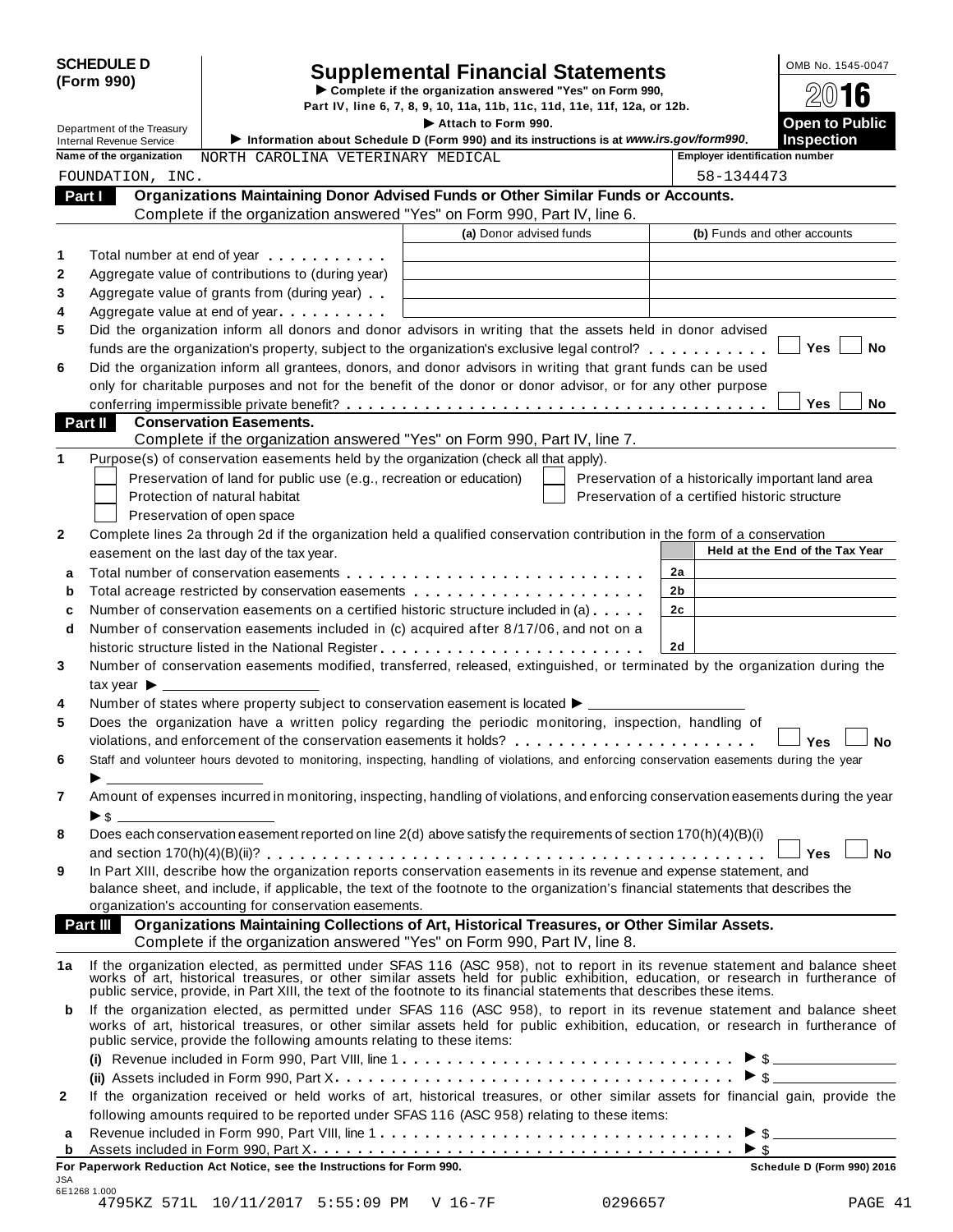|               | Schedule D (Form 990) 2016                                                                                                       | NURIA CARUBINA VEIERINARI MEDICAB |   |                         |                                  |          |                                      | コローエコキューコ                  |               | Page 2      |
|---------------|----------------------------------------------------------------------------------------------------------------------------------|-----------------------------------|---|-------------------------|----------------------------------|----------|--------------------------------------|----------------------------|---------------|-------------|
| Part III      | Organizations Maintaining Collections of Art, Historical Treasures, or Other Similar Assets (continued)                          |                                   |   |                         |                                  |          |                                      |                            |               |             |
| 3             | Using the organization's acquisition, accession, and other records, check any of the following that are a significant use of its |                                   |   |                         |                                  |          |                                      |                            |               |             |
|               | collection items (check all that apply):                                                                                         |                                   |   |                         |                                  |          |                                      |                            |               |             |
| a             | Public exhibition                                                                                                                |                                   | d |                         | Loan or exchange programs        |          |                                      |                            |               |             |
| b             | Scholarly research                                                                                                               |                                   | е | X                       |                                  |          | Other ART ON DISPLAY IN TERRY CENTER |                            |               |             |
| C             | Preservation for future generations                                                                                              |                                   |   |                         |                                  |          |                                      |                            |               |             |
| 4             | Provide a description of the organization's collections and explain how they further the organization's exempt purpose in Part   |                                   |   |                         |                                  |          |                                      |                            |               |             |
|               | XIII.                                                                                                                            |                                   |   |                         |                                  |          |                                      |                            |               |             |
| 5             | During the year, did the organization solicit or receive donations of art, historical treasures, or other similar                |                                   |   |                         |                                  |          |                                      |                            |               |             |
|               | assets to be sold to raise funds rather than to be maintained as part of the organization's collection?                          |                                   |   |                         |                                  |          |                                      | Yes                        |               | $X \mid$ No |
|               | <b>Escrow and Custodial Arrangements.</b><br><b>Part IV</b>                                                                      |                                   |   |                         |                                  |          |                                      |                            |               |             |
|               | Complete if the organization answered "Yes" on Form 990, Part IV, line 9, or reported an amount on Form                          |                                   |   |                         |                                  |          |                                      |                            |               |             |
|               | 990, Part X, line 21.                                                                                                            |                                   |   |                         |                                  |          |                                      |                            |               |             |
|               | 1a Is the organization an agent, trustee, custodian or other intermediary for contributions or other assets not                  |                                   |   |                         |                                  |          |                                      |                            |               |             |
|               |                                                                                                                                  |                                   |   |                         |                                  |          |                                      | <b>Yes</b>                 |               | No          |
| b             | If "Yes," explain the arrangement in Part XIII and complete the following table:                                                 |                                   |   |                         |                                  |          |                                      |                            |               |             |
|               |                                                                                                                                  |                                   |   |                         |                                  |          | Amount                               |                            |               |             |
| c             |                                                                                                                                  |                                   |   |                         |                                  |          |                                      |                            |               |             |
| d             |                                                                                                                                  |                                   |   |                         | 1 <sub>c</sub><br>1 <sub>d</sub> |          |                                      |                            |               |             |
| e             |                                                                                                                                  |                                   |   |                         |                                  |          |                                      |                            |               |             |
|               |                                                                                                                                  |                                   |   |                         | 1e<br>1f                         |          |                                      |                            |               |             |
| 2a            | Did the organization include an amount on Form 990, Part X, line 21, for escrow or custodial account liability?                  |                                   |   |                         |                                  |          |                                      | Yes                        |               | No          |
| b             | If "Yes," explain the arrangement in Part XIII. Check here if the explanation has been provided on Part XIII                     |                                   |   |                         |                                  |          |                                      |                            |               |             |
| <b>Part V</b> | <b>Endowment Funds.</b>                                                                                                          |                                   |   |                         |                                  |          |                                      |                            |               |             |
|               | Complete if the organization answered "Yes" on Form 990, Part IV, line 10.                                                       |                                   |   |                         |                                  |          |                                      |                            |               |             |
|               |                                                                                                                                  | (a) Current year                  |   | (b) Prior year          | (c) Two years back               |          | (d) Three years back                 | (e) Four years back        |               |             |
|               |                                                                                                                                  | 63, 511, 657.                     |   | 65, 327, 608.           | 43,614,552.                      |          | 38, 185, 306.                        |                            | 33, 214, 149. |             |
|               | 1a Beginning of year balance                                                                                                     | 616,903.                          |   | $\overline{572}$ , 696. | 20, 214, 869.                    |          | 1,104,619.                           |                            | 2, 137, 244.  |             |
| b             | Contributions                                                                                                                    |                                   |   |                         |                                  |          |                                      |                            |               |             |
| c             | Net investment earnings, gains,                                                                                                  | 6,383,505.                        |   | $-893, 169.$            | 3,801,431.                       |          | 5,717,775.                           |                            | 4,028,611.    |             |
|               |                                                                                                                                  |                                   |   |                         |                                  |          |                                      |                            |               |             |
| d             | Grants or scholarships                                                                                                           |                                   |   |                         |                                  |          |                                      |                            |               |             |
| е             | Other expenditures for facilities                                                                                                |                                   |   | 1,495,478.              |                                  |          | 1,393,148.                           |                            | 1,194,698.    |             |
|               | and programs                                                                                                                     | 3, 156, 161.                      |   |                         | 1,513,253.                       | 789,991. |                                      |                            |               |             |
|               | Administrative expenses                                                                                                          | 67, 355, 904.                     |   | 63, 511, 657.           | 65, 327, 608.                    |          | 43,614,552.                          |                            |               |             |
| g             | End of year balance                                                                                                              |                                   |   |                         |                                  |          |                                      |                            | 38, 185, 306. |             |
|               | Provide the estimated percentage of the current year end balance (line 1g, column (a)) held as:                                  |                                   |   |                         |                                  |          |                                      |                            |               |             |
| a             | Board designated or quasi-endowment > 46.0700 %                                                                                  |                                   |   |                         |                                  |          |                                      |                            |               |             |
| b             | Permanent endowment ▶ 45.6900 %                                                                                                  |                                   |   |                         |                                  |          |                                      |                            |               |             |
| c             | Temporarily restricted endowment $\triangleright$ 8.2400 %                                                                       |                                   |   |                         |                                  |          |                                      |                            |               |             |
|               | The percentages on lines 2a, 2b, and 2c should equal 100%.                                                                       |                                   |   |                         |                                  |          |                                      |                            |               |             |
|               | 3a Are there endowment funds not in the possession of the organization that are held and administered for the                    |                                   |   |                         |                                  |          |                                      |                            | <b>Yes</b>    | No          |
|               | organization by:                                                                                                                 |                                   |   |                         |                                  |          |                                      |                            |               | Χ           |
|               |                                                                                                                                  |                                   |   |                         |                                  |          |                                      | 3a(i)                      |               | Χ           |
|               |                                                                                                                                  |                                   |   |                         |                                  |          |                                      | 3a(ii)                     |               |             |
|               | If "Yes" on line 3a(ii), are the related organizations listed as required on Schedule R?                                         |                                   |   |                         |                                  |          |                                      | 3b                         |               |             |
| 4             | Describe in Part XIII the intended uses of the organization's endowment funds.<br>Land, Buildings, and Equipment.                |                                   |   |                         |                                  |          |                                      |                            |               |             |
|               | Part VI<br>Complete if the organization answered "Yes" on Form 990, Part IV, line 11a. See Form 990, Part X, line 10.            |                                   |   |                         |                                  |          |                                      |                            |               |             |
|               | Description of property                                                                                                          | (a) Cost or other basis           |   |                         | (b) Cost or other basis          |          | (c) Accumulated                      | (d) Book value             |               |             |
| 1a            |                                                                                                                                  | (investment)                      |   |                         | (other)                          |          | depreciation                         |                            |               |             |
|               |                                                                                                                                  |                                   |   |                         |                                  |          |                                      |                            |               |             |
| b             | Buildings                                                                                                                        |                                   |   |                         |                                  |          |                                      |                            |               |             |
|               | Leasehold improvements entitled and the set of                                                                                   |                                   |   |                         |                                  |          |                                      |                            |               |             |
| d             | Equipment                                                                                                                        |                                   |   |                         |                                  |          |                                      |                            |               |             |
|               | e Other                                                                                                                          |                                   |   |                         |                                  |          |                                      |                            |               |             |
|               | Total. Add lines 1a through 1e. (Column (d) must equal Form 990, Part X, column (B), line 10c.).                                 |                                   |   |                         |                                  |          |                                      |                            |               |             |
|               |                                                                                                                                  |                                   |   |                         |                                  |          |                                      | Schedule D (Form 990) 2016 |               |             |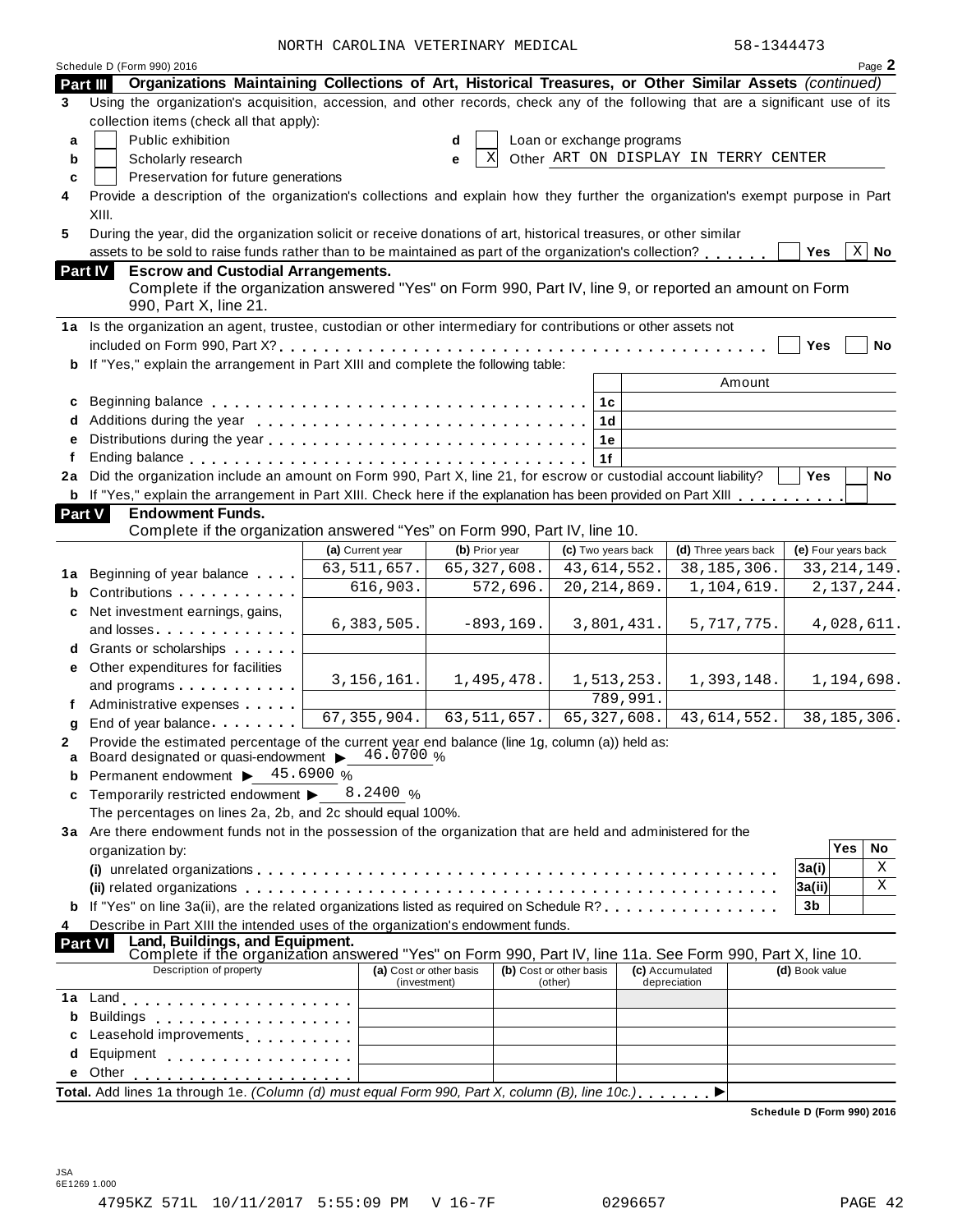### Schedule <sup>D</sup> (Form 990) <sup>2016</sup> Page **3 Investments - Other Securities. Part VII** Investments - Other Securities.<br>Complete if the organization answered "Yes" on Form 990, Part IV, line 11b. See Form 990, Part X, line 12. **(a)** Description of security or category (including name of security) **(b)** Book value **(c)** Method of valuation: Cost or end-of-year market value **(1)** Financial derivatives **(2)** Closely-held equity interests **m (3)** Other (A) NC STATE INVESTMENT FUND 58,072,135. FMV (B) KASPICK-LIFE INCOME FUNDS 1,711,750. FMV (C) STIF (D) (E) (F) (G) (H) **Total.** *(Column (b) must equal Form 990, Part X, col. (B) line 12.)* I **Investments - Program Related.** Complete if the organization answered "Yes" on Form 990, Part IV, line 11c. See Form 990, Part X, line 13. **(a)** Description of investment **(b)** Book value **(c)** Method of valuation: Cost or end-of-year market value **(1) (2) (3) (4) (5) (6) (7) (8) (9) Total.** *(Column (b) must equal Form 990, Part X, col. (B) line 13.)* I **Other Assets.** Complete if the organization answered "Yes" on Form 990, Part IV, line 11d. See Form 990, Part X, line 15. **(a)** Description **(b)** Book value **(1) (2) (3) (4) (5) (6) (7) (8) (9)**  $\blacksquare$   $\blacksquare$   $\blacksquare$   $\blacksquare$   $\lozenge$   $\lozenge$   $\blacksquare$   $\blacksquare$   $\blacksquare$   $\blacksquare$   $\blacksquare$   $\blacksquare$   $\blacksquare$   $\blacksquare$   $\blacksquare$   $\blacksquare$   $\blacksquare$   $\blacksquare$   $\blacksquare$   $\blacksquare$   $\blacksquare$   $\blacksquare$   $\blacksquare$   $\blacksquare$   $\blacksquare$   $\blacksquare$   $\blacksquare$   $\blacksquare$   $\blacksquare$   $\blacksquare$   $\blacksquare$   $\blacks$ **Other Liabilities.** Complete if the organization answered "Yes" on Form 990, Part IV, line 11e or 11f. See Form 990, Part X, line 25. **Part X 1. (a)** Description of liability **(b)** Book value (1) Federal income taxes (2) LIFE INCOME FUNDS PAYABLE 913,884. (3) DUE TO OTHERS 23,715. (4) (5) (6) (7) (8)  $STIF$  FMV 60,116,869.

(9) **Total.** *(Column (b) must equal Form 990, Part X, col. (B) line 25.)* I 937,599.

**2.** Liability for uncertain tax positions. In Part XIII, provide the text of the footnote to the organization's financial statements that reports the organization's liability for uncertain tax positions under FIN 48 (ASC 740). Check here if the text of the footnote has been provided in Part XIII JSA<br>6E1270 1.000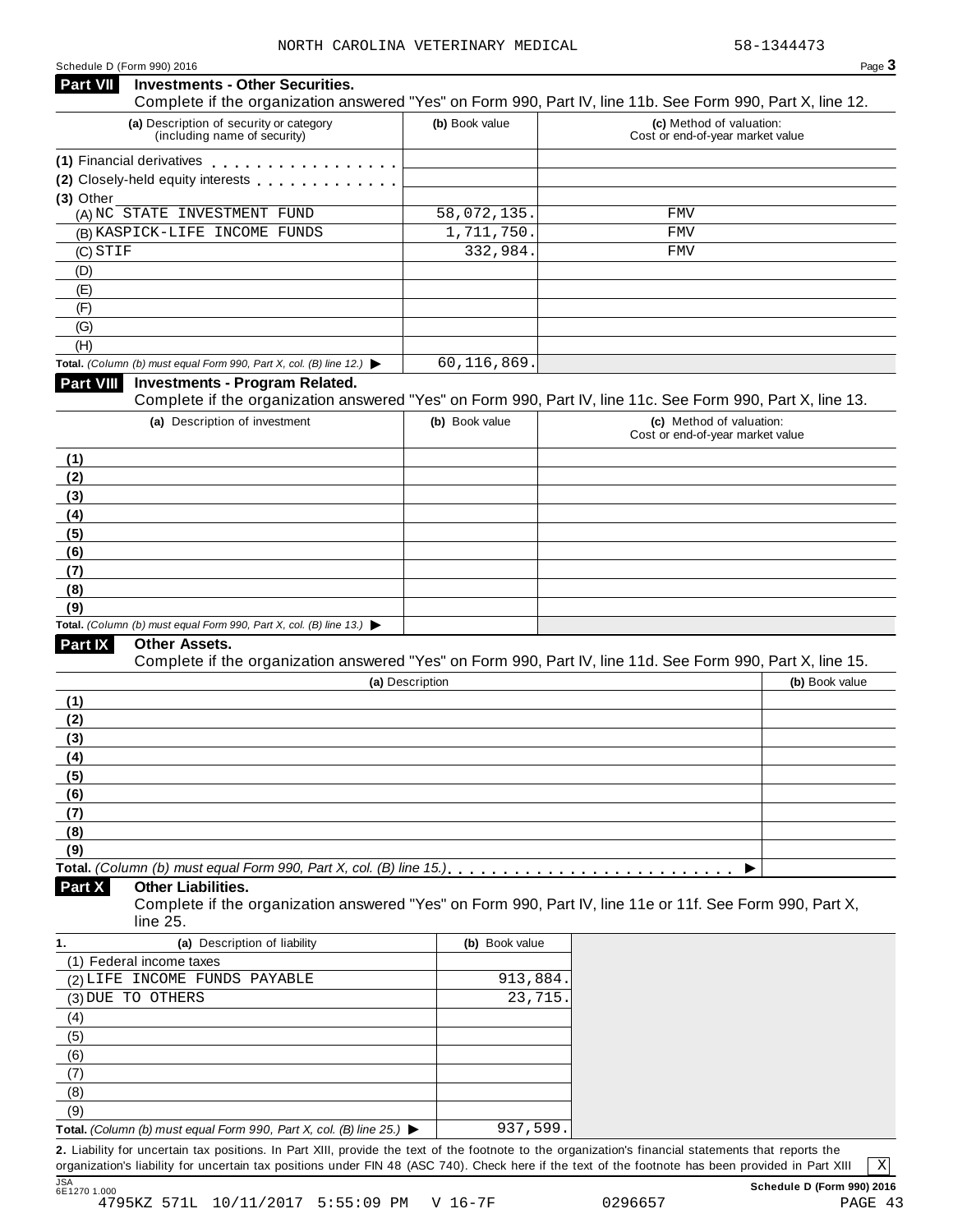| NORTH CAROLINA VETERINARY MEDICAL |  |  |
|-----------------------------------|--|--|
|-----------------------------------|--|--|

|              | Schedule D (Form 990) 2016                                                                                                                         |                      | Page 4        |
|--------------|----------------------------------------------------------------------------------------------------------------------------------------------------|----------------------|---------------|
| Part XI      | Reconciliation of Revenue per Audited Financial Statements With Revenue per Return.                                                                |                      |               |
|              | Complete if the organization answered "Yes" on Form 990, Part IV, line 12a.                                                                        | $\blacktriangleleft$ | 10, 112, 095. |
| 1            | Total revenue, gains, and other support per audited financial statements                                                                           |                      |               |
| $\mathbf{2}$ | Amounts included on line 1 but not on Form 990, Part VIII, line 12:                                                                                |                      |               |
| a            | 5,579,492.<br>2a<br>Net unrealized gains (losses) on investments                                                                                   |                      |               |
| b            | 388,000.<br>2 <sub>b</sub><br>Donated services and use of facilities                                                                               |                      |               |
| c            | 2c                                                                                                                                                 |                      |               |
| d            |                                                                                                                                                    |                      |               |
| е            |                                                                                                                                                    | 2e                   | 5,967,492.    |
| 3            |                                                                                                                                                    | 3                    | 4, 144, 603.  |
| 4            | Amounts included on Form 990, Part VIII, line 12, but not on line 1:                                                                               |                      |               |
| a            | 225,733.<br>Investment expenses not included on Form 990, Part VIII, line 7b $\boxed{4a}$                                                          |                      |               |
| b            | 326,645.                                                                                                                                           |                      |               |
| c            |                                                                                                                                                    | 4с                   | 552,378.      |
| 5            | Total revenue. Add lines 3 and 4c. (This must equal Form 990, Part I, line 12.)                                                                    | 5                    | 4,696,981.    |
| Part XII     | Reconciliation of Expenses per Audited Financial Statements With Expenses per Return.                                                              |                      |               |
|              | Complete if the organization answered "Yes" on Form 990, Part IV, line 12a.                                                                        |                      |               |
| 1            | Total expenses and losses per audited financial statements                                                                                         | $\mathbf{1}$         | 4,886,589.    |
| $\mathbf{2}$ | Amounts included on line 1 but not on Form 990, Part IX, line 25:                                                                                  |                      |               |
| a            | 388,000.<br>2a                                                                                                                                     |                      |               |
| b            | 2 <sub>b</sub>                                                                                                                                     |                      |               |
| c            | 2c                                                                                                                                                 |                      |               |
| d            |                                                                                                                                                    |                      |               |
| е            |                                                                                                                                                    | 2e                   | 388,000.      |
| 3            |                                                                                                                                                    | $\overline{3}$       | 4,498,589.    |
| 4            | Amounts included on Form 990, Part IX, line 25, but not on line 1:                                                                                 |                      |               |
| a            | 225,733.<br>4a<br>Investment expenses not included on Form 990, Part VIII, line 7b                                                                 |                      |               |
| b            | 4 <b>b</b>                                                                                                                                         |                      |               |
| C            |                                                                                                                                                    | 4 <sub>c</sub>       | 225,733.      |
| 5.           | Total expenses. Add lines 3 and 4c. (This must equal Form 990, Part I, line 18.)                                                                   | 5                    | 4,724,322.    |
|              | <b>Part XIII</b> Supplemental Information.                                                                                                         |                      |               |
|              | Provide the descriptions required for Part II, lines 3, 5, and 9; Part III, lines 1a and 4; Part IV, lines 1b and 2b; Part V, line 4; Part X, line |                      |               |
|              | 2; Part XI, lines 2d and 4b; and Part XII, lines 2d and 4b. Also complete this part to provide any additional information.                         |                      |               |

SEE PAGE 5

JSA **Schedule D (Form 990) 2016**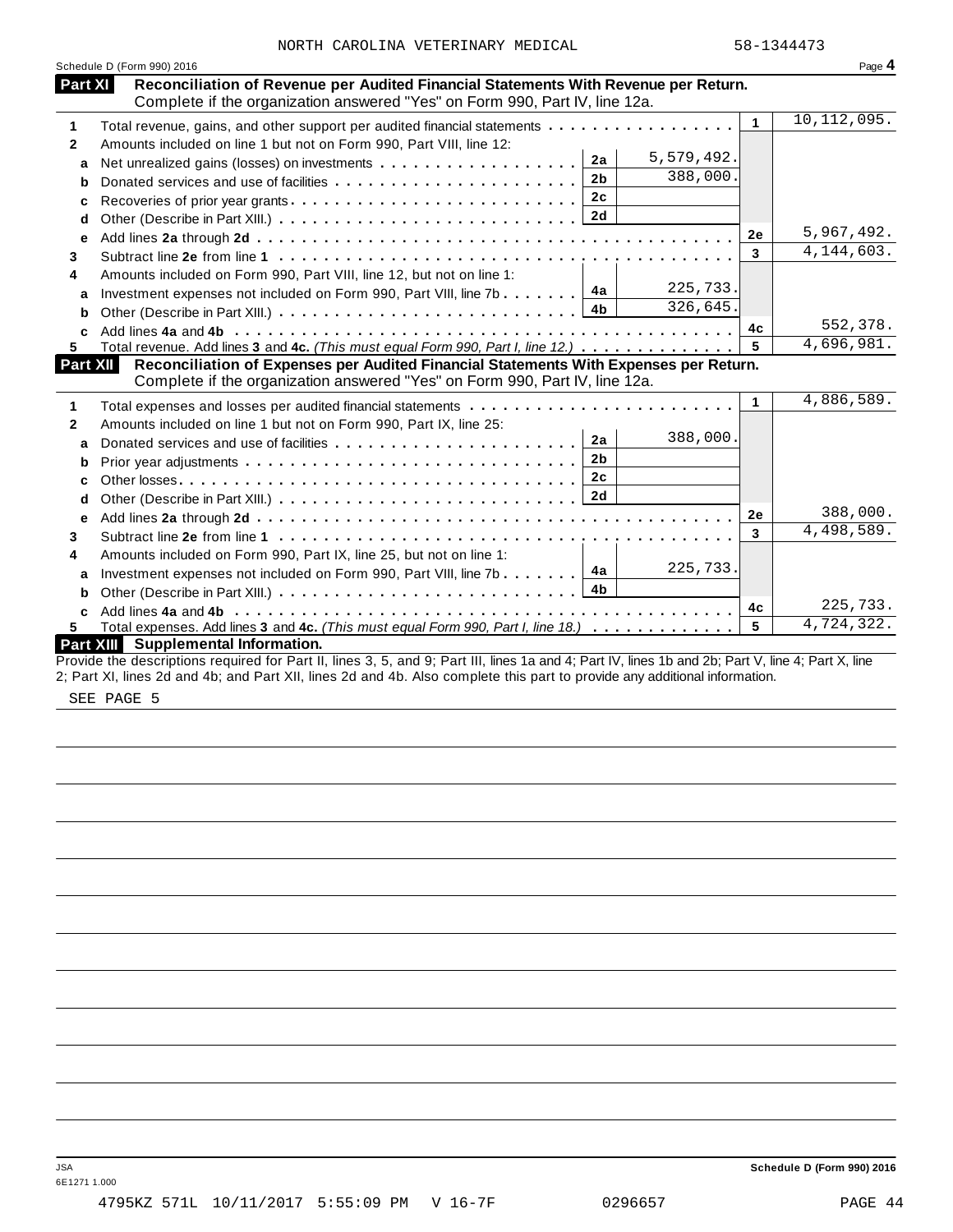### PART III, LINE 4:

PROVIDES SOLACE AND COMFORT TO CLIENTS VISITING CVM/HOSPITAL

PART V, LINE 4:

THE FOUNDATION'S ENDOWMENT CONSISTS OF 140 INDIVIDUAL FUNDS ESTABLISHED FOR A VARIETY OF PURPOSES RELATED TO THE FOUNDATION'S MISSION TO AID AND PROMOTE ALL TYPES OF EDUCATION AND RESEARCH IN THE FIELD OF VETERINARY MEDICINE AT NC STATE UNIVERSITY.

PART X, LINE 2:

MANAGEMENT HAS ANALYZED THE TAX POSITIONS TAKEN BY THE FOUNDATION, AND HAS CONCLUDED THAT AS OF JUNE 30, 2017, THERE ARE NO UNCERTAIN POSITIONS TAKEN OR EXPECTED TO BE TAKEN THAT WOULD REQUIRE RECOGNITION OF A LIABILITY (OR ASSET) OR DISCLOSURE IN THE FINANCIAL STATEMENTS.

PART XI, LINE 4B - OTHER ADJUSTMENTS: DECREASE IN VALUE OF SPLIT INTEREST AGREEMENT 326,645

JSA 6E1226 1.000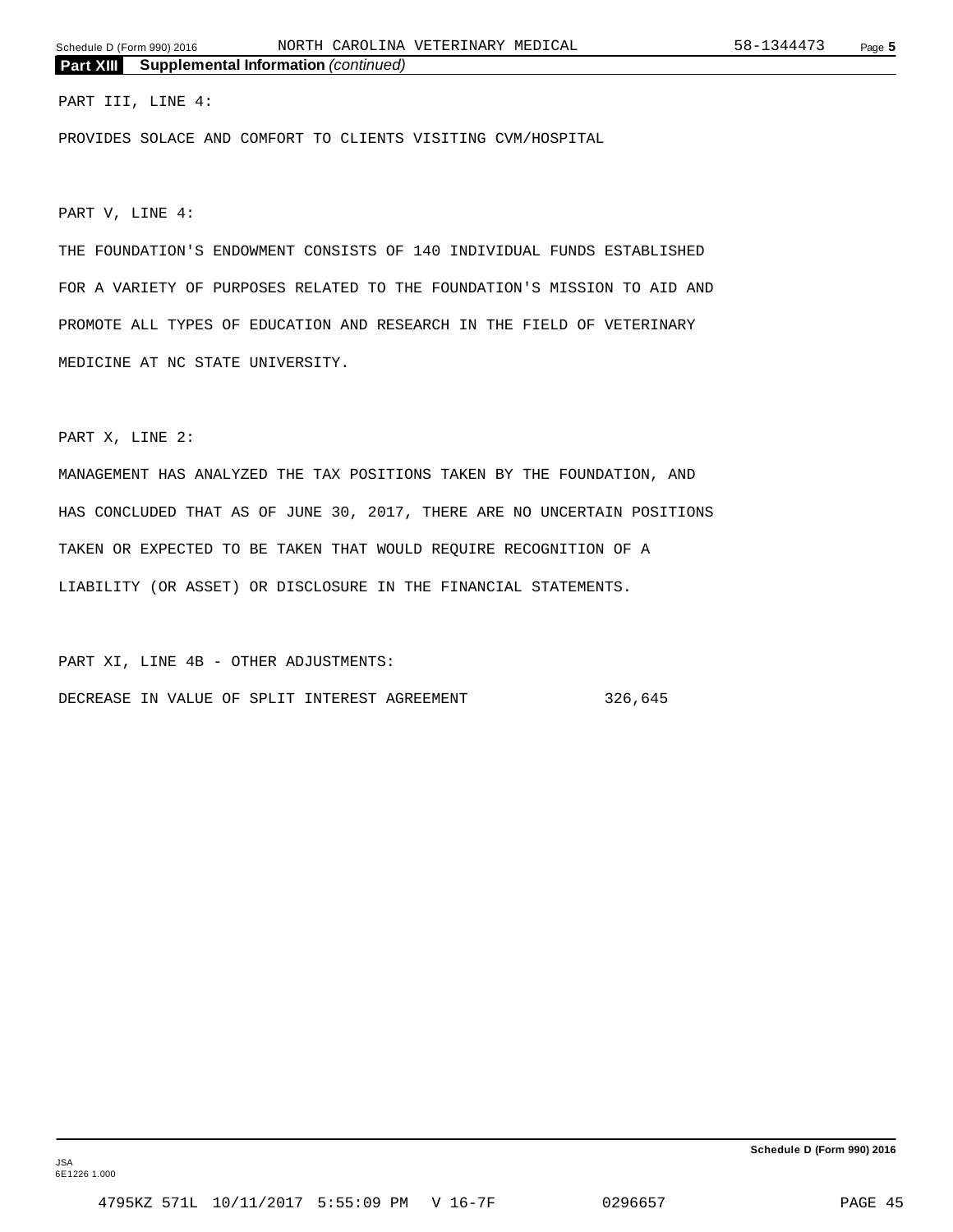|                                                                                                                        |                                                                                                                                                                                                   | <b>Supplemental Information Regarding Fundraising or Gaming Activities</b>                        |                                    |                                                    |                                       |                                       | OMB No. 1545-0047                       |
|------------------------------------------------------------------------------------------------------------------------|---------------------------------------------------------------------------------------------------------------------------------------------------------------------------------------------------|---------------------------------------------------------------------------------------------------|------------------------------------|----------------------------------------------------|---------------------------------------|---------------------------------------|-----------------------------------------|
| <b>SCHEDULE G</b><br>(Form 990 or 990-EZ)                                                                              | Complete if the organization answered "Yes" on Form 990, Part IV, lines 17, 18, or 19, or if the                                                                                                  |                                                                                                   |                                    |                                                    |                                       |                                       |                                         |
|                                                                                                                        |                                                                                                                                                                                                   | organization entered more than \$15,000 on Form 990-EZ, line 6a.                                  | Attach to Form 990 or Form 990-EZ. |                                                    |                                       |                                       | <b>Open to Public</b>                   |
| Department of the Treasury<br><b>Internal Revenue Service</b>                                                          |                                                                                                                                                                                                   | Information about Schedule G (Form 990 or 990-EZ) and its instructions is at www.irs.gov/form990. |                                    |                                                    |                                       |                                       | Inspection                              |
| Name of the organization                                                                                               | NORTH CAROLINA VETERINARY MEDICAL                                                                                                                                                                 |                                                                                                   |                                    |                                                    |                                       | <b>Employer identification number</b> |                                         |
| FOUNDATION, INC.                                                                                                       |                                                                                                                                                                                                   |                                                                                                   |                                    |                                                    |                                       | 58-1344473                            |                                         |
| Part I                                                                                                                 | Fundraising Activities. Complete if the organization answered "Yes" on Form 990, Part IV, line 17.                                                                                                |                                                                                                   |                                    |                                                    |                                       |                                       |                                         |
|                                                                                                                        | Form 990-EZ filers are not required to complete this part.                                                                                                                                        |                                                                                                   |                                    |                                                    |                                       |                                       |                                         |
| 1                                                                                                                      | Indicate whether the organization raised funds through any of the following activities. Check all that apply.                                                                                     |                                                                                                   |                                    |                                                    |                                       |                                       |                                         |
| Mail solicitations<br>a                                                                                                |                                                                                                                                                                                                   | е                                                                                                 |                                    |                                                    | Solicitation of non-government grants |                                       |                                         |
| b                                                                                                                      | Internet and email solicitations                                                                                                                                                                  | f                                                                                                 |                                    |                                                    | Solicitation of government grants     |                                       |                                         |
| Χ<br><b>Phone solicitations</b><br>c                                                                                   |                                                                                                                                                                                                   | g                                                                                                 |                                    |                                                    | Special fundraising events            |                                       |                                         |
| In-person solicitations<br>d                                                                                           |                                                                                                                                                                                                   |                                                                                                   |                                    |                                                    |                                       |                                       |                                         |
| 2a Did the organization have a written or oral agreement with any individual (including officers, directors, trustees, |                                                                                                                                                                                                   |                                                                                                   |                                    |                                                    |                                       |                                       |                                         |
|                                                                                                                        | or key employees listed in Form 990, Part VII) or entity in connection with professional fundraising services?                                                                                    |                                                                                                   |                                    |                                                    |                                       |                                       | $\mathbf{X}$<br>Yes<br><b>No</b>        |
|                                                                                                                        | <b>b</b> If "Yes," list the 10 highest paid individuals or entities (fundraisers) pursuant to agreements under which the fundraiser is to be<br>compensated at least \$5,000 by the organization. |                                                                                                   |                                    |                                                    |                                       |                                       |                                         |
|                                                                                                                        |                                                                                                                                                                                                   |                                                                                                   |                                    |                                                    |                                       |                                       |                                         |
|                                                                                                                        |                                                                                                                                                                                                   |                                                                                                   |                                    |                                                    |                                       | (v) Amount paid to                    |                                         |
| (i) Name and address of individual                                                                                     |                                                                                                                                                                                                   | (ii) Activity                                                                                     |                                    | (iii) Did fundraiser have<br>custody or control of | (iv) Gross receipts                   | (or retained by)                      | (vi) Amount paid to<br>(or retained by) |
| or entity (fundraiser)                                                                                                 |                                                                                                                                                                                                   |                                                                                                   |                                    | contributions?                                     | from activity                         | fundraiser listed in<br>col. (i)      | organization                            |
|                                                                                                                        |                                                                                                                                                                                                   |                                                                                                   | Yes                                | No                                                 |                                       |                                       |                                         |
| 1                                                                                                                      |                                                                                                                                                                                                   |                                                                                                   |                                    |                                                    |                                       |                                       |                                         |
| ATTACHMENT 1                                                                                                           |                                                                                                                                                                                                   |                                                                                                   |                                    |                                                    |                                       |                                       |                                         |
| $\mathbf{2}$                                                                                                           |                                                                                                                                                                                                   |                                                                                                   |                                    |                                                    |                                       |                                       |                                         |
|                                                                                                                        |                                                                                                                                                                                                   |                                                                                                   |                                    |                                                    |                                       |                                       |                                         |
| 3                                                                                                                      |                                                                                                                                                                                                   |                                                                                                   |                                    |                                                    |                                       |                                       |                                         |
|                                                                                                                        |                                                                                                                                                                                                   |                                                                                                   |                                    |                                                    |                                       |                                       |                                         |
|                                                                                                                        |                                                                                                                                                                                                   |                                                                                                   |                                    |                                                    |                                       |                                       |                                         |
| 5                                                                                                                      |                                                                                                                                                                                                   |                                                                                                   |                                    |                                                    |                                       |                                       |                                         |
|                                                                                                                        |                                                                                                                                                                                                   |                                                                                                   |                                    |                                                    |                                       |                                       |                                         |
| 6                                                                                                                      |                                                                                                                                                                                                   |                                                                                                   |                                    |                                                    |                                       |                                       |                                         |
|                                                                                                                        |                                                                                                                                                                                                   |                                                                                                   |                                    |                                                    |                                       |                                       |                                         |
| 7                                                                                                                      |                                                                                                                                                                                                   |                                                                                                   |                                    |                                                    |                                       |                                       |                                         |
|                                                                                                                        |                                                                                                                                                                                                   |                                                                                                   |                                    |                                                    |                                       |                                       |                                         |
| 8                                                                                                                      |                                                                                                                                                                                                   |                                                                                                   |                                    |                                                    |                                       |                                       |                                         |
|                                                                                                                        |                                                                                                                                                                                                   |                                                                                                   |                                    |                                                    |                                       |                                       |                                         |
| 9                                                                                                                      |                                                                                                                                                                                                   |                                                                                                   |                                    |                                                    |                                       |                                       |                                         |
|                                                                                                                        |                                                                                                                                                                                                   |                                                                                                   |                                    |                                                    |                                       |                                       |                                         |
| 10                                                                                                                     |                                                                                                                                                                                                   |                                                                                                   |                                    |                                                    |                                       |                                       |                                         |
|                                                                                                                        |                                                                                                                                                                                                   |                                                                                                   |                                    |                                                    |                                       |                                       |                                         |
|                                                                                                                        |                                                                                                                                                                                                   |                                                                                                   |                                    |                                                    |                                       |                                       |                                         |
| Total                                                                                                                  |                                                                                                                                                                                                   |                                                                                                   |                                    |                                                    | 86,500                                | 50,067                                | 36,433.                                 |
| 3                                                                                                                      | List all states in which the organization is registered or licensed to solicit contributions or has been notified it is exempt from                                                               |                                                                                                   |                                    |                                                    |                                       |                                       |                                         |
| registration or licensing.                                                                                             |                                                                                                                                                                                                   |                                                                                                   |                                    |                                                    |                                       |                                       |                                         |
| CA, CO, CT, FL, GA, IL, MD, MA, MI, NJ, NY, NC, OH, OR, PA, SC, TN, VA, WA,                                            |                                                                                                                                                                                                   |                                                                                                   |                                    |                                                    |                                       |                                       |                                         |

**For Paperwork Reduction Act Notice, see the Instructions for Form 990 or 990-EZ. Schedule G (Form 990 or 990-EZ) 2016** JSA 6E1281 1.000 4795KZ 571L 10/11/2017 5:55:09 PM V 16-7F 0296657 PAGE 46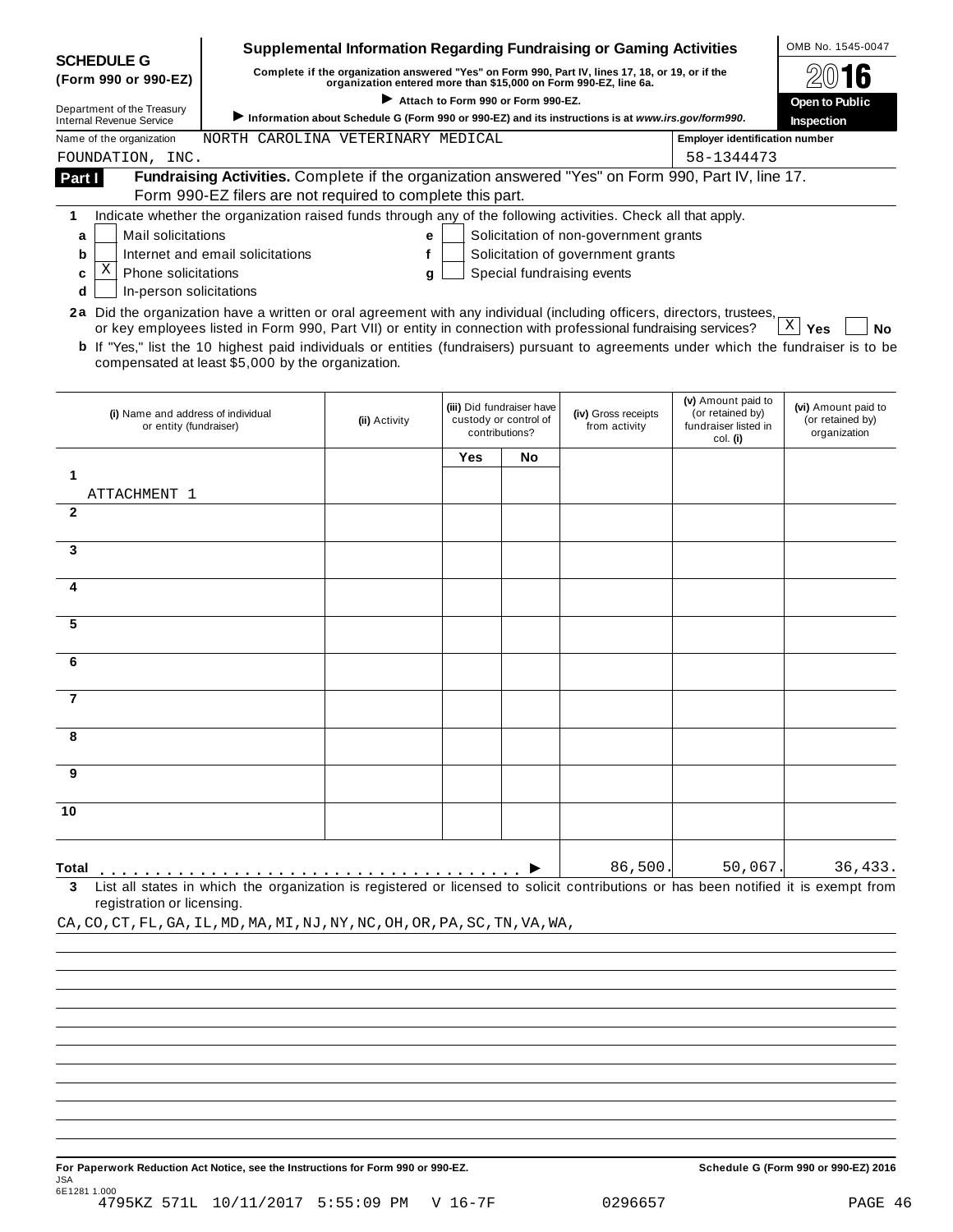| Fundraising Events. Complete if the organization answered "Yes" on Form 990, Part IV, line 18, or reported more                                                                                                                    |                |                                                  |                                                                                                                                                                                                                                                                        | Page 2                                                                                                                                                       |
|------------------------------------------------------------------------------------------------------------------------------------------------------------------------------------------------------------------------------------|----------------|--------------------------------------------------|------------------------------------------------------------------------------------------------------------------------------------------------------------------------------------------------------------------------------------------------------------------------|--------------------------------------------------------------------------------------------------------------------------------------------------------------|
| than \$15,000 of fundraising event contributions and gross income on Form 990-EZ, lines 1 and 6b. List events with<br>gross receipts greater than \$5,000.                                                                         |                |                                                  |                                                                                                                                                                                                                                                                        |                                                                                                                                                              |
|                                                                                                                                                                                                                                    | (a) Event $#1$ | (b) Event $#2$                                   | (c) Other events                                                                                                                                                                                                                                                       | (d) Total events<br>(add col. (a) through                                                                                                                    |
|                                                                                                                                                                                                                                    | (event type)   | (event type)                                     | (total number)                                                                                                                                                                                                                                                         | col. (c)                                                                                                                                                     |
| Gross receipts <b>contained</b> and a series of the series of the series of the series of the series of the series of the series of the series of the series of the series of the series of the series of the series of the series |                |                                                  |                                                                                                                                                                                                                                                                        |                                                                                                                                                              |
| 2 Less: Contributions                                                                                                                                                                                                              |                |                                                  |                                                                                                                                                                                                                                                                        |                                                                                                                                                              |
| 3 Gross income (line 1 minus                                                                                                                                                                                                       |                |                                                  |                                                                                                                                                                                                                                                                        |                                                                                                                                                              |
| 4 Cash prizes et al., et al., et al., et al., et al., et al., et al., et al., et al., et al., et al., et al., e                                                                                                                    |                |                                                  |                                                                                                                                                                                                                                                                        |                                                                                                                                                              |
|                                                                                                                                                                                                                                    |                |                                                  |                                                                                                                                                                                                                                                                        |                                                                                                                                                              |
|                                                                                                                                                                                                                                    |                |                                                  |                                                                                                                                                                                                                                                                        |                                                                                                                                                              |
| 7 Food and beverages <u>  _ _ _ _ _ _ _ _ _ _ _</u> _ _ _                                                                                                                                                                          |                |                                                  |                                                                                                                                                                                                                                                                        |                                                                                                                                                              |
| Entertainment entertainment and the set of the set of the set of the set of the set of the set of the set of the set of the set of the set of the set of the set of the set of the set of the set of the set of the set of the     |                |                                                  |                                                                                                                                                                                                                                                                        |                                                                                                                                                              |
| Other direct expenses extending the contract of the contract of the contract of the contract of the contract of                                                                                                                    |                |                                                  |                                                                                                                                                                                                                                                                        |                                                                                                                                                              |
| Gaming. Complete if the organization answered "Yes" on Form 990, Part IV, line 19, or reported more<br>than \$15,000 on Form 990-EZ, line 6a.                                                                                      |                |                                                  |                                                                                                                                                                                                                                                                        |                                                                                                                                                              |
|                                                                                                                                                                                                                                    | (a) Bingo      | (b) Pull tabs/instant<br>bingo/progressive bingo | (c) Other gaming                                                                                                                                                                                                                                                       | (d) Total gaming (add<br>col. (a) through col. (c))                                                                                                          |
|                                                                                                                                                                                                                                    |                |                                                  |                                                                                                                                                                                                                                                                        |                                                                                                                                                              |
| 1 Gross revenue                                                                                                                                                                                                                    |                |                                                  |                                                                                                                                                                                                                                                                        |                                                                                                                                                              |
| 2 Cash prizes <b>contained 2</b> Cash prizes                                                                                                                                                                                       |                |                                                  |                                                                                                                                                                                                                                                                        |                                                                                                                                                              |
| 3 Noncash prizes                                                                                                                                                                                                                   |                |                                                  |                                                                                                                                                                                                                                                                        |                                                                                                                                                              |
| 4 Rent/facility costs                                                                                                                                                                                                              |                |                                                  |                                                                                                                                                                                                                                                                        |                                                                                                                                                              |
|                                                                                                                                                                                                                                    |                |                                                  |                                                                                                                                                                                                                                                                        |                                                                                                                                                              |
|                                                                                                                                                                                                                                    | Yes<br>No      | $\%$<br><b>Yes</b><br>No                         | $\%$<br>Yes<br>No                                                                                                                                                                                                                                                      |                                                                                                                                                              |
|                                                                                                                                                                                                                                    |                |                                                  |                                                                                                                                                                                                                                                                        |                                                                                                                                                              |
|                                                                                                                                                                                                                                    |                |                                                  |                                                                                                                                                                                                                                                                        |                                                                                                                                                              |
|                                                                                                                                                                                                                                    |                |                                                  |                                                                                                                                                                                                                                                                        | Yes<br><b>No</b>                                                                                                                                             |
| <b>b</b> If "No," explain:                                                                                                                                                                                                         |                |                                                  |                                                                                                                                                                                                                                                                        |                                                                                                                                                              |
|                                                                                                                                                                                                                                    |                |                                                  | %<br>7 Direct expense summary. Add lines 2 through 5 in column (d)<br>Enter the state(s) in which the organization conducts gaming activities:<br><u> 1989 - Johann Barbara, marka a shekara tsa 1989 - An tsa 1989 - An tsa 1989 - An tsa 1989 - An tsa 1989 - An</u> | 8 Net gaming income summary. Subtract line 7 from line 1, column (d)<br>a Is the organization licensed to conduct gaming activities in each of these states? |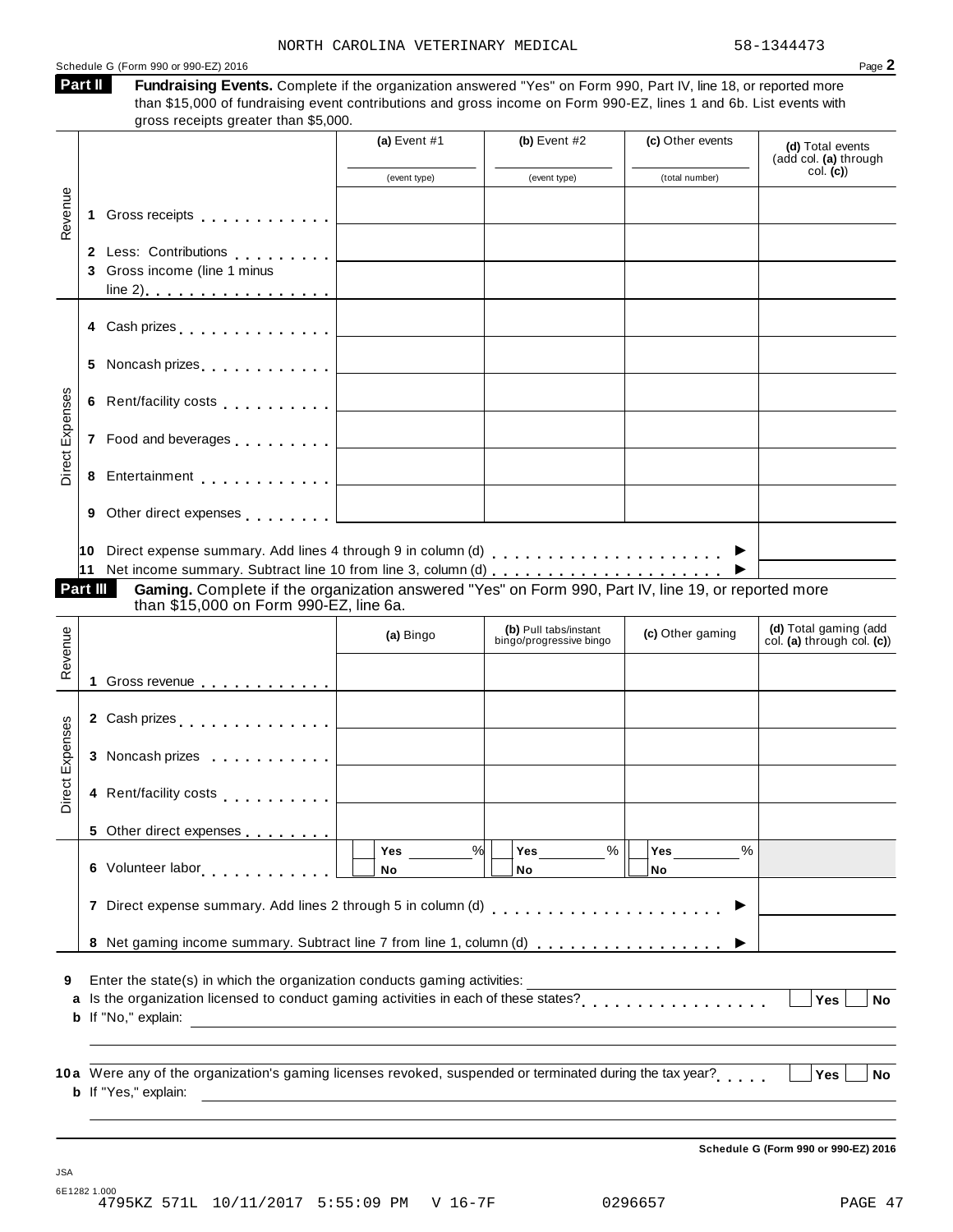|  |  |  | NORTH CAROLINA VETERINARY MEDICAL |  |
|--|--|--|-----------------------------------|--|
|--|--|--|-----------------------------------|--|

|         | NURIA CARUBINA VEIERINARI MEDICAB                                                                                                                                                                                                                        |                    |
|---------|----------------------------------------------------------------------------------------------------------------------------------------------------------------------------------------------------------------------------------------------------------|--------------------|
|         | Schedule G (Form 990 or 990-EZ) 2016                                                                                                                                                                                                                     | Page 3             |
| 11      |                                                                                                                                                                                                                                                          | Yes<br><b>No</b>   |
| $12 \,$ | Is the organization a grantor, beneficiary or trustee of a trust or a member of a partnership or other entity                                                                                                                                            |                    |
|         |                                                                                                                                                                                                                                                          | Yes  <br><b>No</b> |
| 13      | Indicate the percentage of gaming activity conducted in:                                                                                                                                                                                                 |                    |
| a       |                                                                                                                                                                                                                                                          | %                  |
| b       |                                                                                                                                                                                                                                                          | $\%$               |
| 14      | Enter the name and address of the person who prepares the organization's gaming/special events books and                                                                                                                                                 |                    |
|         | records:                                                                                                                                                                                                                                                 |                    |
|         |                                                                                                                                                                                                                                                          |                    |
|         |                                                                                                                                                                                                                                                          |                    |
|         | 15a Does the organization have a contract with a third party from whom the organization receives gaming                                                                                                                                                  |                    |
|         |                                                                                                                                                                                                                                                          | Yes  <br><b>No</b> |
|         | <b>b</b> If "Yes," enter the amount of gaming revenue received by the organization $\triangleright$ \$______________ and the                                                                                                                             |                    |
|         | amount of gaming revenue retained by the third party $\triangleright$ \$ _______________.                                                                                                                                                                |                    |
|         | c If "Yes," enter name and address of the third party:                                                                                                                                                                                                   |                    |
|         |                                                                                                                                                                                                                                                          |                    |
|         |                                                                                                                                                                                                                                                          |                    |
|         |                                                                                                                                                                                                                                                          |                    |
| 16      | Gaming manager information:                                                                                                                                                                                                                              |                    |
|         | Name $\sum_{-2}$                                                                                                                                                                                                                                         |                    |
|         | Gaming manager compensation $\triangleright$ \$ _______________                                                                                                                                                                                          |                    |
|         | Description of services provided ▶                                                                                                                                                                                                                       |                    |
|         | Director/officer<br>Employee<br>Independent contractor                                                                                                                                                                                                   |                    |
| 17      | Mandatory distributions:                                                                                                                                                                                                                                 |                    |
|         | a Is the organization required under state law to make charitable distributions from the gaming proceeds to                                                                                                                                              |                    |
|         |                                                                                                                                                                                                                                                          | Yes<br>∣ No        |
|         | <b>b</b> Enter the amount of distributions required under state law to be distributed to other exempt organizations                                                                                                                                      |                    |
|         | or spent in the organization's own exempt activities during the tax year $\triangleright$ \$                                                                                                                                                             |                    |
|         | Supplemental Information. Provide the explanation required by Part I, line 2b, columns (iii) and (v), and<br>Part IV<br>Part III, lines 9, 9b, 10b, 15b, 15c, 16, and 17b, as applicable. Also provide any additional information<br>(see instructions). |                    |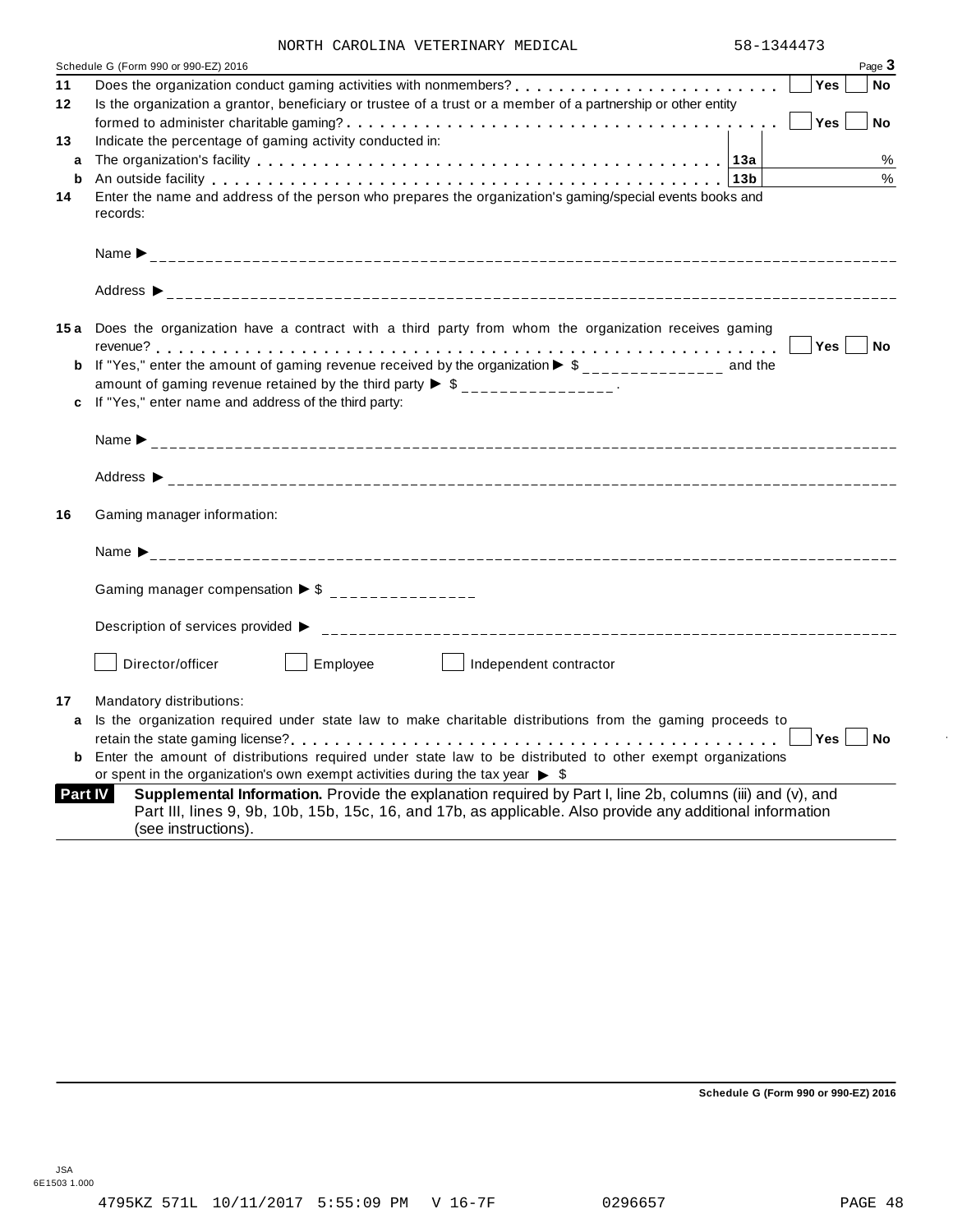ATTACHMENT 1

### 990, SCHEDULE G, PART I - HIGHEST PAID FUNDRAISER

| NAME AND ADDRESS OF<br>FUNDRAISER | ACTIVITY                 | DID FUNDRAISER HAVE<br>CUSTODY OR CONTROL<br>OF CONTRIBUTIONS?<br>NO<br>YES | GROSS RECEIPTS<br>FROM ACTIVITY | AMOUNT PAID TO<br>(OR RETAINED BY<br>FUNDRAISER | AMOUNT PAID TO<br>(OR RETAINED BY<br>ORGANIZATION |
|-----------------------------------|--------------------------|-----------------------------------------------------------------------------|---------------------------------|-------------------------------------------------|---------------------------------------------------|
| RUFFALO NOEL LEVITZ               | PHONE SOLI-<br>CITATIONS | X                                                                           | 86,500.                         | 50,067.                                         | 36,433.                                           |
| P.O. BOX 718                      |                          |                                                                             |                                 |                                                 |                                                   |
| DES MOINES                        |                          |                                                                             |                                 |                                                 |                                                   |
| TA FOQOQ OT10                     |                          |                                                                             |                                 |                                                 |                                                   |

IA 50303-0718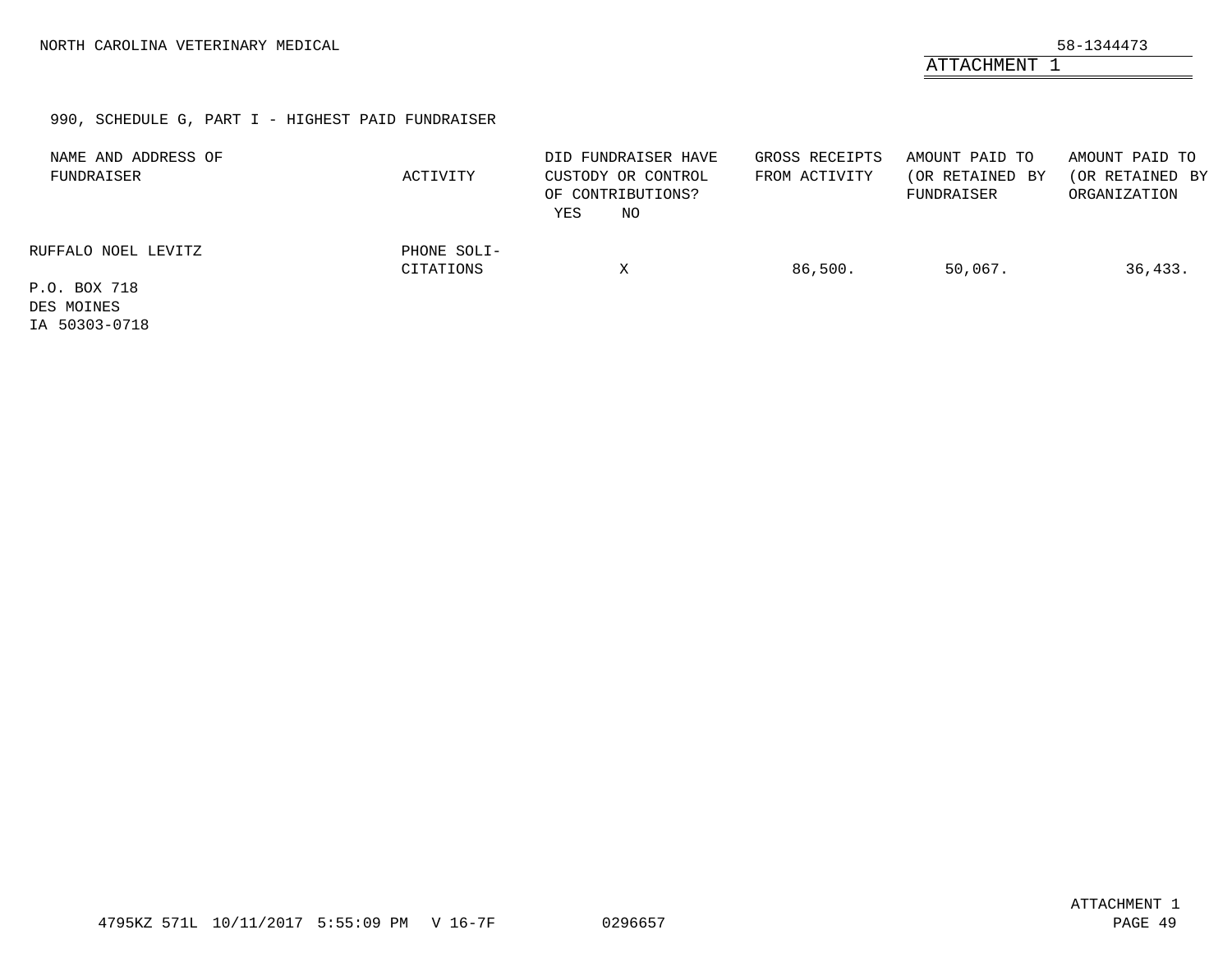| <b>SCHEDULE I</b><br>(Form 990)<br>Department of the Treasury<br><b>Internal Revenue Service</b>          |                                                                                                                                                                                                                                                                             |            |                                    | <b>Grants and Other Assistance to Organizations,</b><br>Governments, and Individuals in the United States<br>Complete if the organization answered "Yes" on Form 990, Part IV, line 21 or 22.<br>$\blacktriangleright$ Attach to Form 990. |                                       | Information about Schedule I (Form 990) and its instructions is at www.irs.gov/form990. |                                          | OMB No. 1545-0047<br>$20$ 16<br><b>Open to Public</b><br><b>Inspection</b> |
|-----------------------------------------------------------------------------------------------------------|-----------------------------------------------------------------------------------------------------------------------------------------------------------------------------------------------------------------------------------------------------------------------------|------------|------------------------------------|--------------------------------------------------------------------------------------------------------------------------------------------------------------------------------------------------------------------------------------------|---------------------------------------|-----------------------------------------------------------------------------------------|------------------------------------------|----------------------------------------------------------------------------|
| CAROLINA VETERINARY MEDICAL<br><b>Employer identification number</b><br>Name of the organization<br>NORTH |                                                                                                                                                                                                                                                                             |            |                                    |                                                                                                                                                                                                                                            |                                       |                                                                                         |                                          |                                                                            |
| 58-1344473<br>FOUNDATION, INC.                                                                            |                                                                                                                                                                                                                                                                             |            |                                    |                                                                                                                                                                                                                                            |                                       |                                                                                         |                                          |                                                                            |
| <b>General Information on Grants and Assistance</b><br>Part I                                             |                                                                                                                                                                                                                                                                             |            |                                    |                                                                                                                                                                                                                                            |                                       |                                                                                         |                                          |                                                                            |
| 2                                                                                                         | Does the organization maintain records to substantiate the amount of the grants or assistance, the grantees' eligibility for the grants or assistance, and<br>Describe in Part IV the organization's procedures for monitoring the use of grant funds in the United States. |            |                                    |                                                                                                                                                                                                                                            |                                       |                                                                                         |                                          | X  <br><b>No</b><br>Yes                                                    |
| <b>Part II</b>                                                                                            | Grants and Other Assistance to Domestic Organizations and Domestic Governments. Complete if the organization answered "Yes" on Form<br>990, Part IV, line 21, for any recipient that received more than \$5,000. Part II can be duplicated if additional space is needed.   |            |                                    |                                                                                                                                                                                                                                            |                                       |                                                                                         |                                          |                                                                            |
|                                                                                                           | 1 (a) Name and address of organization<br>or government                                                                                                                                                                                                                     | $(b)$ EIN  | (c) IRC section<br>(if applicable) | (d) Amount of cash<br>grant                                                                                                                                                                                                                | (e) Amount of non-<br>cash assistance | (f) Method of valuation<br>(book, FMV, appraisal,<br>other)                             | (g) Description of<br>noncash assistance | (h) Purpose of grant<br>or assistance                                      |
| $(1)$ NORTH                                                                                               | CAROLINA STATE UNIVERSITY                                                                                                                                                                                                                                                   |            |                                    |                                                                                                                                                                                                                                            |                                       |                                                                                         |                                          |                                                                            |
| NCSU BOX 7205 RALEIGH, NC 27695                                                                           |                                                                                                                                                                                                                                                                             | 56-6000756 | 170(C)(1)                          | 785,306.                                                                                                                                                                                                                                   |                                       | <b>BOOK</b>                                                                             | N/A                                      | SUPPORT                                                                    |

JSA 6E1288 1.000

**(2)**

**(3)**

**(4)**

**(5)**

**(6)**

**(7)**

**(8)**

**(9)**

**(10)**

**(11)**

**(12)**

**2** Enter total number of section 501(c)(3) and government organizations listed in the line 1 table **manufacture** is a section for the line of section  $\frac{1}{n}$ I **3** Enter total number of other organizations listed in the line 1 table m m m m m m m m m m m m m m m m m m m m m m m m m m m m m m m m m m m m m m m m m m m m m

**For Paperwork Reduction Act Notice, see the Instructions for Form 990. Schedule I (Form 990) (2016)**

1.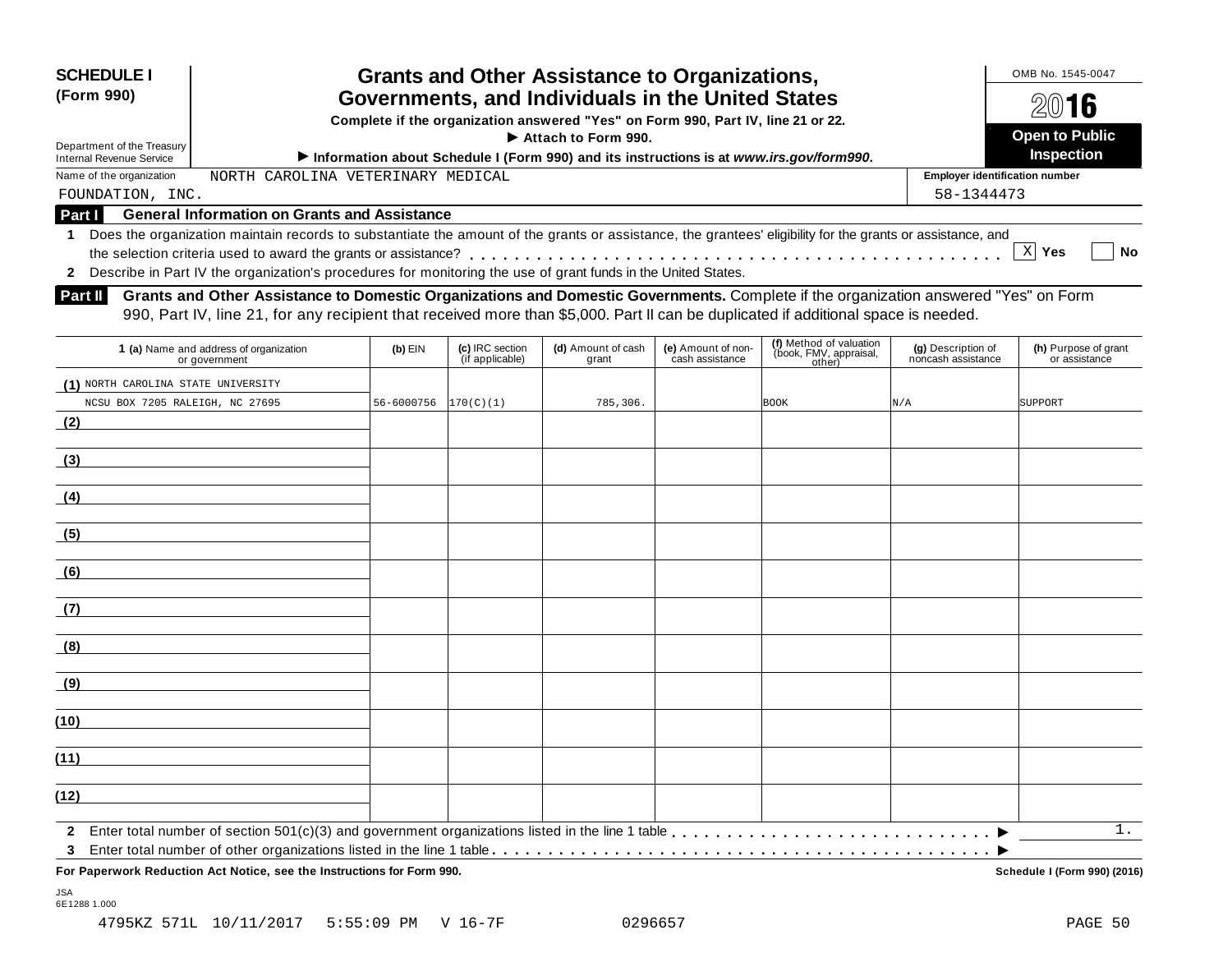### **Grants and Other Assistance to Domestic Individuals.** Complete ifthe organization answered "Yes" on Form 990, Part IV, line 22. **Part III** Grants and Other Assistance to Domestic Individuals<br>Part III can be duplicated if additional space is needed.

| (a) Type of grant or assistance                                                                                                                         | (b) Number of<br>recipients | (c) Amount of<br>cash grant | (d) Amount of<br>non-cash assistance | (e) Method of valuation (book,<br>FMV, appraisal, other) | (f) Description of non-cash assistance |
|---------------------------------------------------------------------------------------------------------------------------------------------------------|-----------------------------|-----------------------------|--------------------------------------|----------------------------------------------------------|----------------------------------------|
|                                                                                                                                                         |                             |                             |                                      |                                                          |                                        |
| $\overline{2}$                                                                                                                                          |                             |                             |                                      |                                                          |                                        |
| 3                                                                                                                                                       |                             |                             |                                      |                                                          |                                        |
| 4                                                                                                                                                       |                             |                             |                                      |                                                          |                                        |
| 5                                                                                                                                                       |                             |                             |                                      |                                                          |                                        |
| -6                                                                                                                                                      |                             |                             |                                      |                                                          |                                        |
|                                                                                                                                                         |                             |                             |                                      |                                                          |                                        |
| Part IV<br>Supplemental Information. Provide the information required in Part I, line 2, Part III, column (b); and any other additional<br>information. |                             |                             |                                      |                                                          |                                        |

PART I, LINE 2:

GRANTS REPRESENT REIMBURSEMENT OF EXPENSES PROCESSED THROUGH THE

UNIVERSITY'S ACCOUNTING SYSTEMS, AND ARE SUBJECT TO UNIVERSITY AND STATE

OF NORTH CAROLINA GUIDELINES, IN ADDITION TO ANY RESTRICTIONS PLACED

DIRECTLY BY DONORS.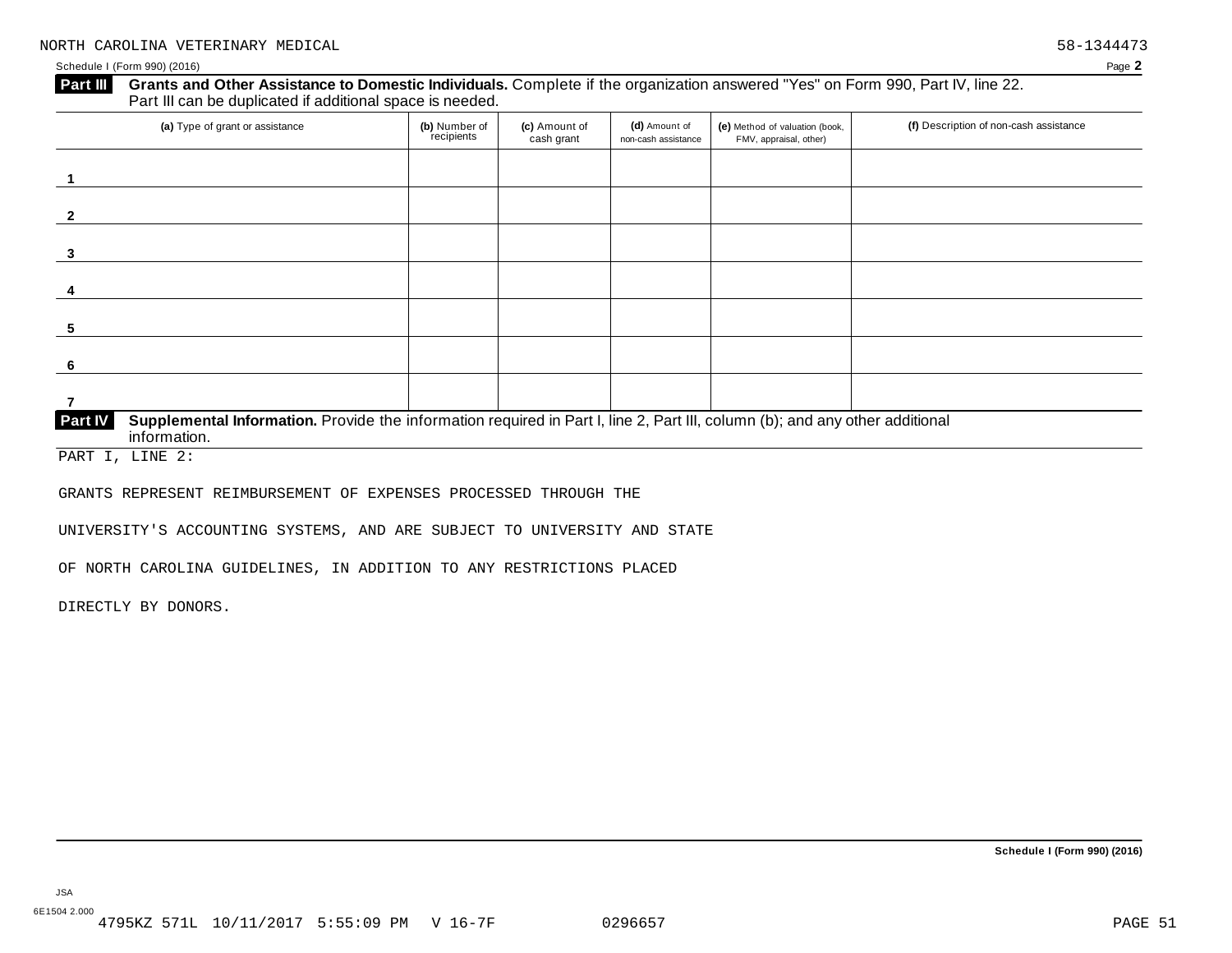|              | <b>SCHEDULE J</b>          |                                                  | <b>Compensation Information</b>                                                                                                                                                                                   |                                       | OMB No. 1545-0047     |            |              |
|--------------|----------------------------|--------------------------------------------------|-------------------------------------------------------------------------------------------------------------------------------------------------------------------------------------------------------------------|---------------------------------------|-----------------------|------------|--------------|
|              | (Form 990)                 |                                                  | For certain Officers, Directors, Trustees, Key Employees, and Highest                                                                                                                                             |                                       |                       |            |              |
|              |                            |                                                  | <b>Compensated Employees</b><br>Complete if the organization answered "Yes" on Form 990, Part IV, line 23.                                                                                                        |                                       | 2016                  |            |              |
|              | Department of the Treasury |                                                  | Attach to Form 990.                                                                                                                                                                                               |                                       | <b>Open to Public</b> |            |              |
|              | Internal Revenue Service   |                                                  | Information about Schedule J (Form 990) and its instructions is at www.irs.gov/form990.                                                                                                                           |                                       | <b>Inspection</b>     |            |              |
|              | Name of the organization   | NORTH CAROLINA VETERINARY MEDICAL                |                                                                                                                                                                                                                   | <b>Employer identification number</b> |                       |            |              |
|              | FOUNDATION, INC.           |                                                  |                                                                                                                                                                                                                   | 58-1344473                            |                       |            |              |
| Part I       |                            | <b>Questions Regarding Compensation</b>          |                                                                                                                                                                                                                   |                                       |                       | <b>Yes</b> | No           |
|              |                            |                                                  | 1a Check the appropriate box(es) if the organization provided any of the following to or for a person listed on Form                                                                                              |                                       |                       |            |              |
|              |                            |                                                  | 990, Part VII, Section A, line 1a. Complete Part III to provide any relevant information regarding these items.                                                                                                   |                                       |                       |            |              |
|              |                            | First-class or charter travel                    | Housing allowance or residence for personal use                                                                                                                                                                   |                                       |                       |            |              |
|              |                            | Travel for companions                            | Payments for business use of personal residence                                                                                                                                                                   |                                       |                       |            |              |
|              |                            | Tax indemnification and gross-up payments        | Health or social club dues or initiation fees                                                                                                                                                                     |                                       |                       |            |              |
|              |                            | Discretionary spending account                   | Personal services (such as, maid, chauffeur, chef)                                                                                                                                                                |                                       |                       |            |              |
|              |                            |                                                  |                                                                                                                                                                                                                   |                                       |                       |            |              |
| b            |                            |                                                  | If any of the boxes on line 1a are checked, did the organization follow a written policy regarding payment<br>or reimbursement or provision of all of the expenses described above? If "No," complete Part III to |                                       |                       |            |              |
|              |                            |                                                  |                                                                                                                                                                                                                   |                                       | 1b                    |            |              |
| $\mathbf{2}$ |                            |                                                  | Did the organization require substantiation prior to reimbursing or allowing expenses incurred by all                                                                                                             |                                       |                       |            |              |
|              |                            |                                                  | directors, trustees, and officers, including the CEO/Executive Director, regarding the items checked on line                                                                                                      |                                       |                       |            |              |
|              |                            |                                                  |                                                                                                                                                                                                                   |                                       | $\mathbf{2}$          |            |              |
| 3            |                            |                                                  | Indicate which, if any, of the following the filing organization used to establish the compensation of the                                                                                                        |                                       |                       |            |              |
|              |                            |                                                  | organization's CEO/Executive Director. Check all that apply. Do not check any boxes for methods used by a                                                                                                         |                                       |                       |            |              |
|              |                            |                                                  | related organization to establish compensation of the CEO/Executive Director, but explain in Part III.                                                                                                            |                                       |                       |            |              |
|              |                            | Compensation committee                           | Written employment contract                                                                                                                                                                                       |                                       |                       |            |              |
|              |                            | Independent compensation consultant              | Compensation survey or study                                                                                                                                                                                      |                                       |                       |            |              |
|              |                            | Form 990 of other organizations                  | Approval by the board or compensation committee                                                                                                                                                                   |                                       |                       |            |              |
| 4            |                            | organization or a related organization:          | During the year, did any person listed on Form 990, Part VII, Section A, line 1a, with respect to the filing                                                                                                      |                                       |                       |            |              |
| a            |                            |                                                  |                                                                                                                                                                                                                   |                                       | 4a                    |            | Χ            |
| b            |                            |                                                  | Participate in, or receive payment from, a supplemental nonqualified retirement plan?                                                                                                                             |                                       | 4b                    |            | $\mathbf X$  |
| c            |                            |                                                  | Participate in, or receive payment from, an equity-based compensation arrangement?                                                                                                                                |                                       | 4c                    |            | $\mathbf{x}$ |
|              |                            |                                                  | If "Yes" to any of lines 4a-c, list the persons and provide the applicable amounts for each item in Part III.                                                                                                     |                                       |                       |            |              |
|              |                            |                                                  |                                                                                                                                                                                                                   |                                       |                       |            |              |
|              |                            |                                                  | Only section $501(c)(3)$ , $501(c)(4)$ , and $501(c)(29)$ organizations must complete lines 5-9.                                                                                                                  |                                       |                       |            |              |
| 5            |                            |                                                  | For persons listed on Form 990, Part VII, Section A, line 1a, did the organization pay or accrue any                                                                                                              |                                       |                       |            |              |
|              |                            | compensation contingent on the revenues of:      |                                                                                                                                                                                                                   |                                       |                       |            | Χ            |
| a            |                            |                                                  |                                                                                                                                                                                                                   |                                       | 5a                    |            | Χ            |
| b            |                            | If "Yes" on line 5a or 5b, describe in Part III. |                                                                                                                                                                                                                   |                                       | 5b                    |            |              |
| 6            |                            |                                                  | For persons listed on Form 990, Part VII, Section A, line 1a, did the organization pay or accrue any                                                                                                              |                                       |                       |            |              |
|              |                            | compensation contingent on the net earnings of:  |                                                                                                                                                                                                                   |                                       |                       |            |              |
| a            |                            |                                                  |                                                                                                                                                                                                                   |                                       | 6a                    |            | X            |
| b            |                            |                                                  |                                                                                                                                                                                                                   |                                       | 6b                    |            | Χ            |
|              |                            | If "Yes" on line 6a or 6b, describe in Part III. |                                                                                                                                                                                                                   |                                       |                       |            |              |
| 7            |                            |                                                  | For persons listed on Form 990, Part VII, Section A, line 1a, did the organization provide any nonfixed                                                                                                           |                                       |                       |            |              |
|              |                            |                                                  | payments not described on lines 5 and 6? If "Yes," describe in Part III.                                                                                                                                          |                                       | $\overline{7}$        |            | X            |
| 8            |                            |                                                  | Were any amounts reported on Form 990, Part VII, paid or accrued pursuant to a contract that was subject                                                                                                          |                                       |                       |            |              |
|              |                            |                                                  | to the initial contract exception described in Regulations section 53.4958-4(a)(3)? If "Yes," describe                                                                                                            |                                       |                       |            |              |
|              |                            |                                                  |                                                                                                                                                                                                                   |                                       | 8                     |            | Χ            |
| 9            |                            |                                                  | If "Yes" on line 8, did the organization also follow the rebuttable presumption procedure described in                                                                                                            |                                       |                       |            |              |
|              |                            |                                                  |                                                                                                                                                                                                                   |                                       | 9                     |            |              |

**For Paperwork Reduction Act Notice, see the Instructions for Form 990. Schedule J (Form 990) 2016**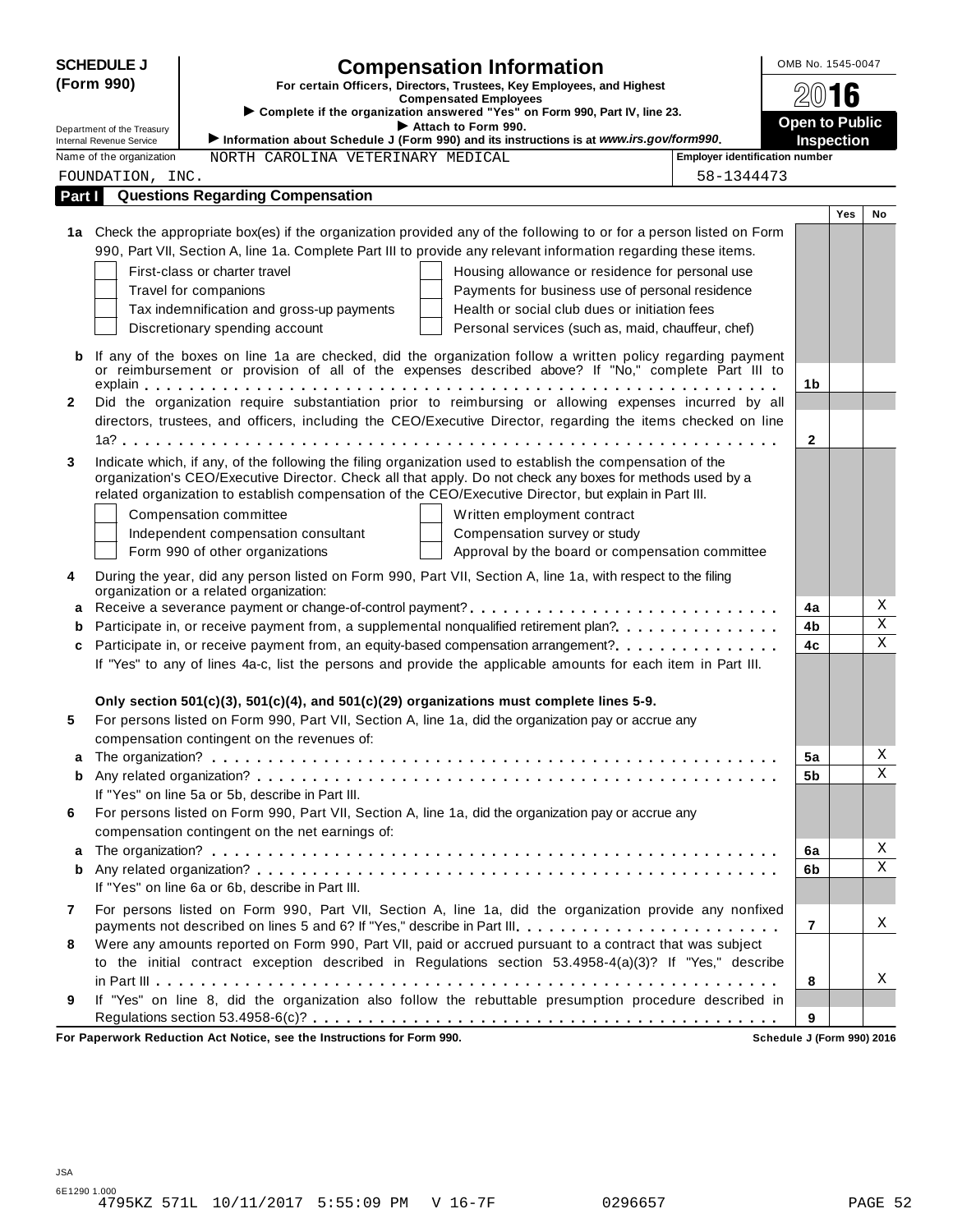### **Part II Officers, Directors, Trustees, Key Employees, and Highest Compensated Employees.** Use duplicate copies ifadditional space is needed.

For each individual whose compensation must be reported on Schedule J, report compensation from the organization on row (i) and from related organizations, described in the instructions, on row (ii). Do not list any individuals that aren't listed on Form 990, Part VII.

Note: The sum of columns (B)(i)-(iii) for each listed individual must equal the total amount of Form 990, Part VII, Section A, line 1a, applicable column (D) and (E) amounts for that individual.

| (B) Breakdown of W-2 and/or 1099-MISC compensation |                              |                          |                                        | (C) Retirement and                        | (D) Nontaxable                 | (E) Total of columns | (F) Compensation |                                                            |  |
|----------------------------------------------------|------------------------------|--------------------------|----------------------------------------|-------------------------------------------|--------------------------------|----------------------|------------------|------------------------------------------------------------|--|
| (A) Name and Title                                 |                              | (i) Base<br>compensation | (ii) Bonus & incentive<br>compensation | (iii) Other<br>reportable<br>compensation | other deferred<br>compensation | benefits             | $(B)(i)-(D)$     | in column (B) reported<br>as deferred on prior<br>Form 990 |  |
| DIANNE DUNNING                                     | (i)                          | $\mathsf{O}$             | $\mathsf{O}\xspace$                    | $\mathsf{O}$ .                            | $\mathbf{0}$ .                 | $\overline{0}$ .     | $\mathsf{O}$ .   | $\overline{0}$ .                                           |  |
| 1SECRETARY                                         | (i)                          | 153,761                  | 0.                                     | $\overline{0}$ .                          | 19,387.                        | 5,580.               | 178,728          | $\overline{0}$ .                                           |  |
| MARY PELOQUIN-DODD                                 | (i)                          | $\mathsf{O}$             | $\mathbf 0$                            | $\mathsf{0}$ .                            | $0$ .                          | $\mathbf{0}$ .       | $\mathbf 0$ .    | $\overline{0}$ .                                           |  |
| 2TREASURER                                         | (i)                          | 252,036                  | $\mathsf{O}$ .                         | $0\,$ .                                   | 31,853.                        | 5,580.               | 289,469.         | $\overline{0}$ .                                           |  |
| <b>JILL TASAICO</b>                                | (i)                          | $\mathsf{O}$ .           | $\mathsf{O}$ .                         | $\mathsf{0}$ .                            | $\overline{0}$ .               | $\overline{0}$ .     | $0\,$ .          | $\overline{0}$ .                                           |  |
| 3ASST TREASURER                                    | (i)                          | 157,522                  | $\mathsf{O}$ .                         | $\mathsf{0}$ .                            | 24,332.                        | 5,580.               | 187,434.         | $\overline{0}$ .                                           |  |
|                                                    | (i)                          |                          |                                        |                                           |                                |                      |                  |                                                            |  |
| 4                                                  | (i)                          |                          |                                        |                                           |                                |                      |                  |                                                            |  |
|                                                    | (i)                          |                          |                                        |                                           |                                |                      |                  |                                                            |  |
| 5                                                  | (ii)                         |                          |                                        |                                           |                                |                      |                  |                                                            |  |
|                                                    | $\qquad \qquad \textbf{(i)}$ |                          |                                        |                                           |                                |                      |                  |                                                            |  |
| 6                                                  | (i)                          |                          |                                        |                                           |                                |                      |                  |                                                            |  |
|                                                    | (i)                          |                          |                                        |                                           |                                |                      |                  |                                                            |  |
| 7                                                  | (i)                          |                          |                                        |                                           |                                |                      |                  |                                                            |  |
|                                                    | (i)                          |                          |                                        |                                           |                                |                      |                  |                                                            |  |
| 8                                                  | (i)                          |                          |                                        |                                           |                                |                      |                  |                                                            |  |
|                                                    | (i)                          |                          |                                        |                                           |                                |                      |                  |                                                            |  |
| 9                                                  | (i)                          |                          |                                        |                                           |                                |                      |                  |                                                            |  |
|                                                    | (i)                          |                          |                                        |                                           |                                |                      |                  |                                                            |  |
| 10                                                 | (i)                          |                          |                                        |                                           |                                |                      |                  |                                                            |  |
|                                                    | (i)                          |                          |                                        |                                           |                                |                      |                  |                                                            |  |
| 11                                                 | (i)                          |                          |                                        |                                           |                                |                      |                  |                                                            |  |
|                                                    | (i)                          |                          |                                        |                                           |                                |                      |                  |                                                            |  |
| 12                                                 | (i)                          |                          |                                        |                                           |                                |                      |                  |                                                            |  |
|                                                    | (i)                          |                          |                                        |                                           |                                |                      |                  |                                                            |  |
| 13                                                 | (i)                          |                          |                                        |                                           |                                |                      |                  |                                                            |  |
|                                                    | (i)                          |                          |                                        |                                           |                                |                      |                  |                                                            |  |
| 14                                                 | (i)                          |                          |                                        |                                           |                                |                      |                  |                                                            |  |
|                                                    | (i)                          |                          |                                        |                                           |                                |                      |                  |                                                            |  |
| 15                                                 | (i)                          |                          |                                        |                                           |                                |                      |                  |                                                            |  |
|                                                    | (i)                          |                          |                                        |                                           |                                |                      |                  |                                                            |  |
| 16                                                 | (ii)                         |                          |                                        |                                           |                                |                      |                  |                                                            |  |

**Schedule J (Form 990) 2016**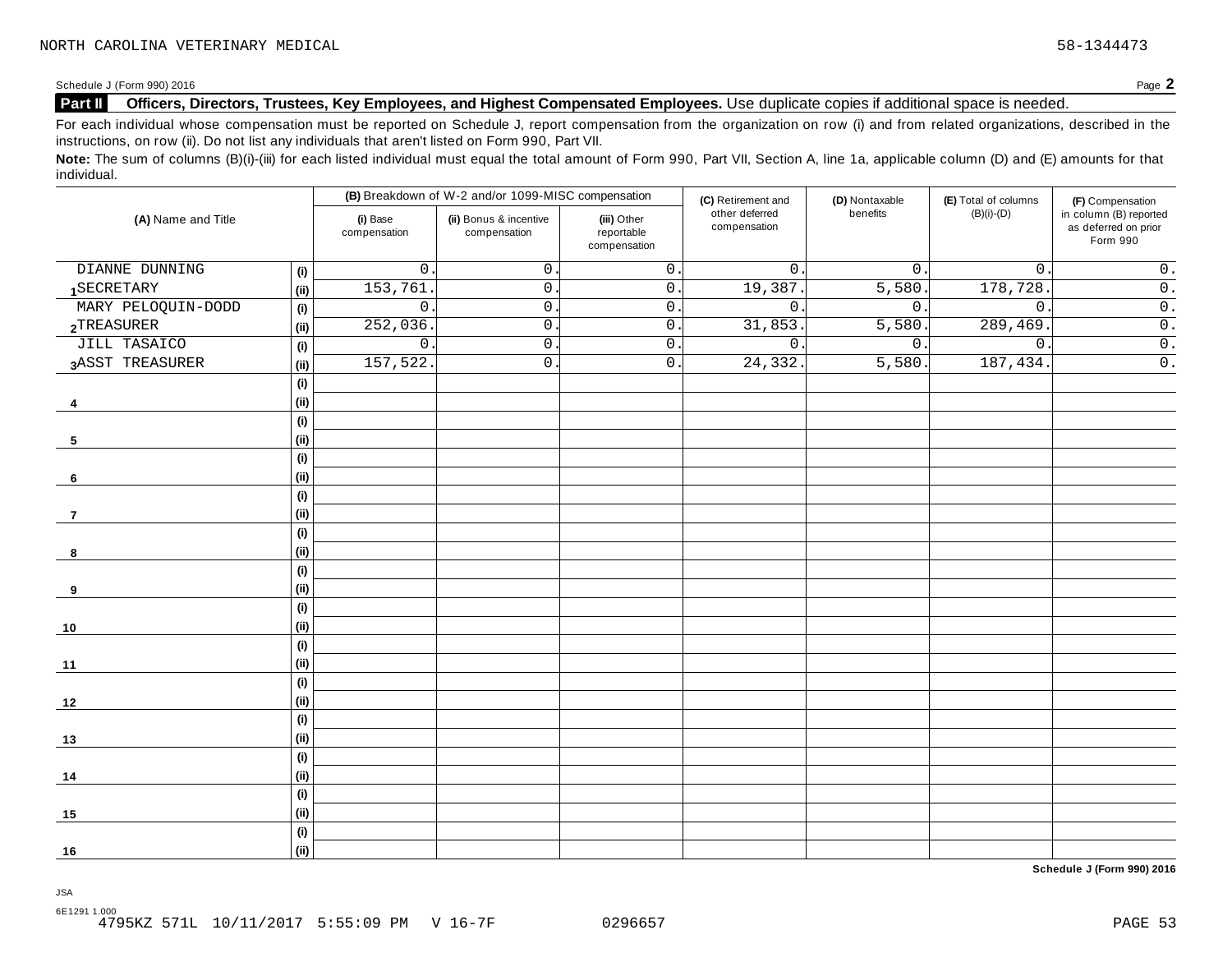Schedule J (Form 990) 2016 Page **3**

### **Part III Supplemental Information**

Provide the information, explanation, or descriptions required for Part I, lines 1a, 1b, 3, 4a, 4b, 4c, 5a, 5b, 6a, 6b, 7, and 8, and for Part II. Also complete this part for any additional information.

SCHEDULE J, PART II - COMPENSATION FROM RELATED ORGANIZATIONS

THE BOARD MEMBERS THAT ARE COMPENSATED RECEIVE COMPENSATION FROM NC STATE

UNIVERSITY, A 170(C)(1) ORGANIZATION RELATED TO NORTH CAROLINA VETERINARY

MEDICAL FOUNDATION.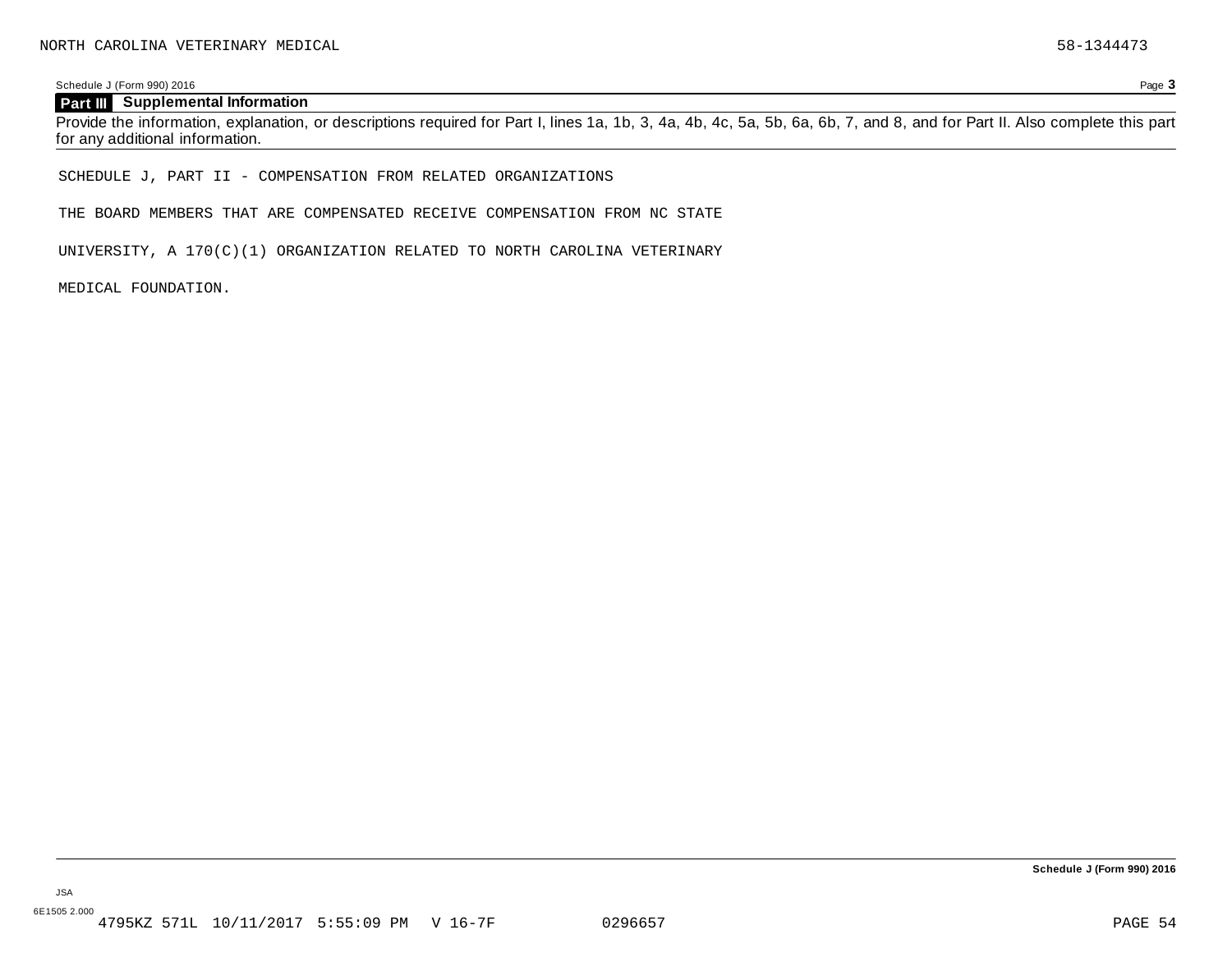# SCHEDULE M
<br> **SCHEDULE** M **S** Complete if the organizations answered "Yes" on Form 990, Part IV, lines 29 or 30.

**(Form 990)** I **Complete if the organizations answered "Yes" on Form 990, Part IV, lines <sup>29</sup> or 30.** À¾µº

I ► Complete if the organizations answered "Yes" on Form 990, Part IV, lines 29 or 30.<br>Department of the Treasury Attach to Form 990.<br>Department of the Treasury Attach to Form 990. **Internal Revenue Service** III information about Schedule M (Form 990) and its instructions is at *www.irs.gov/form990.* Inspection<br>
Name of the organization MORTH CAROLINA VETERINARY MEDICAL Femployer identification numb

Name of the organization **MORTH CAROLINA VETERINARY MEDICAL Employer identification number** 

FOUNDATION, INC. 58-1344473

| Part I       | <b>Types of Property</b>                                                                                                                                                                                                      |                               |                                                        |                                                                                    |                                                              |
|--------------|-------------------------------------------------------------------------------------------------------------------------------------------------------------------------------------------------------------------------------|-------------------------------|--------------------------------------------------------|------------------------------------------------------------------------------------|--------------------------------------------------------------|
|              |                                                                                                                                                                                                                               | (a)<br>Check if<br>applicable | (b)<br>Number of contributions or<br>items contributed | (c)<br>Noncash contribution<br>amounts reported on<br>Form 990, Part VIII, line 1g | (d)<br>Method of determining<br>noncash contribution amounts |
| 1.           | Art - Works of art                                                                                                                                                                                                            |                               |                                                        |                                                                                    |                                                              |
| $\mathbf{2}$ | Art - Historical treasures                                                                                                                                                                                                    |                               |                                                        |                                                                                    |                                                              |
| 3            | Art - Fractional interests                                                                                                                                                                                                    |                               |                                                        |                                                                                    |                                                              |
| 4            | Books and publications <b>Solutions</b>                                                                                                                                                                                       |                               |                                                        |                                                                                    |                                                              |
| 5            | Clothing and household                                                                                                                                                                                                        |                               |                                                        |                                                                                    |                                                              |
|              | $goods.$                                                                                                                                                                                                                      |                               |                                                        |                                                                                    |                                                              |
| 6            | Cars and other vehicles                                                                                                                                                                                                       |                               |                                                        |                                                                                    |                                                              |
| 7            | Boats and planes experience and planes                                                                                                                                                                                        |                               |                                                        |                                                                                    |                                                              |
| 8            | Intellectual property                                                                                                                                                                                                         |                               |                                                        |                                                                                    |                                                              |
| 9            | Securities - Publicly traded                                                                                                                                                                                                  | X                             | 17.                                                    | 584,795.                                                                           | FMV                                                          |
| 10           | Securities - Closely held stock                                                                                                                                                                                               |                               |                                                        |                                                                                    |                                                              |
| 11           | Securities - Partnership, LLC,                                                                                                                                                                                                |                               |                                                        |                                                                                    |                                                              |
|              | or trust interests experience that the set of the set of the set of the set of the set of the set of the set of the set of the set of the set of the set of the set of the set of the set of the set of the set of the set of |                               |                                                        |                                                                                    |                                                              |
| 12           | Securities - Miscellaneous                                                                                                                                                                                                    |                               |                                                        |                                                                                    |                                                              |
| 13           | Qualified conservation                                                                                                                                                                                                        |                               |                                                        |                                                                                    |                                                              |
|              | contribution - Historic                                                                                                                                                                                                       |                               |                                                        |                                                                                    |                                                              |
|              | structures                                                                                                                                                                                                                    |                               |                                                        |                                                                                    |                                                              |
| 14           | Qualified conservation                                                                                                                                                                                                        |                               |                                                        |                                                                                    |                                                              |
|              | contribution - Other <b>Called Act 2019</b>                                                                                                                                                                                   |                               |                                                        |                                                                                    |                                                              |
| 15           | Real estate - Residential                                                                                                                                                                                                     |                               |                                                        |                                                                                    |                                                              |
| 16           | Real estate - Commercial                                                                                                                                                                                                      |                               |                                                        |                                                                                    |                                                              |
| 17           | Real estate - Other <b>New York 1988</b>                                                                                                                                                                                      |                               |                                                        |                                                                                    |                                                              |
| 18           | Collectibles.                                                                                                                                                                                                                 |                               |                                                        |                                                                                    |                                                              |
| 19           | Food inventory                                                                                                                                                                                                                |                               |                                                        |                                                                                    |                                                              |
| 20           | Drugs and medical supplies                                                                                                                                                                                                    |                               |                                                        |                                                                                    |                                                              |
| 21           | Taxidermy                                                                                                                                                                                                                     |                               |                                                        |                                                                                    |                                                              |
| 22           | Historical artifacts <b>All Accords</b>                                                                                                                                                                                       |                               |                                                        |                                                                                    |                                                              |
| 23           | Scientific specimens <b>Scientific specimens</b>                                                                                                                                                                              |                               |                                                        |                                                                                    |                                                              |
| 24           | Archeological artifacts                                                                                                                                                                                                       |                               |                                                        |                                                                                    |                                                              |
| 25           | Other ▶ (IRA ROLLOVER                                                                                                                                                                                                         | X                             | $1$ .                                                  | 10,869.                                                                            | <b>FMV</b>                                                   |
| 26           | Other $\blacktriangleright$ ( $\_\_\_\_\_\_\_\_$ )                                                                                                                                                                            |                               |                                                        |                                                                                    |                                                              |
| 27           | Other $\blacktriangleright$ (<br>$\overline{\phantom{a}}$ )                                                                                                                                                                   |                               |                                                        |                                                                                    |                                                              |
| 28           | Other $\blacktriangleright$ (                                                                                                                                                                                                 |                               |                                                        |                                                                                    |                                                              |
| 29           | Number of Forms 8283 received by the organization during the tax year for contributions for                                                                                                                                   |                               |                                                        |                                                                                    |                                                              |
|              | which the organization completed Form 8283, Part IV, Donee Acknowledgement                                                                                                                                                    |                               |                                                        |                                                                                    | 29                                                           |
|              |                                                                                                                                                                                                                               |                               |                                                        |                                                                                    | Yes   No                                                     |
|              | 30a During the year, did the organization receive by contribution any property reported in Part I, lines 1 through                                                                                                            |                               |                                                        |                                                                                    |                                                              |
|              | 28, that it must hold for at least three years from the date of the initial contribution, and which isn't required                                                                                                            |                               |                                                        |                                                                                    | Χ                                                            |
|              |                                                                                                                                                                                                                               |                               |                                                        |                                                                                    | 30a                                                          |
|              | <b>b</b> If "Yes," describe the arrangement in Part II.                                                                                                                                                                       |                               |                                                        |                                                                                    |                                                              |
| 31           | Does the organization have a gift acceptance policy that requires the review of any nonstandard                                                                                                                               |                               |                                                        |                                                                                    | Χ                                                            |
|              |                                                                                                                                                                                                                               |                               |                                                        |                                                                                    | 31                                                           |
|              | 32a Does the organization hire or use third parties or related organizations to solicit, process, or sell noncash                                                                                                             |                               |                                                        |                                                                                    |                                                              |
|              |                                                                                                                                                                                                                               |                               |                                                        |                                                                                    | Χ<br>32a                                                     |
|              | <b>b</b> If "Yes," describe in Part II.                                                                                                                                                                                       |                               |                                                        |                                                                                    |                                                              |
| 33           | If the organization didn't report an amount in column (c) for a type of property for which column (a) is checked,                                                                                                             |                               |                                                        |                                                                                    |                                                              |
|              | describe in Part II.                                                                                                                                                                                                          |                               |                                                        |                                                                                    |                                                              |

**For Paperwork Reduction Act Notice, see the Instructions for Form 990. Schedule M (Form 990) (2016)**

6E1298 1.000 4795KZ 571L 10/11/2017 5:55:09 PM V 16-7F 0296657 PAGE 55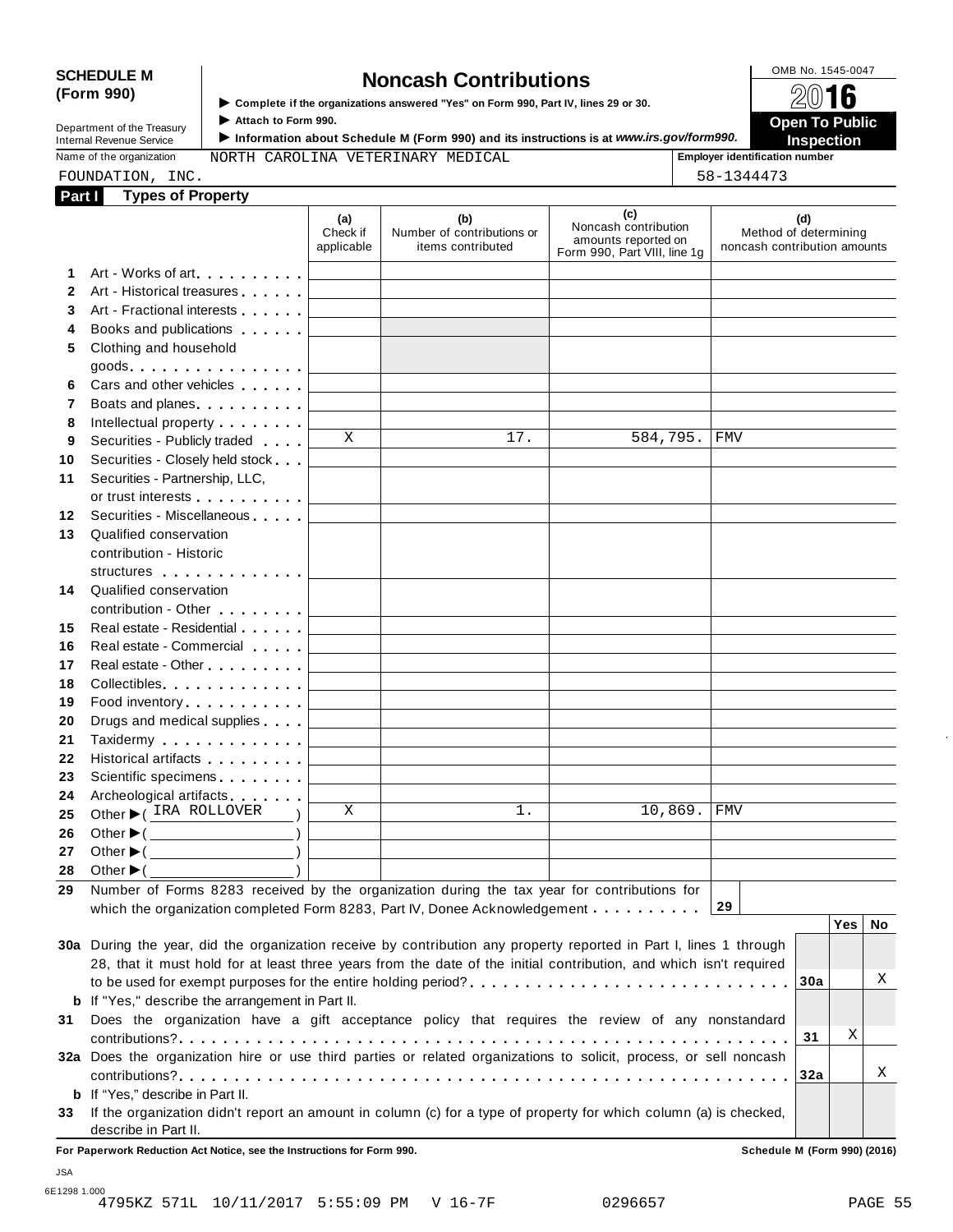**Supplemental Information.** Provide the information required by Part I, lines 30b, 32b, and 33, and whether the organization is reporting in Part I, column (b), the number of contributions, the number of items received, or a combination of both. Also complete this part for any additional information. **Part II**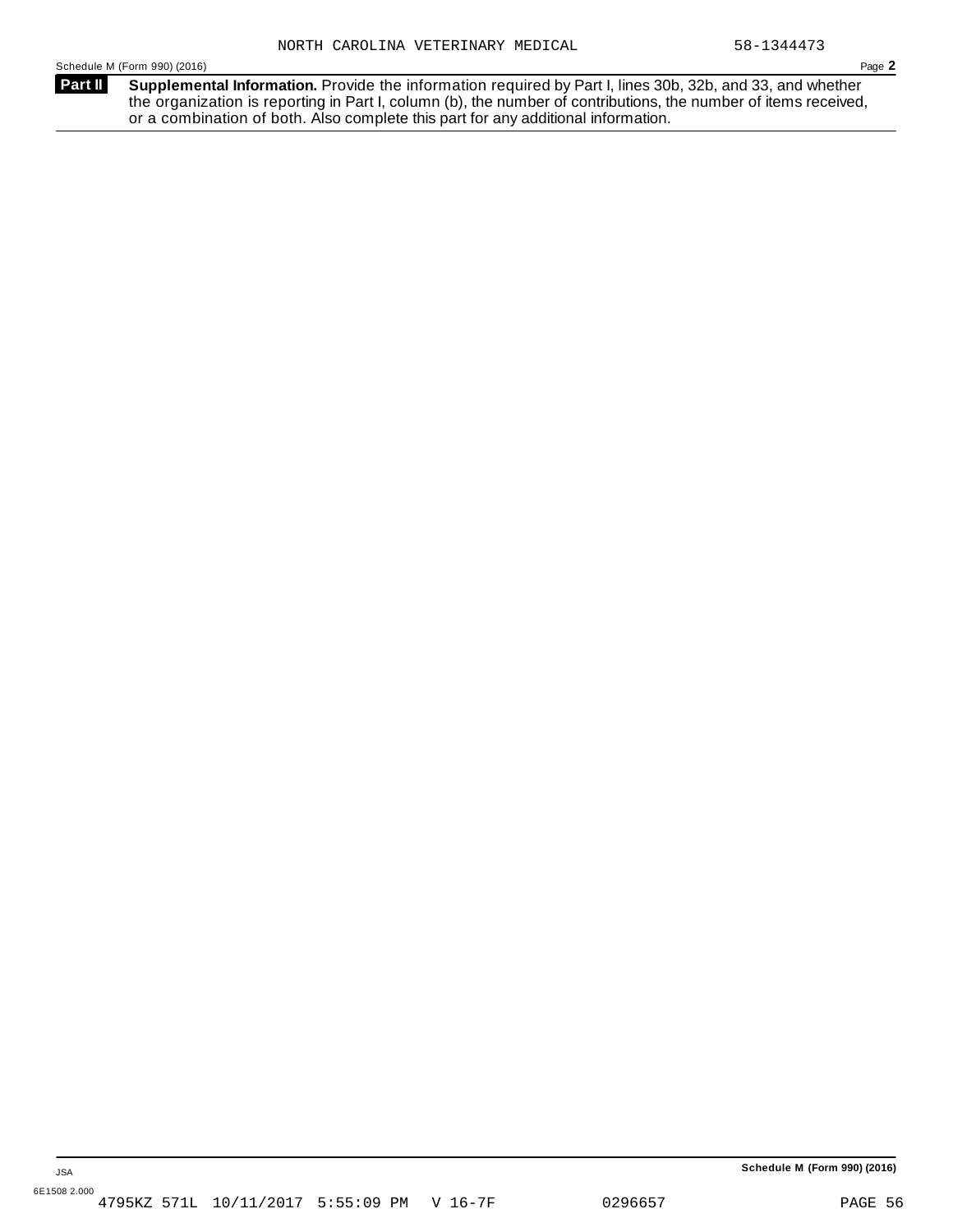### **SCHEDULE O** Supplemental Information to Form 990 or 990-EZ DMB No. 1545-0047

**(Form 990 or 990-EZ) Complete to provide information for responses to specific questions on** Form 990 or 990-EZ or to provide any additional information. ▶ Attach to Form 990 or 990-EZ.<br> **e** O (Form 990 or 990-EZ) and its instructions is at www.irs.gov/form990. Inspection



Department of the Treasury<br>Internal Revenue Service NORTH C

| <b>PUD ATTIONS</b> OF THE HUGULY<br>Internal Revenue Service | Information about Schedule O (Form 990 or 990-EZ) and its instructions is at www.irs.gov/form990. |                                       | Inspection |
|--------------------------------------------------------------|---------------------------------------------------------------------------------------------------|---------------------------------------|------------|
| Name of the organization                                     | NORTH CAROLINA VETERINARY MEDICAL                                                                 | <b>Emplover identification number</b> |            |

PAGE 1, QUESTION J (WEBSITE):

HTTP://FOUNDATIONSACCOUNTING.OFA.NCSU.EDU/FOUNDATIONS/

NORTH-CAROLINA-VETERINARY-MEDICAL-FOUNDATION-INC

FORM 990, PART I, LINE 1, DESCRIPTION OF ORGANIZATION MISSION: THE NORTH CAROLINA VETERINARY MEDICAL FOUNDATION, INC. PROVIDES FINANCIAL SUPPORT FOR ALL TYPES OF EDUCATION AND RESEARCH IN THE FIELD OF VETERINARY MEDICINE AT NORTH CAROLINA STATE UNIVERSITY.

FORM 990, PART VI, SECTION A, LINE 1:

THE EXECUTIVE COMMITTEE CONSISTS OF THE OFFICERS, THE IMMEDIATE PAST PRESIDENT, AND TEN OTHER MEMBERS OF THE BOARD OF DIRECTORS. THE SECRETARY AND TREASURER OF THE CORPORATION SHALL SERVE IN AN ADVISORY CAPACITY ONLY AND SHALL BE NON-VOTING MEMBERS OF THE EXECUTIVE COMMITTEE. TERMS OF ALL MEMBERS OF THE EXECUTIVE COMMITTEE SHALL COINCIDE WITH THE TERMS OF THEIR QUALIFYING RESPECTIVE OFFICES OR DESIGNATIONS; PROVIDED FURTHER, HOWEVER, THAT THE IMMEDIATE PAST PRESIDENT SHALL BE A NON-VOTING MEMBER OF THE EXECUTIVE COMMITTEE UNLESS HE IS ALSO A MEMBER OF THE BOARD OF DIRECTORS. THE EXECUTIVE COMMITTEE, IN THE INTERIMS BETWEEN THE MEETINGS OF THE BOARD OF DIRECTORS, SHALL EXERCISE ALL POWERS OF THE CORPORATION, INCLUDED ALL OF THE POWERS THAT HAVE BEEN CONFERRED UPON IT OR UPON THE BOARD OF DIRECTORS, EXCEPT THAT THE EXECUTIVE COMMITTEE SHALL HAVE NO POWER OR AUTHORITY TO (A) AUTHORIZE DISTRIBUTIONS; (B) APPROVE DISSOLUTION, MERGER OR SALE, PLEDGE OR TRANSFER OF ALL OR SUBSTANTIALLY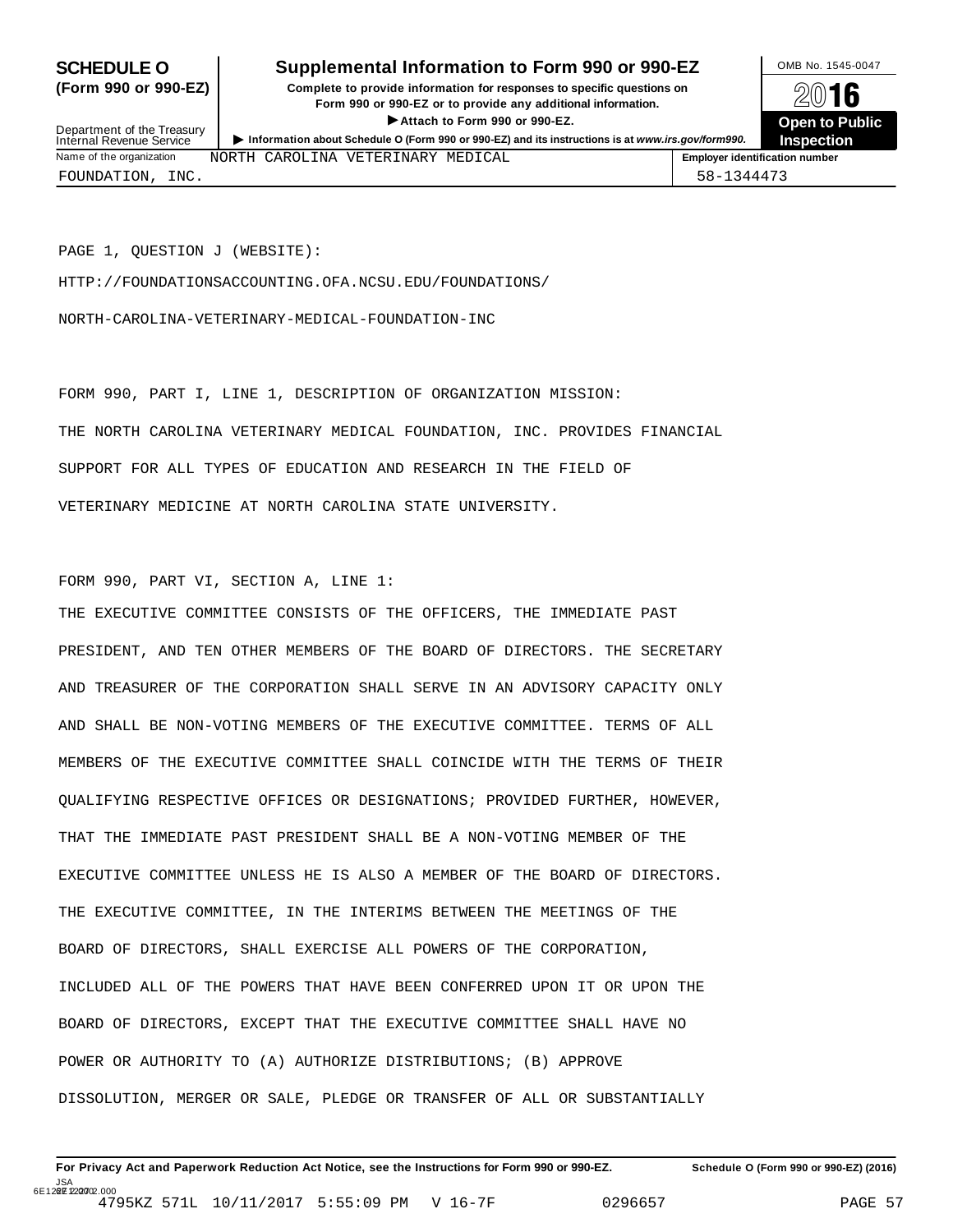|                          | Schedule O (Form 990 or 990-EZ) 2016 |  |                                   |  | Page $\blacktriangle$                 |  |
|--------------------------|--------------------------------------|--|-----------------------------------|--|---------------------------------------|--|
| Name of the organization |                                      |  | NORTH CAROLINA VETERINARY MEDICAL |  | <b>Employer identification number</b> |  |
| INC.<br>FOUNDATION,      |                                      |  |                                   |  | 58-1344473                            |  |

ALL OF THE CORPORATION'S ASSETS; (C) ELECT, APPOINT OR REMOVE DIRECTORS, OR FILL VACANCIES ON THE BOARD OR ON ANY OF ITS COMMITTEES; OR(D) ADOPT, AMEND OR REPEAL THE ARTICLES OF INCORPORATION OR THESE BYLAWS. THE PRESENCE OF SIX MEMBERS OF THE EXECUTIVE COMMITTEE AT ANY REGULAR OR SPECIAL MEETING OF SAID COMMITTEE SHALL CONSTITUTE A QUORUM FOR THE TRANSACTION OF BUSINESS.

FORM 990, PART VI, SECTION B, LINE 11: DRAFT 990 IS DISTRIBUTED TO BOARD MEMBERS FOR THEIR REVIEW PRIOR TO FILING.

FORM 990, PART VI, SECTION B, LINE 12C:

ANY CORPORATE TRANSACTION IN WHICH A DIRECTOR HAS A DIRECT OR INDIRECT INTEREST MUST BE AUTHORIZED, APPROVED, OR RATIFIED IN GOOD FAITH BY A MAJORITY, NOT LESS THAN TWO OF THE DIRECTORS WHO HAVE NO DIRECT OR INDIRECT INTEREST IN THE TRANSACTION EVEN THOUGH LESS THAN A QUORUM; PROVIDED, HOWEVER, NO SUCH TRANSACTION SHALL BE AUTHORIZED, APPROVED, OR RATIFIED BY A SINGLE DIRECTOR. A DIRECTOR HAS AN INDIRECT INTEREST IN A TRANSACTION IF: (A) ANOTHER ENTITY IN WHICH HE HAS A MATERIAL FINANCIAL INTEREST OR IN WHICH HE IS A GENERAL PARTNER IS A PARTY TO THE TRANSACTION; OR (B) ANOTHER ENTITY OF WHICH HE IS A DIRECTOR, OFFICER, OR TRUSTEE IS A PARTY TO THE TRANSACTION AND THE TRANSACTION IS OR SHOULD BE CONSIDERED BY THE BOARD.

FORM 990, PART VI, SECTION B, LINE 15: THE BOARD OF DIRECTORS AND OFFICERS OF NORTH CAROLINA VETERINARY MEDICAL

JSA 6E1228 1.000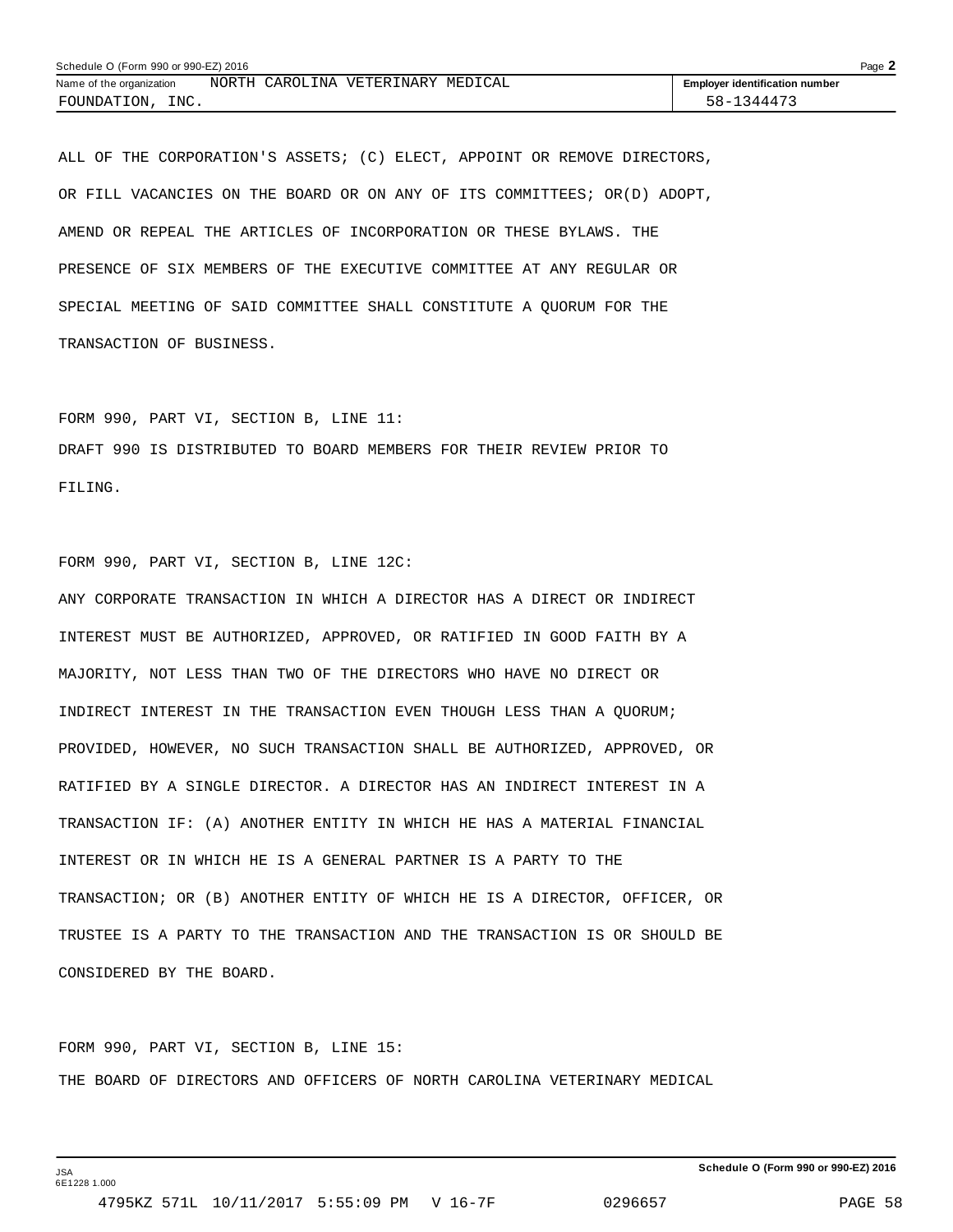| Schedule O (Form 990 or 990-EZ) 2016<br>Page $\blacktriangle$<br>NORTH CAROLINA VETERINARY MEDICAL<br><b>Employer identification number</b> |  |  |  |            |  |
|---------------------------------------------------------------------------------------------------------------------------------------------|--|--|--|------------|--|
| Name of the organization                                                                                                                    |  |  |  |            |  |
| INC.<br>FOUNDATION,                                                                                                                         |  |  |  | 58-1344473 |  |

FOUNDATION THAT DO RECEIVE COMPENSATION ARE COMPENSATED BY NC STATE UNIVERSITY, A 501(C)(3) ORGANIZATION RELATED TO NORTH CAROLINA VETERINARY MEDICAL FOUNDATION. NC STATE UNIVERSITY SETS THE COMPENSATION OF THESE EMPLOYEES BY ACQUIRING COMPARABILITY DATA WHICH IS REVIEWED AND APPROVED BY INDEPENDENT PERSONS WITH CONTEMPORANEOUS SUBSTANTIATION OF THE DECISION.

FORM 990, PART VI, SECTION C, LINE 18: THE 990 IS LISTED ON THE WEBSITE. FORM 1023 (WHICH WAS FILED PRIOR TO JULY 15,1987) IS NOT PUBLICLY AVAILABLE.

FORM 990, PART VI, SECTION C, LINE 19: THE AUDITED FINANCIAL STATEMENTS ARE AVAILABLE ON THE WEBSITE HTTP://FOUNDATIONSACCOUNTING.OFA.NCSU.EDU/FOUNDATIONS/NORTH-CAROLINAVETERI NARY-MEDICAL-FOUNDATION-INC. OTHER GOVERNING DOCUMENTS ARE AVAILABLE UPON REQUEST.

FORM 990, PART XI, LINE 9, CHANGES IN NET ASSETS: TRANSFERS TO OTHER UNIVERSITY-ASSOCIATED ENTITIES (1,300,000) CHANGE IN SPLIT INTEREST AGREEMENTS (326,645) TOTAL TO FORM 990, PART XI, LINE 9 (1,626,645)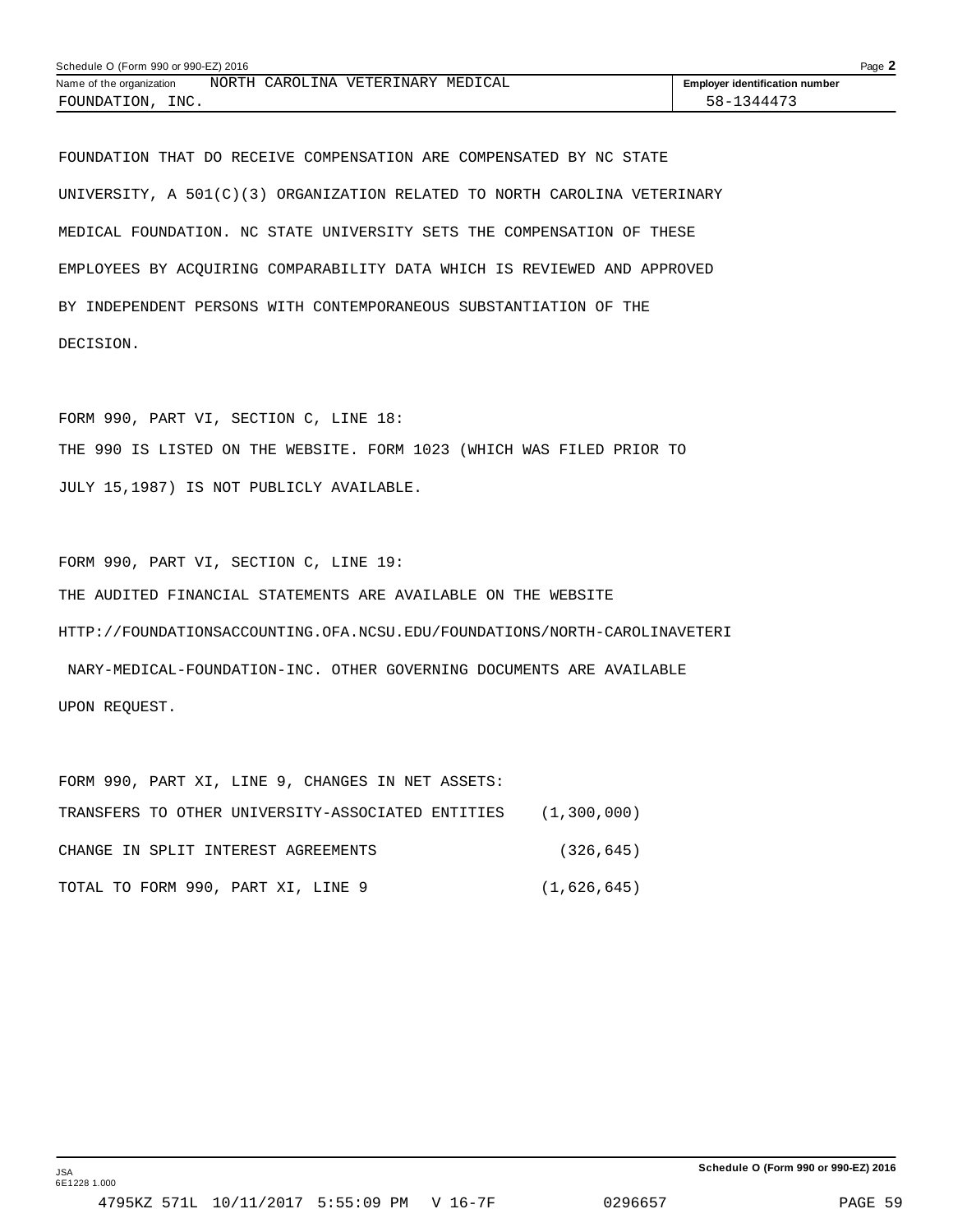| Schedule O (Form 990 or 990-EZ) 2016                          |          |                 |                                       | Page 2          |
|---------------------------------------------------------------|----------|-----------------|---------------------------------------|-----------------|
| NORTH CAROLINA VETERINARY MEDICAL<br>Name of the organization |          |                 | <b>Employer identification number</b> |                 |
| FOUNDATION, INC.                                              |          |                 | 58-1344473                            |                 |
|                                                               |          |                 | ATTACHMENT 1                          |                 |
| FORM 990, PART VIII - INVESTMENT INCOME                       |          |                 |                                       |                 |
|                                                               | (A)      | $\vert B \vert$ | $\left( \mathrm{C}\right)$            | (D)             |
|                                                               | TOTAL    | RELATED OR      | <b>UNRELATED</b>                      | <b>EXCLUDED</b> |
| DESCRIPTION                                                   | REVENUE  | EXEMPT REVENUE  | BUSINESS REV.                         | REVENUE         |
| INTEREST<br>AND DIVIDENDS                                     | 156,512. |                 |                                       | 156,512.        |
| TOTALS                                                        | 156,512. |                 |                                       | 156,512.        |

### FORM 990, PART IX - OTHER EXPENSES

| DESCRIPTION          | (A)<br>TOTAL<br>EXPENSES | (B)<br>PROGRAM<br>SERVICE EXP. | $^{\rm (C)}$<br>MANAGEMENT<br>GENERAL<br>AND | (D)<br>FUNDRAISING<br>EXPENSES |
|----------------------|--------------------------|--------------------------------|----------------------------------------------|--------------------------------|
| PRINTING & BINDING   | 51,641.                  | 2,908.                         |                                              | 48,733.                        |
| DUES & SUBSCRIPTIONS | 1,722.                   | 998.                           |                                              | 724.                           |
| SUPPLIES             | 231,541.                 | 209,861.                       |                                              | 21,680.                        |
| CAPITAL TRANSFERS    | 1,183,530.               | 1,183,530.                     |                                              |                                |
| TOTALS               | 1,468,434.               | 1,397,297.                     |                                              | 71,137.                        |

ATTACHMENT 2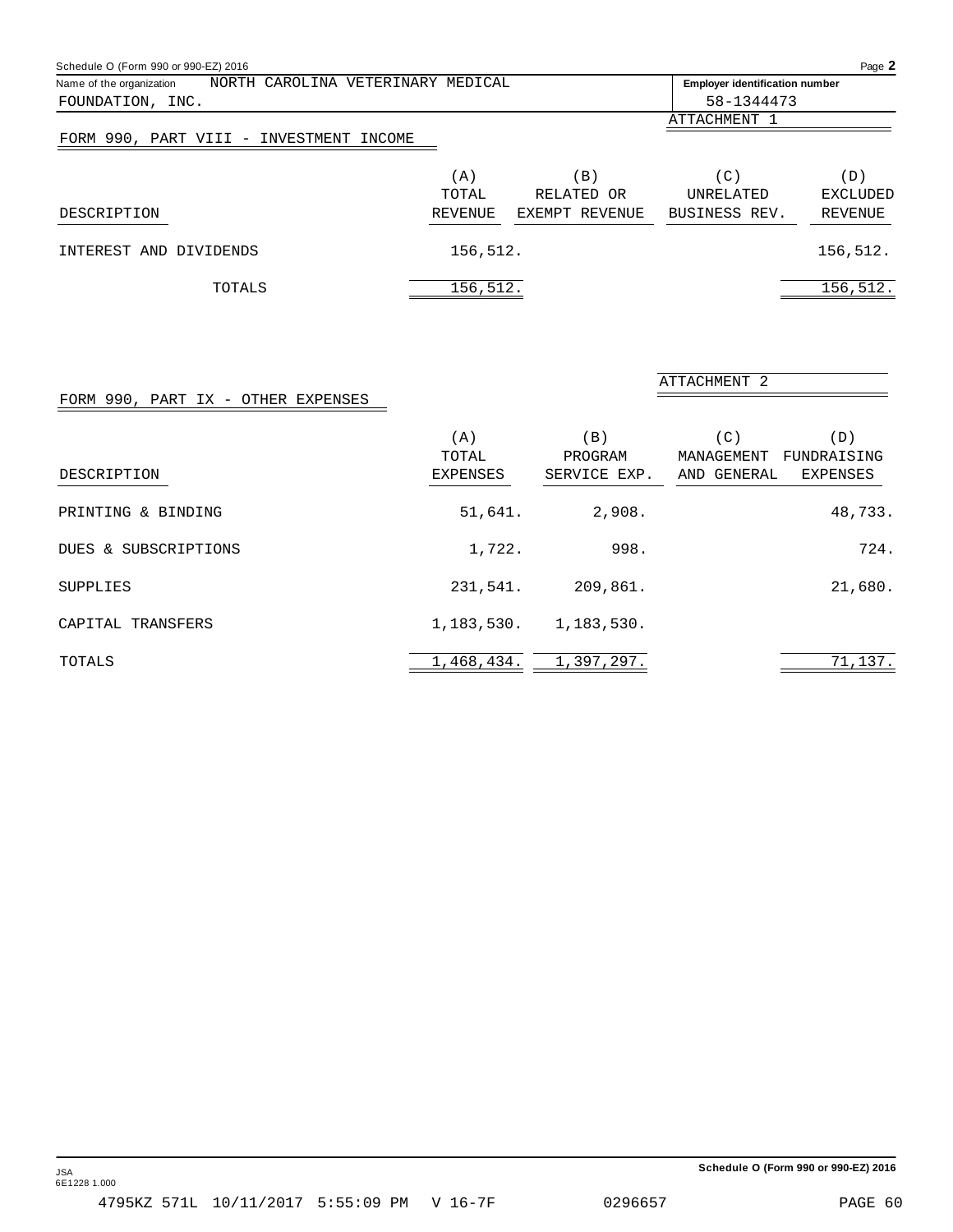| <b>SCHEDULE R</b><br>(Form 990)                        | <b>Related Organizations and Unrelated Partnerships</b><br>Complete if the organization answered "Yes" on Form 990, Part IV, line 33, 34, 35b, 36, or 37.<br>Attach to Form 990. |            | OMB No. 1545-0047<br>2016             |
|--------------------------------------------------------|----------------------------------------------------------------------------------------------------------------------------------------------------------------------------------|------------|---------------------------------------|
| Department of the Treasury<br>Internal Revenue Service | Information about Schedule R (Form 990) and its instructions is at www.irs.gov/form990.                                                                                          |            | Open to Public<br>Inspection          |
| Name of the organization                               | NORTH CAROLINA VETERINARY MEDICAL                                                                                                                                                |            | <b>Employer identification number</b> |
| FOUNDATION, INC.                                       |                                                                                                                                                                                  | 58-1344473 |                                       |

### **Part I Identification of Disregarded Entities.** Complete if the organization answered "Yes" on Form 990, Part IV, line 33.

| (a)<br>Name, address, and EIN (if applicable) of disregarded entity | (b)<br>Primary activity | (c)<br>Legal domicile (state<br>or foreign country) | (d)<br>Total income | (e)<br>End-of-year assets | (f)<br>Direct controlling<br>entity |
|---------------------------------------------------------------------|-------------------------|-----------------------------------------------------|---------------------|---------------------------|-------------------------------------|
| (1)                                                                 |                         |                                                     |                     |                           |                                     |
| (2)                                                                 |                         |                                                     |                     |                           |                                     |
| (3)                                                                 |                         |                                                     |                     |                           |                                     |
| (4)                                                                 |                         |                                                     |                     |                           |                                     |
| (5)                                                                 |                         |                                                     |                     |                           |                                     |
| (6)                                                                 |                         |                                                     |                     |                           |                                     |

**Part II Identification of Related Tax-Exempt Organizations.** Complete if the organization answered "Yes" on Form 990, Part IV, line 34 because it had<br>The one or more related tax-exempt organizations during the tax year.

| (a)<br>Name, address, and EIN of related organization                | (b)<br>Primary activity | (c)<br>Legal domicile (state<br>or foreign country) | (d)<br>Exempt Code section | (e)<br>Public charity status<br>(if section $501(c)(3)$ ) | (f)<br>Direct controlling<br>entity | (g)<br>Section 512(b)(13)<br>controlled<br>entity? |           |
|----------------------------------------------------------------------|-------------------------|-----------------------------------------------------|----------------------------|-----------------------------------------------------------|-------------------------------------|----------------------------------------------------|-----------|
|                                                                      |                         |                                                     |                            |                                                           |                                     | <b>Yes</b>                                         | <b>No</b> |
| NORTH CAROLINA STATE UNIVERSITY FDN, INC<br>56-6049503<br>(1)        |                         |                                                     |                            |                                                           |                                     |                                                    |           |
| RALEIGH, NC 27695<br>NCSU BOX 7207                                   | SUPPORT                 | NC                                                  | 501(C)(3)                  | $170(B)$ 1A IV $N/A$                                      |                                     |                                                    | Χ         |
| (2) <sup>NC</sup> STATE INVESTMENT FUND, INC<br>31-1607634           |                         |                                                     |                            |                                                           |                                     |                                                    |           |
| RALEIGH, NC 27695<br>NCSU BOX 7207                                   | FUND INVEST             | NC                                                  | 501(C)(3)                  | (3)<br>509 $(A)$                                          | N/A                                 |                                                    | Χ         |
| (3) NORTH CAROLINA STATE UNIVERSITY<br>56-6000756                    |                         |                                                     |                            |                                                           |                                     |                                                    |           |
| RALEIGH, NC 27695<br>NCSU BOX 7205                                   | EDUCATION               | NC                                                  | 170 (C)(1)                 | $170(B)$ 1A IV $ N/A$                                     |                                     |                                                    | Χ         |
| NORTH CAROLINA STATE UNIVERSITY ALUMNI<br>56-6035544<br>(4)          |                         |                                                     |                            |                                                           |                                     |                                                    |           |
| ASSOCIATION, INC. NCSU BOX 7207<br>RALEIGH, NC 27695                 | ALUMNI                  | NC                                                  | 501(C)(3)                  | $170(B)$ 1A IV $N/A$                                      |                                     |                                                    | Χ         |
| THE NORTH CAROLINA AGRICULTURAL FDTN, INC<br>56-6049304<br>(5)       |                         |                                                     |                            |                                                           |                                     |                                                    |           |
| RALEIGH, NC 27695<br>NCSU BOX 7207                                   | SUPPORT                 | NC                                                  | 501(C)(3)                  | $170(B)$ 1A IV $N/A$                                      |                                     |                                                    | X         |
| (6) <sup>NC</sup> STATE UNIVERSITY COLLEGE OF SCIENCES<br>58-1524289 |                         |                                                     |                            |                                                           |                                     |                                                    |           |
| RALEIGH, NC 27695<br>FOUNDATION, INC NCSU BOX 7207                   | SUPPORT                 | NC                                                  | 501(C)(3)                  | $170(B)$ 1A IV $N/A$                                      |                                     |                                                    | Χ         |
| (7) NORTH CAROLINA TOBACCO FOUNDATION<br>59-1715828                  |                         |                                                     |                            |                                                           |                                     |                                                    |           |
| NCSU BOX 7207<br>RALEIGH, NC 27695                                   | SUPPORT                 | NC.                                                 | 501(C)(3)                  | $170(B)$ 1A IV $ N/A$                                     |                                     |                                                    | Χ         |

**For Paperwork Reduction Act Notice, see the Instructions for Form 990. Schedule R (Form 990) 2016**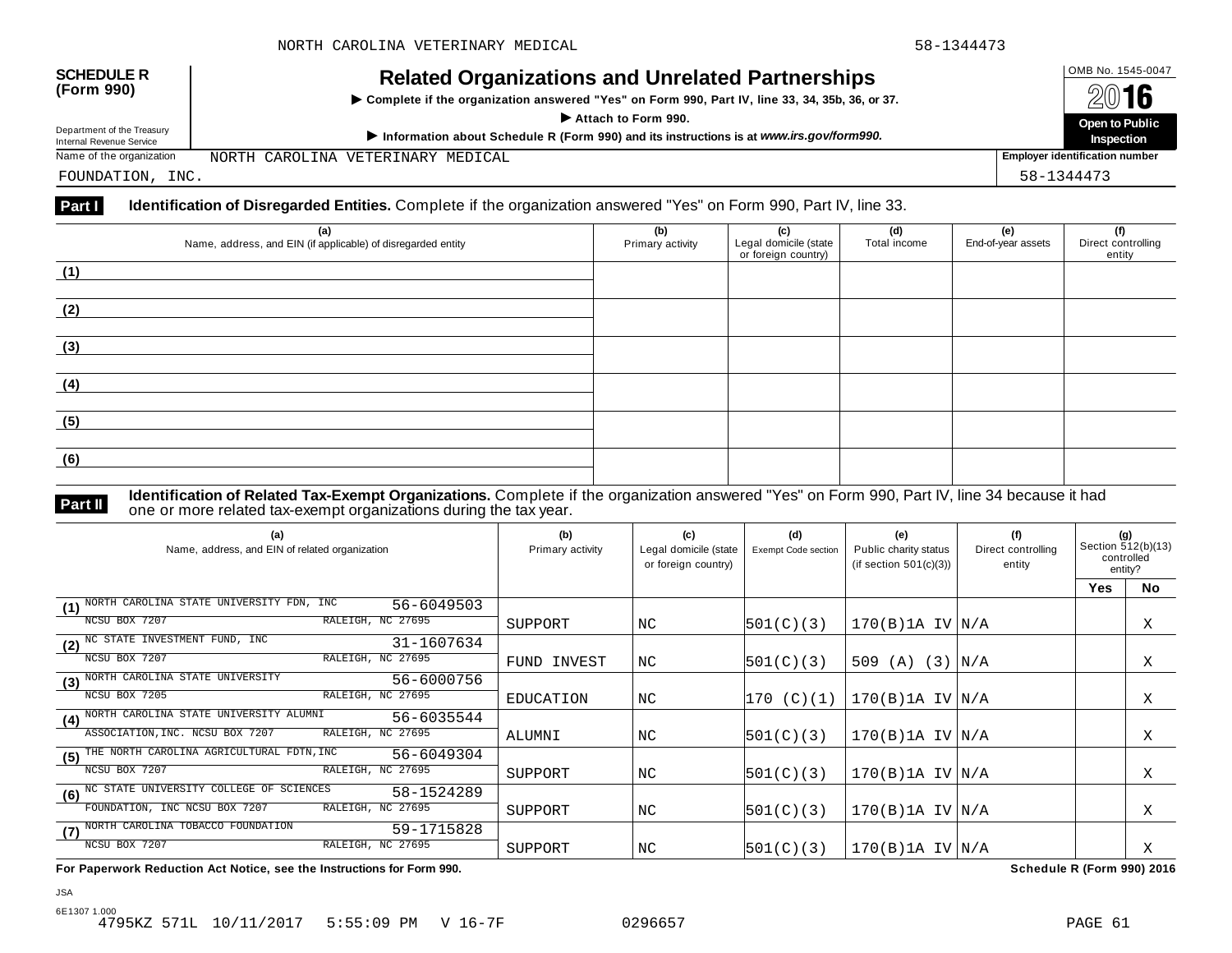| <b>SCHEDULE R</b><br>(Form 990)                        | <b>Related Organizations and Unrelated Partnerships</b><br>Complete if the organization answered "Yes" on Form 990, Part IV, line 33, 34, 35b, 36, or 37.<br>Attach to Form 990. |            | OMB No. 1545-0047<br>2016             |
|--------------------------------------------------------|----------------------------------------------------------------------------------------------------------------------------------------------------------------------------------|------------|---------------------------------------|
| Department of the Treasury<br>Internal Revenue Service | Information about Schedule R (Form 990) and its instructions is at www.irs.gov/form990.                                                                                          |            | Open to Public<br>Inspection          |
| Name of the organization                               | NORTH CAROLINA VETERINARY MEDICAL                                                                                                                                                |            | <b>Employer identification number</b> |
| FOUNDATION, INC.                                       |                                                                                                                                                                                  | 58-1344473 |                                       |

### **Part I Identification of Disregarded Entities.** Complete if the organization answered "Yes" on Form 990, Part IV, line 33.

| (a)<br>Name, address, and EIN (if applicable) of disregarded entity | (b)<br>Primary activity | (c)<br>Legal domicile (state<br>or foreign country) | (d)<br>Total income | (e)<br>End-of-year assets | (f)<br>Direct controlling<br>entity |
|---------------------------------------------------------------------|-------------------------|-----------------------------------------------------|---------------------|---------------------------|-------------------------------------|
| (1)                                                                 |                         |                                                     |                     |                           |                                     |
| (2)                                                                 |                         |                                                     |                     |                           |                                     |
| (3)                                                                 |                         |                                                     |                     |                           |                                     |
| (4)                                                                 |                         |                                                     |                     |                           |                                     |
| (5)                                                                 |                         |                                                     |                     |                           |                                     |
| (6)                                                                 |                         |                                                     |                     |                           |                                     |

JSA

**Part II Identification of Related Tax-Exempt Organizations.** Complete if the organization answered "Yes" on Form 990, Part IV, line 34 because it had<br>The one or more related tax-exempt organizations during the tax year.

| (a)<br>Name, address, and EIN of related organization                          | (b)<br>Primary activity | (c)<br>Legal domicile (state<br>or foreign country) | (d)<br><b>Exempt Code section</b> | (e)<br>Public charity status<br>(if section $501(c)(3)$ ) | (f)<br>Direct controlling<br>entity | (g)<br>Section 512(b)(13)<br>controlled<br>entity? |    |
|--------------------------------------------------------------------------------|-------------------------|-----------------------------------------------------|-----------------------------------|-----------------------------------------------------------|-------------------------------------|----------------------------------------------------|----|
|                                                                                |                         |                                                     |                                   |                                                           |                                     | <b>Yes</b>                                         | No |
| NC STATE NATURAL RESOURCES<br>56-0653350<br>(1)                                |                         |                                                     |                                   |                                                           |                                     |                                                    |    |
| RALEIGH, NC 27695<br>FOUNDATION, INC NCSU BOX 7207                             | SUPPORT                 | NC                                                  | 501(C)(3)                         | $170(B)$ 1A IV $N/A$                                      |                                     |                                                    | Χ  |
| $\boxed{(2)}^{\overline{\text{NC}}$ STATE UNIVERSITY PARTNERSHIP<br>56-1444287 |                         |                                                     |                                   |                                                           |                                     |                                                    |    |
| RALEIGH, NC 27695<br>CORPORATION, NCSU BOX 7207                                | SUPPORT                 | NC.                                                 | 501(C)(3)                         | 509(A)(3)                                                 | N/A                                 |                                                    | X  |
| (3) <sup>NC</sup> STATE UNIVERSITY STUDENT AID<br>56-0650623                   |                         |                                                     |                                   |                                                           |                                     |                                                    |    |
| ASSOCIATION, INC. PO BOX 37100<br>RALEIGH, NC 27627                            | <b>ATHLETIC</b>         | NC                                                  | 501(C)(3)                         | $170(B)$ 1A IV $ N/A$                                     |                                     |                                                    | X  |
| NORTH CAROLINA TEXTILE FOUNDATION, INC.<br>56-6045324<br>(4)                   |                         |                                                     |                                   |                                                           |                                     |                                                    |    |
| NCSU BOX 8301<br>RALEIGH, NC 27695                                             | SUPPORT                 | NC                                                  | 501(C)(3)                         | $170(B)$ 1A IV $N/A$                                      |                                     |                                                    | Χ  |
| $(5)$ NC STATE ENGINEERING FOUNDATION, INC.<br>56-6046987                      |                         |                                                     |                                   |                                                           |                                     |                                                    |    |
| RALEIGH, NC 27695<br>NCSU BOX 7207                                             | SUPPORT                 | NC.                                                 | 501(C)(3)                         | $170(B)$ 1A IV $ N/A$                                     |                                     |                                                    | Χ  |
| (6)                                                                            |                         |                                                     |                                   |                                                           |                                     |                                                    |    |
|                                                                                |                         |                                                     |                                   |                                                           |                                     |                                                    |    |
| (7)                                                                            |                         |                                                     |                                   |                                                           |                                     |                                                    |    |
|                                                                                |                         |                                                     |                                   |                                                           |                                     |                                                    |    |

**For Paperwork Reduction Act Notice, see the Instructions for Form 990. Schedule R (Form 990) 2016**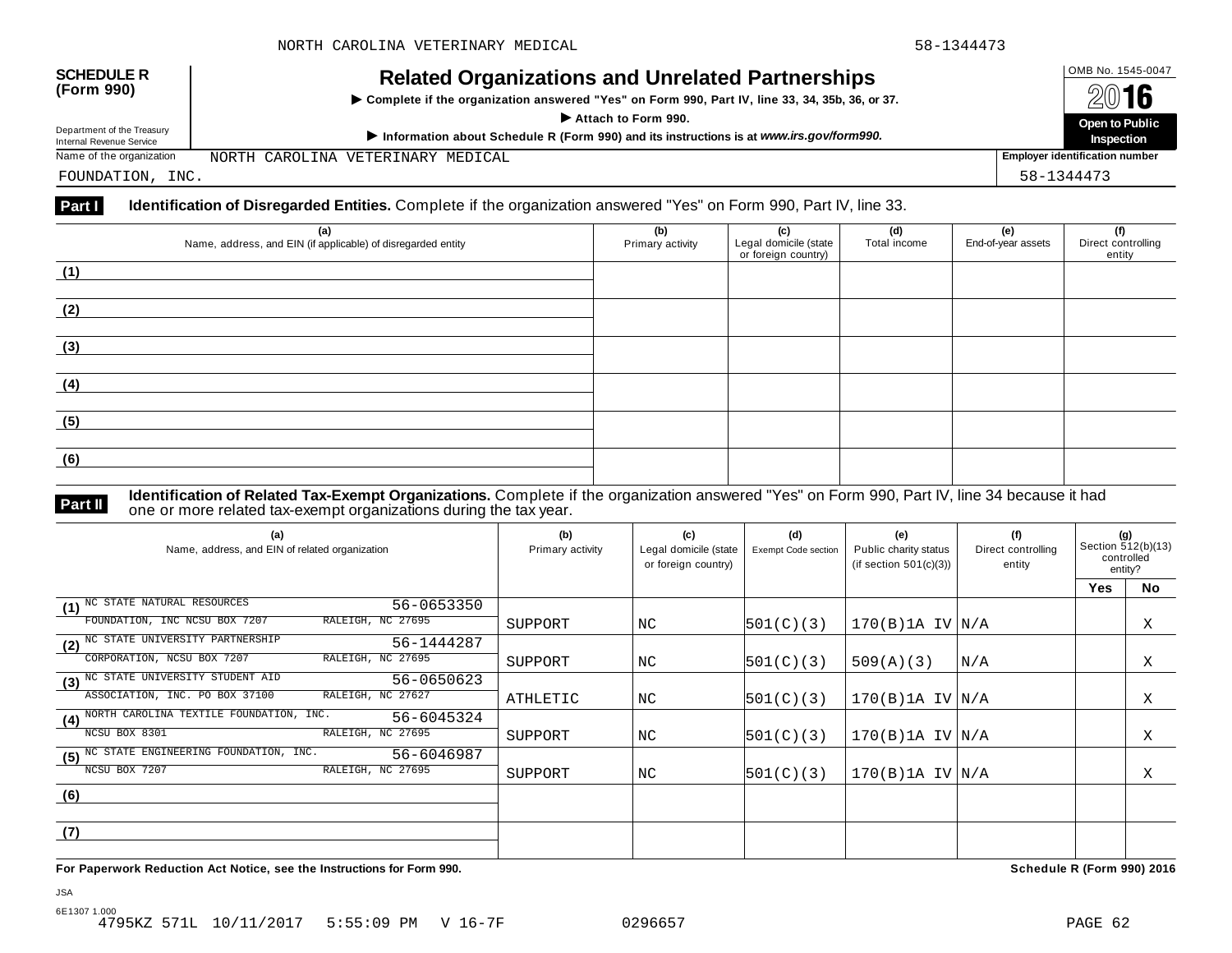Schedule <sup>R</sup> (Form 990) <sup>2016</sup> Page **2**

**Identification of Related Organizations Taxable as a Partnership** Complete if the organization answered "Yes" on Form 990, Part IV, line 34 **because it had one or more related organizations Taxable as a Partnership** Complete if the organization of Related organizations treated as a partnership during the tax year.

| (a)<br>Name, address, and EIN of<br>related organization | ັ<br>(b)<br>Primary activity | (c)<br>Legal<br>domicile<br>(state or<br>foreign<br>country) | .<br>(d)<br>Direct controlling<br>entity | ັ<br>(e)<br>Predominant<br>From (related,<br>income (related,<br>excluded from<br>tax under<br>sections 512-514) | (f)<br>Share of total<br>income | (g)<br>Share of end-of-<br>year assets | (h)<br>Disproportionate<br>allocations? | (i)<br>Code V - UBI<br>amount in box 20<br>of Schedule K-1<br>(Form 1065) | (j)<br>General or<br>managing<br>partner? | (k)<br>Percentage<br>ownership |
|----------------------------------------------------------|------------------------------|--------------------------------------------------------------|------------------------------------------|------------------------------------------------------------------------------------------------------------------|---------------------------------|----------------------------------------|-----------------------------------------|---------------------------------------------------------------------------|-------------------------------------------|--------------------------------|
|                                                          |                              |                                                              |                                          |                                                                                                                  |                                 |                                        | Yes No                                  |                                                                           | Yes No                                    |                                |
| (1)                                                      |                              |                                                              |                                          |                                                                                                                  |                                 |                                        |                                         |                                                                           |                                           |                                |
| (2)                                                      |                              |                                                              |                                          |                                                                                                                  |                                 |                                        |                                         |                                                                           |                                           |                                |
| (3)                                                      |                              |                                                              |                                          |                                                                                                                  |                                 |                                        |                                         |                                                                           |                                           |                                |
| (4)                                                      |                              |                                                              |                                          |                                                                                                                  |                                 |                                        |                                         |                                                                           |                                           |                                |
| (5)                                                      |                              |                                                              |                                          |                                                                                                                  |                                 |                                        |                                         |                                                                           |                                           |                                |
| (6)                                                      |                              |                                                              |                                          |                                                                                                                  |                                 |                                        |                                         |                                                                           |                                           |                                |
| (7)                                                      |                              |                                                              |                                          |                                                                                                                  |                                 |                                        |                                         |                                                                           |                                           |                                |

## **Part IV** Identification of Related Organizations Taxable as a Corporation or Trust. Complete if the organization answered "Yes" on Form 990, Part IV,<br>line 34 because it had one or more related organizations treated as a c

| (a)<br>Name, address, and EIN of related organization | (b)<br>Primary activity | (c)<br>Legal domicile<br>(state or foreign<br>country) | (d)<br>Direct controlling<br>entity | (e)<br>Type of entity<br>(C corp, S corp, or<br>trust) | (f)<br>Share of total<br>income | (g)<br>Share of<br>$\left  \begin{array}{c} 0 & 0 & 0 \\ 0 & 0 & 0 \\ 0 & 0 & 0 \end{array} \right $ and-of-year assets $\left  \begin{array}{c} 0 & 0 & 0 \\ 0 & 0 & 0 \\ 0 & 0 & 0 \end{array} \right $ controlled | $\begin{vmatrix} \n\textbf{(h)} \\ \n\text{Percentage} \n\end{vmatrix}$ Section | entity? |   |
|-------------------------------------------------------|-------------------------|--------------------------------------------------------|-------------------------------------|--------------------------------------------------------|---------------------------------|----------------------------------------------------------------------------------------------------------------------------------------------------------------------------------------------------------------------|---------------------------------------------------------------------------------|---------|---|
|                                                       |                         |                                                        |                                     |                                                        |                                 |                                                                                                                                                                                                                      |                                                                                 | Yes No  |   |
| $(1)$ CHARITABLE REMAINDER TRUSTS(2)                  | ASSET INVESTMENT        | $_{\mathrm{NC}}$                                       | NC VET. MEDICAL TRUST               |                                                        |                                 |                                                                                                                                                                                                                      |                                                                                 |         | X |
| (2)                                                   |                         |                                                        |                                     |                                                        |                                 |                                                                                                                                                                                                                      |                                                                                 |         |   |
| (3)                                                   |                         |                                                        |                                     |                                                        |                                 |                                                                                                                                                                                                                      |                                                                                 |         |   |
| (4)                                                   |                         |                                                        |                                     |                                                        |                                 |                                                                                                                                                                                                                      |                                                                                 |         |   |
| (5)                                                   |                         |                                                        |                                     |                                                        |                                 |                                                                                                                                                                                                                      |                                                                                 |         |   |
| (6)                                                   |                         |                                                        |                                     |                                                        |                                 |                                                                                                                                                                                                                      |                                                                                 |         |   |
| (7)                                                   |                         |                                                        |                                     |                                                        |                                 |                                                                                                                                                                                                                      |                                                                                 |         |   |

6E1308 1.000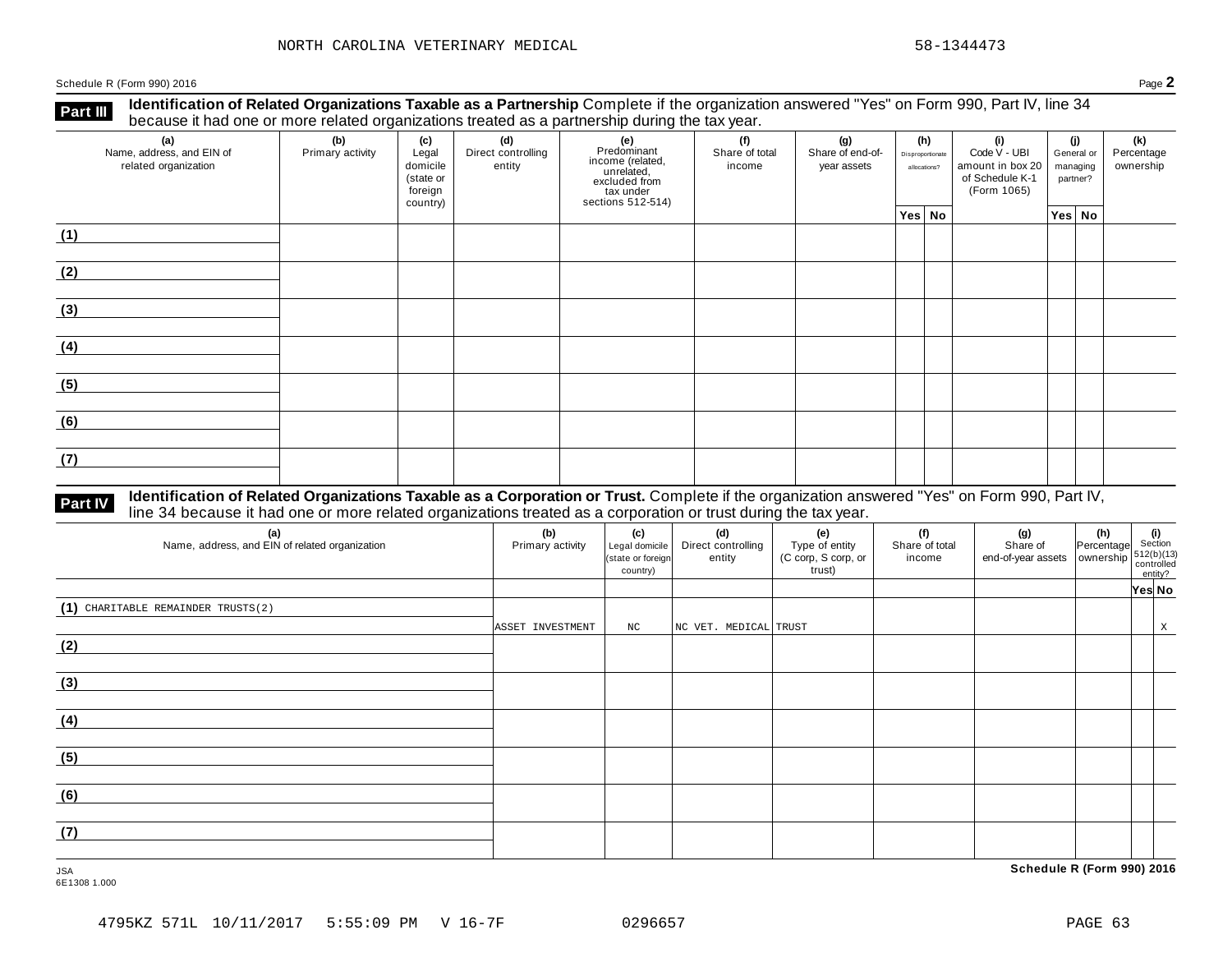$L$  58-1344473

Schedule R (Form 990) 2016  $\overline{\textbf{S}}$  Page  $\overline{\textbf{3}}$ 

| Part V                     | Transactions With Related Organizations. Complete if the organization answered "Yes" on Form 990, Part IV, line 34, 35b, or 36.                                                                                                |                       |                           |                           |
|----------------------------|--------------------------------------------------------------------------------------------------------------------------------------------------------------------------------------------------------------------------------|-----------------------|---------------------------|---------------------------|
|                            | Note: Complete line 1 if any entity is listed in Parts II, III, or IV of this schedule.                                                                                                                                        |                       | Yes No                    |                           |
|                            | During the tax year, did the organization engage in any of the following transactions with one or more related organizations listed in Parts II-IV?                                                                            |                       |                           |                           |
| a                          |                                                                                                                                                                                                                                | 1a                    |                           | $\mathbf x$               |
| b                          |                                                                                                                                                                                                                                | 1 <sub>b</sub>        | $\mathbf{X}$              |                           |
|                            |                                                                                                                                                                                                                                | 1 <sub>c</sub>        | $\overline{\mathbf{x}}$   |                           |
|                            |                                                                                                                                                                                                                                | 1 <sub>d</sub>        |                           | $\mathbf X$               |
|                            |                                                                                                                                                                                                                                | 1е                    |                           | $\mathbf X$               |
|                            |                                                                                                                                                                                                                                |                       |                           |                           |
| f                          | Dividends from related organization(s) enterpresent contact contact contact contact contact contact contact contact contact contact contact contact contact contact contact contact contact contact contact contact contact co | 1f                    |                           | X                         |
| g                          |                                                                                                                                                                                                                                | 1 <sub>q</sub>        |                           | $\overline{\mathbf{x}}$   |
|                            |                                                                                                                                                                                                                                | 1 <sub>h</sub>        |                           | $\overline{X}$            |
|                            | Exchange of assets with related organization(s) enterpreened and according to the content of the content of the content of the content of the content of the content of the content of the content of the content of the conte | 11                    |                           | $\overline{\mathbf{x}}$   |
|                            |                                                                                                                                                                                                                                | 1j                    |                           | $\mathbf X$               |
|                            |                                                                                                                                                                                                                                |                       |                           |                           |
|                            |                                                                                                                                                                                                                                | 1 <sub>k</sub>        |                           | $\boldsymbol{\mathrm{X}}$ |
|                            |                                                                                                                                                                                                                                | 11                    |                           | $\overline{\mathbf{x}}$   |
|                            |                                                                                                                                                                                                                                | 1 <sub>m</sub>        | $\boldsymbol{\mathrm{X}}$ |                           |
|                            |                                                                                                                                                                                                                                | 1n                    | $\overline{\mathbf{x}}$   |                           |
|                            |                                                                                                                                                                                                                                | 1 <sub>o</sub>        | $\overline{X}$            |                           |
|                            |                                                                                                                                                                                                                                |                       |                           |                           |
| p                          |                                                                                                                                                                                                                                | 1 <sub>p</sub>        | X<br>$\overline{X}$       |                           |
|                            |                                                                                                                                                                                                                                | 1q                    |                           |                           |
|                            |                                                                                                                                                                                                                                |                       | X                         |                           |
| r                          |                                                                                                                                                                                                                                | 1r<br>1s              |                           | $\boldsymbol{\mathrm{X}}$ |
|                            | 2 If the answer to any of the above is "Yes," see the instructions for information on who must complete this line, including covered relationships and transaction thresholds.                                                 |                       |                           |                           |
|                            | (b)<br>(a)<br>(c)                                                                                                                                                                                                              | (d)                   |                           |                           |
|                            | Name of related organization<br>Amount involved<br>Transaction                                                                                                                                                                 | Method of determining |                           |                           |
|                            | type $(a-s)$                                                                                                                                                                                                                   | amount involved       |                           |                           |
|                            |                                                                                                                                                                                                                                |                       |                           |                           |
| (1)                        |                                                                                                                                                                                                                                |                       |                           |                           |
|                            |                                                                                                                                                                                                                                |                       |                           |                           |
| (2)                        |                                                                                                                                                                                                                                |                       |                           |                           |
|                            |                                                                                                                                                                                                                                |                       |                           |                           |
| (3)                        |                                                                                                                                                                                                                                |                       |                           |                           |
|                            |                                                                                                                                                                                                                                |                       |                           |                           |
| (4)                        |                                                                                                                                                                                                                                |                       |                           |                           |
|                            |                                                                                                                                                                                                                                |                       |                           |                           |
| (5)                        |                                                                                                                                                                                                                                |                       |                           |                           |
| (6)                        |                                                                                                                                                                                                                                |                       |                           |                           |
|                            | Schedule R (Form 990) 2016                                                                                                                                                                                                     |                       |                           |                           |
| <b>JSA</b><br>6E1309 1.000 |                                                                                                                                                                                                                                |                       |                           |                           |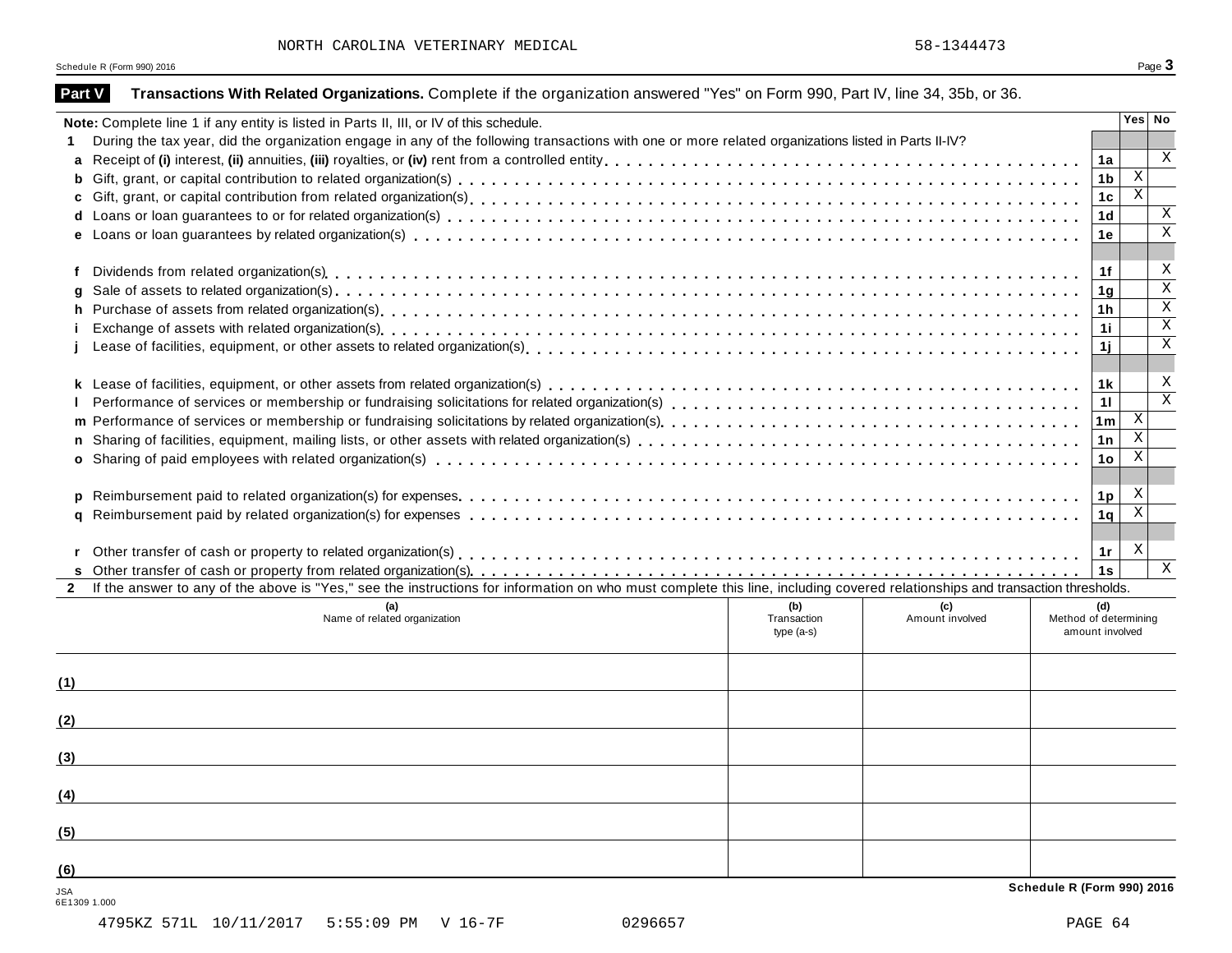Schedule <sup>R</sup> (Form 990) <sup>2016</sup> Page **4**

### **Part VI Unrelated Organizations Taxable as a Partnership.** Complete if the organization answered "Yes" on Form 990, Part IV, line 37.

Provide the following information for each entity taxed as a partnership through which the organization conducted more than five percent of its activities (measured by total assets or gross revenue) that was not a related organization. See instructions regarding exclusion for certain investment partnerships.

| ັ<br>$\overline{\phantom{a}}$<br>(a)<br>Name, address, and EIN of entity | ັ<br>(b)<br>Primary activity | ັ<br>(c)<br>Legal domicile<br>(state or foreign<br>country) | ັ<br>(d)<br>Predominant<br>income (related,<br>unrelated, excluded<br>from tax under<br>sections 512-514) | (e)<br>Are all partners<br>section<br>501(c)(3)<br>organizations? |  | . .<br>(f)<br>Share of<br>total income | (g)<br>Share of<br>end-of-year<br>assets | (h)<br>Disproportionate<br>allocations? |           | $(i)$<br>Code $\vee$ - UBI<br>amount in box 20<br>of Schedule K-1<br>(Form 1065) | (j)<br>General or<br>managing<br>partner? |    | (k)<br>Percentage<br>ownership |
|--------------------------------------------------------------------------|------------------------------|-------------------------------------------------------------|-----------------------------------------------------------------------------------------------------------|-------------------------------------------------------------------|--|----------------------------------------|------------------------------------------|-----------------------------------------|-----------|----------------------------------------------------------------------------------|-------------------------------------------|----|--------------------------------|
|                                                                          |                              | Yes No                                                      |                                                                                                           |                                                                   |  |                                        |                                          | <b>Yes</b>                              | <b>No</b> |                                                                                  | Yes                                       | No |                                |
| (1)                                                                      |                              |                                                             |                                                                                                           |                                                                   |  |                                        |                                          |                                         |           |                                                                                  |                                           |    |                                |
| (2)                                                                      |                              |                                                             |                                                                                                           |                                                                   |  |                                        |                                          |                                         |           |                                                                                  |                                           |    |                                |
| (3)                                                                      |                              |                                                             |                                                                                                           |                                                                   |  |                                        |                                          |                                         |           |                                                                                  |                                           |    |                                |
| (4)                                                                      |                              |                                                             |                                                                                                           |                                                                   |  |                                        |                                          |                                         |           |                                                                                  |                                           |    |                                |
| (5)                                                                      |                              |                                                             |                                                                                                           |                                                                   |  |                                        |                                          |                                         |           |                                                                                  |                                           |    |                                |
| (6)                                                                      |                              |                                                             |                                                                                                           |                                                                   |  |                                        |                                          |                                         |           |                                                                                  |                                           |    |                                |
| (7)                                                                      |                              |                                                             |                                                                                                           |                                                                   |  |                                        |                                          |                                         |           |                                                                                  |                                           |    |                                |
| (8)                                                                      |                              |                                                             |                                                                                                           |                                                                   |  |                                        |                                          |                                         |           |                                                                                  |                                           |    |                                |
| (9)                                                                      |                              |                                                             |                                                                                                           |                                                                   |  |                                        |                                          |                                         |           |                                                                                  |                                           |    |                                |
| (10)                                                                     |                              |                                                             |                                                                                                           |                                                                   |  |                                        |                                          |                                         |           |                                                                                  |                                           |    |                                |
| (11)                                                                     |                              |                                                             |                                                                                                           |                                                                   |  |                                        |                                          |                                         |           |                                                                                  |                                           |    |                                |
| (12)                                                                     |                              |                                                             |                                                                                                           |                                                                   |  |                                        |                                          |                                         |           |                                                                                  |                                           |    |                                |
| (13)                                                                     |                              |                                                             |                                                                                                           |                                                                   |  |                                        |                                          |                                         |           |                                                                                  |                                           |    |                                |
| (14)                                                                     |                              |                                                             |                                                                                                           |                                                                   |  |                                        |                                          |                                         |           |                                                                                  |                                           |    |                                |
| (15)                                                                     |                              |                                                             |                                                                                                           |                                                                   |  |                                        |                                          |                                         |           |                                                                                  |                                           |    |                                |
| (16)                                                                     |                              |                                                             |                                                                                                           |                                                                   |  |                                        |                                          |                                         |           |                                                                                  |                                           |    |                                |
| <b>JSA</b>                                                               |                              |                                                             |                                                                                                           |                                                                   |  |                                        |                                          |                                         |           |                                                                                  |                                           |    | Schedule R (Form 990) 2016     |

6E1310 1.000